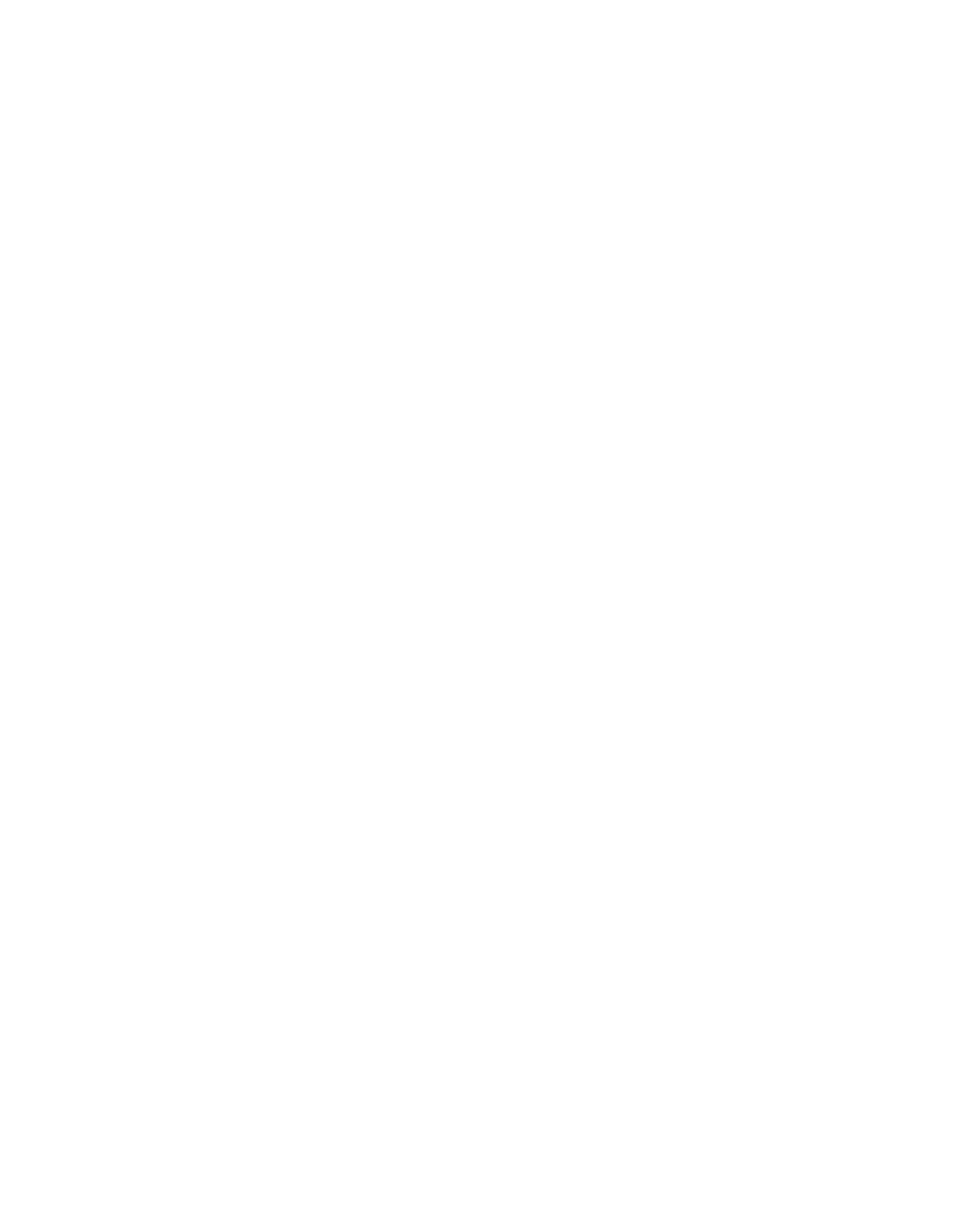| September, 1977. |
|------------------|
|                  |
|                  |
| .October, 1981   |
| February, 1984.  |
| .November, 1987  |
|                  |
|                  |
|                  |
|                  |
|                  |
|                  |
|                  |
|                  |
|                  |
|                  |
|                  |
|                  |
|                  |

Copyright 1977, 1978, Legal Services of Eastern Missouri, Inc. and The Bar Association of Metropolitan St. Louis Copyright 1979, 1981, 1984, Legal Services of Eastern Missouri, Inc. and The Bar Association of Metropolitan St. Louis Copyright 1987, Legal Services of Eastern Missouri, Inc. and The Bar Association of Metropolitan St. Louis Copyright 1990, Legal Services of Eastern Missouri, Inc. and The Bar Association of Metropolitan St. Louis Copyright 1992, Legal Services of Eastern Missouri, Inc. and The Bar Association of Metropolitan St. Louis Copyright 1994, Legal Services of Eastern Missouri, Inc. and The Bar Association of Metropolitan St. Louis Copyright 1998, Legal Services of Eastern Missouri, Inc. and The Bar Association of Metropolitan St. Louis Copyright 2000, Legal Services of Eastern Missouri, Inc. and The Bar Association of Metropolitan St. Louis Copyright 2003, Legal Services of Eastern Missouri, Inc. and The Bar Association of Metropolitan St. Louis Copyright 2004, Legal Services of Eastern Missouri, Inc. and The Bar Association of Metropolitan St. Louis Copyright 2005, Legal Services of Eastern Missouri, Inc. and The Bar Association of Metropolitan St. Louis Copyright 2006, Legal Services of Eastern Missouri, Inc. and The Bar Association of Metropolitan St. Louis Copyright 2007, Legal Services of Eastern Missouri, Inc. and The Bar Association of Metropolitan St. Louis Copyright 2009, Legal Services of Eastern Missouri, Inc. and The Bar Association of Metropolitan St. Louis Copyright 2011, Legal Services of Eastern Missouri, Inc. and The Bar Association of Metropolitan St. Louis Copyright 2013, Legal Services of Eastern Missouri, Inc. and The Bar Association of Metropolitan St. Louis Legal Services of Eastern Missouri, Inc. (LSEM) 4232 Forest Park Avenue

St. Louis, Missouri 63108 (314) 534-4200

The publication is funded in part by a grant from the Missouri Bar Foundation and is intended to provide the public with law-related information. It is not intended to render legal advice. The Foundation and its board of directors are not responsible for any information or representation provided herein.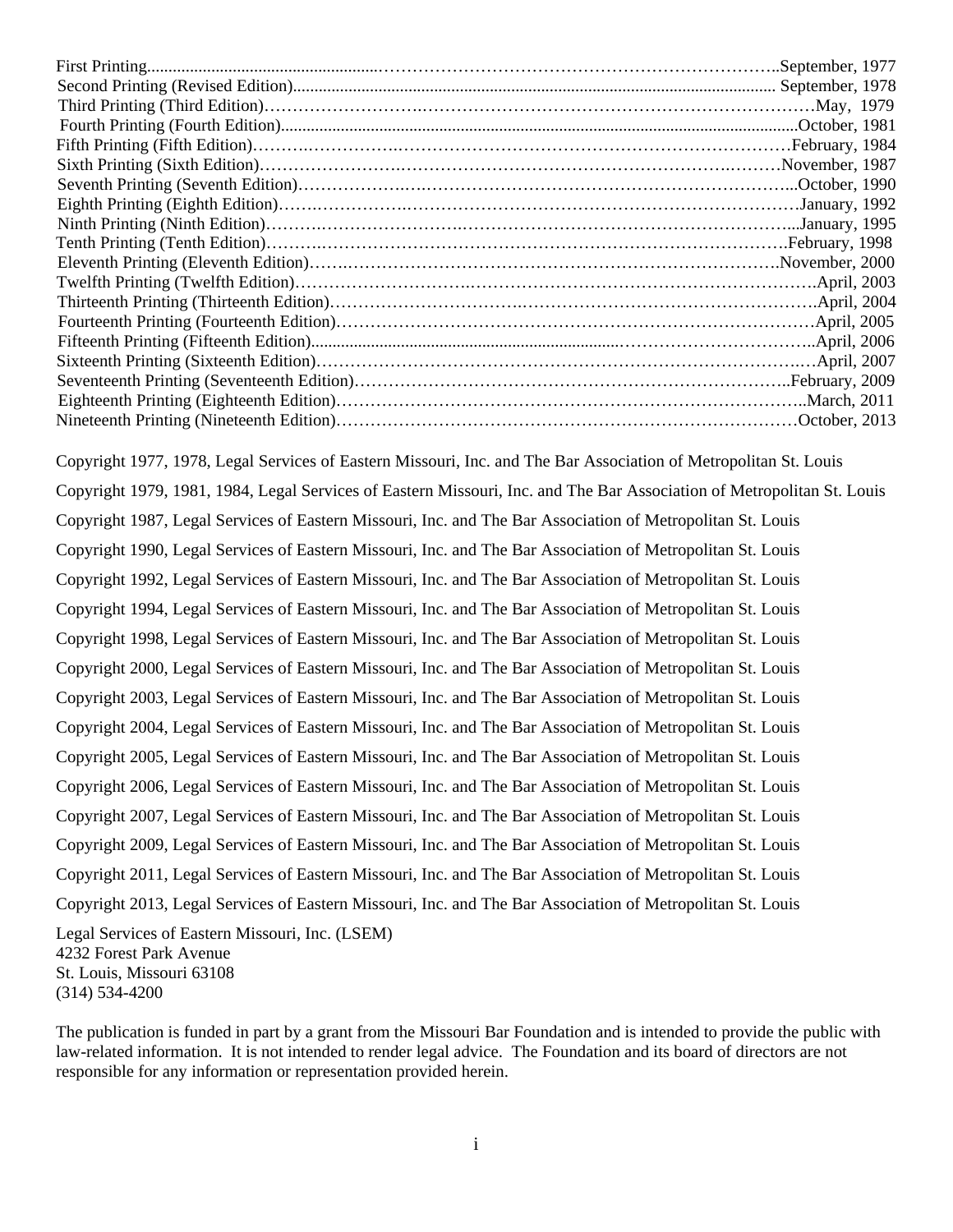## **TABLE OF CONTENTS**

## **Financial Assistance**

## **Healthcare**

## **Housing**

## **Consumer Information**

## **Personal Planning/Protection**

## **Veterans Benefits that Increase Income to Pay for Long Term Care**

|--|--|--|

## **Information and Referral for Seniors and Persons with Disabilities** ............................ 60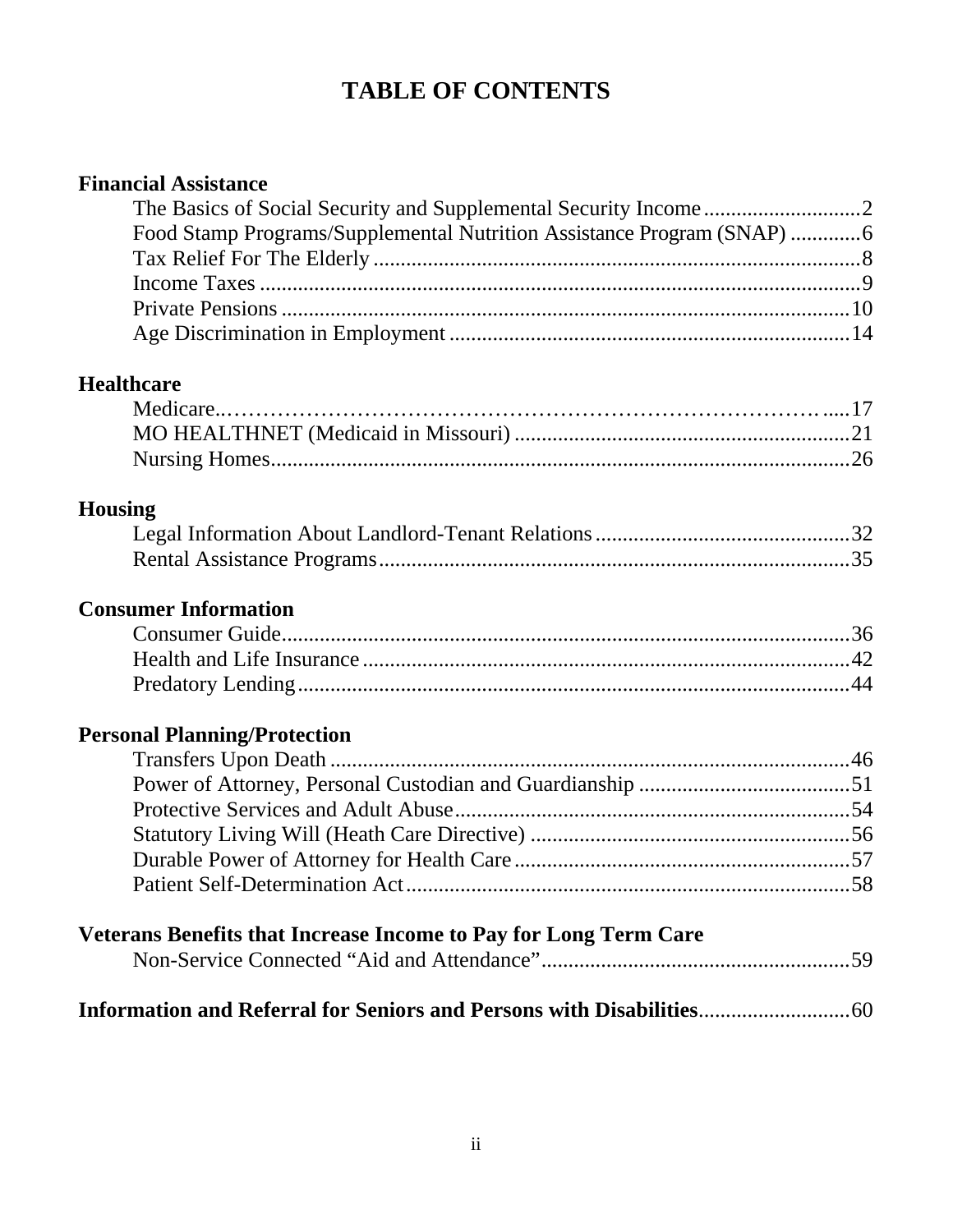## ACKNOWLEDGEMENTS For the 19th Edition

 Welcome to the 19th edition of the Senior Citizens Handbook. The 18th edition was distributed to more than 30,000 persons. Legal Services of Eastern Missouri (LSEM) is so grateful to all the contributors for this edition and those who assisted over the years to many prior editions.

The first edition of this book was published in 1977. The originator of the concept for the book, as well as general project supervisor and original researcher, was Barbara J. Gilchrist, J.D., Ph.D., then a VISTA attorney in the Elderly Unit of LAS and a member of the Committee on Aging of the Bar Association of Metropolitan St. Louis Young Lawyers Section, subsequently a staff attorney with LSEM, and presently a professor of law at Saint Louis University Law School. Most chapters in this book were topics in a lecture series presented for the elderly in the St. Louis area by Ms. Gilchrist under the sponsorship of the Mid-East Area Agency on Aging. Dan K. Joyce, who was then a law student at the Saint Louis University School of Law, completed the adaptation of the original lecture material, performed additional writing, research, and editing, as well as organized and supervised production. We also thank attorneys John Ammann and Mike Ferry for their prior contributions to this book.

 The Missouri Bar and the Missouri Bar Foundation have become integral and instrumental to the success of this project, publication, distribution, and support on various levels. Dan Lehmen has been very valuable and very hands on, along with other Bar and Bar Foundation leaders. We have little doubt we have omitted others. We know the book goes through a number of hands and we are grateful to all of you!

 Many individuals contributed to various editions of this handbook. The list is too lengthy to enumerate, but we are grateful to all of them, as their contributions have formed the foundation for the current 19th edition. We appreciate the past support of numerous organizations.

 LSEM also wants to thank expressly the contributors to this newest edition, who built upon the work of many prior editors. Current contributors include Julie Berkowitz (Medicaid), Harry Charles (Tax), Dan Claggett (Predatory Lending), Pam Coffin (Private Pensions), Mary DeVries (Housing), Paul Hargadon (Food Stamps, Medicare, and Insurance), Lakitsa (Pinky) Hunter (Medicare), Susan Jottee (Nursing Homes), Mary McCormick (Veterans' Benefits), Dave Purcell (Personal Planning/Protection), Barb Seeley (Age Discrimination in Employment), Phil Senturia (Basics of Social Security and SSI), Robert Swearingen (Consumer Guide), Dave Sykora (Information and Referral), Karen Warren (Food Stamps and Medicare), and Cheryl Wilson (Nursing Homes). We also wish to thank Kathy Case Tahan for her many years of service on this project. We offer a special thank you to Stan Platke, Colleen Landefeld and Karen Shelley, whose extraordinary dedication to this handbook and hard work kept it a viable publication for decades.

 As always, all of the fine and helpful information contained herein is attributable to the contributors. Any mistakes of information or errors of any other type are attributable to the general editors.

> Jeanne Philips-Roth & Beth Roper, General Editors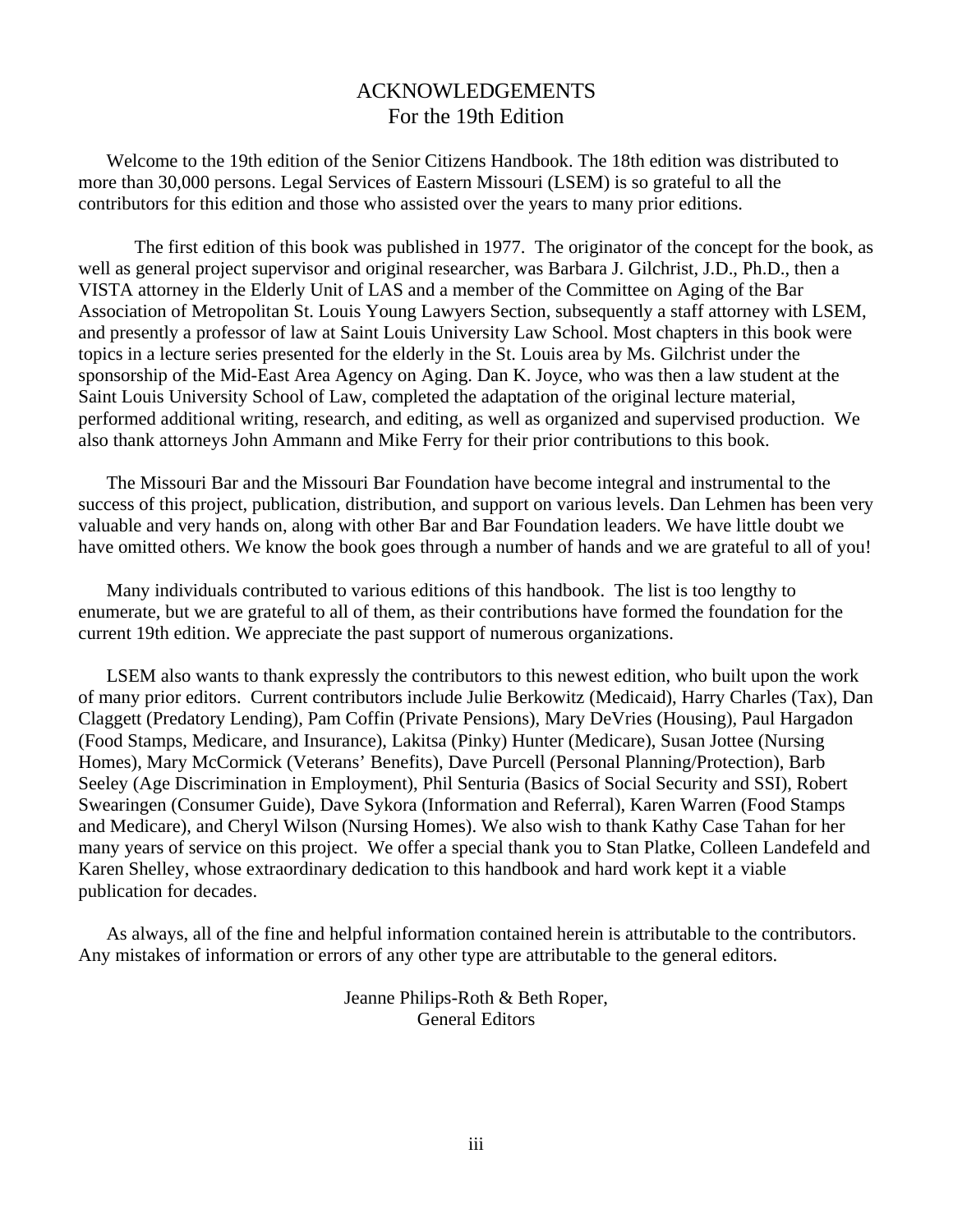## FINANCIAL ASSISTANCE

## **THE BASICS OF SOCIAL SECURITY AND SUPPLEMENTAL SECURITY INCOME**

*Editors' Note: The information in this booklet on Social Security and Supplemental Security Income (SSI) is designed to give you a brief idea of what these programs are all about and what you have to do to qualify for them. All figures used to determine eligibility for benefits are current as of January 2013, and are subject to change at any time. For more detailed information about Social Security and SSI, call or visit the Social Security Administration Office nearest you.* 

#### **Introduction to Social Security**

 For most American workers, the initials "FICA" on their paychecks may mean nothing more than a payroll deduction. Some refer to it as "just another tax," while others only know that it means money they have earned and cannot spend.

 Actually, the letters "FICA" stand for "Federal Insurance Contributions Act," the official name for the federal law that set up the Social Security Program of 1935. Social Security provides a minimum income for eligible workers and their families when the worker retires, becomes severely disabled, or dies. The following are some basic facts you should know about Social Security.

#### **General Eligibility**

 Full retirement age for individuals born in 1937 or earlier is 65 years old. For each year later a person was born, their retirement age goes up two months, until 1943. Individuals born from 1943 through 1954 will all reach retirement age at 66. After 1954, the retirement age moves upward again two months per year through 1960. For instance, someone born in 1938 reaches full retirement age at 65 years and two months of age, while someone born in 1959 reaches full retirement age at 66 years and 10 months of age. For individuals born in 1960 or later, full retirement age is 67.

 Eligibility for Social Security benefits depends on how long you have contributed to the program as a worker. In order to qualify for retirement, disability or survivors benefits for you or your family, you must have a certain number of years of coverage. Historically, workers generally earned a quarter of coverage for each three-month calendar quarter in which wages of \$50 or more were paid. A quarter of coverage is now often called a "credit" because the quarters of coverage can be earned at any time during a year. A highly paid worker can earn all four quarters, or credits, in the beginning of the year. (Four quarters, of course, make one year of coverage.)

 In 2013, for example, a worker receives one credit for each \$1,160 of earnings, up to a maximum of four credits based on annual earnings of \$4,640 or more. This amount can go up each year, and was lower in the past. This amount includes gross wages paid and net self-employment income.

 Just more than 10 years of coverage (40 quarters) will generally fully insure a worker and family for life, but less than that will also be enough for full coverage if the worker has achieved a certain amount of work credit. The work credit requirement differs, depending on whether you are applying for retirement benefits or whether your spouse and dependents are applying for survivors benefits after your death. To find out how many quarters you have or how many you need to qualify, contact your local Social Security Administration office.

 To be eligible for **disability** payments, you must meet the following test:

- (1) You were recently employed; and
- (2) You possess the same amount of work credit that would be required if you reached retirement age in the year you were disabled; and
- (3) You have 20 quarters (five years) of coverage out of the preceding 40 calendar quarters (10 years) before you became disabled. The required coverage is lower if you became disabled before the age of 31. It is important to apply for disability benefits soon after you become disabled, because a lengthy delay may make you ineligible.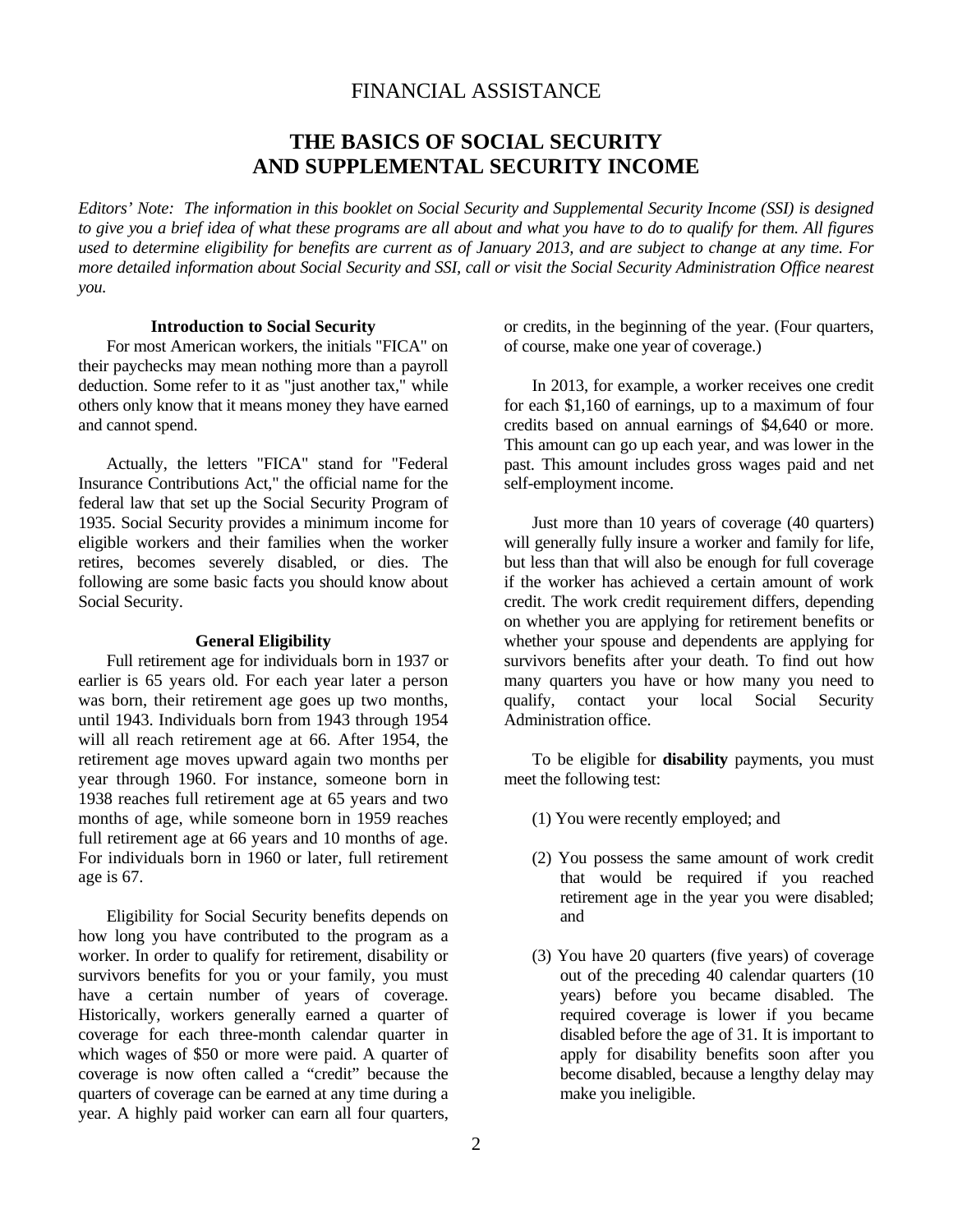NOTE: For those disabled by blindness, (1) and (2) above are required, but not (3).

#### **How Much to Expect**

 Being "covered" or insured only means that you and your family can get benefits. The amount you receive in monthly paychecks depends on the **average yearly earnings** of your working career under Social Security. These basic benefits are now automatically adjusted upward every January to keep pace with the cost of living, assuming the cost of living increased. The 2012 cost of living adjustment was the first one in three years. Because workers do not pay FICA tax beyond a certain amount of earnings in a year, there is always a maximum amount for retirement benefits. As of January 2013, the normal maximum monthly amount of retirement insurance benefits for an individual who reaches full retirement age in 2013 is \$2,533. Sometimes a retired person's dependents (such as spouse or minor children) will also receive payments, up to a total of about 50 percent more.

 If you are retired or near retirement and you want to figure out your Social Security benefits, you must use Social Security's online services. Go to www.socialsecurity.gov and follow the links to get your electronic Social Security statement. As of October 2012, due to budget uncertainty and limits, the Social Security Administration discontinued all paper statements through the mail.

 Social Security also now encourages people to file applications and seek information via their website, www.socialsecurity.gov, which has many useful functions, including frequently asked questions and complete lists of the rules and regulations covering Social Security's programs.

 The amount of retirement benefits you receive can be affected by whether you take "early retirement." You may choose to retire as early as age 62. However, for each month you take your benefits early, your monthly benefits are permanently reduced by a certain percentage (5/9 of 1% for the first 36 months and 5/12 of 1% for each additional month). For an individual born in 1943, for instance, taking retirement at age 62 instead of age 66 (four years early) would result in a 25% reduction of his or her monthly payments on a permanent basis.

 Spouses of workers who are insured for retirement benefits can often receive benefits of up to 50 percent of the wage earner's monthly benefit. If a spouse takes the benefit early, the spouse's benefits are also reduced (by 25/36 of 1 percent per month for the first 36 months and 5/12 of 1 percent for each additional month. Therefore, a spouse born in 1943 who elects to take benefits at age 62 (four years early) would have a 30 percent reduction of his or her benefits.

#### **Working After Payments Start**

 After retirement, you may get an opportunity to go back to work on a full-time or part-time basis. Before you decide to work, you should know how your earnings would affect your Social Security benefits.

 Workers younger than full retirement age can earn \$15,120 in 2013 (\$1,260 per month) without affecting their retirement checks at all. For every two dollars (\$2) of earned income above that limit, Social Security will reduce their checks by one dollar (\$1).

 A worker can earn \$40,080 (as of 2013) in the year they reach full retirement age without affecting their retirement checks. For every three dollars (\$3) of earned income above that limit, Social Security will reduce a check by one dollar (\$1). However, Social Security will only count earnings prior to the month in which the individual reaches full retirement age. Starting that month, earnings no longer reduce retirement benefits.

 NOTE: For more information about recent changes in Social Security rules relating to work activity, ask for a copy of the free publication, *How Work Affects Your Benefits,* at any Social Security Administration office.

#### **A Note About So-Called "Notch Babies"**

 The term "notch" refers to Social Security benefits paid to people born between 1917 and 1921. The notch resulted from a 1972 change in the Social Security law that used a flawed formula to calculate how much someone's benefits should be. This flawed formula provided excess benefits to those people whose benefits were calculated under it. Before Congress corrected this error in 1977, the benefits for many people born between 1910 and 1916 were calculated using the flawed benefit formula; as a result, they received an unintended windfall from Social Security.

 When Congress fixed the mistake, it wanted to avoid an abrupt change for those who were about to retire, so it provided a transition period. Therefore, when Social Security benefits are calculated for people born between 1917 and 1921, two computations are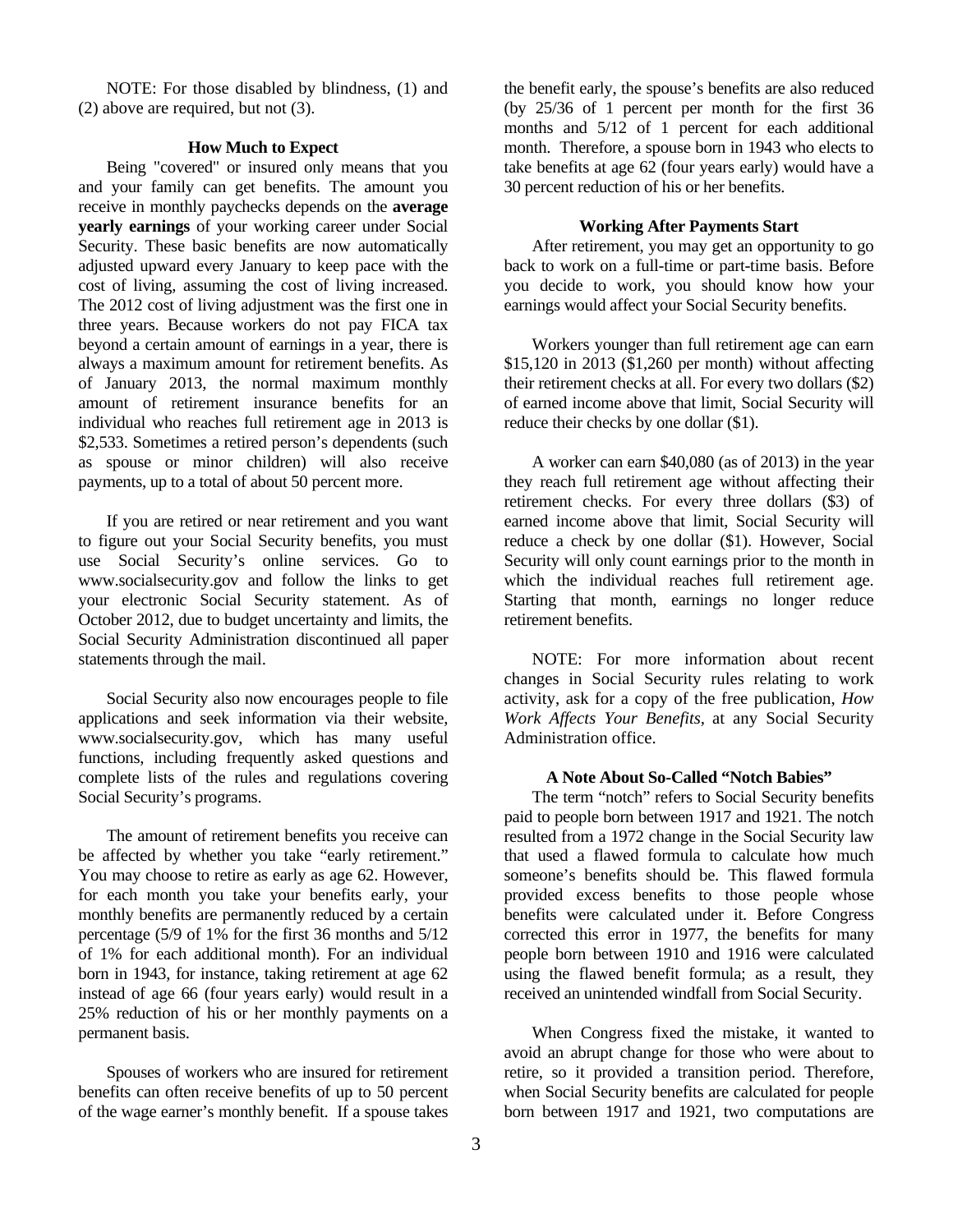used. One calculation uses the new (and correct) 1977 formula, and the other uses a special transition formula. Benefits are based on whichever calculation pays the higher benefit. Benefits for everyone born in 1922 and later are calculated using only the new and correct 1977 formula, which generally results in lower benefits than those computed using the "notch" calculation method.

 Thus, the "notch babies" (those born between 1917 and 1921) receive less money than those people born before 1917 who had similar work histories, but generally receive more benefits than those born in 1922 or later. Thus, the argument of "pro-notch baby" groups is that beneficiaries born between 1917 and 1921 should get more money simply because people born between 1910 and 1916 are getting too much money. Naturally, the people born after 1921 would also want to receive this extra money. This would result in the whole system changing back to the incorrect formula from 1972, resulting in billions and billions of extra dollars spent each year. The government has completed an investigation into the notch and determined that no changes will be made.

 The discontent of "notch babies" is kept alive by profiteering lobbying groups who mislead people born between 1917 and 1921 into thinking that they are receiving fewer benefits than people both older and younger than they are. This is not true.

#### **Introduction to Supplemental Security Income (SSI)**

 The Social Security Administration also administers the Supplemental Security Income (SSI) program. This program provides a basic monthly income to blind, disabled and elderly (age 65 or older) persons who urgently need financial assistance.

 Unlike Social Security, you can receive SSI checks even if you have never worked or if you do not qualify for Social Security for some other reason.

#### **Who Qualifies?**

 SSI is available to persons who meet the income requirements and who are 65 or older, blind, or disabled.

 "Blindness" is defined under the SSI program as either central visual acuity of 20/200 or less in the better eye with the use of a corrective lens, or visual field restriction to 20 degrees or less.

 SSI defines a person as "disabled" if that person is unable to engage in any substantial gainful employment due to a physical or mental impairment that has lasted or is expected to last for at least 12 months or is expected to result in death.

 As of January 2013, one's individual "countable" income must be less than \$710 a month. A couple's countable income cannot be more than \$1,066 a month. Social Security uses the term "countable" because not all income counts. The first \$20 of most income, the first \$65 of wages, one-half of wages above \$65, food stamps, home energy and housing assistance, and other exemptions are not counted as income. The Social Security Administration considers gross wages rather than net income ("take home" pay).

 A single person can have **available assets** (i.e., easily converted to cash) up to \$2,000 and still receive SSI. A couple can have up to \$3,000. In addition, you may own a car worth \$4,500 or less, a home of any market value as long as you reside in it, household goods worth \$2,000, and a life insurance policy worth \$1,500 (face value) without losing SSI benefits. There are some exceptions to these limitations. Contact the Social Security Administration office in your community for more information. The asset limits are not subject to automatic increase and have not changed in many years.

#### **What May Reduce Your SSI Benefits?**

 Any unearned income greater than \$20 a month reduces the amount of your SSI check. This type of income includes Social Security payments, pensions, gifts, and other unearned money. People who work while receiving SSI can earn up to an additional \$65 per month without having their benefits reduced. For every two dollars (\$2) of earned income above that amount, their SSI check is reduced by one dollar (\$1).

 Eligible people living in a friend's or relative's home may face a reduction in SSI benefits called "inkind support and maintenance." Also, an unmarried couple living together may be listed by the Social Security Administration as "holding out as husband and wife." When this happens, and both persons are receiving SSI, each check will be reduced, if necessary, so that the two checks together will equal the amount that a couple would receive. If you feel that such rules are wrongly applied to your situation, you can challenge them administratively or in court. (See Appeals Process.)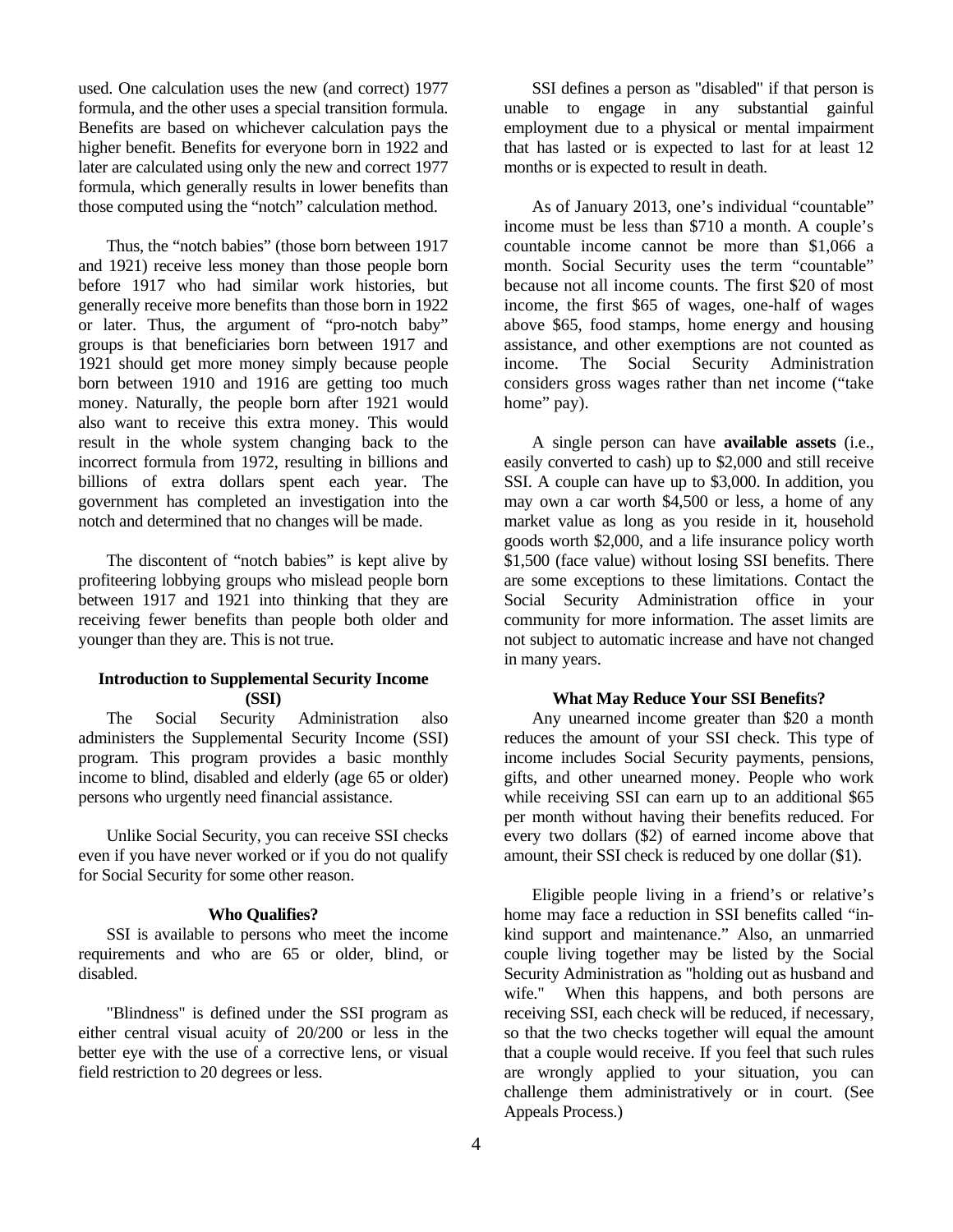#### **Appeals Process**

 If your application for Social Security or SSI benefits is denied, or if any of your benefits are reduced or terminated, you have the right to appeal the decision. Here are the steps:

 (1) After the action is taken against you, you must make a written request for **reconsideration** or for a **hearing** in front of an administrative law judge within 60 days of the denial. The type of appeal will depend on the issue you are appealing. Note: If you previously were receiving benefits, and you are being terminated because you have medically improved and are now able to work, and you disagree, and you file your request for reconsideration or hearing within 10 days of the denial, your benefits will continue until the reconsideration decision is made.

 (2) If you win an appeal at any level, you will be entitled to all of the benefits you would have received if your application had been granted right away.

 (3) If an administrative law judge finds against you, you have a right to request a review by the Social Security Appeals Council in Virginia within 60 days of the adverse decision. The council can refuse to review the case.

 (4) If the council refuses to review or decides against you, you have another 60 days to appeal to the U.S. District Court.

 Forms are available from any Social Security Administration office or on the Internet at www.socialsecurity.gov. You are allowed to have a friend or relative assist in any appeal proceeding. You may also want to contact an attorney or non-attorney representative to help with an appeal or any other matter concerning the Social Security and SSI programs. In new claims for benefits, most attorneys only charge a fee if the claim is successful and charge a

percentage of the retroactive benefits award. Consult the listing at the end of this booklet for legal assistance information.

 It is illegal for attorneys or other representatives to charge any fee for help in any Social Security matter without getting the approval of the Social Security Administration.

#### **Representative Payees**

 Some Social Security recipients receive checks on behalf of beneficiaries. These recipients are known as **representative payees**. Their primary responsibility is to use the Social Security money for the basic or personal needs of the beneficiary.

 The representative payee is usually a spouse or other relative, friend or legal guardian. An institution such as a nursing home can also be designated as a representative payee.

 Appointment of a representative payee begins with a friend or relative notifying the Social Security office that an individual is incapable of handling her or his own affairs. A doctor's statement to that effect must also be filed. The Social Security Administration then determines whether the individual is mentally competent to continue receiving her or his own checks. If the Social Security Administration finds that the individual is not competent to do so, it will select a representative payee. This selection may be challenged.

 If, at some point after the appointment of a representative payee, an individual feels competent to personally receive the Social Security checks, that individual can ask the Social Security Administration to stop payment to the representative payee. For more details about stopping representative payments or changing your representative payee, call or visit the Social Security office nearest you.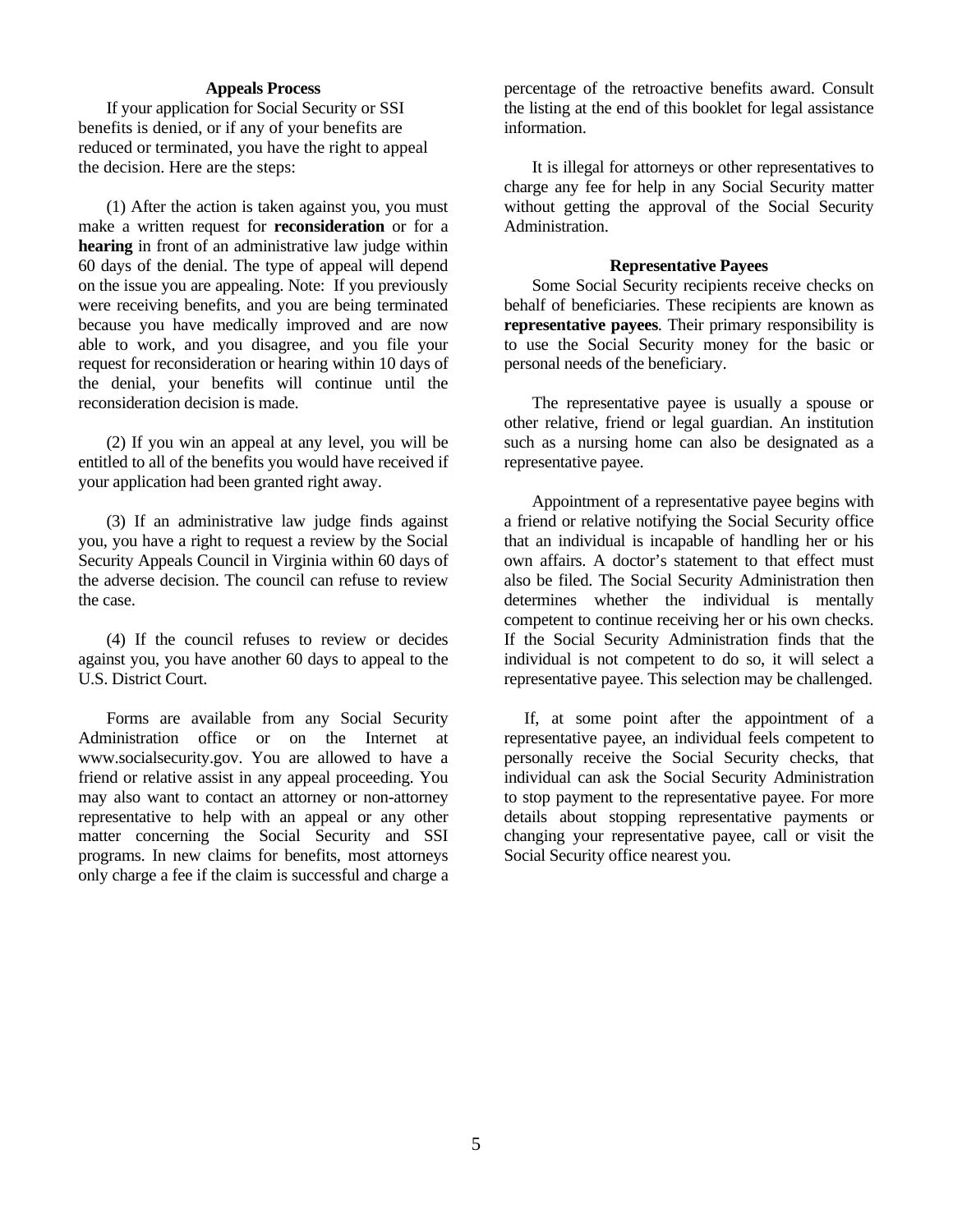## FINANCIAL ASSISTANCE

## **FOOD STAMP PROGRAM/SUPPLEMENTAL NUTRITION ASSISTANCE PROGRAM (SNAP)**

*This section was updated by Karen Warren, co-managing attorney of the Health and Welfare program, working with the Public Benefits program at LSEM, and Paul Hargadon, a Public Benefits Specialist at LSEM.* 

*Editors' Note: This information is designed to give you a brief description of the Food Stamp Program and what you have to do to qualify for it. The rules listed below are specific to individuals 60 and older; other rules may apply if you are younger than 60 or are an immigrant (non-citizen). All figures are current as of September 2013, but are subject to change. For more information, call or visit the Family Support Division Office (formerly the Division of Family Services) nearest to you. Information on the Food Stamp program and other programs administered by the Family Support Division is available on the Internet at http://www.dss.mo.gov/fsd/index.htm. The Food, Conservation, and Energy Act of 2008 renamed the Food Stamp program the "Supplemental Nutrition Assistance Program" (SNAP) effective October 1, 2008. At this time, the program is still called the Food Stamp Program in Missouri.* 

#### **Introduction**

 Steadily rising food costs pose special problems for millions of older Americans on fixed incomes. The Food Stamp Program helps stretch the food budgets of persons with eligible incomes. Food stamp benefits are issued on an electronic benefits transfer (EBT) card. It is issued by a company under contract with the government and looks like a credit/debit card, but it can only be used to purchase food.

#### **How to Get Food Stamps**

 To apply for food stamps, you can have an application mailed to you or you can visit the nearest Missouri Family Support Division (FSD) office to apply in person. FSD is required to take your application *on the same day* that you visit the office. If you request an application by mail, FSD is required to mail you one *on the same day* that you request an application. You can download, print off and complete an application at http://www.dss.mo.gov/fsd/fstamp/index.htm*.* You can return the application in person, by mail or by fax. You can view a list of address information and fax numbers for FSD county offices at http://www.dss.mo.gov/fsd/office/index.htm.

 As with all financial assistance programs, you must meet certain income eligibility requirements. You should provide proof to the FSD office of all income, rent, utility, childcare, and medical expenses – including out-of-pocket expenses for health insurance premiums, doctor bills, prescription bills, required medical equipment or supplies, and transportation costs you incur to obtain medical services. Because income and expenses are evaluated for program eligibility, you should be careful to provide documentation and

verification in order to obtain the maximum amount of food stamp benefits. However, do not delay applying if you do not have all of these pieces of verification.

 The application process starts the day you apply, even if you do not have all of the verifying information. FSD has 30 days to process the application. However, if you have less than \$150 in monthly gross income and \$100 or less in liquid resources, or your rent and utilities exceed your income and resources, you are eligible for "expedited" food stamps, which means that FSD must give you food stamps within seven days of your application. The only piece of information required for expedited food stamps is verification of your identity.

 At initial application and when there is a break in the food stamps certification period, applicants will be screened for expedited (emergency) food stamp benefits. Expedited food stamp benefits are prorated from the date of application through the end of the application month. In some circumstances, the eligibility specialist (caseworker) may screen the household to determine if the criteria for expedited service benefits are met for the following month.

#### **Income Requirements**

 Eligibility is determined on a "household" income basis. A "household" is a person living alone or people living together who meet two tests: (1) they buy food together, and (2) they prepare food together. FSD uses the term "eligibility unit" or "EU" when referring to a household. If you share a residence and buy and store your food separately from that of your companions, you will not be considered part of the household for food stamps purposes. Certain household members are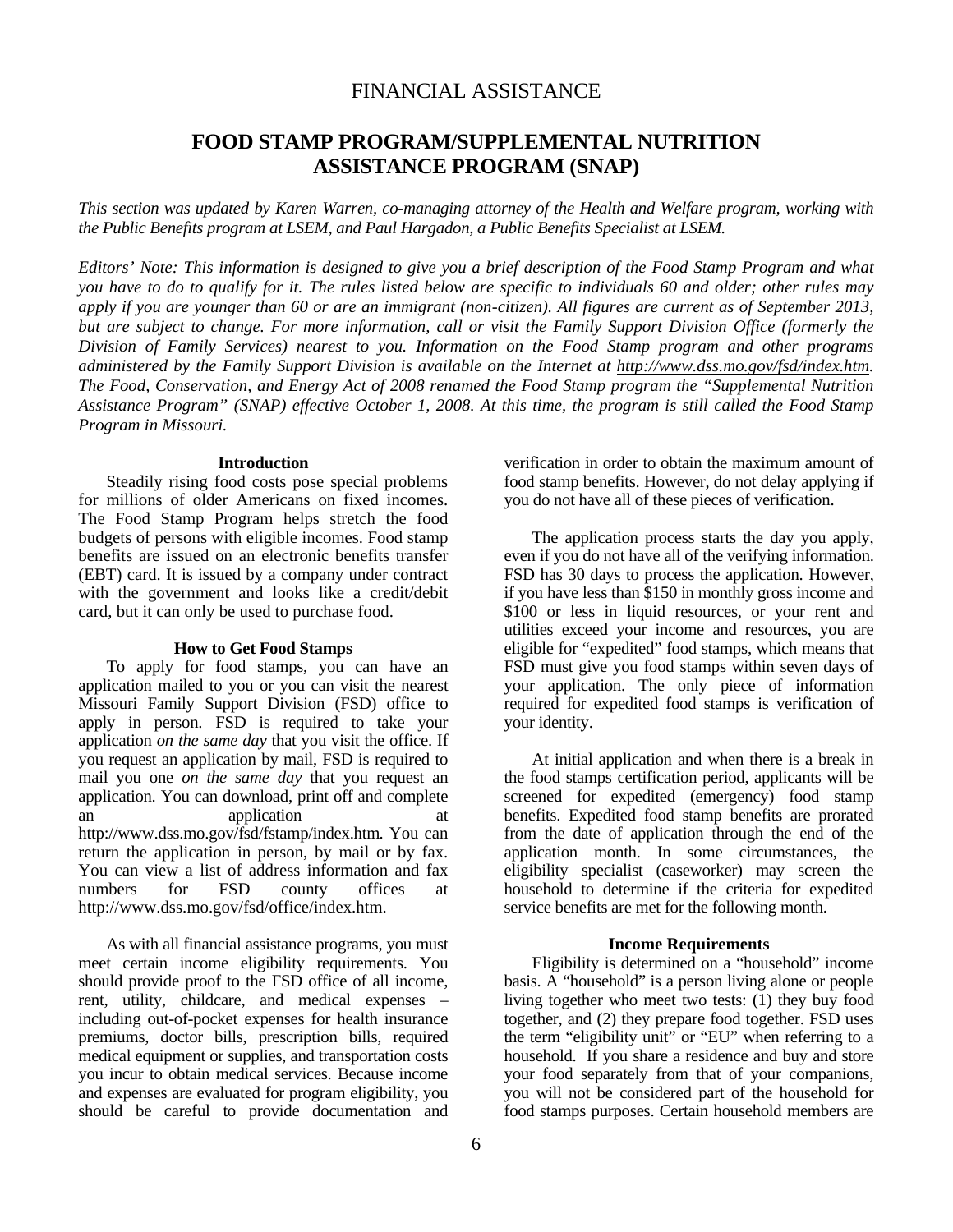mandatory food stamps household members, regardless of how they purchase and prepare meals. These household members are as follows: (1) spouses; (2) parents and children under 22 years old; and (3) children, except foster children, under 18 years old who are under the parental control of a person other than their parents and that individual is exercising parental control (i.e., grandparents may apply for grandchildren in their care, even if they do not have "legal" custody).

**NOTE:** Foster children may be included in the food stamps household, but their income must also be included in determining the household income.

 However, if you are at least 60 years old, living with others, and unable to purchase and prepare food because of a permanent disability, you can be your own household as long as the others with whom you live do not have an income greater than 165% of the poverty level. You must show that this situation exists if you want to be considered for food stamps apart from other household members.

 If the entire household consists of persons who are elderly (age 60 years or older) or meet the Food Stamp Program definition of disabled, the countable income is the net monthly income. Net monthly income is the gross monthly income (monthly income before deductions) minus the following: 20 percent of gross earned income; a standard deduction, based on the number of eligible members in the household; dependent care expenses; shelter and utility costs that exceed 50 percent of income; and allowable medical expenses greater than \$35 a month. It is important for you to tell your eligibility specialist (caseworker) about all your medical expenses, including over-the-counter medications you take at your doctor's direction and any transportation costs for getting medical care.

 Many people mistakenly believe that the Food Stamp Program is designed to help only the desperately poor or non-working people. However, elderly and disabled households are often eligible for a \$16 minimum monthly benefit. In addition, households with an elderly or disabled member are not subject to a gross income test.

#### **Resource Limits**

 Households with at least one member 60 years old or older may have resources up to \$3,000.

 The following assets do not count as resources in determining food stamp eligibility: your home and surrounding property; income-producing property; personal belongings and household goods; burial plots; the cash value of life insurance policies and pension plans; rental property if rented at fair market value; property and equipment used for selfemployment; resources such as trust funds or security deposits not readily available as cash; and the value of all vehicles.

#### **Food Stamp Exclusions**

 Food stamps may be used only to purchase food. However, hot food that has already been prepared cannot be purchased with food stamp benefits (i.e., food prepared at grocery store salad bars, buffets, and meat departments, and the purchase of meals at restaurants). In addition, you may not use food stamp benefits to purchase non-food items, and the regulations explicitly exclude the purchase of tobacco, pet food, alcoholic beverages, and paper products with food stamp benefits.

#### **Denial: Right to Appeal**

 If your application for food stamp benefits is denied, you may appeal the denial through the fair hearing process. To request a hearing, you may visit the FSD office, contact your eligibility specialist (caseworker) by telephone, or send a written request. A fair hearing must be requested within 90 days of the date of denial. Just as with Social Security and SSI, you may want the help of an attorney. FSD can provide information to you regarding free legal assistance available in your area.

 If FSD sends a notice to terminate or reduce your food stamp benefits, you may also request a fair hearing. If the request is made within 10 days of the date of the notice, you may request to continue to receive benefits, at the current benefit amount, until the decision from the fair hearing is received. If the hearing decision is in your favor, you will continue to receive benefits. However, if the hearing decision is not in your favor, you may be required to pay back the benefits that you received.

 If you are not satisfied with the decision from the fair hearing, you may appeal to the circuit court in your county. This appeal must be made within 90 days of the date of the fair hearing decision.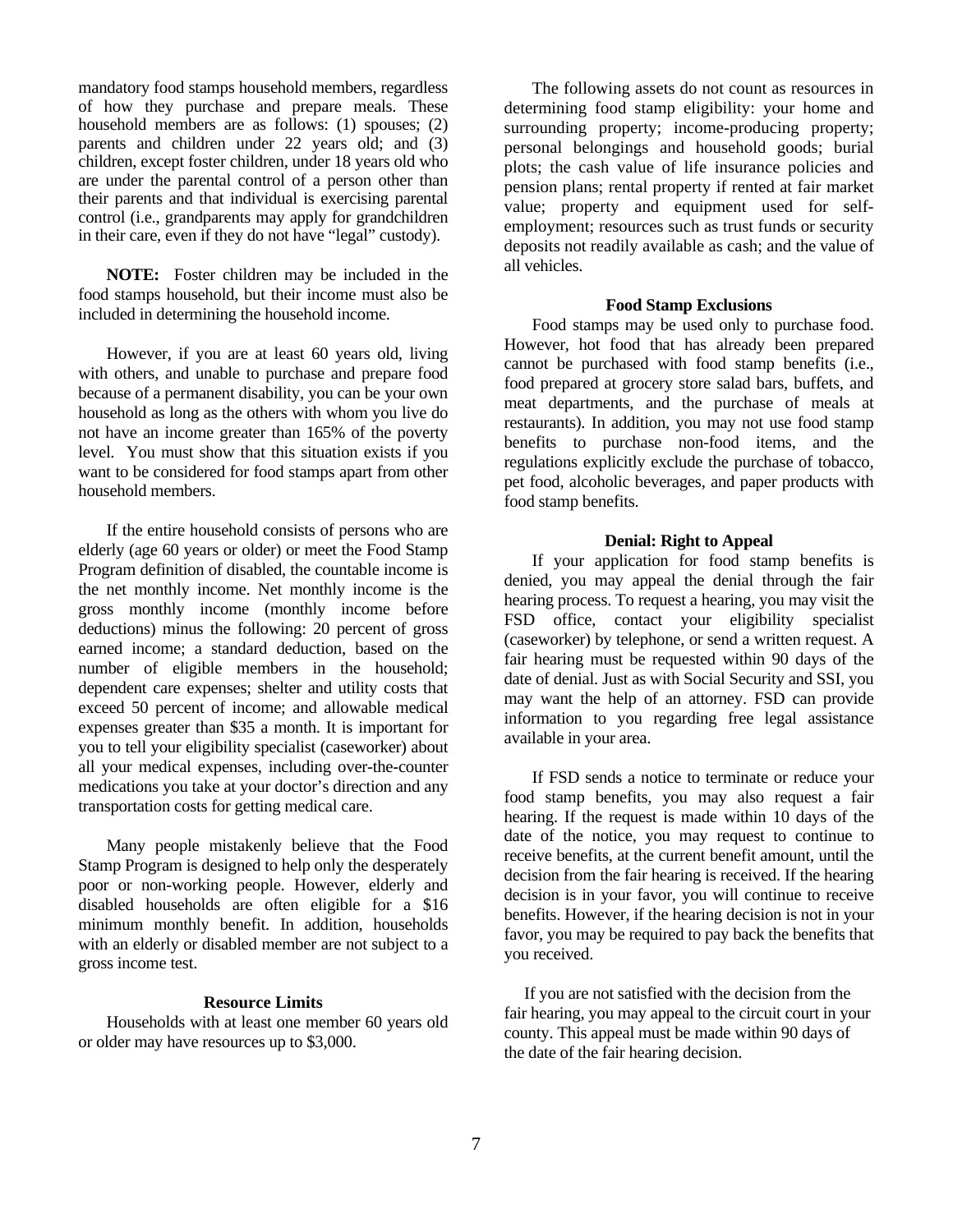## FINANCIAL ASSISTANCE

## **TAX RELIEF FOR THE ELDERLY**

*By Harry Charles, attorney at law, CPA and Enrolled Agent. Mr. Charles is a sole practitioner concentrating on tax disputes. He is also an adjunct tax professor at Washington University School of Law and Fontbonne University. All tax sections are attributable to Mr. Charles.* 

#### **The Missouri Property Tax Credit (commonly called "circuit breaker")**

The State of Missouri has continued the Property Tax Credit (PTC). If a taxpayer is single and a renter or part-year homeowner, the first question is whether their total household income is \$27,500 or less. If married filing combined, the total income must be \$29,500 or less. For 100 percent service connected disabled veterans, VA payments can be excluded from the income calculation. For those taxpayers who owned and occupied their home for the entire year, the income limit for a single person is \$30,000. For those filing married combined, the income limit is \$34,000. As before, 100 percent service connected disabled veterans can exclude their VA payments. Taxpayers must have paid real estate taxes or rent on the home that they occupied.

 Secondly, taxpayers must truthfully state that they did not employ illegal or unauthorized aliens.

 The final test is whether the taxpayer or their spouse was 65 years of age or older as of December 31, 2012 and either was a Missouri resident for the entire 2012 calendar year. If neither the taxpayer nor their spouse was 65 years or older as of December 31, 2012, and neither was a full-year Missouri resident, the state provides the first of three fallback

qualifiers. If the taxpayer or their spouse was 100 percent disabled as a result of military service, then they qualify for the PTC. The second fallback qualifier allows the PTC if the taxpayer or their spouse was 100 percent disabled in 2012. The third fallback qualifier allows the PTC if the taxpayer was 60 years of age or older as of December 31, 2012 and received surviving spouse Social Security benefits.

 Qualifying taxpayers who are not required to file a federal tax return should file Form MO-PTC. For those who are required to file a federal return but do not claim an income modification or a pension exemption, file MO-1040P. Those who must file a federal tax return and have modifications to income or claim other tax credits should use both MO-1040 and MO-PTS.

 The Department of Revenue offers free preparation of the Missouri individual income tax return and/or property tax credit by Department of Revenue employees at Tax Assistance Offices. The offices are located in Jefferson City (573-751-7191), St. Louis (314-877-0177), Cape Girardeau (573-290- 5850), Springfield (417-895-6474), Joplin (417-629- 3070), Kansas City (816-889-2920) and St. Joseph (816-387-2230). Additional information is available at http://dor.mo.gov/tax/assistance.htm.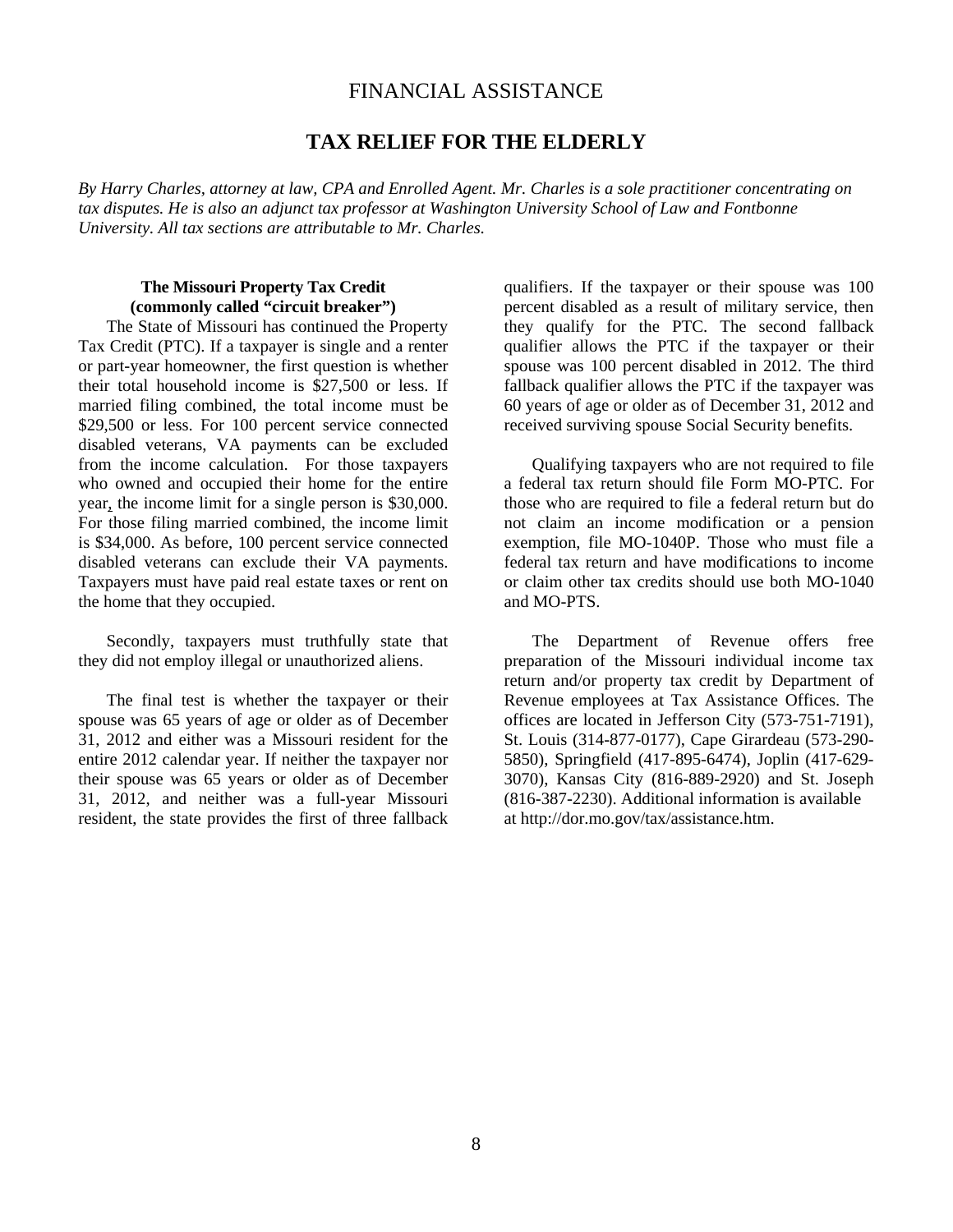## **INCOME TAXES**

#### **Taxable Income**

 The basic federal rules are as follows. Taxpayers who are single and 65 or more at the end of 2012 must file a return if their gross income was at least \$11,200. For taxpayers filing as head of household who are 65 or older, the income required for filing is \$13,950. For those filing married jointly, if one is 65 or over, the income required for filing is \$20,650. For married filing jointly, and both are 65 or more, the income required for filing is \$21,800. For married filing separately at any age, the income required for filing is \$3,800. For a qualifying widow(er) with dependent child and 65 or over, the income required for filing is \$16,850.

 The taxable part of Social Security benefits is usually no more than 50 percent. However, up to 85 percent can be taxed if the total of one half of the taxpayer's benefits and all of their other income is more than \$34,000 (\$44,000 for married filing jointly) or the taxpayer filed "married filing separately" and lived with their spouse at any time during 2012. *See* IRS Pub. 915

#### **Deductions from Income**

 Taxpayers are allowed to deduct from their adjusted gross income the greater of either their standard or itemized deductions. The standard deductions for most people are as follows: (1) for single or married filing separately, the standard deduction is \$5,950; (2) for married filing jointly or qualifying widow(er) with dependent child, the number is \$11,900; and (3) for head of household, the standard deduction is \$8,700. There are higher standard deductions for taxpayers or their spouses who were born before January 2, 1947 and/or blind. Each condition (age and blindness) increases the deduction. For 2012, the additional standard deduction is \$1,150 for married individuals and \$1,450 for singles and heads of household.

 There is a federal tax credit for the elderly or the disabled, which is available to taxpayers who were 65 or older at the end of 2012 or were under 65 but permanently and totally disabled, received taxable disability income in 2012, and as of January 1, 2012 had not reached mandatory retirement age. The federal credit has income limits which are set forth in IRS Publication 524, "Credit for the Elderly or the Disabled."

#### **Residential Dwelling Accessibility (DAT) Tax Credit**

 Missouri enacted a tax credit for making a taxpayer's principal residential dwelling accessible for individuals with disabilities. The disabled individual must permanently live in the dwelling. The credit is issued on a first come, first served basis and is available to any individual or married couple with a federal adjusted gross income of \$30,000 or less. These qualifying taxpayers can get a credit equal to the lesser of 100 percent of their cost or \$2,500 per taxpayer, per year. For taxpayers with incomes between \$30,000 and \$60,000, the limit is 50 percent of cost, or \$2,500, whichever is less. The credit cannot be obtained in successive tax years. The credit must be claimed by April 15 of the tax year via Forms MO-DAT and MO-TC.

#### **Selling a Home**

 If a taxpayer decides to sell his/her home and receives more for the home than was paid, including improvements, the taxpayer has realized a gain on the sale, which may be taxable. For taxpayers who sold their main home in 2012, they may be able to exclude up to \$250,000 (\$500,000 on a joint return). IRS Publication 523, "Selling Your Home," sets forth the rules and includes charts on calculating the gain. In recognition of current economic problems, there are special rules for foreclosures or repossessions of a principal residence. If a lender cancels a taxpayer's duty to pay back their principal home mortgage, this can trigger Form 1099-C, "Cancellation of Debt," which is an income document, reported to the IRS. For discharges of indebtedness as described above made after 2006 and before 2013, taxpayers can exclude from their gross income this "phantom income." However, they must reduce the basis of their home by the amount excluded. IRS Form 982 sets forth the rules.

#### **Dependents**

 The rules for claiming dependents on a tax return are complicated. Essentially, dependents can be qualifying children or qualifying relatives. Qualifying children are your son, daughter, stepchild, foster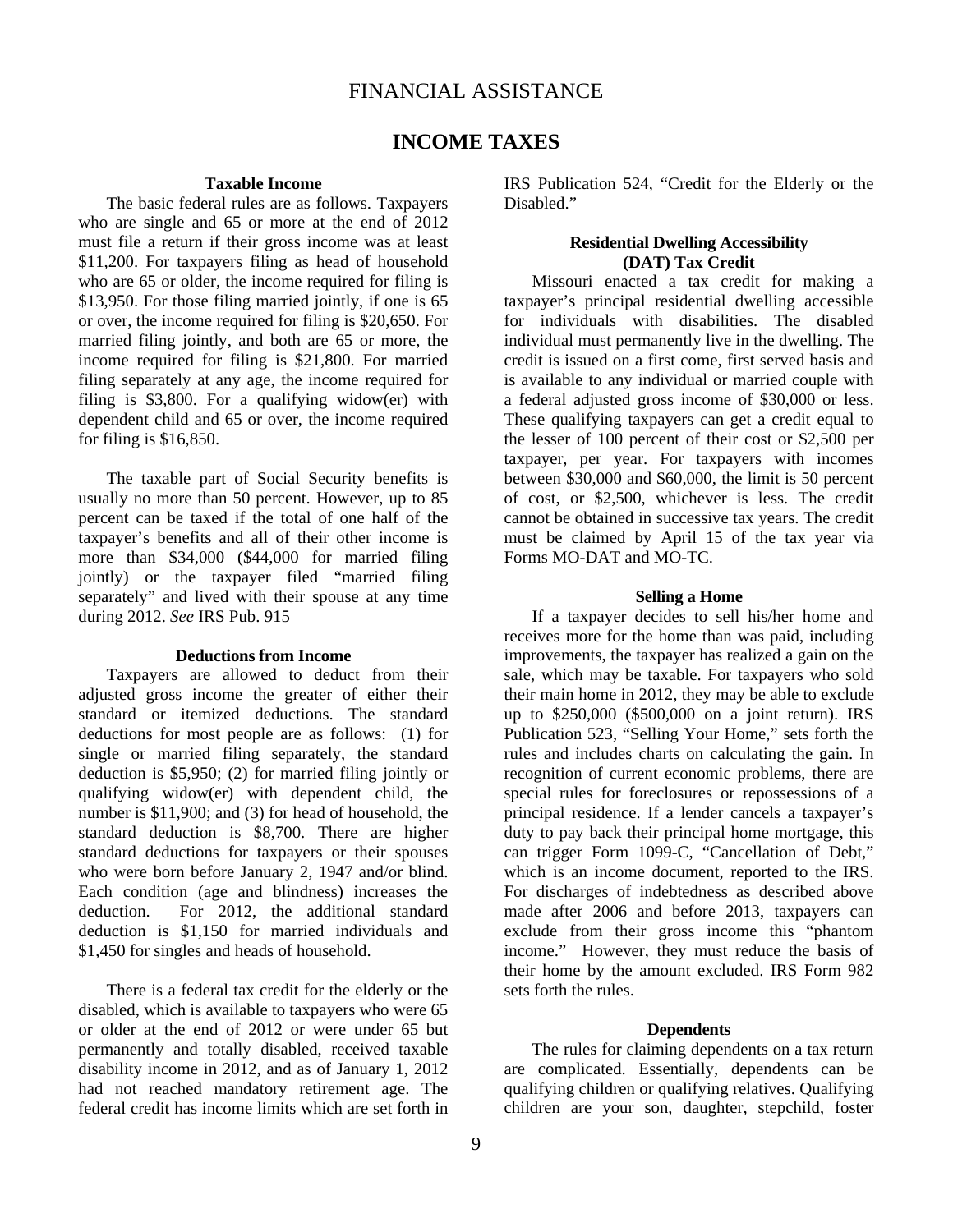child, brother, sister, half-brother, half-sister, stepbrother, stepsister, or a descendant of any of them. The child must be less than age 19 at the end of the year, less than age 24 at the end of the year and a full-time student, or any age if permanently and totally disabled. Qualifying relatives are not qualifying children and do not have to live with the taxpayer. These include a child, stepchild, foster child (or a descendant of any of them), brother, sister, half-brother, half-sister, stepbrother, stepsister, father, mother, grandparent, or other direct ancestor, but not foster parent, stepfather, stepmother, son or daughter or your brother or sister, the taxpayer's son-in-law, daughter-in-law, mother-in-law, brother-in-law or sister-in-law. A taxpayer generally cannot claim a married person as a dependent if they filed a joint return. The taxpayer must have provided more than half the support for a qualifying relative; a qualifying child must not have provided more than half of their own support. The rules are set forth in IRS Publication 501, "Exemptions, Standard Deduction and Filing Information."

#### **Earned Income Tax Credit**

 For 2012, the maximum earned income tax credit (EITC) for low and moderate income workers and working families increases to \$5,891 and the maximum income limit for the EITC is \$50,270. The amount of the credit will vary according to family size, filing status and other factors. *See* IRS Pub. 596.

#### **Foreclosure**

 IRS Publication 4681 deals with canceled debts, foreclosures, repossessions, and abandonments. The most important issues for many taxpayers concern foreclosure or abandonment of a taxpayer's main home.

 Taxpayers who receive IRS Form 1099-C (Cancelation of Debt) or Form 1099-A (Acquisition or Abandonment of Secured Property) should consult the publication and/or a tax professional to properly report the disposition of their property.

## FINANCIAL ASSISTANCE

#### **PRIVATE PENSIONS**

*By Pam Coffin of Mercer, Inc., a human resource consulting firm. Ms. Coffin specializes in pension work. She is also a long-term participant in the Legal Services of Eastern Missouri, Inc., Volunteer Lawyers Program.* 

#### **Eligibility**

Many retired and disabled workers who are receiving Social Security benefits have worked in one or more jobs that were covered by an employersponsored retirement plan, such as a pension plan or a 401(k) plan. This chapter describes plans subject to a federal law called ERISA, which covers many retirement investment plans. Those plans that are not subject to ERISA (primarily plans for employees of government and church-related organizations) are subject to different rules. If the plan requires employees to contribute in order to participate, employees have a 100 percent "vested" right to the benefits for which they have paid. Employer-paid benefits are usually subject to a "vesting" schedule, which may require employees to work for as long as five years in order to "vest" in all or part of the employer-paid benefits. Employees who last worked

for a company before 1989 may not have a vested right to employer-paid benefits if they worked for less than 10 years.

 Vesting is based on "service" with the employer. Service usually means a calendar year or other 12 month period during which an employee is credited with 1,000 hours. However, some plans simply require 12 months of work and do not count hours. If an employee terminates employment before that person has a vested right to any part of the benefit and does not return to work for the employer for five or more years, prior service will be lost. Once the employee becomes vested, however, that employee will always be vested in the benefits earned under that plan. In a plan, such as a  $401(k)$  plan, that requires employee contributions, an employee who makes employee contributions and who has any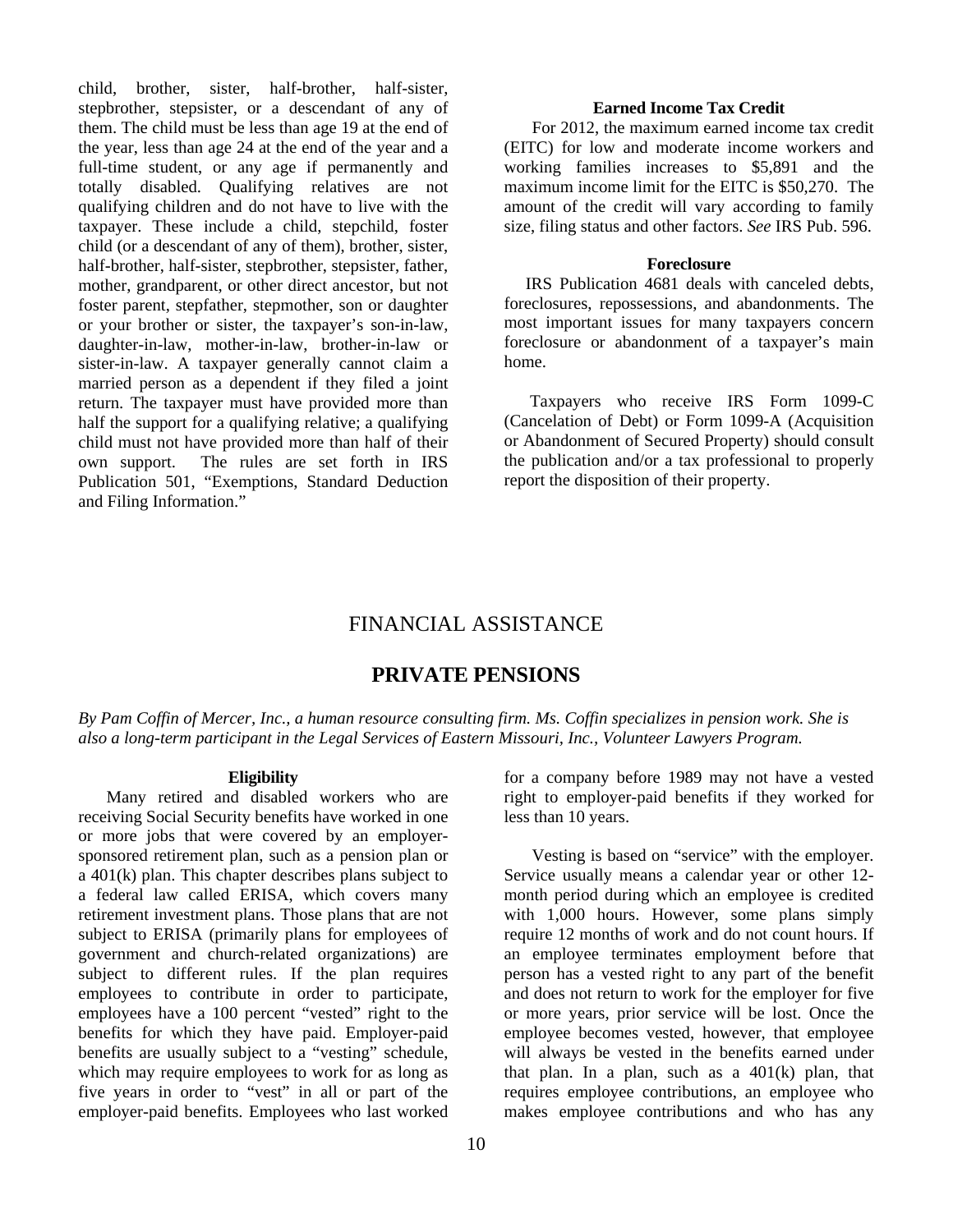service on or after January 1, 2006 cannot lose prior vesting service no matter how long he is gone. Slightly different rules apply if an employee last worked for a company before 1989.

#### **Payment of Benefits Upon Termination or Retirement**

Many plans automatically "cash out" employees whose vested benefit is worth \$5,000 or less by paying the entire benefit in a lump sum. However, if the employee has not reached the plan's normal retirement age, a lump sum in excess of \$1,000 can be distributed without consent only if the plan sponsor establishes an IRA for the employee and deposits the benefit in the IRA. The employee can withdraw the money from the IRA at any time (subject to a 10 percent penalty, unless the employee is at least age 59-1/2 or meets certain other requirements). Many plans – especially pension plans – either (1) do not cash out benefits worth more than \$1,000, or (2) require the employee's consent to pay lump sums between \$1,000 and \$5,000. This avoids the need to set up an IRA. An employee who was cashed out is not entitled to a pension from the plan at retirement because that employee has already received the benefit.

 If the plan does not cash out small benefits – or if the employee's pension was too large to cash out – the employee will be entitled to receive a benefit upon reaching the plan's "normal retirement age" – usually age 65. Many plans permit payment to begin earlier – at the "early retirement date" if the employee meets the plan's eligibility rules. Early retirement eligibility rules typically require the employee to be 55 or 60 years old with 5, 10 or 15 years of service. Monthly payments under early retirement pensions are normally smaller than monthly payments beginning at normal retirement because the employee has fewer years of service and because the payment period will be longer.

 Pension plans must pay benefits in the form of an annuity, although they can offer other optional forms. An annuity means that periodic payments are made (usually monthly) as long as the employee lives. Married employees are entitled to receive a form of payment called a "qualified joint and survivor annuity." A qualified joint and survivor annuity usually pays a reduced monthly benefit during the employee's life in order to provide periodic payments (usually 50 percent of the employee's payment) to the surviving spouse after the employee's death.

Under this form of payment, the spouse to whom the employee was married at retirement is entitled to the survivor benefit even if they are later divorced. If the spouse dies after payment begins and the employee remarries, the new spouse is not entitled to the survivor benefit. Beginning in 2008, married employees must also be offered a "qualified optional survivor annuity" that pays a reduced benefit during the employee's life and a different percentage (usually 75 percent) of the employee's payment to the spouse after the employee's death. A married employee can elect to receive a form of payment other than a joint and survivor annuity with his spouse as beneficiary only if the spouse consents both to the form of payment and to any non-spouse beneficiary.

 Usually, 401(k) plans pay benefits in the form of a lump sum or in installments.

 Plan distributions generally must begin by April 1 following the calendar year in which the employee reaches age 70-1/2 or, if later, the calendar year in which the employee stops working for the company that sponsors the plan.

#### **Disability Benefits**

Some pension plans pay disability pensions to employees who must quit working for the company because they become disabled. Some plans require the employee to qualify for Social Security disability; others have different standards. Most pay disability benefits only to employees who become disabled after completing a minimum period of service – such as 10 or 15 years.

#### **Pre-Retirement Death Benefits**

If the employee dies after becoming vested and *before* receiving any benefits under the plan, and if the employee was married at death, the surviving spouse will be entitled to a surviving spouse benefit under a pension plan. However, some plans permit the employee to waive the coverage (with the spouse's consent). Many plans automatically "cash out" a surviving spouse whose pre-retirement death benefit is worth \$5,000 or less by paying the entire benefit in a lump sum. A survivor benefit that is too large to cash out is usually paid in the form of an annuity for the life of the survivor beginning at the employee's death or, if later, when the employee could have elected to begin receiving benefits had the employee survived. Most pension plans do not pay pre-retirement death benefits to non-spouse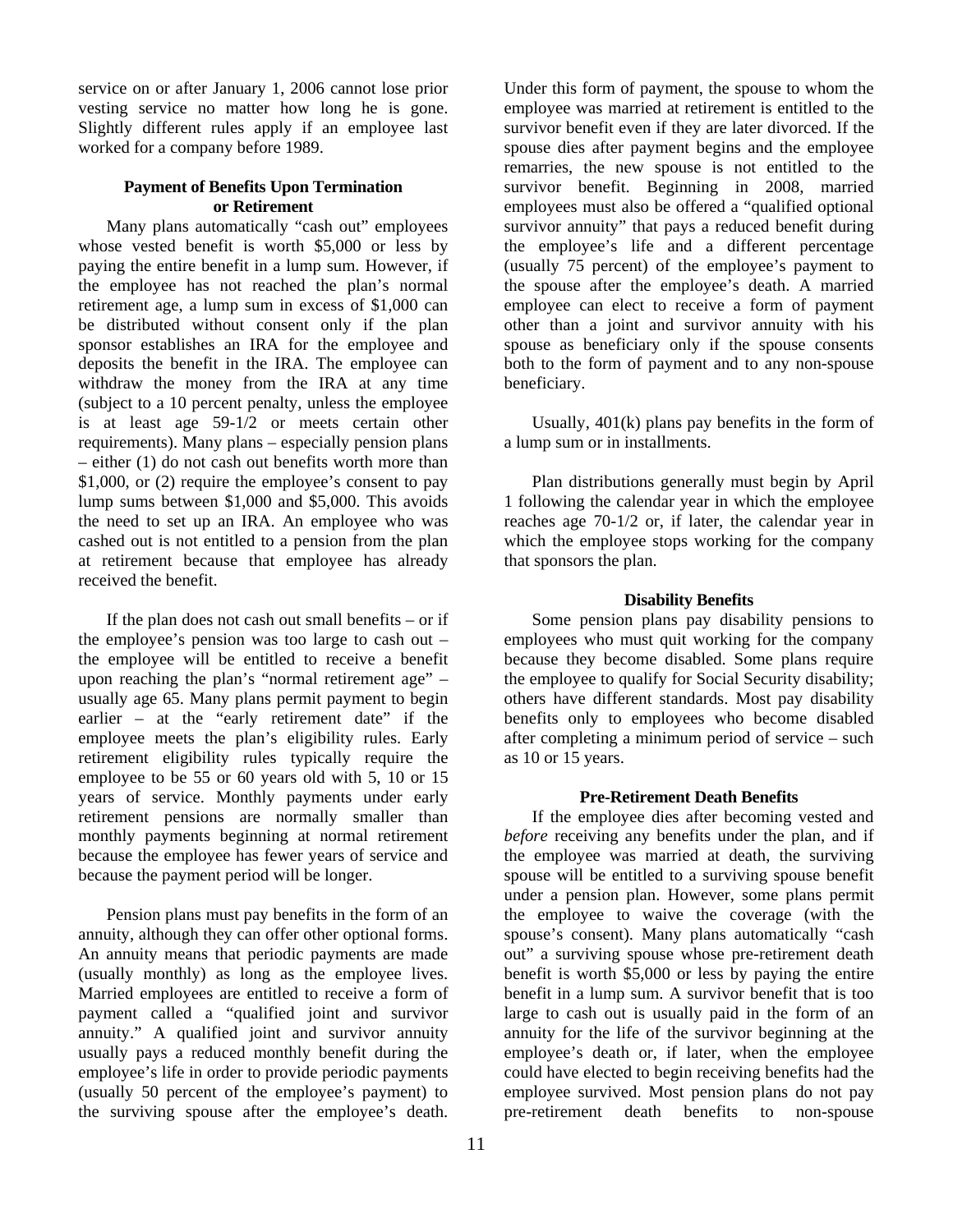beneficiaries, although this is becoming more common, especially in a type of pension plan called a "cash balance" plan. A non-spouse beneficiary can be automatically cashed out regardless of the amount.

In a  $401(k)$  plan, the surviving spouse is entitled to receive the employee's vested account balance unless the employee designated a non-spouse beneficiary (with spousal consent). An unmarried employee can also name a non-spouse beneficiary for the account. Death benefits in a 401(k) plan are typically payable in a lump sum after the employee's death.

#### **Post-Retirement Death Benefits**

After payment begins to the employee under a plan, a death benefit will be payable only if a death benefit is provided under the form of payment in effect at retirement. If the employee was married and if payment was made in the form of a joint and survivor annuity, the surviving spouse will receive payments (usually 50, 75 or 100 percent of the employee's payment, depending on the employee's election) for life. If payment was being made for the life of the employee only, no death benefit will be payable.

#### **Taxation of Benefit Payments**

Monthly benefit payments – or installment payments made over a period of 10 or more years – are generally taxable to the recipient and are subject to federal income tax withholding, just like wages, regardless of who receives them. However, unlike wages, the recipient may elect not to have tax withheld from these pension benefits. Plan distributions are not subject to Social Security (FICA) tax.

 Employees (and surviving spouses) who are entitled to receive taxable lump sums or installments over a period of less than 10 years from an employersponsored retirement plan generally must be allowed to choose between taking the distribution in cash or having it "directly rolled over" to an eligible retirement plan that accepts rollovers. Eligible retirement plans include traditional IRAs, Roth IRAs, tax-qualified retirement plans, tax-sheltered annuities and certain eligible state or local government deferred compensation plans. Taxable amounts that are rolled over are generally not taxed until they are actually paid out. Taxable amounts that are rolled over to a Roth IRA are included in the recipient's income for the current year. However, if certain rules

are met, distributions from the Roth IRA (including any investment earnings) will be tax-free. See **Individual Retirement Plans**, below. Taxable amounts that are not directly rolled over are subject to 20 percent mandatory federal income tax withholding.

 After-tax employee contributions can also be rolled over to an eligible retirement plan (other than a state or local government deferred compensation plan) that accepts after tax amounts.

 Distributions that are required to be made because the employee is more than age 70-1/2 and hardship distributions from 401(k) plans cannot be rolled over.

 A non-spouse beneficiary may be entitled to elect to directly roll over a lump sum distribution into an IRA or a Roth IRA. Taxable amounts that are not directly rolled over are subject to 20 percent mandatory federal income tax withholding.

#### **Common Problems**

- The employee or survivor fails to notify the employer of changes in address after the employee leaves employment (or dies).
- The employee or survivor fails to apply for benefits when eligible.
- The employer's or the plan's records are incomplete or incorrect with respect to the employee's eligibility for plan benefits.
- The employee does not work for an employer long enough to become "vested."
- The employee does not work in an eligible classification long enough to earn a benefit.
- Union membership does not guarantee coverage under a pension plan – the employee must also work for employers who contribute to the plan.

 In some cases, the insolvency of the plan or the employer will affect benefits. The PBGC – a federal insurance agency – guarantees some (but not all) benefits under most types of pension plans. Benefits under other types of plans – such as  $401(k)$  plans – are not guaranteed or insured. However, the employer and others who operate plans of all kinds are required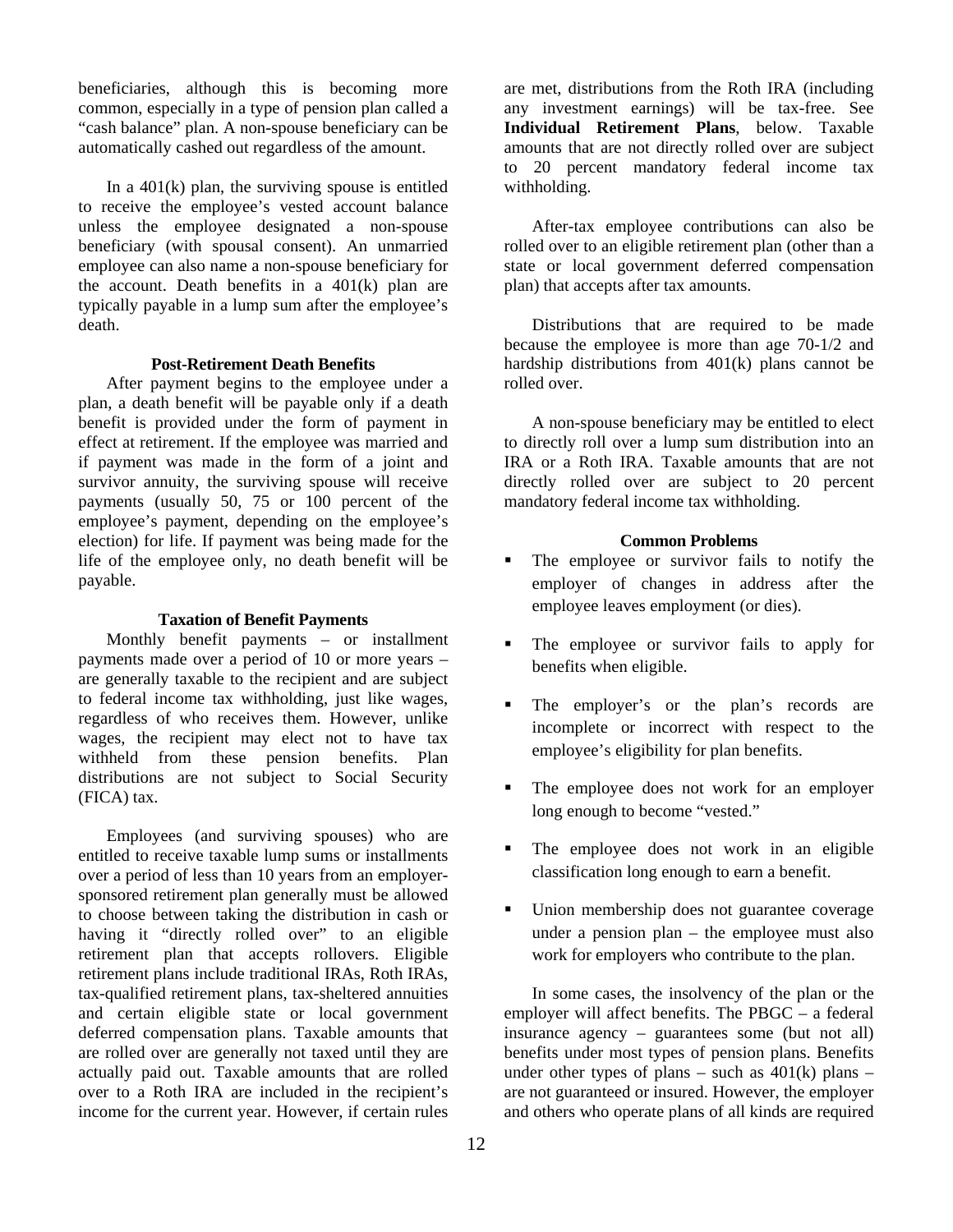by law to use plan assets only for the purpose of paying benefits and expenses.

 If a plan is terminated or a former employee who is entitled to a benefit cannot be located, the PBGC or the Social Security Administration may be asked to notify the employee that a benefit is due.

#### **Qualified Domestic Relations Orders**

As a general rule, an employee's benefits in a retirement plan cannot be assigned or reached by creditors before they are paid to the employee. However, a court can order a plan to pay benefits to a spouse, former spouse, or child to satisfy the employee's support obligations or to divide marital property in a divorce. The order will be valid only if it meets certain requirements. In many cases, payment cannot be made to the spouse or other person under the order until the employee is eligible to receive benefits from the plan. Amounts paid directly to a spouse or former spouse under a qualified domestic relations order are taxed to the spouse or former spouse, not the employee. A lump sum paid to a spouse or former spouse under a qualified domestic relations order can be directly rolled over to an IRA or other eligible retirement plan (and is subject to 20 percent federal income tax withholding if it is not directly rolled over).

#### **Information About the Plan**

Federal law requires the employer (or the plan administrator) to furnish plan participants and beneficiaries with a summary plan description that contains information about the important provisions of the plan. A copy of the plan document must also be made available upon request. Participants are entitled to request a benefit statement once a year, showing the benefit earned to date and whether it is vested.

#### **Claims for Benefits**

If an employee or beneficiary applies in writing for a benefit and is denied (or receives less than the applicant believes he is entitled to receive), the plan must provide a written explanation of the reasons for the denial, a description of any additional information needed to review the claim, and a copy of the plan's claim review procedures. An employee's request for review of a denied claim must be made in writing and must follow the rules set forth in the plan's claim procedures (including the plan's time limit for filing the request). The plan must, in turn, provide its decision on the review in writing.

 Sometimes a claim is denied because the employer or the plan has incomplete or incorrect information. The employee may use the employee's own records, Social Security records, or the employer's records to support the claim. Sometimes a claim is denied because the plan is not being operated in compliance with applicable law (or with the terms of the plan document). In such a case, the employee may be able to get a court to force the employer to comply.

 If the claim is denied on review, the employee may have to obtain the assistance of an attorney. Pension cases are seldom easy. Even if the employee wins, no damages are available under ERISA. A court can award the employee the benefit due and attorneys' fees. In some cases, the court may also order the employer to pay the employee a penalty for failing to provide plan information on a timely basis. If the employee loses, however, the employee may be ordered to pay the opposing side's attorney's fees.

 Questions about your ERISA rights can be directed to the nearest office of the Employee Benefits Security Administration, U.S. Department of Labor, listed in your telephone directory (314-539- 2691 in St. Louis) or contact:

> Division of Technical Assistance and Inquiries Employee Benefits Security Administration U.S. Department of Labor 200 Constitution Avenue NW Washington D.C. 20210

 You may also obtain certain publications about your rights and responsibilities under ERISA by calling the publication hotline of the Employee Benefits Security Administration at 1-866-444-3272 or by visiting its web site at www.dol.gov/ebsa .

#### **Individual Retirement Programs**

 Individual retirement programs are available to employees and people who are self-employed. The most common is the Individual Retirement Account or "IRA." Most people who are working can contribute the maximum amount each year to an IRA, even if they are covered under a retirement plan at work. Spouses can also set aside the maximum amount each year, even if they are not working. The annual contribution limit is \$5,000. Individuals who are age 50 or more by the end of the calendar year can also make a "catch-up" contribution for the calendar year. The maximum annual "catch-up"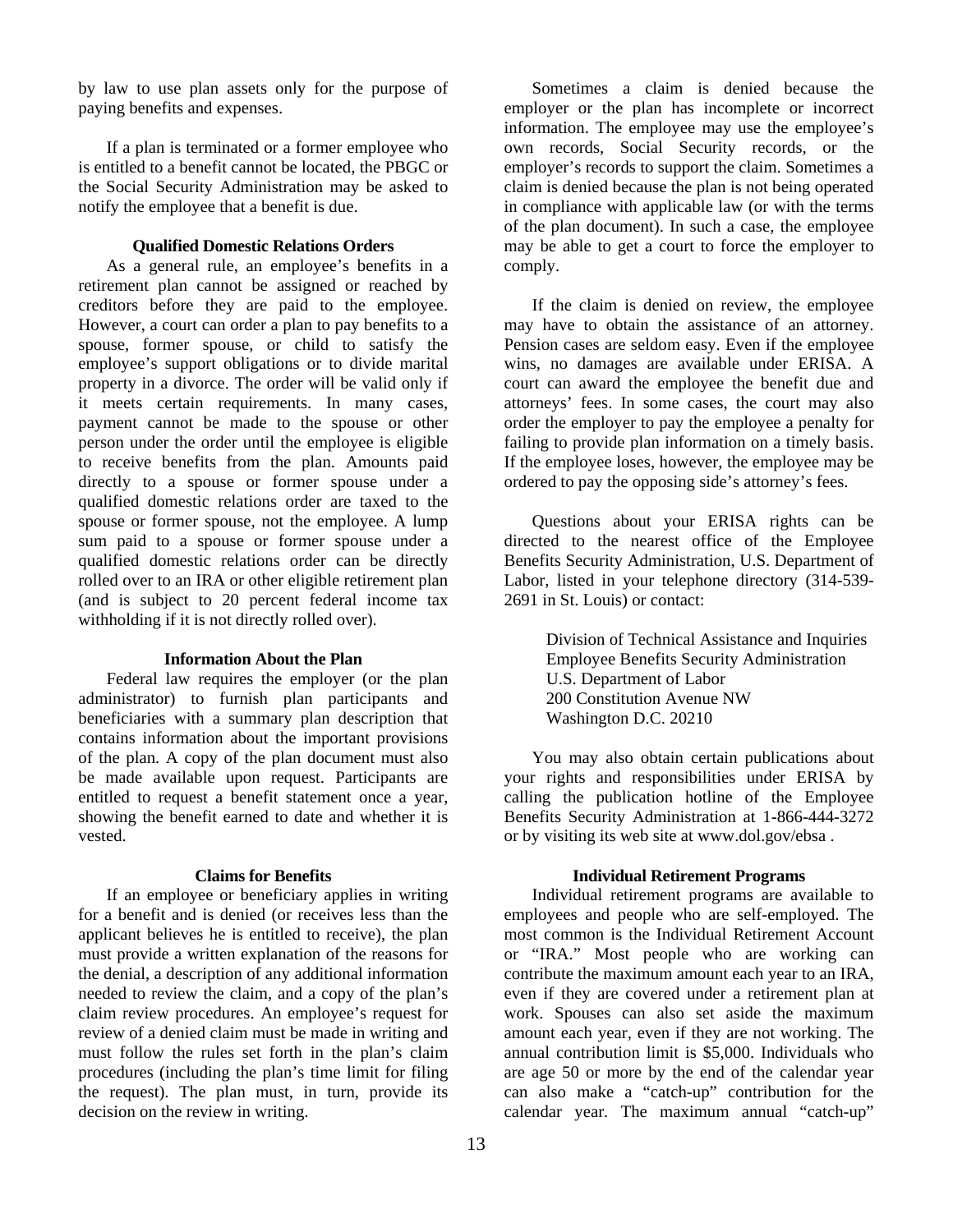contribution is \$1,000 per individual. Most people can choose between making tax-deductible contributions to a traditional IRA or non-deductible contributions to a Roth IRA. Both types of IRA have advantages and disadvantages. Distributions from a traditional IRA are generally fully taxable and must begin after the individual reaches age 70-1/2. Distributions from a Roth IRA are tax-free if certain requirements are met. An individual who works past age 70-1/2 can contribute to a Roth IRA. Distributions from Roth IRAs are not required to begin after the individual reaches age 70-1/2.

 Self-employed persons also have the option of setting up a retirement plan – called a "Keogh" plan – that enables them to set aside more money than an IRA. If the person has employees, they must also be covered under the plan.

## FINANCIAL ASSISTANCE

## **AGE DISCRIMINATION IN EMPLOYMENT**

*By Barbara A. Seely, Regional Attorney of the U.S. Equal Employment Opportunity Commission, St. Louis District Office. Past editions were written by Rebecca Stith, a former senior trial attorney with the Equal Employment Opportunity Commission and frequent contributor to this publication.* 

 It is increasingly common for senior citizens to delay their retirement or to work in post-retirement jobs to supplement a fixed income. Despite more than four decades of federal and state laws prohibiting age discrimination, such discrimination still exists in the job market.

 The federal Age Discrimination in Employment Act of 1967 (ADEA) applies to employers with at least 20 employees and protects individuals – both applicants and employees – age 40 and older from discrimination in hiring, promotions, terminations, and the terms and conditions of employment. This law applies to private employers, employment agencies, labor organizations, state employers, and federal employers. The State of Missouri also prohibits age discrimination against those 40 to 70 years of age under a law known as the Missouri Human Rights Act (MHRA). Missouri's law applies to private and state (but not federal) employers with at least six employees. Individuals alleging age discrimination at work may file a charge with the Equal Employment Opportunity Commission (EEOC) or the Missouri Commission on Human Rights (MCHR). A charge filed with one agency is considered "dual" filed with the other.

 The EEOC enforces four other laws: Title VII of the Civil Rights Act of 1964 (prohibiting discrimination based on race, color, sex, pregnancy,

national origin, and religion); the Americans with Disabilities Act or ADA (prohibiting discrimination based on disability); the Equal Pay Act or EPA (prohibiting pay discrimination based on gender); and the Genetic Nondiscrimination Act of 2008 or GINA (prohibiting or severely restricting the use of genetic information in the workplace). With the exception of GINA protections, Missouri's anti-discrimination law generally prohibits the same types of discrimination. This article focuses primarily on age discrimination.

#### **Age Discrimination and Retaliation**

 Age discrimination can take many forms. For example, an advertisement expressly seeking applicants under age 40 (e.g., "young faces sought") could be a violation under the ADEA and the MHRA unless the job plainly requires a much younger person, such as a job modeling children's clothing. Most age discrimination is less obvious. An employer may pass over older employees to promote less qualified under-40 employees, or terminate older employees while hiring younger workers to perform the same duties. An employment policy or practice that applies to everyone, regardless of age, can be illegal if it has a negative impact on applicants or employees age 40 or older unless it is based on a reasonable factor other than age. If you believe that you are experiencing age or other prohibited discrimination, whether as an applicant seeking a position or as a current employee, then you should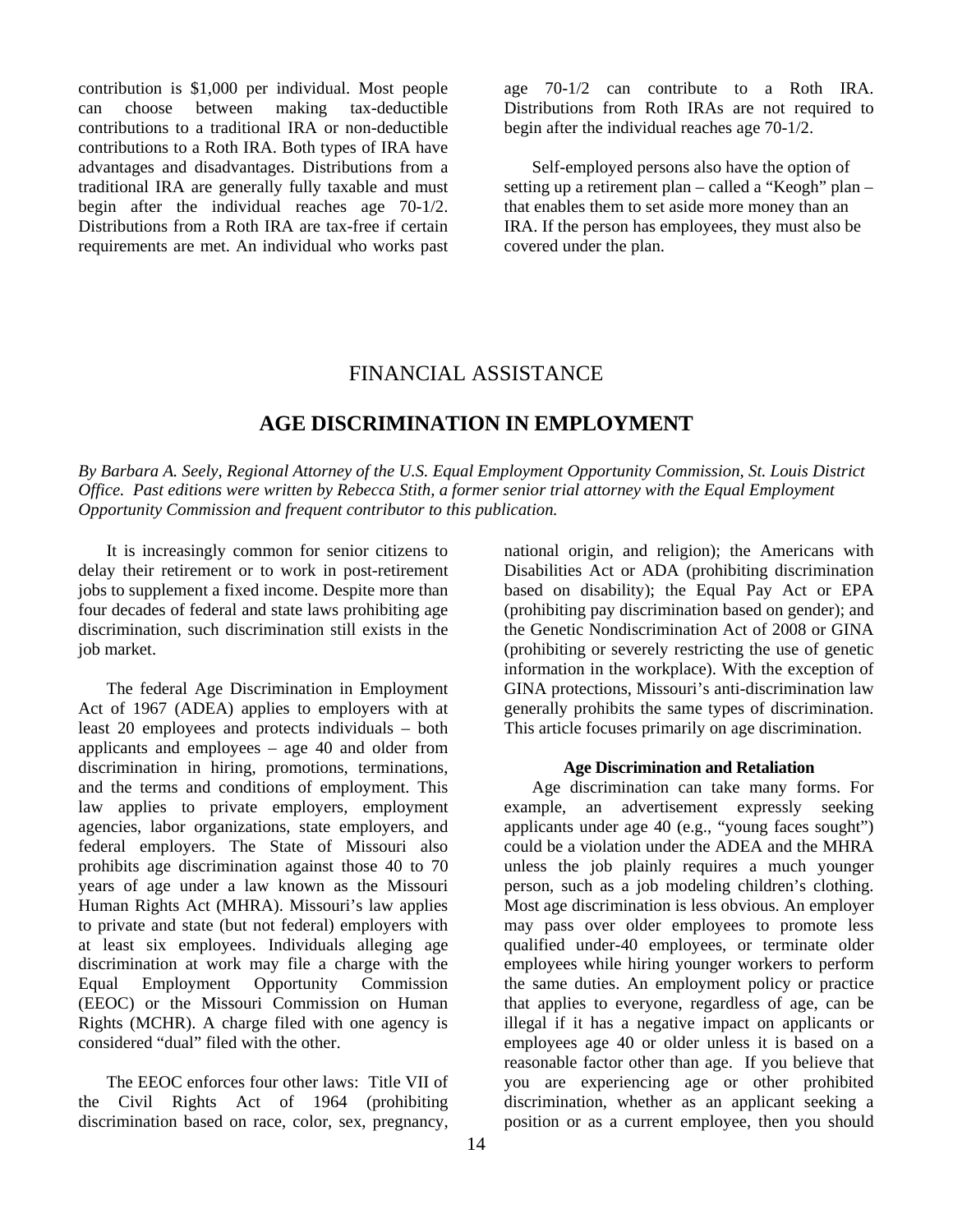report such discrimination to the employer and contact the EEOC or MCHR about filing a charge. Federal and Missouri laws also prohibit retaliation for reporting or opposing what you reasonably believe is discrimination, or participating in the EEOC/MCHR investigation process. If you believe your employer has retaliated against you, then you will want to include an allegation of retaliation in your charge. If such retaliation occurs as a result of your filing a charge, then you can amend that charge to add retaliation or file a second charge.

#### **Federal Older Workers Benefit Protection Act**

 The ADEA has a special provision known as the Older Workers Benefit Protection Act (OWBPA). Under the OWBPA, if an employer offers an ageprotected employee a severance package in return for the employee's waiver of ADEA rights, the employer first must advise the employee in writing to consult with an attorney. The employer must give the employee at least 21 days to consider the offer. In a large termination program, sometimes called a reduction-in-force or RIF, age-protected employees must be given a minimum of 40 days to consider the offer. In a RIF, the employer must inform such employees in writing of the group or class of employees offered such exit incentive, eligibility factors required for participation, applicable time limits, job titles and ages of all eligible employees, and ages of those employees in the same job or organizational unit not offered the exit incentive. This should enable the affected employees to determine whether older employees were impacted by the RIF in greater numbers than younger employees. Even if an age-protected employee signs such a waiver, that employee has up to seven days to revoke it. It is highly recommended that an employee timely consult with an experienced attorney before signing a waiver and accepting a severance package. If you sign a waiver but still have concerns about discrimination, contact the EEOC.

#### **Important Charge-Filing Deadlines**

 A victim of possible age or other prohibited discrimination may file a charge with the EEOC or MCHR. To preserve a possible claim under MHRA, the employee must file a charge within 180 days of the last alleged act of age discrimination. To preserve a possible claim under the ADEA, the employee must file a claim within 300 days of the last alleged act of age discrimination. This "last alleged act" is usually the date on which the employee first learned of the alleged discrimination, even if the result of

discrimination will not occur until later. For example, if an employer told an employee on January 1 that she would be terminated on February 1, then the employee should file a charge within 180 days of January 1, rather than February 1, which is more likely to preserve rights under Missouri antidiscrimination law, and within 300 days of January 1, which is more likely to preserve rights under federal anti-discrimination law.

#### **Filing a Charge of Discrimination**

 If you contact the EEOC in person or by telephone about filing a charge, you will be interviewed by an investigator about the alleged discrimination. There is no fee charged for being interviewed or filing a charge. The EEOC does not allow you to file charges online, but does allow you to submit an online "EEOC Assessment System" questionnaire, which asks general questions to help you decide whether the EEOC can assist you and specific questions about your employment situation. To learn more about the EEOC, the laws enforced by the agency, and information on filing a charge, go to www.eeoc.gov.

 If you decide to file a charge, then the EEOC intake investigator typically will draft a charge for your review and signature. If you decide to file a charge, the EEOC will "docket" the charge and your employer (or prospective employer if you were an applicant) will be promptly sent a copy of the charge and given an opportunity to respond. Occasionally, a charge may be dismissed quickly (for example, if it does not appear to state a violation of the laws enforced by the EEOC or it was filed more than 180 (with the MCHR) or 300 days (with the EEOC) after the last alleged discriminatory act). In most instances, the charge will be investigated. Never hesitate to contact the investigator about the progress of the investigation or to provide additional information about documents or witnesses.

#### **What Happens After a Charge is Filed?**

 The investigation may take several months or even longer because of the backlog of charges filed with the EEOC. As part of the EEOC's processing of a charge, you and the employer may be asked to participate in a free mediation to help settle the matter before the investigation is completed. If either party declines, then no mediation will occur. Even if no mediation takes place, the EEOC investigator may ask the parties to consider settlement or help the parties negotiate a settlement. If the charge is not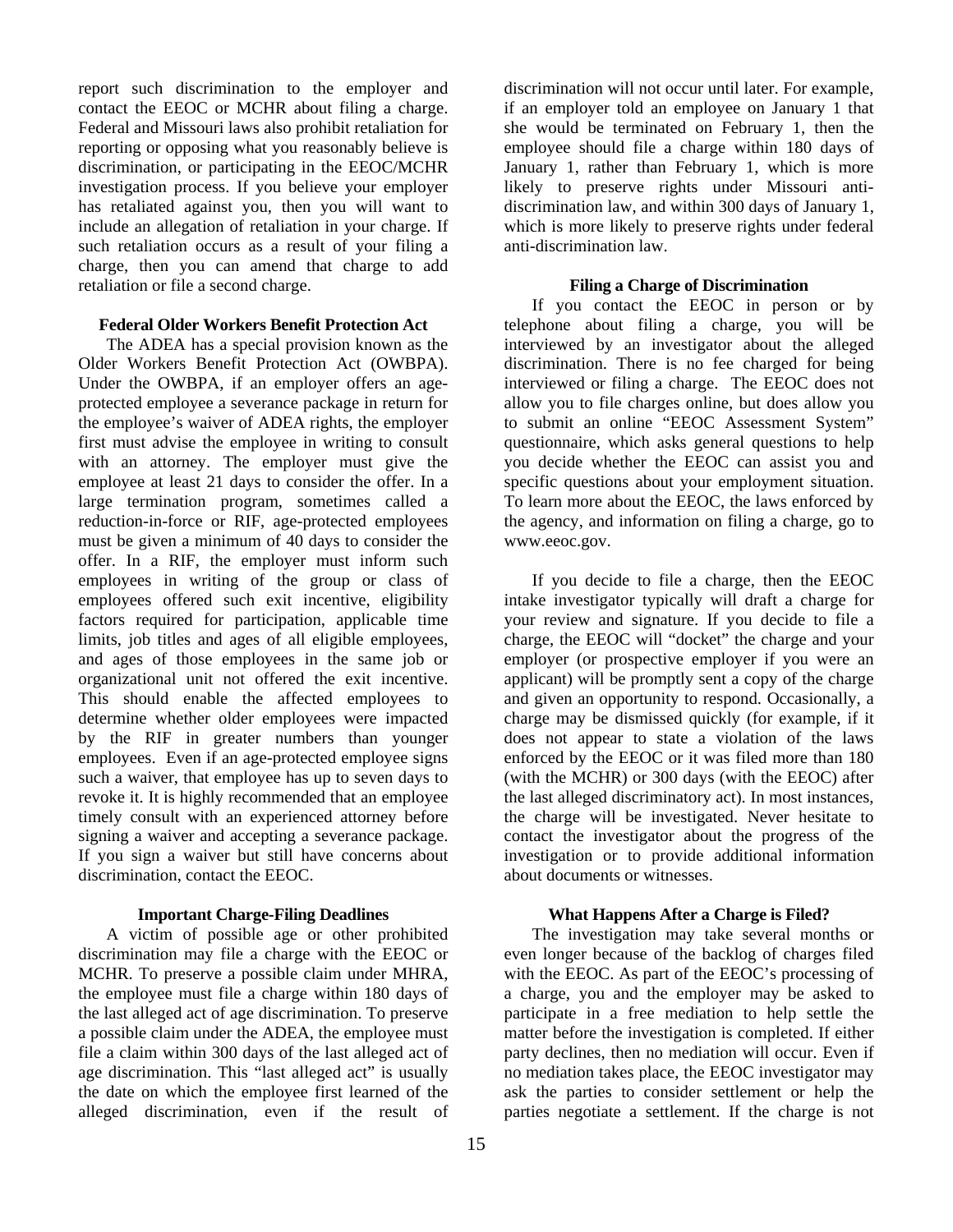settled during the investigation period, then the EEOC may conclude after an investigation that a violation of the law has occurred and issue a "determination" letter to the charging party and the employer. At that point, the EEOC will attempt to "conciliate" a settlement between the parties. If that conciliation effort is not successful, then a notice of right-to-sue will issue to the charging party. Please keep in mind that the EEOC determines that a violation of law occurred in fewer than 10 percent of all charges investigated. Even if the EEOC does not find a violation based on your charge, you will still have the right to file suit, as explained below.

 If the charge is not settled and the EEOC has completed its investigation, you will receive a written "notice of right-to-sue," which allows you to sue regardless of whether the EEOC concluded that unlawful discrimination occurred. You also may request a notice of right-to-sue before the investigation has been completed. If such a request is considered premature, the investigator will explain why there may be a delay in issuing you the notice of right-to-sue. Once the EEOC has issued a notice of right-to-sue, you have 90 days from receipt of the notice to file suit.

 MCHR's procedures for issuing a notice of rightto-sue under the MHRA have undergone some changes in recent years, but are generally more restrictive. For instance, MCHR may administratively close a charge file without issuing a state notice of right-to-sue. In addition, MCHR typically will not issue such notice until at least 180 days have passed since the charge was filed, although one may obtain a notice at an early point under some circumstances. If MCHR closes the file without issuing such notice, tan employee's right-to-sue under state law may be forfeited. If MCHR does issue a state notice of rightto-sue, then a suit alleging age discrimination (or any other prohibited discrimination) under Missouri law must be filed within 90 days of the date on which MCHR mailed the notice, not 90 days of the date on which you received it. In addition, under Missouri law, the suit must be filed within two years of the last alleged discriminatory act.

 The procedures followed by the EEOC and MCHR, and the laws the two agencies enforce, are complex, varied, and subject to differing court interpretations and legislative amendment. Because this article primarily addresses age discrimination under federal law, anyone considering filing a charge with either agency is strongly advised to seek legal advice from an experienced attorney.

#### **Should I File Suit?**

 Even with the most compelling evidence, filing a lawsuit can be a great risk. Few cases get to a jury; a significant percentage are settled or dismissed. In addition, damages are limited under the ADEA. One may seek back pay. For example, if a court or jury concludes that an employee who earned \$50,000 per year was terminated because of age, then that employee may obtain back pay, \$50,000 or a prorated amount for the period since his or her termination, less any interim money earned at another job held since the unlawful termination. For a willful ADEA violation, the employee may obtain double back pay, also known as liquidated damages, but it can be very difficult to prove willfulness.

 Damages under Missouri law can be more generous than the ADEA. In addition to back pay, a prevailing employee may be able to obtain damages for emotional distress and possibly punitive damages, which are meant to deter and punish the employer for committing unlawful discrimination. In deciding whether to file suit, you must keep in mind that litigation can be very demanding and continue for many months, or even years. It can exact a huge personal cost in both financial, emotional and even physical health.

#### **Extra Guidance for State Government Employees**

 Employees who work for Missouri state government, school districts, municipalities, and similar public entities cannot sue their employers under the ADEA according to the U.S. Supreme Court's interpretation of that law, but may be able sue such employers in state court under the Missouri Human Rights Act. Despite this restriction on ADEA lawsuits, state employees still may file charges of age discrimination with either the EEOC or MCHR.

#### **A Word of Caution**

 Not every person 40 or older who is not hired, terminated from a job, denied a promotion, or treated worse than other employees in the workplace has an age or other viable claim of discrimination. An employer may discharge or refuse to hire or promote a senior citizen for any reason, as long as it is not based on age or some other basis prohibited by law (e.g., sex, race, national origin, disability). Even if the "real" or main reason for the employer's decision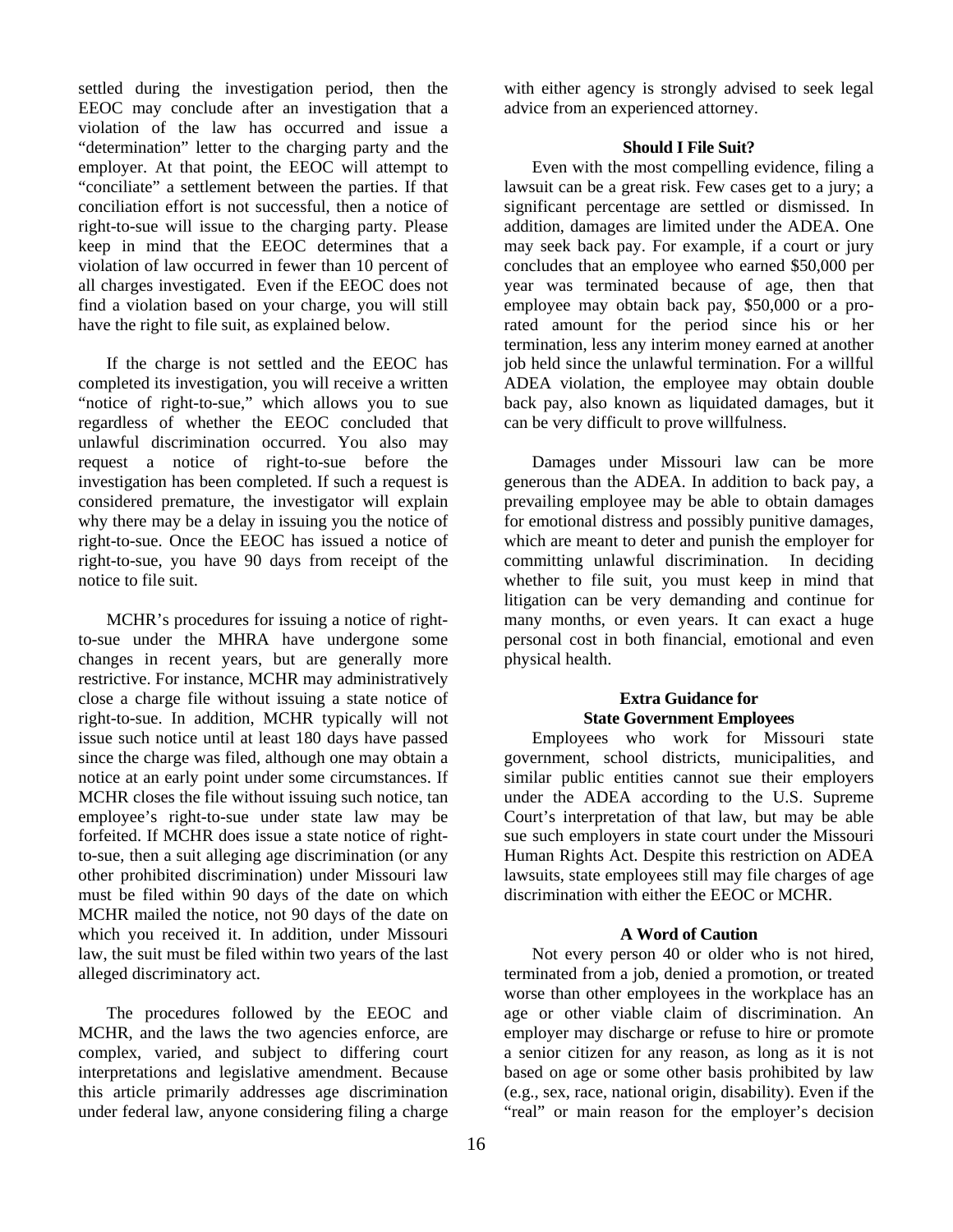was age, such discrimination may be very difficult to prove. Lawsuits can be extraordinarily costly in terms of dollars, time, and emotional demands. They may take many months or years to settle or go to trial. Some claims are dismissed without a trial.

 As noted above, any applicant or employee who may have experienced discrimination is strongly advised to contact an experienced attorney before filing a charge or lawsuit. Most attorneys will charge a fee for consultation, but that fee can be the most important investment you make. For private attorney referral information, please contact the EEOC at the numbers below, the Bar Association of Metropolitan St. Louis at (314) 621-6681, or the local affiliate of the National Employment Lawyers Association/NELA-St. Louis at (314) 621-8363.

#### **More Questions?**

 These federal and state laws, including their deadlines and procedures concerning age and other forms of unlawful discrimination, are complex and

confusing, subject to frequent legislative amendment, and sometimes inconsistent with each other. To find out more information on employees' rights under the ADEA and other laws enforced by the EEOC, visit the EEOC's web site, http://www.eeoc.gov. You may contact the EEOC by calling 314-539-7800 or going in person to its St. Louis office at 1222 Spruce Street, 8th Floor, St. Louis, MO 63101. For information on Missouri law, visit www.labor.mo.gov/mohumanrights or call the state agency at 877-781-4236.

#### **Illinois Human Rights Act**

 While this article does not address one's rights under Illinois anti-discrimination law, such information may be obtained at www.state.il.us/dhr or by calling 312-814-6200 (Chicago), 217-785-5100 (Springfield), or 618-993-7463 (Marion). Charges against employers located in southern Illinois generally may be filed with the EEOC's St. Louis office.

## HEALTH CARE

## **MEDICARE**

*This year's edition was updated by Karen Warren, co-managing attorney of LSEM's Health and Welfare program, working with LSEM's Public Benefits program, and Lakitsa (Pinky) Hunter, a Public Benefits Specialist at LSEM. Past editions were by Barbara J. Gilchrist, J.D., Ph.D., a professor at Saint Louis University School of Law, and a founder of this publication.* 

*Editor's Note: The information in this booklet on Medicare is designed to give a brief description of this program, the available benefits, and how one qualifies. This information is current as of September 2013, but is subject to change at any time. This section does not attempt to deal with any changes which may be caused by the Affordable Care Act. For more detailed information, call the Centers for Medicare and Medicaid Services* (1-800-633-4227).

#### **What Is Medicare?**

 Medicare is a health insurance program administered by the Centers for Medicare and Medicaid (CMS). It is designed to help meet the hospital and other medical costs of senior citizens (age 65 or older) and some disabled persons under 65.

#### **PART A – Medicare Hospital Insurance**

 To be eligible for Part A (hospital insurance), you must be:

- 1. 65 or older and qualify for Social Security retirement benefits or Railroad Retirement Board benefits;
- 2. Disabled and have received Social Security disability benefits for two years;
- 3. Have End Stage Renal Disease;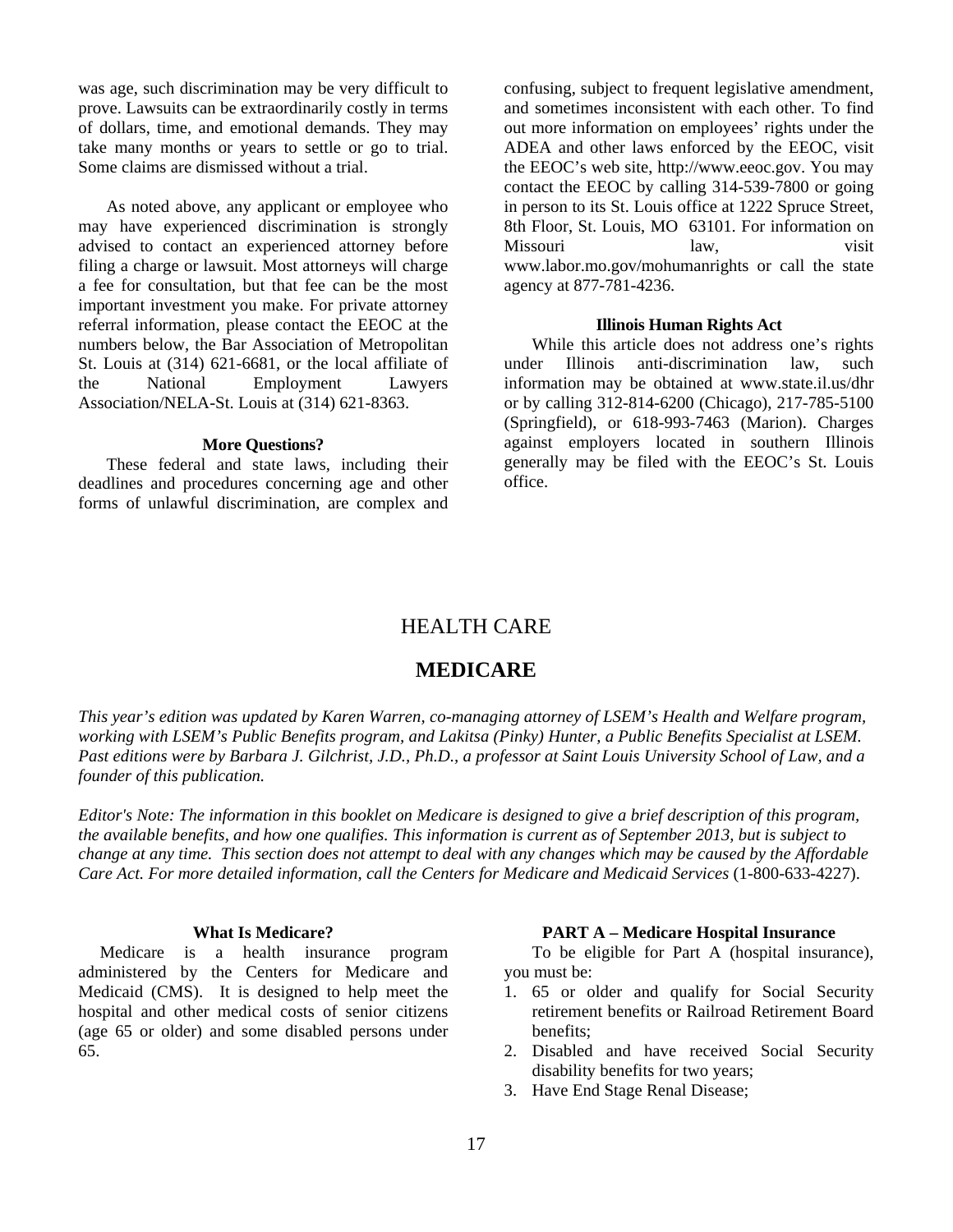4. Have Amyotrophic Lateral Sclerosis (ALS or Lou Gehrig's disease).

 Part A is available with no premium for persons with 40 or more quarters for Social Security purposes. Persons with 0-29 quarters for Social Security purposes may receive Part A coverage by paying a monthly premium of \$441. Persons not entitled to Social Security or Railroad Retirement, but who have at least 30 quarters, may pay a premium of \$243.

 Part A covers some of the costs of a hospital stay, as well as care in a skilled nursing facility or in one's home (by a home health care agency) after leaving the hospital. Part A also covers hospice care. Doctor services are **not** covered by Part A.

#### **PART B –Outpatient Medical Insurance**

 Part B covers some doctor and outpatient services, medical supplies, and some preventive services.

 Eligibility for Part B (outpatient medical insurance) is the same as for Part A, but a monthly premium of \$104.90 must be paid. (Enrollees with income in excess of \$85,000 and couples with income in excess of \$170,000 will pay a higher premium.) The Part B premium will automatically be taken out of your monthly Social Security check unless you ask not to be in the program.

 It is important to note that if one delays in signing up after becoming eligible to enroll, there will be a penalty added to the monthly premium for each year of the delay.

 Some people will automatically get Medicare Parts A and B while others may have to wait to obtain Parts A and B during a specific period known as an enrollment period.

#### **PART C – Medicare Advantage Plans**

 Medicare Advantage plans refer to private managed care health plans for Medicare recipients. These plans may take the form of HMOs, PPOs, SNPs (special needs plans), MSAs (Medicare Savings Accounts) or Fee-For-Service. All of them restrict the patient's choice of healthcare provider. Most people enrolled in a Medicare Advantage plan must still pay their Part B premium. Members may also pay an additional monthly premium to the plan.

 Medicare Advantage plans provide benefits equivalent to Parts A and B. Some plans offer a range of supplemental benefits to cover out-of-pocket costs such as deductibles and co-insurance. Some plans offer coverage for other benefits not covered by Medicare, such as routine eye exams, annual physicals, hearing exams, eyeglasses, or hearing aids. Medicare Advantage plans must also offer a Medicare Part D plan.

#### **PART D – Prescription Drug Benefit**

 Part D is an optional program that helps pay for prescription drugs. Medicare beneficiaries may enroll either with a stand-alone prescription drug plan (PDP) or a Medicare Part C Medicare Advantage plan that offers prescription drug benefits. Monthly premiums will vary among plans. Covered medications will also vary among plans.

 For people with limited income and resources, there is a Low-Income Subsidy (LIS), called Extra Help that will pay all or part of the Part D premium. If you meet certain income and resource limits, you may qualify for Extra Help from Medicare to pay the costs of Medicare prescription drug coverage. Eligibility for the LIS is based on income and resources. A single person with annual income of up to \$17,235 (and resources up to \$13,300) or a married couple with income up to \$23,265 (and resources up to \$26,580) may qualify.

 If you do not qualify for Extra Help, your state may have programs that can help pay your prescription drug costs. Contact your State Medical Assistance (Medicaid) office or your State Health Insurance Assistance Program (SHIP) for more information. Remember, you can reapply for Extra Help at any time if your income and resources change. For more information on Extra Help, visit Medicare.gov.

#### **Enrolling in Medicare and Switching From Medicare to Medicare Advantage Plans**

 The initial enrollment period for Medicare begins three months prior to the person's 65th birthday and lasts seven months. There is an Annual General Enrollment Period (AGEP) from October 15 – December 7 when you can switch plans – from regular Medicare to a Medicare Advantage plan or vice versa, or from one Medicare Advantage plan to another. These changes take effect January 1 of the next calendar year.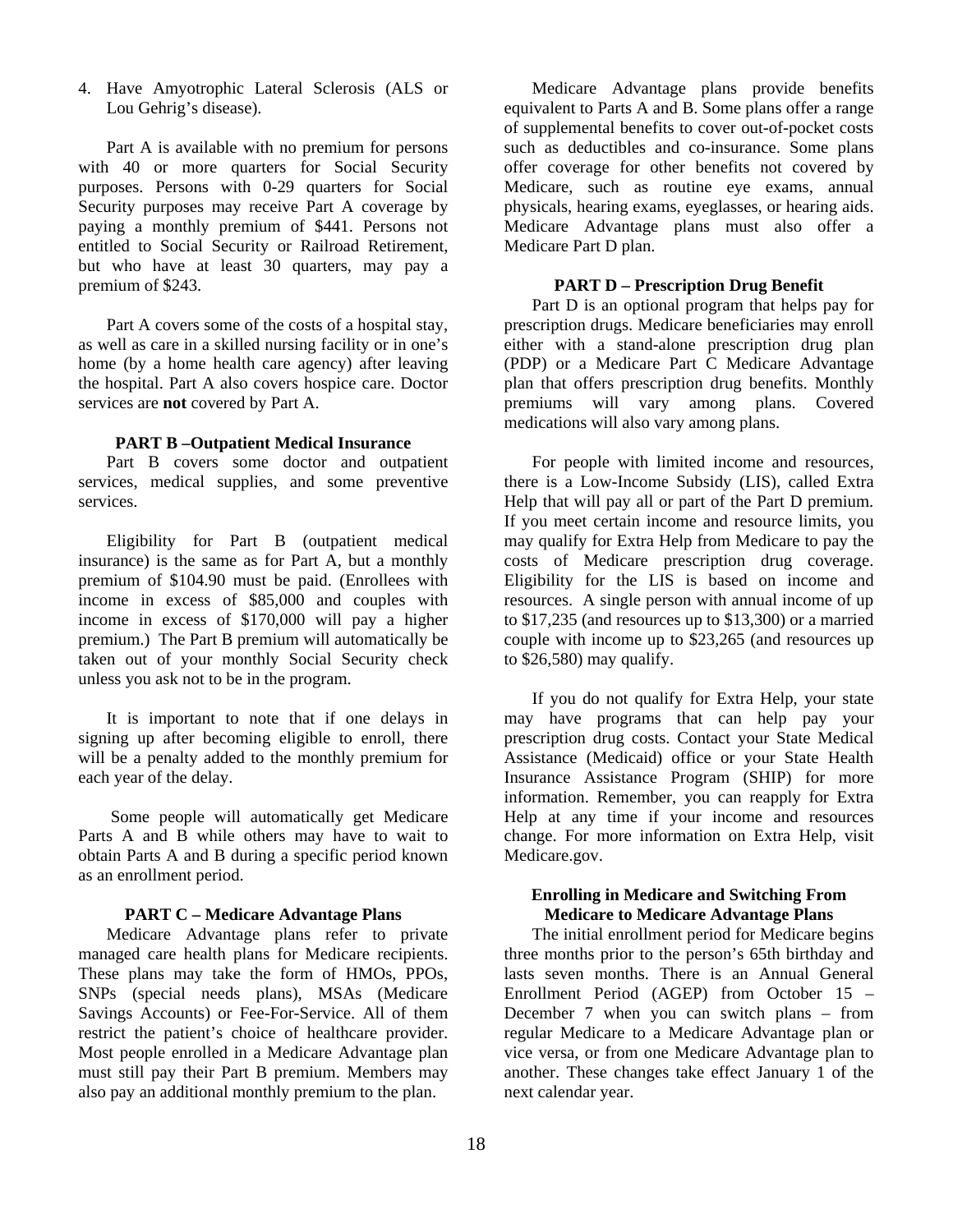#### **Services and Supplies Covered by Medicare**

The following hospital services are covered by Part A, if a doctor determines that the services are medically necessary: bed and board; nursing and related services; use of hospital facilities; natural and synthetic drugs, supplies, appliances and equipment normally furnished by the hospital; operating and recovery room costs; and other diagnostic or therapeutic items or services normally furnished by the hospital, including rehabilitative services. Medically necessary services and supplies are those that meet accepted medical standards and are necessary for the diagnosis and treatment of a medical condition.

 The following skilled nursing facility services are covered by Part A on a limited basis: nursing care; bed and board; physical, occupational, respiratory and speech therapy; medical social services; and drugs and other health services generally provided by a skilled nursing facility. Medicare does not pay for custodial care.

 Medicare Part A will cover hospice care, but the Medicare recipient must have been diagnosed as terminally ill. Hospice care includes comprehensive care for people who are terminally ill, such as pain management, counseling, respite care, prescription drugs, inpatient care and outpatient care and services for the terminally ill person's family.

 Medicare Part B covers the following services and items: physician services (including Federally Qualified Health Centers FQHCs); hospital outpatient services and supplies incidental to physician services (such as diagnostic x-ray tests) and other medical and health services (including surgical dressings, splints, and casts); rental or purchase of durable medical equipment; ambulance services and prosthetic devices). Part B also covers costs for mental health, chemotherapy, and dialysis.

 Some prevention and screening services have been added to Part B. An annual wellness visit, flu and pneumonia shots, mammograms, certain cancer screenings, glaucoma screening, foot exams, diabetic supplies, sexually transmitted infection screenings, tobacco use cessation counseling, obesity and nutrition therapy for diabetics are all covered under Part B. Occupational therapy and speech therapy may also be covered for persons with Alzheimer's disease.

 Medicare covers the rental or purchase of durable medical equipment (DME) used in a patient's home under Part B. A physician must prescribe the equipment. DMEs include hospital beds, wheelchairs, hemodialysis equipment, oxygen tents, crutches, canes, and many others. Before purchasing or renting, the beneficiary should find out whether the supplier is approved by Medicare. If a recipient enters a nursing home, any DMEs provided by Medicare will not be covered. Therefore, it will be necessary for the patient to return these items or pay for them as out-of-pocket expenses.

 Medicare Part A and Part B pay for a limited amount of home health care administered by a public or private home health care agency. Home health services covered include: part-time skilled nursing care, physical therapy and speech therapy. Medicare can also pay for occupational therapy, part-time services of home health aides, medical social services, and medical supplies and equipment provided by the agency if skilled nursing care, speech or physical therapy is necessary.

 Part B helps pay for medically necessary physician and related medical services no matter where they are received – whether at home, in the doctor's office, a clinic, a nursing home or hospital. Related services include medically necessary supplies such as wheelchairs and hospital beds, as well as outpatient services such as laboratory tests and Xrays. Physical and occupational therapy, mental health services, and mammograms are also covered.

#### **What Medicare Pays and What You Pay**

 Both Parts A and B have initial deductibles that the patient must pay before Medicare pays anything. Both parts also have co-insurance payments. This means that after Medicare has paid all costs up to a certain limit, the patient must pay a certain amount of the remaining costs. Other plans, such as Medigap policies and Medicare Advantage plans can be effective ways to handle those costs not covered by Medicare. Refer to the Health and Life Insurance section of this handbook for a more detailed discussion of Medicare supplement plans.

 A new deductible applies for each new benefit period. A benefit period (also known as a spell of illness) begins the first day you enter a hospital or skilled nursing facility (SNF) and ends when you do not receive hospital or skilled care for 60 consecutive days. If you re-enter the hospital before the 60 days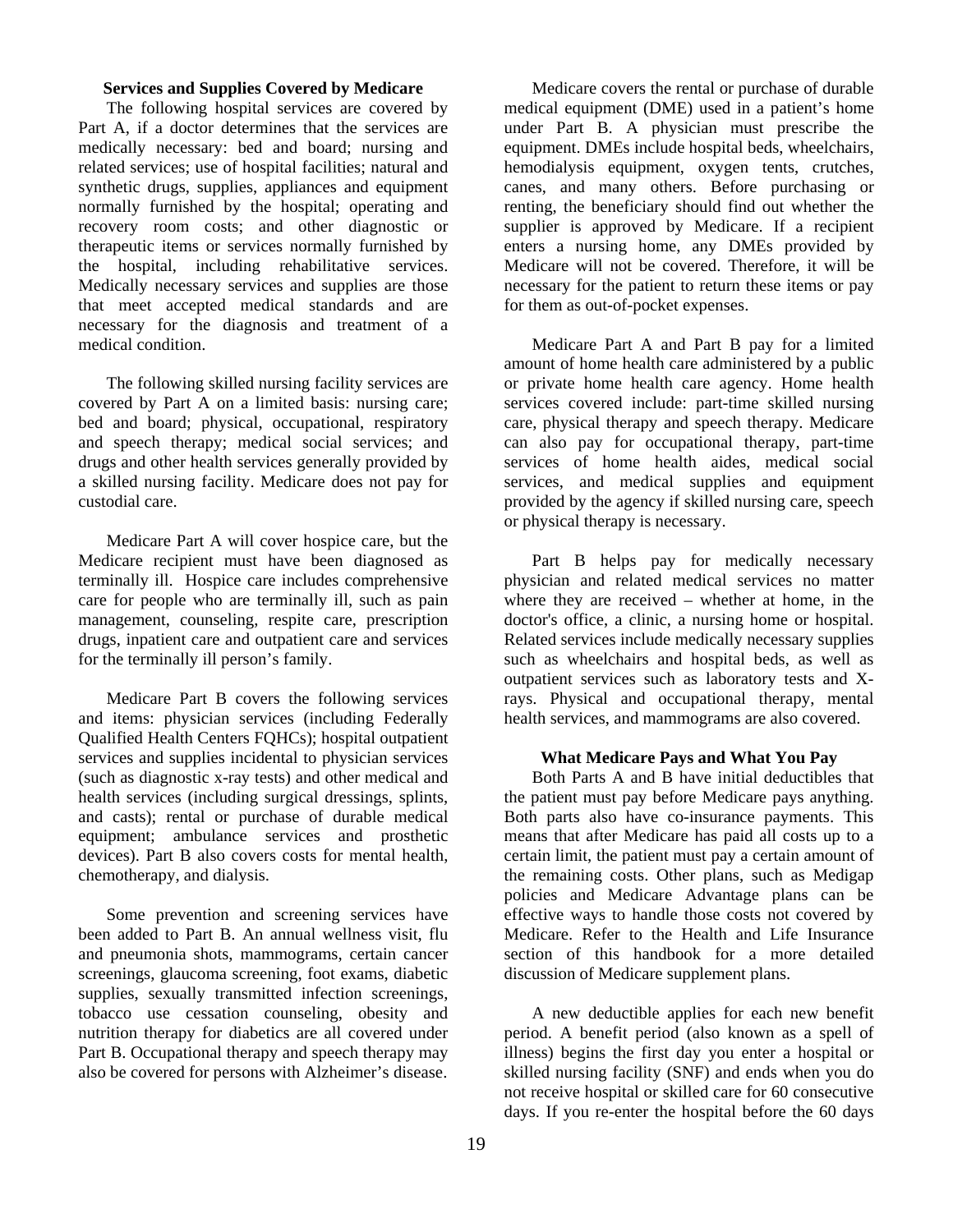are complete, then the previous deductible remains in effect. There is no limit to the number of benefit periods you can have.

 Part A provides up to 90 days of hospital care for each benefit period. However, there is a deductible charged at the beginning of the hospital stay and coinsurance after 60 days. Recipients also have 60 lifetime "reserve days," but they are not renewable for the next benefit period. The hospital deductible is \$1,184 for each spell of illness. If you are in the hospital for more than 60 days, the co-insurance amount is \$296 per day. After 90 days of hospitalization, if you choose to use reserve days, the co-insurance amount is \$592 per day. Medicare pays the remainder of all covered expenses.

 Part A also provides up to 100 days of care in a skilled nursing facility (SNF) per spell of illness, but the patient must be admitted within 30 days after leaving the hospital and have been in the hospital for three consecutive days prior to entering the SNF. In order to be covered, the care in the SNF must be for the condition for which the patient received care in the hospital or for a condition that emerged while the patient is receiving care in the SNF following hospital care. The condition must also be one that requires daily skilled nursing or skilled rehabilitation services that cannot practically be provided anywhere except a SNF.

 Medicare pays all covered expenses for the first 20 days. For days 21-100, there is a daily coinsurance of \$148. Medicare also pays for home health care visits if skilled nursing care or rehabilitation that can be provided in the home is required.

 Part B has a basic payment rule for all charges for covered medical expenses. There is a \$147 deductible for all approved charges in each calendar year. Medicare then pays 80 percent of all additional approved charges for covered medical expenses. The patient is responsible for the remaining 20 percent of the costs of all covered medical expenses greater that amount. If there are charges that are not approved by Medicare, these will be the patient's responsibility, unless that physician has agreed to accept assignment. This means that the physician has agreed to only charge the amount approved by Medicare.

 Part D, the prescription drug benefit, has monthly premiums in addition to your Part B premiums. You

may also have an annual deductible, co-payments and/or co-insurance charges depending upon the plan that you select.

#### **Services Not Covered**

 Even though the Medicare program has broad coverage, there are many services and supplies that Medicare does not pay. These charges include, but are not limited to: custodial care in a nursing home, residential care facility, or in your own home; services not reasonable or necessary, as defined by Medicare; routine dental and eye care; dentures; cosmetic surgery; acupuncture; hearing aids and exams for fitting them; and routine foot care. For questions about coverage of a specific service, visit Medicare.gov. Additionally, services not covered by Part A or Part B may be covered by supplemental plans (Medigap) or Medicare Advantage.

#### **Qualified Medicare Beneficiary (QMB), Specified Low-Income Medicare Beneficiary (SLMB), and Qualified Individual Program (QI1)**

 QMB is a Medicare Savings Program that assists individuals by paying their Medicare premiums and by making payments to their medical providers for the coinsurance and deductibles for Medicare services. To qualify, an individual's income must be less than \$958 per month and have assets that do not exceed \$7,080. To qualify as a married couple, combined income must be less than \$1,293 per month and have assets that do not exceed \$10,620.

 SLMB1 is another Medicare Savings Program that assists individuals by paying their Medicare Part B premium. Individuals with income up to \$1,149 per month and couples with income up to \$1,551 may qualify for the SLMB1 program. The SLMB2 program also pays the Medicare Part B premium for individuals with income less than \$1,293 and couples with income less than \$1,745. For both SLMB1 and SLMB2, assets must not exceed \$7,080 for an individual and \$10,620 for a couple.

 The income limits for these programs change annually in April. The Missouri Family Support Division (FSD) administers the QMB and SLMB programs, and each of these programs has additional eligibility criteria that must be met. Inquiries about each of these programs should be directed to the local FSD office.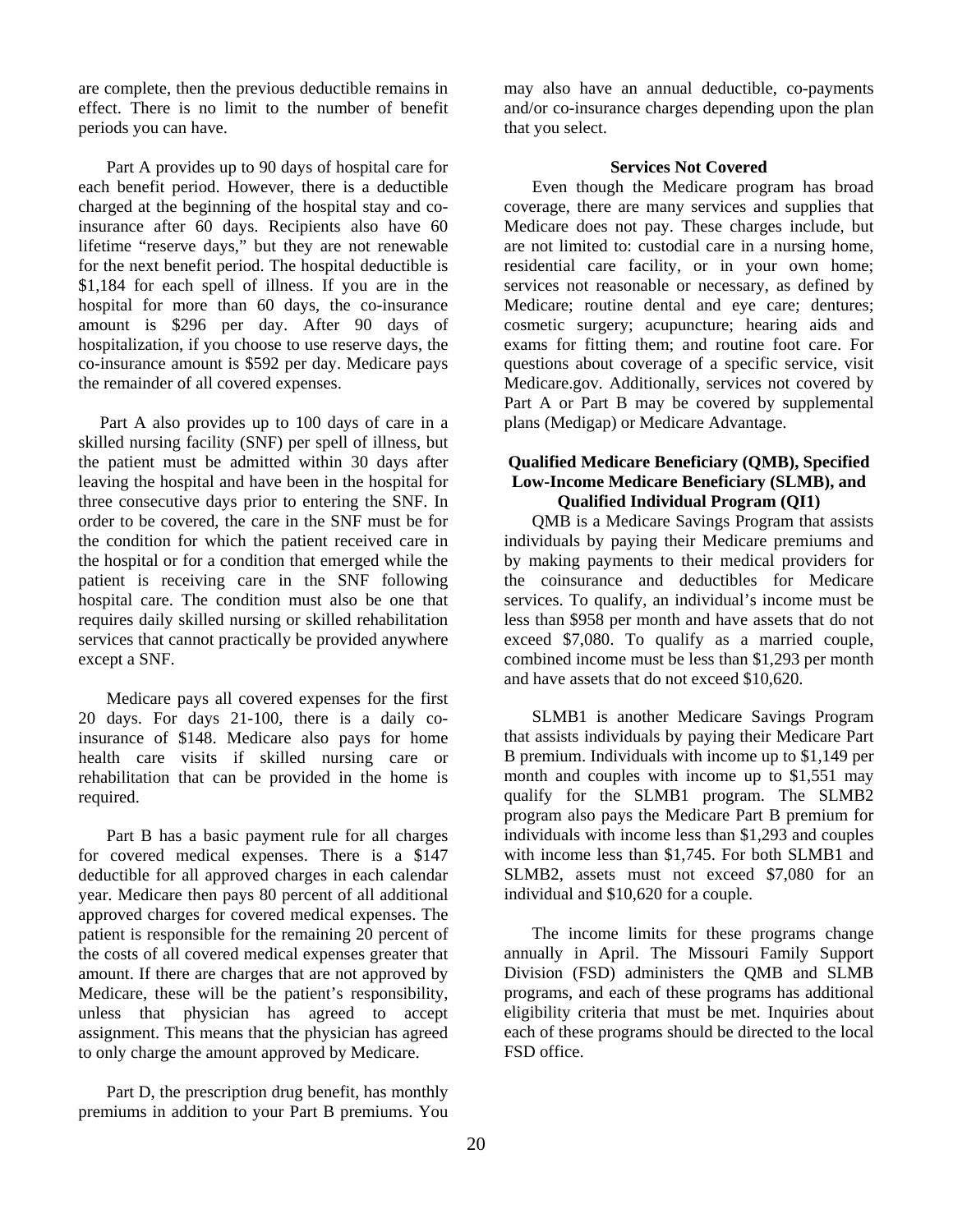#### **Right of Appeal**

 If a recipient disagrees with a Medicare decision on a claim, by law he or she is entitled to ask for a review. Generally, a Medicare appeal is only possible after care has been received and coverage denied.

 A general overview of the appeals process is available at www.medicare.gov (click on the "Claims and Appeals" tab).

 There are pre-printed Medicare appeal forms for each stage in the process. These are available from the fiscal intermediary, the carrier, or any Social Security Administration district office. Beneficiaries may also call 1-800/MEDICARE or go to www.medicare.gov and click on the "Forms, Help & Resources" tab.

 The use of these forms is not mandatory, however. All coverage denial notices and Medicare appeal decisions received by a beneficiary include instructions on how to request the next stage of appeal and the applicable time limits. Beneficiaries may use their MSN (Medicare Summary Notice) as an appeal form by simply circling the item that they wish to appeal, writing in why they disagree, signing the form, and sending it to the address on the MSN.

 Other rights may also be available, including appeal to the federal courts. If a patient determines that an appeal is warranted, it may be wise to consult with a friend, relative, or an attorney regarding the appeal process. Check the listing at the end of this book for legal assistance information.

#### **If You Need More Information**

 This section cannot present all of the information that may be needed regarding the Medicare program. One resource for more information is Missouri's Free State Health Insurance Assistance Program, which uses the name CLAIM (Community Leaders Assisting the Insured of Missouri). To reach CLAIM, call 1-800-390-3330.

 Another source for information on benefits, eligibility, or any Medicare question is the local Social Security Administration office. In addition, you may wish to obtain the *Medicare Handbook*, available from that office. CMS also has a publication that may be helpful, which is entitled *Medicare and You 2013*. Information on obtaining the publication is available from CMS at 800-633- 4227. In addition to contacting CMS for general information on Medicare, the Medicare intermediary in your area may be contacted.

## HEALTH CARE

#### **MO HEALTHNET (Medicaid in Missouri)**

*By Julie Berkowitz, Esq. Ms. Berkowitz is a Certified Elder Law Attorney\* (CELA). She focuses her practice on MO HealthNet issues, estate planning, probate issues, and guardianships and conservatorships. \*(Certified as an Elder Law Attorney by the National Elder Law Foundation, which is approved by the American Bar Association. However, neither the Supreme Court of Missouri nor the Missouri Bar reviews or approves certifying organizations or specialist designations.)* 

*Editor's Note: The information in this booklet on MO HealthNet is designed to give a brief overview of this program, a description of the benefits, and general rules as to how one qualifies for those benefits. This information is current as of January 2013, but is subject to change at any time. This section does not attempt to deal with any changes which may be caused by the Affordable Care Act. For more detailed information call your local Family Support Division office or seek the advice of an elder law attorney.* 

#### **Introduction**

 Effective August 28, 2008, the Medicaid program in Missouri was renamed "MO HealthNet." MO

HealthNet is a joint federal-state program designed to help pay some of the costs of health care for financially needy individuals. The Family Support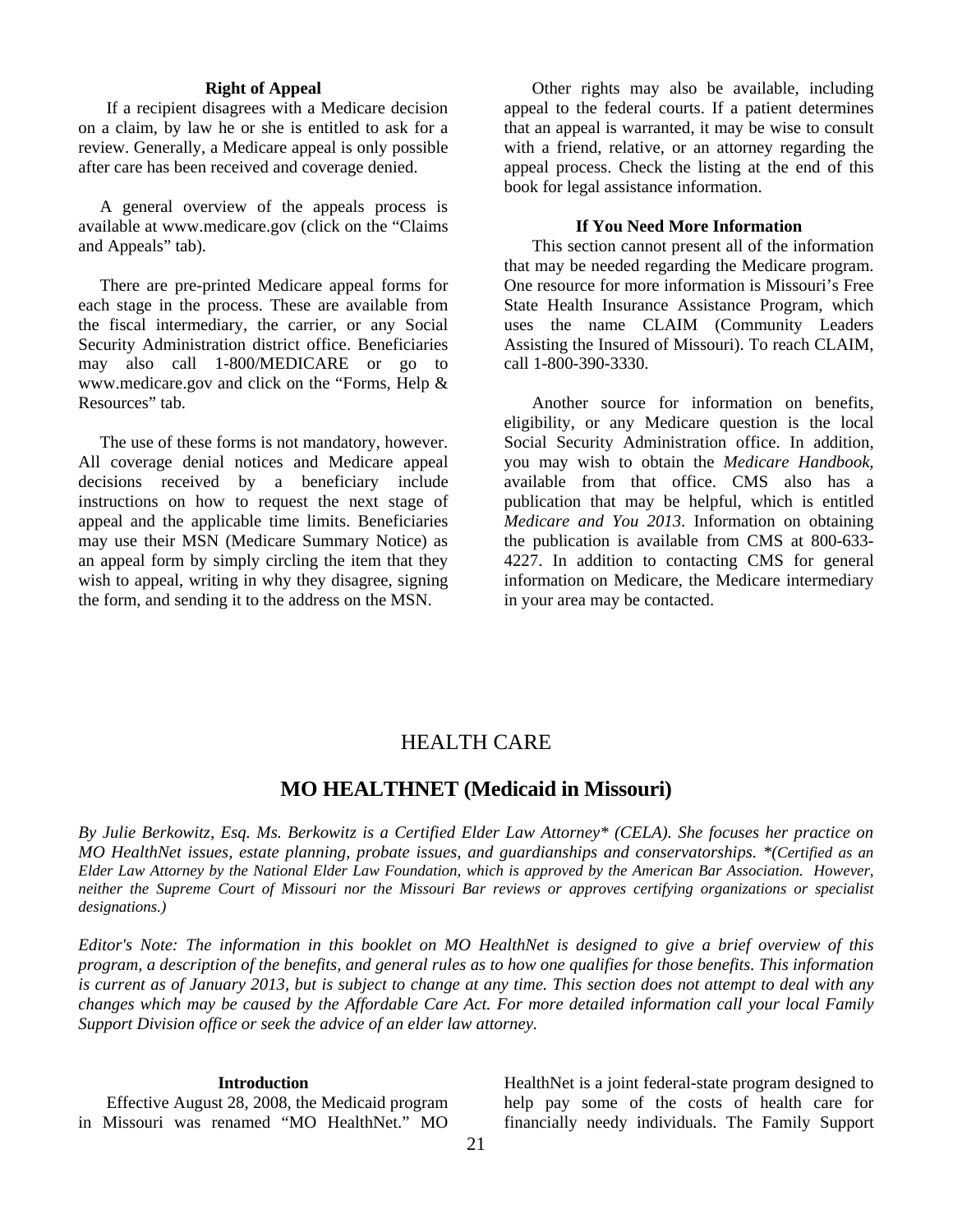Division (FSD) of the Missouri Department of Social Services administers the MO HealthNet program in Missouri. The FSD decides eligibility for the program based on federal and state requirements.

 The MO HealthNet program is different from the Medicare program. The Medicare program is run by the Social Security Administration. There are no financial need requirements for eligibility for the Medi*care* program. There are financial need requirements for eligibility for the MO HealthNet program (formerly known as Medi*caid*).

 Most Medicare recipients have a red, white and blue card. Medicare recipients can also receive MO HealthNet assistance if eligible. Missouri MO HealthNet recipients have a red MO HealthNet card.

 The MO HealthNet eligibility rules and applicable regulations are extremely complex. If an individual is interested in applying for MO HealthNet benefits, he or she may benefit by seeking the assistance of an attorney who is knowledgeable in MO HealthNet eligibility issues.

#### **Expenses Covered by MO HealthNet**

 Generally, MO HealthNet will cover the following: physician's services, some prescription drugs, emergency ambulance services, hospice services, in-patient and outpatient hospital services, laboratory and x-ray services, periodic diagnosis and screening, and some home health services. Under what is known as the "Vendor" MO HealthNet program, benefits may also help to cover the expense of skilled nursing home care.

 For medical expenses that are not explicitly covered, there is a procedure that allows a MO HealthNet recipient to make a "medical exception" request for MO HealthNet coverage. If the MO HealthNet Division (formerly the Division of Medical Services (DMS)) denies coverage for a procedure or service, a recipient may call the Recipient Services' number on the back of the MO HealthNet card to ask about a medical exception. A person's doctor must provide documentation to establish that a service or equipment should be provided and is medically necessary.

 Additionally, some drugs and services require prior authorization under the MO HealthNet program. Usually, medical services providers (for example, doctors) will apply for prior authorization. Certain prescriptions, however, require prior authorization forms completed both by the patient and by the doctor. In most cases, the MO HealthNet office will notify the medical service provider, not the individual recipient, of its decision to grant or withhold prior approval of payment. If an individual learns from the medical service provider that MO HealthNet approval was withheld, one may appeal the decision. (See later section for information on how to appeal.)

 Vendor MO HealthNet benefits will help to cover the cost of nursing home care for those who qualify. A Vendor MO HealthNet recipient must be in a "MO HealthNet certified bed," in a nursing home. Generally, a Vendor MO HealthNet recipient must use his or her income to pay for the nursing home care, and MO HealthNet benefits cover the balance to the nursing home.

 No provider of medical services can be forced to accept payments from MO HealthNet if he or she does not wish to do so. If the health care provider will not accept MO HealthNet, one has two options: change the health care provider or pay with one's own funds.

#### **Missouri MO HealthNet Programs**

 There are a number of different MO HealthNet programs that provide assistance with health care costs for individuals who meet certain medical and financial requirements. This section outlines the two main MO HealthNet programs for elderly and disabled individuals: "*Medical Assistance"* and *"Vendor MOHealthNet."*

#### **Eligibility for a MO HealthNet Program**

 In order to qualify for any Missouri MO HealthNet program, an individual:

- must be a U. S. citizen or "qualified alien," *and* must be a Missouri resident, *and*
- must be 65 years or older (elderly), blind or permanently and totally disabled *and*
- must meet the financial eligibility requirements of the MO HealthNet program to which he or she is applying.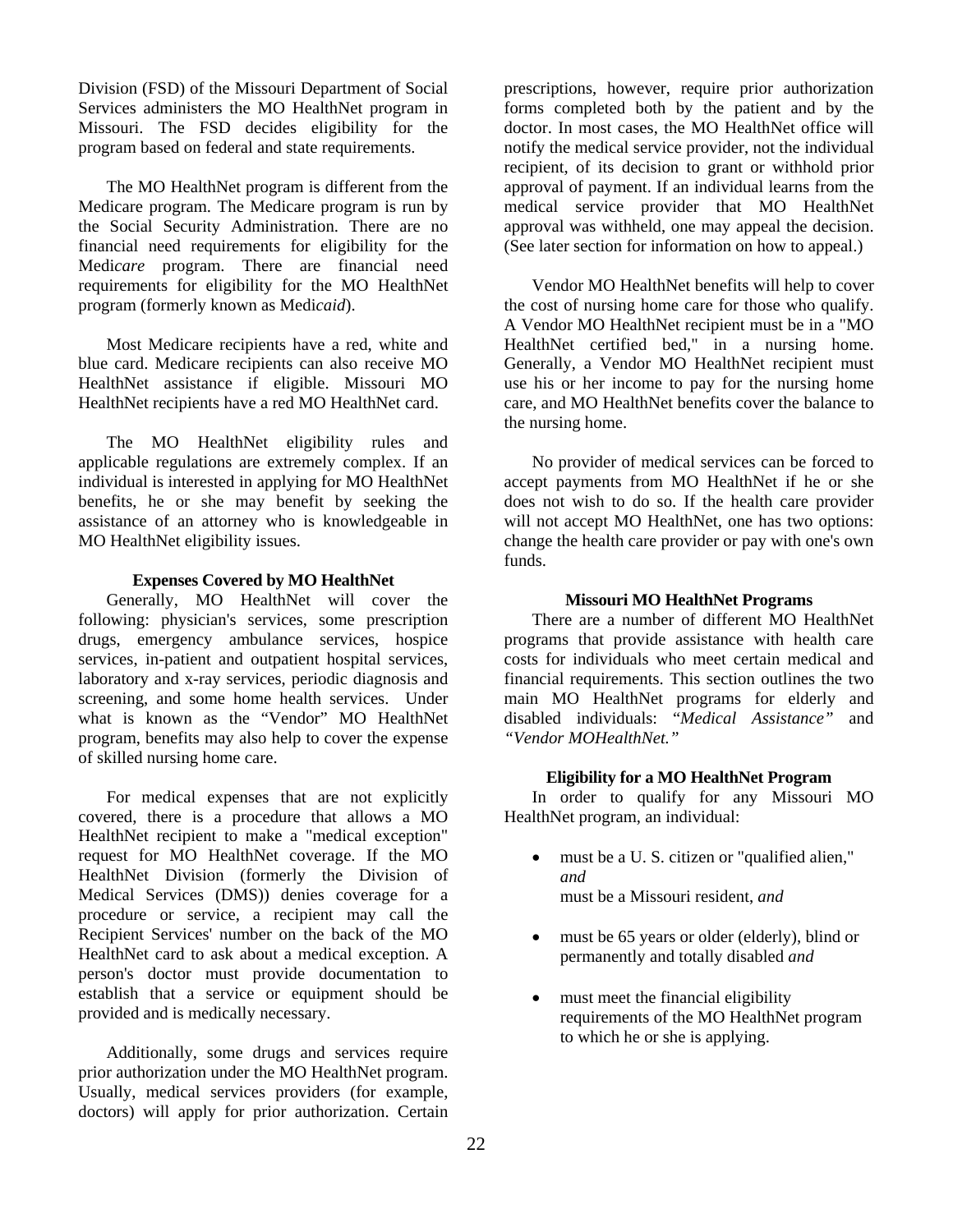#### **MO HealthNet for Basic Medical Care (Medical Assistance – Non-Vendor)**

 *Medical Assistance* – Non-Vendor is the MO HealthNet program that provides coverage for certain medical expenses for elderly, blind or disabled individuals. This program does not provide benefits to cover nursing home costs. (*See MO HealthNet for Nursing Home Care.)*

#### **Non-Financial Eligibility Requirements**

 An individual must meet all of the requirements set forth above under "Eligibility for a MO HealthNet Program" and must also meet certain financial eligibility requirements.

#### **Financial Eligibility Requirements: Income Limit Requirements**

 Individuals applying for *Medical Assistance* must have incomes below the program's income standards. These amounts change every year. The figures below are current as of January 2013.

- An unmarried individual must have monthly income of \$792 or less after allowable deductions.
- A married individual and his or her spouse must have a combined monthly income of \$1,072 or less after allowable deductions.

 Individuals with incomes above the applicable limit, but who meet all of the other eligibility factors, may still qualify for assistance, He or she will be given a "spend-down" amount. This is like a monthly deductible. *See "Spend-Down MO HealthNet."*

#### **Asset Limit Requirements:**

 In addition to income limits, MO HealthNet programs also have asset limit requirements. These asset limits are not tied to the federal poverty level and have never been increased. They do not change every year like the income limits. For the *Medical Assistance* program, the asset limits are:

- An unmarried individual must have no more than \$999.99 in non-exempt assets.
- A married individual and his or her spouse must have less than \$2,000 in combined nonexempt assets.

#### **Exempt vs. Non-Exempt Assets**

 The \$999.99, or \$2,000 if married, asset limits apply only to non-exempt assets. Certain assets are considered exempt and their value is not counted in the applicable asset limit total.

 Assets that are exempt and that do not count include: the applicant's home (up to an equity limit of \$536,000) and furnishings, one motor vehicle, personal effects, burial lot, certain income producing property, and *either* a pre-paid irrevocable funeral plan *or* up to \$1,500 in cash surrender value in life insurance.

#### **"Spend-Down MO HealthNet"**

 If an individual's countable income is above the applicable income limit, he or she may still qualify for *Medical Assistance* benefits. In those situations, the individual is responsible for a certain amount of medical expenses each month before MO HealthNet benefits will cover other medical costs. The amount that the individual is responsible for is referred to as his or her "spend-down" amount. An individual's spend-down amount is calculated by totaling monthly income from all sources, and applying certain deductions as follows:

(I) Subtract the first \$65 of any income (wages or self-employment income) and then subtract onehalf of the remainder. For example: the deduction is ((earned income  $-$  \$65)  $\div$  2).

(2) Total the adjusted earned income and all *unearned* income, such as Social Security, SSDI, private pensions and VA benefits.

(3) Subtract payments for any medical insurance premiums paid (including Medicare and private insurance):

(4) Subtract \$20 (personal income exemption).

(5) Compare the resulting net income to the program's income limit. (For 2013 these amounts are \$792 for a single individual and \$1,072 for a married couple)

The remainder, after all allowable deductions, is the individual's monthly spend-down amount

 An individual can meet his or her spend-down in one of two ways:

● by paying a monthly premium to the state, so that the individual has no break in coverage; or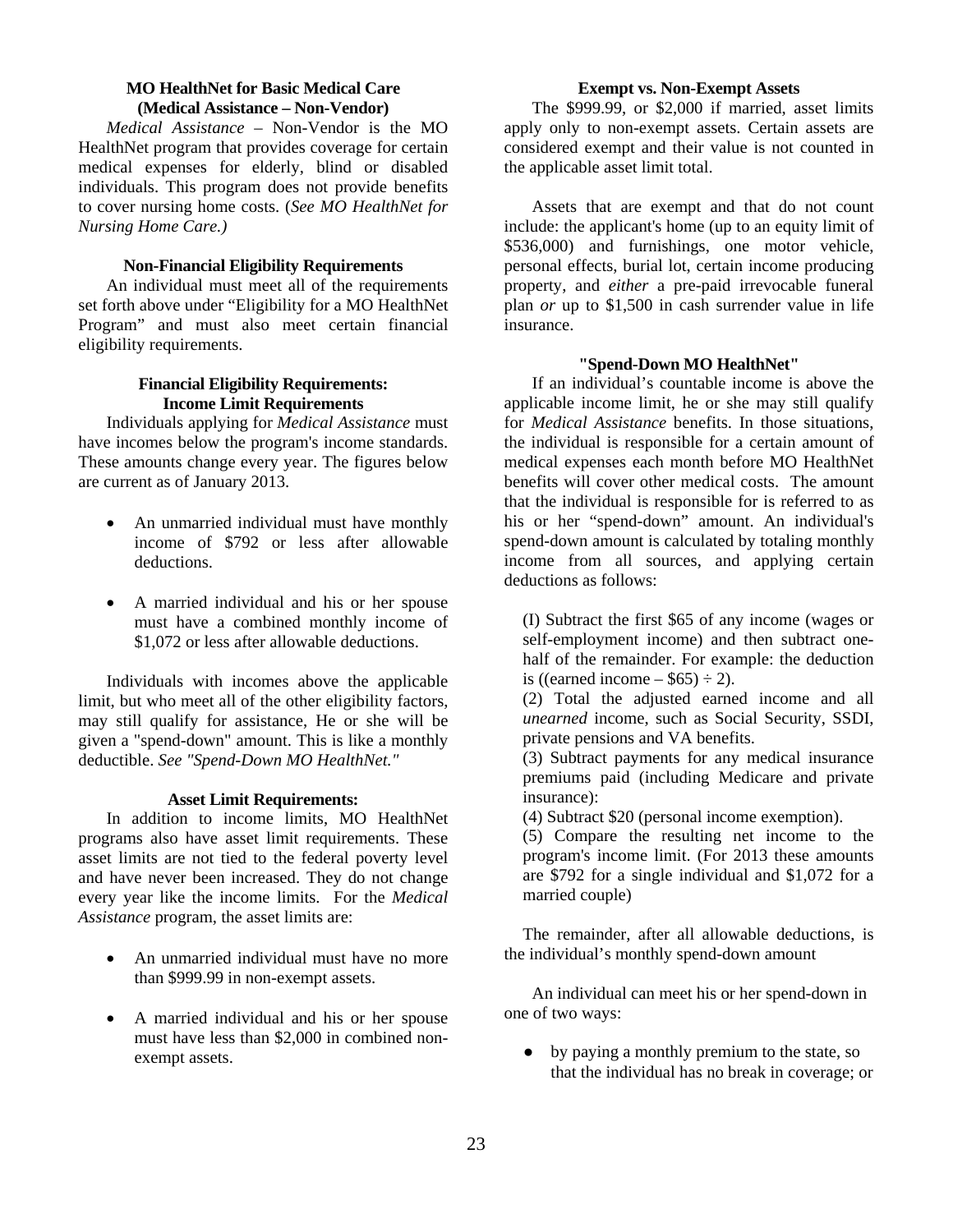● by submitting incurred medical expenses to his or her caseworker each month.

 If the individual chooses the second option, his or her MO HealthNet coverage for each month will become effective the day bills meet or exceed the spend-down amount. (Bills given to the caseworker to meet spend-down will not be paid by MO HealthNet.)

 If the individual is eligible under the spend-down program, his or her case will stay open regardless of whether the spend-down is met in any one month. MO HealthNet will send an invoice each month to the individual that one can use to pay the spend-down "up-front" for the next month. MO HealthNet sends the invoice for the next month's premium in advance. However, the individual can also pay the premiums retroactively for certain months.

 If the individual does not meet the spend-down for six consecutive months, MO HealthNet will no longer send invoices, but the case will still stay open.

#### **MO HealthNet for Nursing Home Care (Vendor MO HealthNet)**

 The *Vendor* MO HealthNet program will cover some of the cost of nursing home care for those who qualify. The eligibility requirements are slightly different than stated above for basic *Medical Assistance* eligibility. In addition certain transfer of assets rules apply.

#### **Non-Financial Eligibility Requirements**

 In addition to the non-financial requirements set forth under "Eligibility for a MO HealthNet Program," an individual must reside in a "MO HealthNet vendor bed" in a nursing home that is eligible with the State to receive MO HealthNet funds.

#### **Financial Eligibility Requirements: Income Limit Requirements**

 There are no actual income limit requirements for *Vendor* MO HealthNet benefits. However, as a practical matter, an individual's income must be less than the monthly cost of his/her nursing home care. Otherwise, MO HealthNet benefits are usually not needed.

 As a general rule, once an individual is eligible for *Vendor* benefits, the individual is required to use his or her income (minus allowable exemptions) to pay for his or her nursing home costs. *Vendor* MO HealthNet benefits cover the remaining nursing home and uninsured medical costs. (Special rules apply for the income of certain individuals who are married and whose spouse does not also reside in a nursing home).

#### **Asset Limit Requirements**

The following asset limit requirements apply to non-exempt assets. *For information on what is an exempt asset, see "Exempt vs. Non-Exempt Assets" in prior section.* 

- An unmarried individual must have no more than \$999.99 in non-exempt assets.
- Married individuals, both of whom reside in a nursing home, must have no more than \$2,000 in combined non-exempt assets.
- A married individual whose spouse does not also reside in a nursing home must have no more than \$999.99 in non-exempt assets. However, the spouse who does not live in the nursing home is entitled to keep a Community Spouse Resource Allowance ("CSRA"). The amount of a spouse's CSRA is not considered in the \$999.99 nonexempt asset limit.

 *Community Spouse Resource Allowance.* The FSD will compute a "Community Spouse Resource Allowance" (CSRA) for the spouse of a married individual applying for *Vendor* MO HealthNet assistance. The CSRA is calculated during a Division of Assets Assessment.

 During the Division of Assets Assessment, the FSD caseworker determines the non-exempt assets that the individual and the spouse own individually, together, or with someone else, as of the date the MO HealthNet applicant first became "institutionalized." The caseworker then adds the value of all of the nonexempt assets and determines the total value. The caseworker then takes the total value, divides it by two (2), and applies a minimum and maximum standard amount.

 The CSRA will be one-half of the non-exempt asset total as long as that amount is greater than the minimum, and no more than the maximum. If the one-half total is *less* than the minimum, then the CSRA will be more than one-half, and will equal the minimum standard amount. If the one-half total is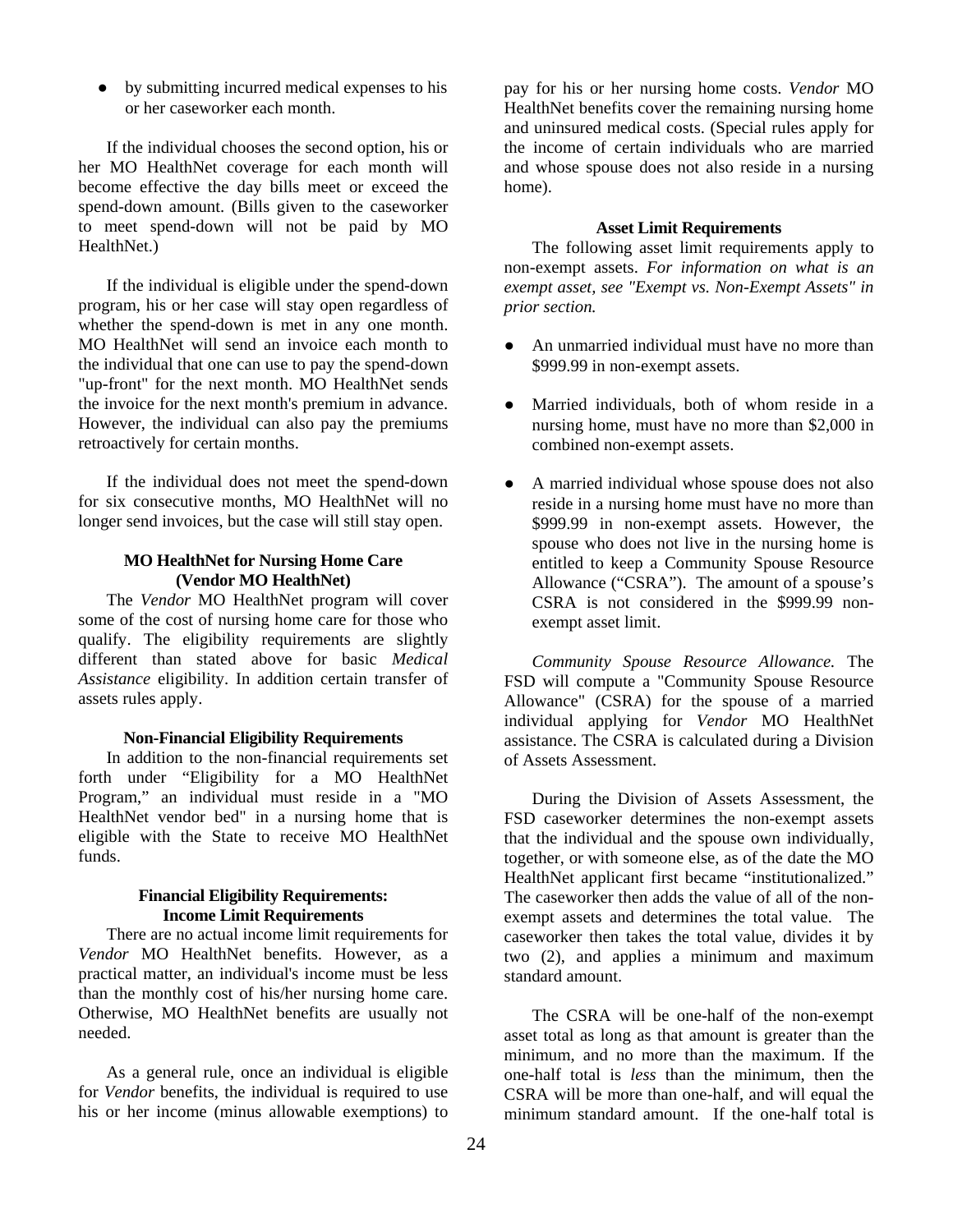*more* than the maximum standard amount, then the CSRA will be less than one-half, and will equal the maximum standard amount.

 The minimum and maximum standard amounts are increased each year. As of January 2013, the minimum CSRA amount is \$23,184 and the maximum amount is \$115,920.

 Once the couple's total non-exempt assets are equal to or less than the couple's CSRA, the spouse in the nursing home will be eligible for benefits.

 In addition to the CSRA, a spouse of a Vendor MO HealthNet recipient ("community spouse") is also allowed to keep the couple's *exempt* assets. Also, the community spouse's income is his or hers to keep and is not a factor in the other spouse's eligibility.

 In certain situations, the community spouse may be entitled to income from his or her spouse in the nursing home, and/or be entitled to an increased CSRA. Such a situation occurs when the community spouse has low income (according to state standards) and/or has high living expenses or extraordinary costs. An administrative appeal is required in order to increase the community spouse's portion of assets. The assistance of an elder law attorney is strongly recommended in these circumstances to ensure that the community spouse receives the maximum amount to which he or she is entitled.

#### **Transfer of Assets Rules Apply**

 The rules regarding transfers of assets were changed by the federal government in legislation known as the Deficit Reduction Act. The new law became effective in Missouri as of February 8, 2006, and applies to transfers occurring after that date.

 Under the current law, if a MO HealthNet applicant gives away or transfers property for less than fair market value within 60 months (five years) of applying for Vendor MO HealthNet benefits, that individual will be ineligible for MO HealthNet benefits for a certain period of time (penalty period). The length of the penalty period will be based upon the amount or value involved in the transfer of property.

 The penalty period will begin to run when the MO HealthNet applicant 1) has no more than \$999.99

in non-exempt assets, 2) is otherwise eligible for benefits, and 3) has applied for MO HealthNet benefits. Essentially, the penalty period will run from the date of application and not the date of transfer, assuming the applicant meets all of the other eligibility requirements at the time of the application.

 Consult an elder law attorney before making such a transfer, and before filing a MO HealthNet application. The date that an applicant files a MO HealthNet application has legal significance. In addition, some transfers are exempt under the law, and are not subject to penalty.

#### **MO HealthNet Estate Recovery**

While an individual can own certain exempt assets, such as a home, while receiving *Vendor* MO HealthNet assistance, the Department of Social Services has a right of recovery against the MO HealthNet recipient's estate at his or her death. In addition, the state is entitled to a lien against the individual's home. However, there are certain exceptions and circumstances in which the state does not have a legal right to such a claim or lien. Potential beneficiaries of a deceased MO HealthNet recipient who have been contacted by the state regarding a recovery claim should consult with an elder law attorney to determine their rights.

#### **Right to an Appeal**

If an individual is denied MO HealthNet eligibility, that individual has a right to an appeal. The appeal is initiated by making a request to the caseworker or other FSD personnel for a hearing. This request must be made within 90 days of the denial of the MO HealthNet application. It is advisable to get the help of an attorney if you are requesting an appeal.

 If an individual is receiving MO HealthNet benefits and FSD attempts to terminate or reduce those benefits, the individual may also appeal that decision. If the individual appeals within 10 days of notice of the termination or reduction, the individual has a right to continue receiving full benefits pending the outcome of the hearing. If the individual continues to receive full benefits during the appeal process and loses the appeal, the State can seek repayment from the individual for those expenses.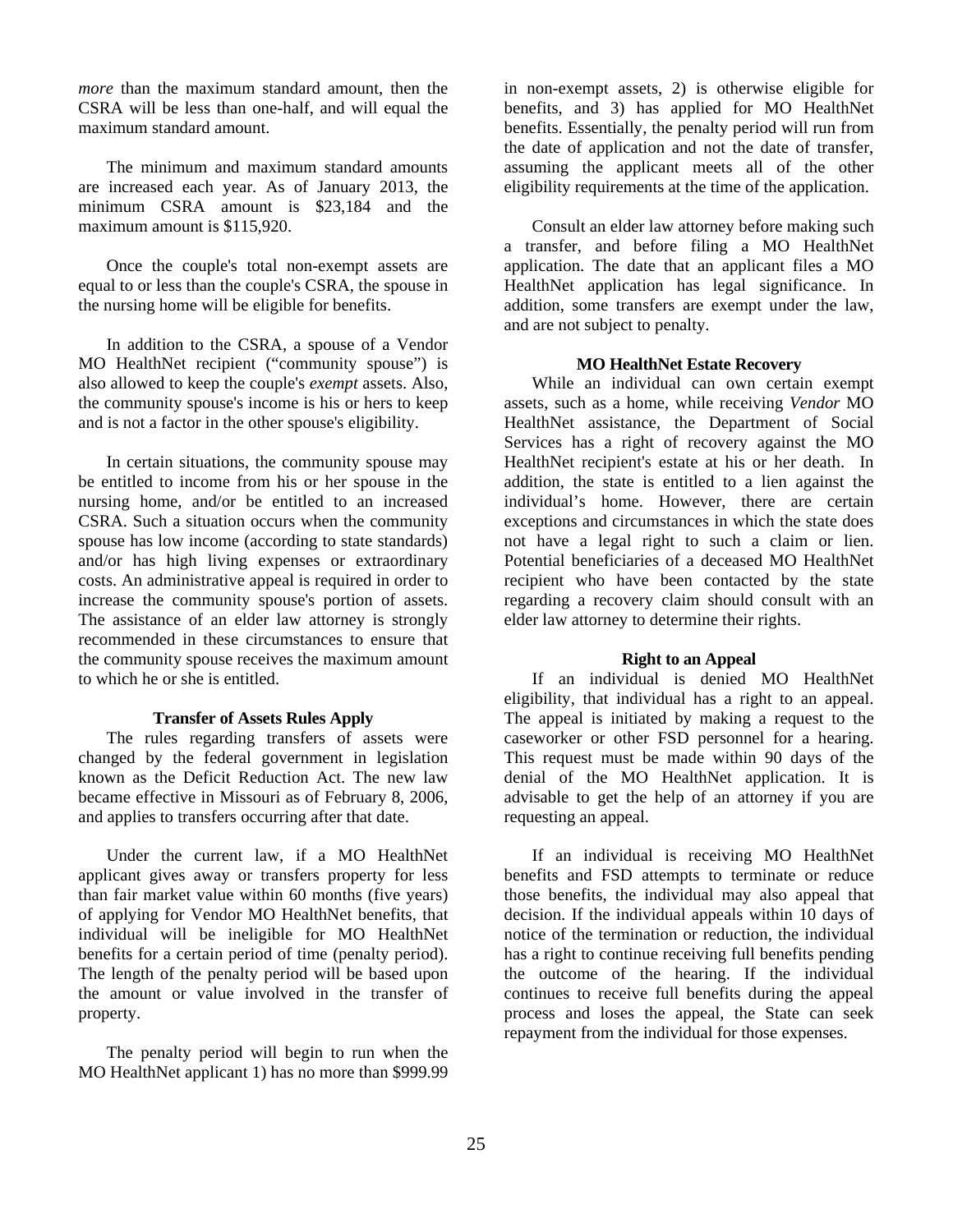## HEALTH CARE

## **NURSING HOMES**

*By Susan Jotte, JD, and Cheryl Wilson, MS, professional staff at VOYCE, which provides free assistance to families and individuals seeking long-term care as well as advocacy for those living along the continuum of long-term care. Prior to this 19th edition, this section was updated for many years by Kerry Kaufmann, administrator of Normandy Nursing Center, a position she has held for 14 years. Prior to that, Ms. Kaufmann was the assistant director of the St. Louis Long Term Care Ombudsman Program, and she has sat on various boards and committees concerning the elderly. Kerry has been involved with various projects with Legal Services of Eastern Missouri since serving a paralegal internship there in 1987.* 

#### **Introduction**

If you are looking for a nursing home for yourself, a friend or family member, this section will help you choose a long-term care facility that will meet your needs, medically and financially. You will also be able to use the information provided to handle problems or concerns that may arise in the nursing home during residency.

#### **Regulatory Agencies**

The Department of Health and Senior Services provides licensure and inspections to all long-term care facilities in Missouri. When inspecting a nursing home, the Department of Health and Senior Services considers all aspects of the resident's living environment, in accordance with state law and regulation. This not only includes nursing care and procedures, but also housekeeping, dietary needs, safety standards, resident funds, activities, and social services.

 Federal regulations, set forth under the Centers for Medicare and Medicaid, also cover facilities that are in the Medicare and/or Medicaid programs. Therefore, the Department of Health and Senior Services inspects nursing homes based on both state and federal requirements.

 Nursing homes receive one unannounced inspection annually and may be subject to other inspections based upon complaints received through the Elder Abuse Hotline (1-800-392-0120). Residents and families are encouraged to participate in the inspections. A copy of the inspection's survey report must be available for public viewing in the facility.

#### **Levels of Care**

 There are four levels of nursing home care that are licensed and regulated by the State of Missouri based on services offered and staffing available.

 *Skilled Nursing Facilities* (SNF) provide a skilled level of nursing care and treatment for individuals requiring 24-hour-a-day care by licensed nursing personnel, including: physician-ordered treatments; medication administration; IV therapy; physical, speech and occupational therapy; and specialized care. This is a step away from the hospital, although some hospitals have distinct parts that are set up as SNFs within the hospital itself. A patient at the hospital has the choice of using the hospital's SNF or choosing an outside long-term care facility.

 Many SNFs accept Medicare and Medicaid as payment. Those facilities are not only licensed by the State of Missouri, but are also certified by the Medicare and Medicaid programs and are regulated under those guidelines.

 It is the choice of the facility whether or not to participate in either the Medicare or Medicaid program. The facility may also choose the number of beds offered through either program. Even though a facility may have Medicare- or Medicaid-certified beds, that does not mean that there is always one available for a resident when that individual enters the facility or depletes assets.

 *Intermediate Care Facilities* (ICF) also provide 24-hour protective oversight and nursing care, including distribution of medications. These facilities are a step down from a skilled nursing facility and provide more custodial care. Medicare does not pay for custodial care. However, Medicaid will pay for custodial care if financial requirements are met and the resident is in a Medicaid-certified bed.

 *Residential Care Facility II* (RCF II) provides more of a boarding home-like atmosphere for the resident with protective oversight. The facility provides all meals, helps in the bathing, dressing and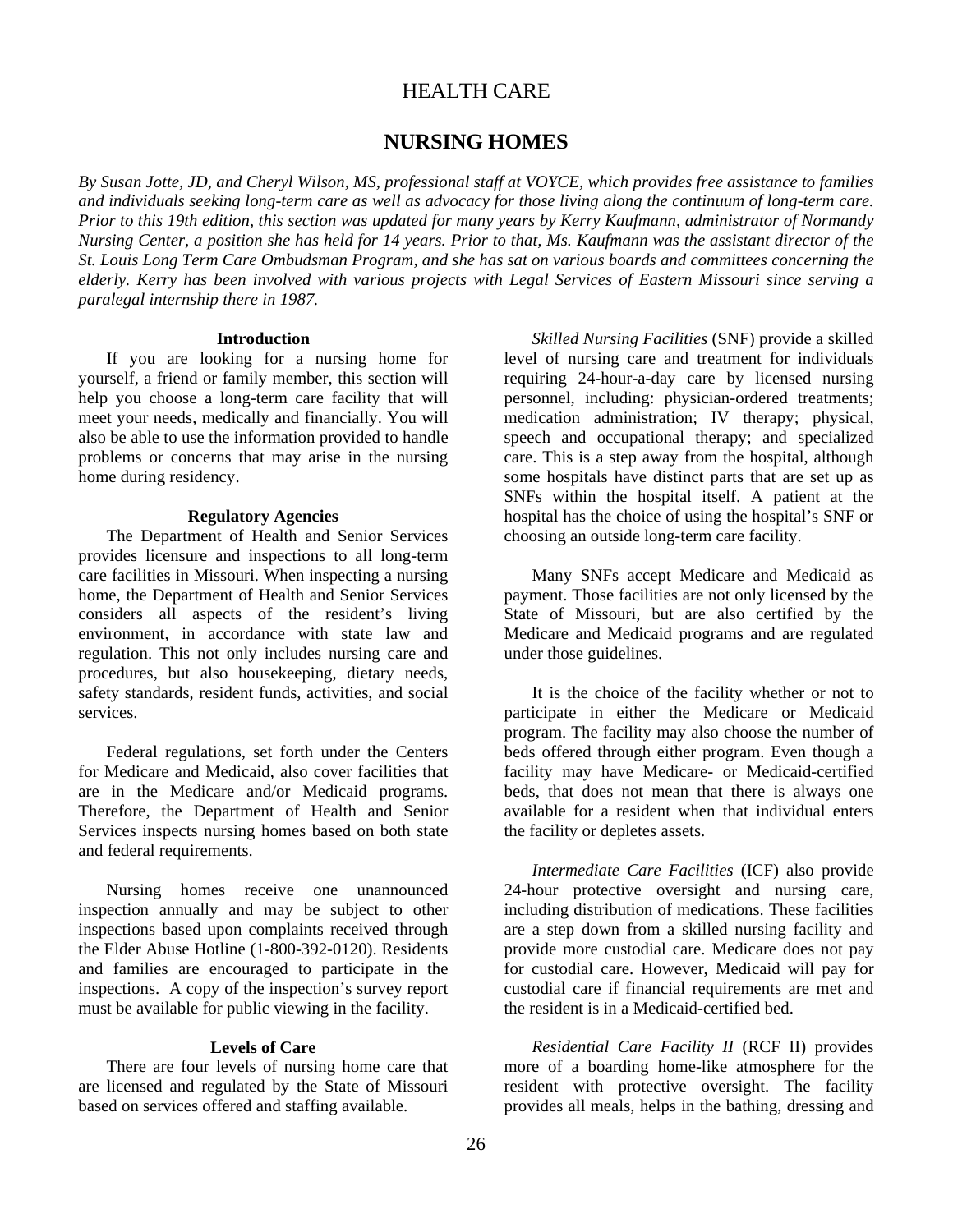grooming of the resident, and also distributes medications. An RCF II can provide medical care for a resident returning from the hospital and needing minimal care for a temporary period of time.

 *Residential Care Facility I* (RCF I) is one of the least restrictive living arrangements for a resident in licensed long-term care. It provides protective oversight, meals, medications, and minimal grooming.

 *Assisted Living* is a type of living arrangement that has become very popular in the past few years. This is an independent type of living arrangement and is now licensed or regulated by the Department of Health and Senior Services. There are two levels of Assisted Living. Residents of ALF I facilities must be capable of exiting the building with minimal assistance within 5 minutes or less during an emergency. ALF II facilities have the option of caring for someone who is not capable of meeting this Pathway to Safety criteria.

 Assisted living usually consists of the resident occupying an apartment and being provided with one or more meals a day, light housekeeping and laundry services. It does not include medical care. However, many places offer some personal aide services. At this time there is no financial aid provided for residents in assisted living facilities except for some personal aide services for residents who qualify.

#### **Choosing a Nursing Home**

 Choosing a nursing home for yourself or someone else can be a difficult and frustrating task. To make matters a little easier, you need to first look at the needs of the individual. Consider some of the following questions:

Is this going to be a long or short-term stay?

Does the individual need therapy?

 Is the facility able to meet any of the special needs of the individual?

 Are there other residents who have the same needs as the individual, people he/she can relate to?

 Is the facility easily accessible for family members and friends to visit?

 Is the facility willing to honor all conditions in the resident's Durable Power of Attorney form, such as those governing the administration or withdrawal of nutrition and hydration?

 By understanding the needs of the potential resident, you can better match up the facility to the individual.

 Be honest about the needs of the potential resident and the expectations of both the resident and the family. If the resident has wandered away from home several times, it is important for the facility staff to be aware of this so safeguards can be put into place to protect the resident. Remember, the nursing home is not a hospital nor is it set up to do private nursing. The nursing home must provide services within the constraints of the law and financial capabilities. Not every nursing home is going to be right for every resident.

 Once you determine a resident's needs, you can begin searching for a facility. Some of the attributes that you want to look for in a long-term care facility are:

 1) *Licensure*: Make sure the home is licensed and that the license is in good standing with the State of Missouri. Ask to see the most recent inspection report and make sure that whatever was cited has been corrected.

 2) *Nursing Service*: Talk to the nurses and make sure that the level of nursing services matches the resident's needs. If there is a closed or locked unit, find out if this unit is appropriate for the individual.

 3) *Physician*: Determine if your physician will provide services at the particular nursing home. Not all physicians go to nursing homes to provide services. If the attending physician does not go to the facility, you may need to make provisions for the resident to see the physician in the physician's office. Each facility has a number of physicians associated with it. The resident may choose from one of the physicians offered through the facility if he/she wishes, or continue to use their private physician.

 Each facility will have a designated medical director. The medical director is the physician who will oversee all resident care in the facility and is responsible for ensuring the other physicians are providing proper care.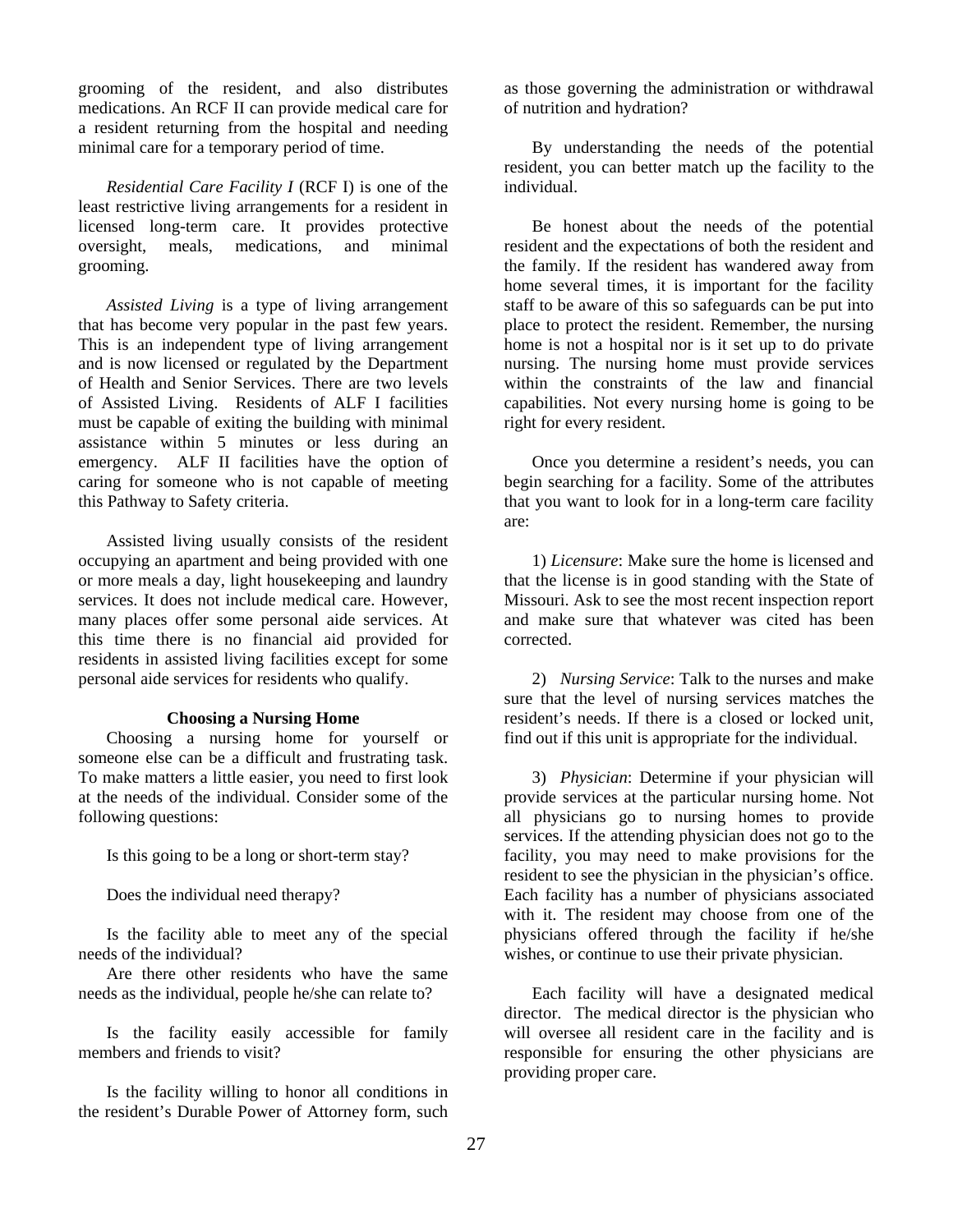4) *Finances*: The facility should be able to provide you with a list of all charges involved, including items not paid for by Medicare or Medicaid. If the resident is eligible for Medicare and/or Medicaid, the facility should be able to provide information on both programs and assist the resident as needed.

 5) *Dietary Services*: Try to stop by the facility during a meal. See if the meals look appetizing and attractive. Pay attention to whether or not the other residents are enjoying their meals and the entire dining experience. Ask to see a copy of the planned meals and find out if special diets can be provided. Ask what alternative dining options are available. Many facilities provide an a la carte menu or a food service buffet.

 The dietary manager should work with the residents on individualizing their menus to meet the needs of the resident, including preferences.

 6) *Therapy*: If the resident is going to need physical therapy, occupational therapy and/or speech therapy, check out the therapy department. Find out when therapists are available and what special equipment they have that can help meet the resident's needs. If the resident is Medicaid only, the facility must still provide the therapy needed. Find out if there is an active restorative program in the facility that will continue with therapy after the resident is discharged from the actual therapy program.

 7) *Medications*: Most nursing homes have a contract with a pharmacy to provide medications. The resident has the choice of using the facility pharmacy or another of their choice. If the resident chooses another pharmacy, that pharmacy must meet the guidelines set by the nursing home as far as packaging and delivery needs. The facility must also develop a plan for supplying emergency medications when required.

 8) *Activities*: Each nursing home should have a program that provides the residents with daily activities. Activities are important because they help to keep the resident alert and involved. Talk with the activity director and other residents about the facility's program. Ask to see a calendar of future activities.

 Activities are an important part of anyone's life and even more so in a facility. The residents'

individual preferences should be taken into consideration, including access to telephones, newspapers, magazines and other items that will help maintain the residents' interests.

 9) *Safety*: As you walk through the facility, check for safety issues. Make sure the handrails are on the walls tightly, wet floor signs are used, evacuation plans are posted, etc. The latest state inspection report will provide information on any safety issues including fire safety.

 10) *Cleanliness*: The facility should have a housekeeping department that keeps the resident areas, including bedrooms and bathrooms, neat and clean.

 11) *Policies*: Talk to the admissions coordinator or social worker about any facility policies that could affect the resident's stay, including level of care and financial issues.

 12) *Access to Administration*: The nursing home staff, including the administrator, social workers, the bookkeeper, the director of nursing and other department heads should be accessible to residents and family members. Ask about their hours and availability in off-hours.

 It is important to ask the facility about care plans and when the resident's care plan meeting will be held. The care plan is formed in a meeting when all disciplines work together on mapping a plan to meet the resident's needs. This plan should be discussed with the resident and family so that all parties involved understand what the goals are and what is to be expected.

 Nursing homes are supposed to provide a homelike environment for the resident. That means that the staff should show a friendly attitude to both residents and visitors. They should try to make the residents feel good about themselves and find ways for the residents to attain their highest possible goals. The staff should create a respectful and caring environment. Watch resident reactions to the staff and other individuals.

 If possible, talk with other residents in the facility. They are your best indicator of what life in the facility is like. Look and see if the residents look happy, clean and neat. As you tour the facility, look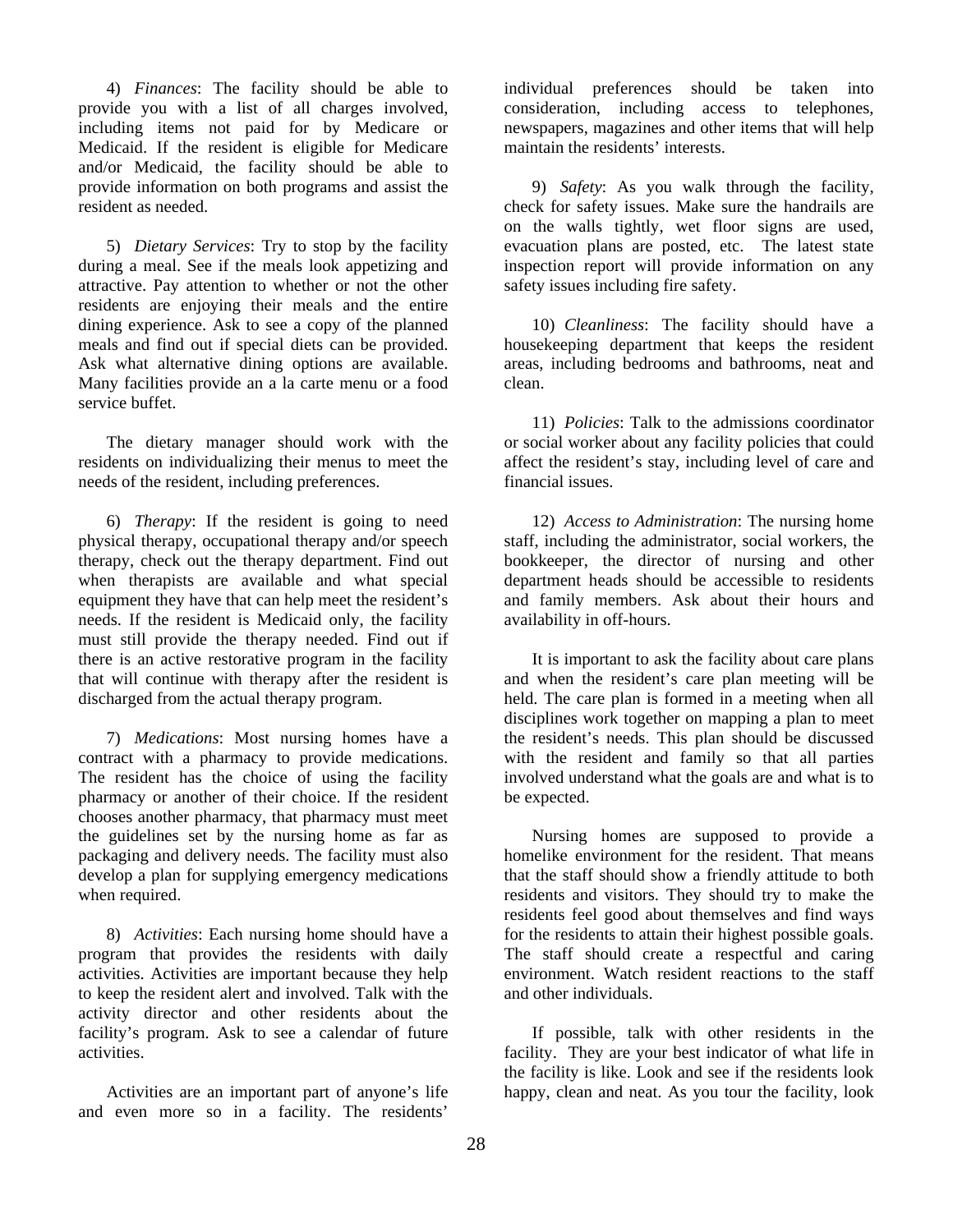into the residents' rooms and see if they are individualized, not institutionalized.

 Lists of nursing homes can be provided through the following agencies:

- The Department of Health and Senior Services, P.O. Box 570, Jefferson City, MO 65102; www.health.mo.gov/seniors/nursinghomes; 573- 526-8524
- Missouri Family Support Division, your local office;
- Area Agency on Aging, your local office;
- Ombudsman Program, your local office:
- Hospital the individual may be in or a physician with whom he or she may be associated;
- Disease-related organizations often carry lists of appropriate facilities, and there are now listings you can receive through online services.

Results of the latest facility inspections can be found at a set of  $\alpha$  at  $\alpha$ 

www.health.mo.gov/safety/showmelongtermcare. Additionally,

www.Medicare.gov/nursinghomecompare provides ratings based on certain criteria. These ratings may be helpful in comparisons but cannot be considered definitive rankings of the quality of care in each facility.

#### **Resident Rights**

 While a resident is living in a nursing home, the resident is entitled to a dignified existence and to exercise his or her rights without fear of interference, coercion, or reprisal.

 Federal and state laws guarantee that, as a nursing home resident, you have the right to:

- (1) Be free from physical, verbal, mental or sexual abuse, or mistreatment or neglect of any type;
- (2) Be free from any chemical or physical restraints without a physician's order that shows the restraint is treating a medical symptom and is only approved for a specific period of time;
- (3) Participate in your care, including choosing a doctor, being informed of your care and treatment and any changes in your health or treatments, attending your care plan meeting, and refusing treatment;
- (4) Make choices about your life that are important to you, such as what clothes you wear or when you bathe;
- (5) Receive services based on your individual needs and preferences;
- (6) receive notification before a room change;
- (7) Manage your own financial affairs, including giving the facility written permission to hold any monies for you, spending your money as you choose, and receiving a financial report quarterly and upon request ;
- (8) Be fully informed of your rights during your stay and any rules that are set by the facility;
- (9) Review all your medical records upon request;
- (10) Have access to the latest facility inspections without requesting them;
- (11) Privacy for all treatments, telephone calls, visits, mail, resident meetings and all of your records;
- (12) Receive or refuse visits from friends or relatives 24 hours per day;
- (13) Receive the facility's bed-hold policy in writing when you are hospitalized and return to the first available bed if you choose not to pay for bedhold; and
- (14) Remain in the facility (see section on transfers/ discharges).

 These rights are guaranteed under both state and federal laws. Residents who feel that their rights have been violated should talk to a representative from the facility first. Each nursing home needs to have a written process in place to handle residents' grievances.

 The process should be one that takes into consideration the resident's physical, medical and emotional condition. A specific staff member, such as the social worker, should be identified to the resident as the person to whom to make the complaint. The complaint should be dealt with to the resident's satisfaction within a reasonable amount of time.

 If the complaint is not resolved to the satisfaction of the resident, there are additional steps a resident can take. The resident may contact the ombudsman program in his/her area. The ombudsman program, usually found in conjunction with the local Area Agency on Aging, can help mediate between the resident and the facility to find an adequate solution. This is often the best solution, in that the Ombudsman is a trained resident advocate and mediator.

 Should the complaint pertain to abuse or neglect, the Department of Health and Senior Services, 1-800- 392-0210, should be notified immediately. The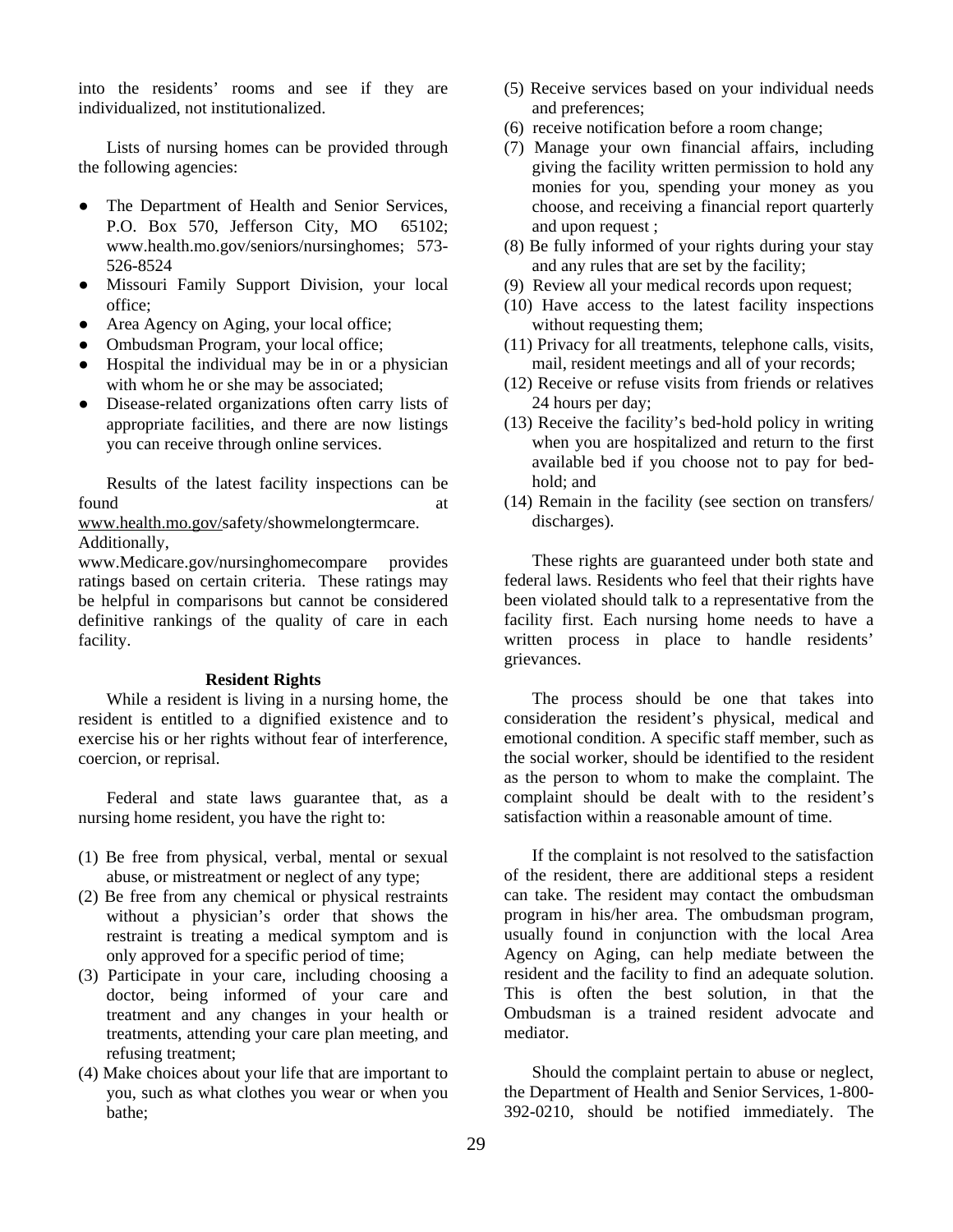resident's health and safety could be in jeopardy. By notifying the Department of Health and Senior Services, an inspector can take the action necessary to protect the resident immediately. The Department also will investigate complaints that are not risking the welfare of the resident, although those complaints may not be investigated immediately.

#### **Discharges from a Nursing Home**

 It is the resident's right to remain in the nursing home for as long as she/he chooses. A facility may only discharge a resident if:

- 1) The transfer or discharge is necessary for the resident's welfare and the resident's needs cannot be met in the facility;
- 2) The resident's health has improved sufficiently so the resident no longer needs the services provided by the facility;
- 3) The health or safety of the individuals in the facility is endangered;
- 4) After reasonable notice, the resident fails to pay for a stay at the facility; or
- 5) The facility ceases operation.

 When the facility discharges a resident, it must provide the resident with a written notice of its intent to discharge 30 days prior to the intended discharge date. In this notice, the facility must give the reason for the discharge, the effective date of discharge, the resident's right to appeal the discharge, the address for requesting an appeal hearing, the location to which the resident will be discharged, contact information for the regional long term care ombudsman program and the Missouri Protection and Advocacy Agency for residents with developmental disabilities or mental illness. The notice must also state that the resident has the right to remain in the facility while the appeal is pending. The appeal is made to the Administrative Hearings Unit, Division of Legal Services in Jefferson City (phone 573-751- 0335). A resident may represent himself or herself at the hearing or have a friend, family member, or legal counsel represent him or her. An attorney will represent the facility. The hearing usually is conducted by phone. It is the responsibility of the facility to provide enough information to show that the resident cannot remain in the facility.

 If the facility transfers the resident based on an emergency discharge, the facility must immediately notify the resident as to its intent not to take the resident back and the reason, and give the resident the right to appeal.

 After the appeal process, the resident and facility will be provided the results of the hearing in written form. If the resident wins the appeal, the resident has the right to remain in or return to the facility. Should the resident lose the appeal, the resident needs to find placement somewhere else within 10 days. The facility must help the resident to relocate if this is the case. No resident can be transferred until a safe and appropriate place is found for that resident.

#### **Financial Information**

 There are a few different ways to pay for nursing home care. However, not every nursing home accepts every type of payment. You must make sure the nursing home meets not only the medical needs but also the financial needs of the individual.

 *Medicare*: With a three-day prior hospitalization, a resident may be eligible for Medicare coverage for up to 100 days. The first 20 days are completely covered under Medicare and all services are paid for. After the twenty-first day, there is a co-insurance payment per day. This can be paid privately by the resident or paid through a Medigap insurance plan.

 Medicare only pays for a resident in a Medicare bed and only covers those residents who need a high level of care, such as tube feeding, ventilators, IVs, or therapy. It does not cover custodial care and there is no guaranteed coverage time. Medicare coverage is dependent upon what services the resident requires and continues to require. The facility must provide appropriate notice as to when the resident will be taken off Medicare. The decision to take the resident off Medicare can be appealed by the resident. The nursing home should provide the resident with information on this appeal process.

 *Medicaid/MO HealthNet*: The Missouri Family Support Division (FSD) administers the Medicaid Vendor program, which is designed to pay for the care of nursing home residents when they do not have the resources to pay themselves. Not every nursing home is Medicaid-certified. Therefore, you must make certain that the facility has a Medicaid bed if this payment source is, or may become, a necessity.

 The Medicaid program is called MO HealthNet in Missouri. Under the Medicaid program, all resident needs are provided for, including room and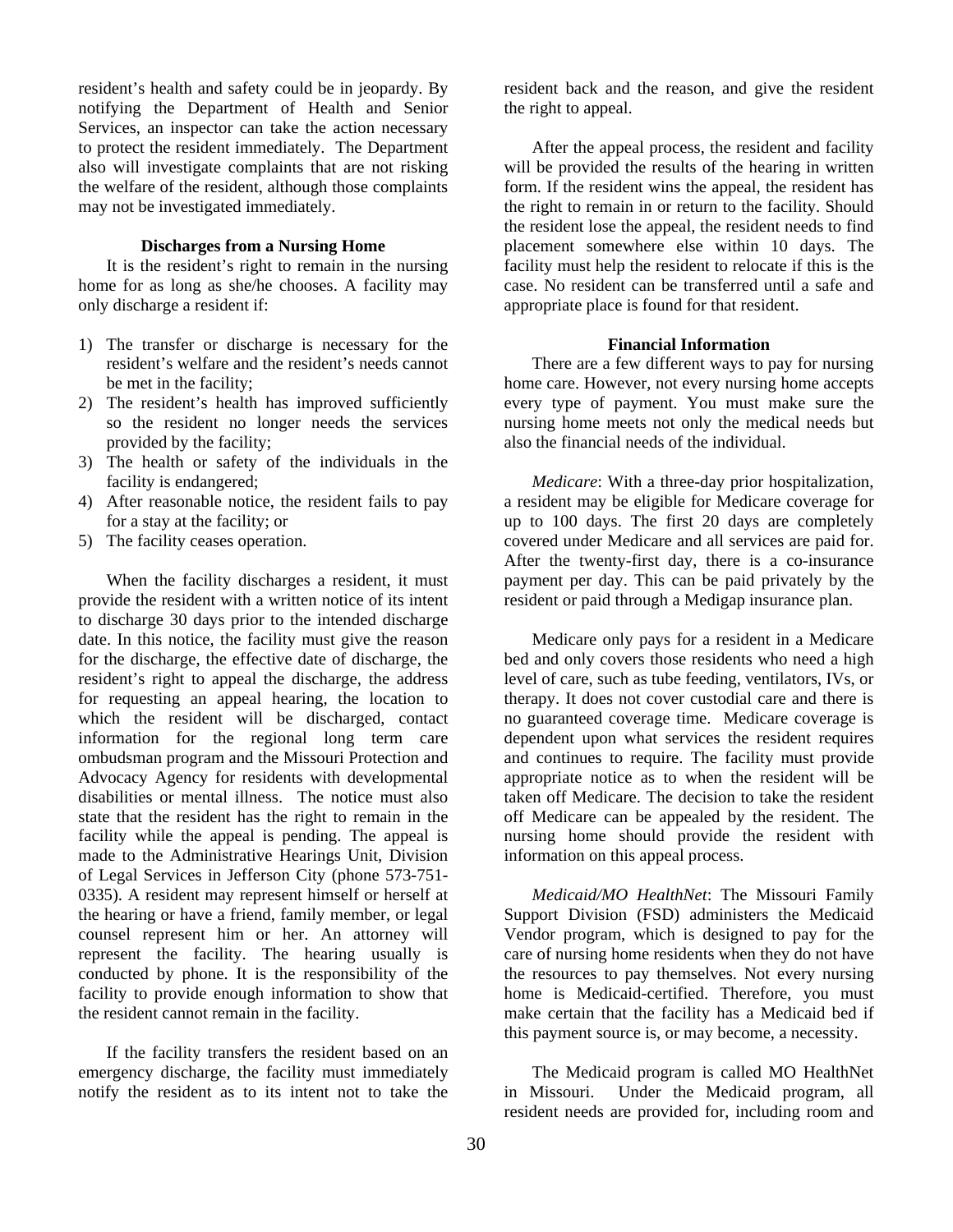board and medical needs. The facility must provide a resident with a list of any services or items not provided for under Medicaid.

 The resident is financially responsible to the facility for his or her "surplus" amount, as determined by FSD. FSD determines the surplus amount by totaling the resident's monthly income, subtracting any health insurance premiums of the resident, and a personal needs allowance (currently \$40). The remainder is the resident's surplus amount. The amount of this personal needs allowance is set annually by state regulation. Failure to turn over the surplus to the nursing home could result in a discharge letter for non-payment. Moreover, if another individual is keeping the resident's surplus funds that should be given to the facility, that individual can be charged with the crime of financial exploitation.

 Oftentimes, the nursing home becomes the representative payee of the Social Security check and provides to the resident the personal needs allowance. Social Security will notify the resident if the facility applies to be the representative payee.

To qualify for Medicaid payments, you must:

- be a U. S. Citizen or "qualified alien," *and* must be a Missouri resident, *and*
- be 65 years or older (elderly), blind or permanently and totally disabled, *and*
- meet the financial eligibility requirements (for more information on the financial eligibility requirements, see the Medicaid/MO Health Net Section).

 *Medicaid and Married Couples*: There are special provisions under the Medicare Catastrophic Coverage Act of 1988 that provide for married couples when one must enter a long-term care facility. Upon entering a Medicaid-certified bed, you and/or your spouse may request a "division of assets" assessment from the local Division of Family Services office.

 Under this provision, a married couple's assets are divided by the caseworker. The amount the community spouse will be permitted to retain will depend on the total amount of assets. Once the institutionalized spouse's share is spent down to less than \$1,000, he/she would then be eligible for Medicaid, and the community spouse has his/her share for his/her needs while living in the community, plus a monthly allotment, if eligible. For more information on the special rules that apply to married Medicaid applicants, please see the Medicaid/MO Health/Net Section.

 A Medicaid-certified resident in a nursing home is entitled to equal treatment just as if he/she were a private-pay resident. Admission policies must not require that a resident "private-pay" for a certain number of months before applying for Medicaid. Transfer or discharge cannot be based upon Medicaid eligibility unless the facility does not accept Medicaid or there are no Medicaid beds available. Should a resident feel that he/she is being discriminated against because of Medicaid eligibility, contact the local Legal Services office, as well as the local Long-Term Care Ombudsman office, seeking advice, information, and advocacy.

 *Supplemental Nursing Care (Cash Grant)*: This Medicaid program partially pays for a resident's care in a licensed residential care facility. You must meet the guidelines (above) for Medicaid eligibility. Amounts paid vary depending on the level of care of the facility.

*Private Pay*: If a resident is going to be paying privately for his/her long term care, it is extremely important that he/she read the nursing home contract, which should describe the daily rates, any increases for levels of care, and specific costs for special services or medical items. The facility should provide you with a list of all these items and the costs involved. Private pay residents need to consider the extra costs which may be charged to them, including but not limited to pharmacy, physicians, labs, x-rays and medical supplies.

 *Long-Term Care Insurance*: Many insurance companies offer long-term care insurance policies. If a resident is using this as a form of payment, make sure that the nursing home is informed and agrees to accept the payment. Most long-term policies ask the facility to provide monthly statements listing the resident's level of care, diagnosis, and special needs. The policy also may not pay the full daily rate, so the potential resident needs to determine what out-ofpocket expenses are going to be required. Most longterm care insurance plans do not pay for a specified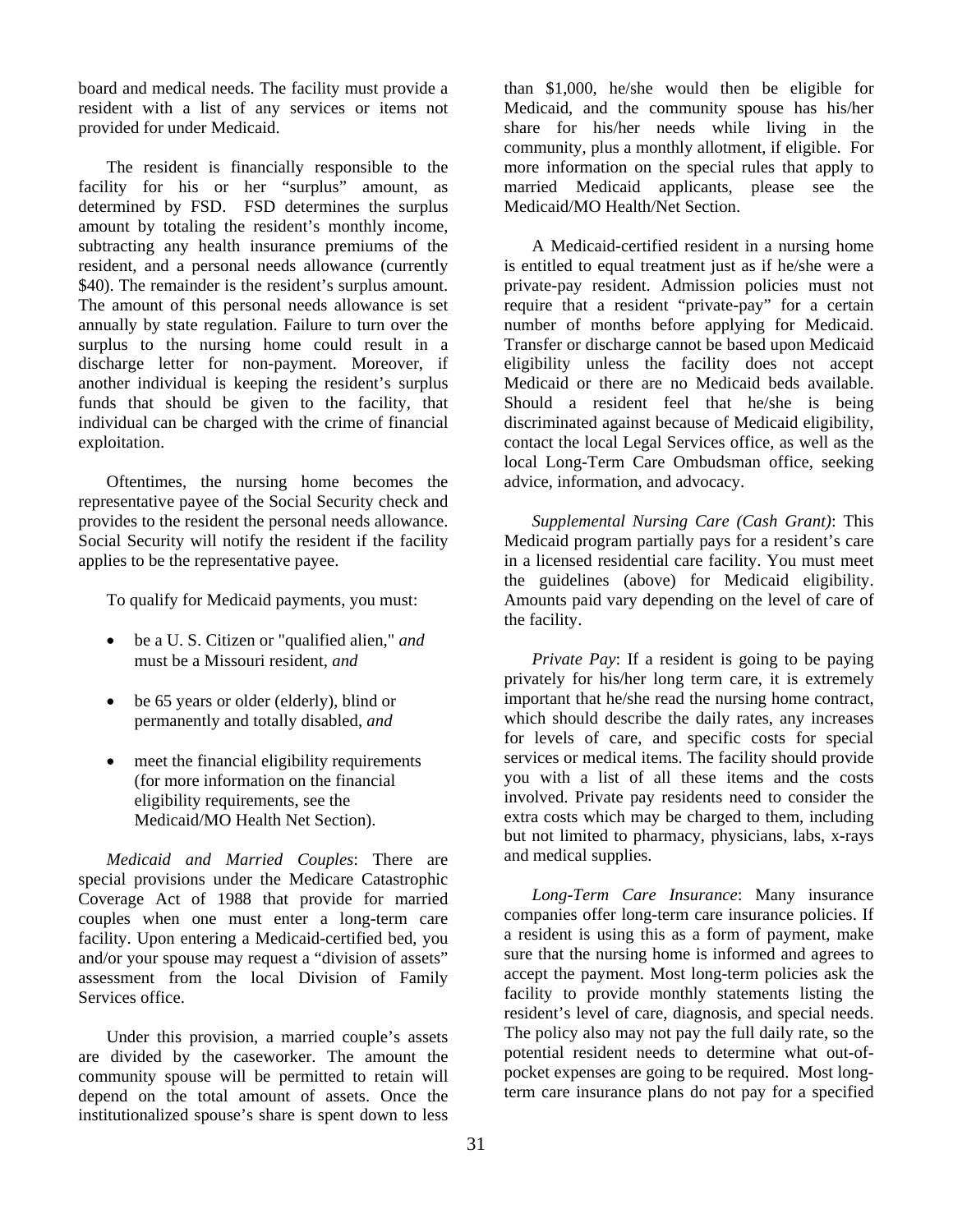initial period of time, which would be stated in the policy, *i.e.,* the first 90-100 days.

 *Life Care Contracts*: Although not as popular as they once were, many facilities still offer life care contracts. A life care contract is a binding agreement between the facility and the prospective resident that usually calls for the facility to provide room, board and other incidentals for the resident in consideration for the resident's assignment of property and money to the facility.

 A life care contract should only be entered into after careful consideration. Consult an attorney and try to insert items in the contract that expressly define the type of care and service that the facility is to provide. If a contract is entered into with the belief that the resident has an illness that will require care

until death, or has a possible terminal illness, it may be wise to insert a clause in the contract which will allowing for cancellation of the contract if the person improves in health such that care will no longer be needed at the facility.

 When considering a life care contract, it is important to get in writing the facility's responsibility to the resident should the resident require a higher level of care than the facility can provide or in the event that the facility should close. Either of these issues could potentially become a problem if there is no guarantee from the facility as to what steps the facility would take to provide for the resident. It is always a good choice to have an attorney review any contracts prior to signing them.

## HOUSING

## **LEGAL INFORMATION ABOUT LANDLORD-TENANT RELATIONS**

*This year's two Housing sections were written by Mary DeVries, a staff attorney in the Housing Law Program at LSEM. Past editions' Landlord-Tenant section was assisted by John Ammann, director of the Saint Louis University School of Law's Clinical Law Program.* 

#### **Duties**

 Both landlords and tenants are often not informed of the basic rights and responsibilities they have toward one another. Tenants especially suffer as a result of this situation. Some tenants pay illegally hiked rents or unknowingly agree to premature termination of their leases. Such actions hurt elderly fixed-income tenants more severely. The following are a few of the basic duties of landlords and tenants.

#### **Some Duties of the Tenant**

- 1. Must pay rent on time.
- 2. Must keep apartment clean and dispose of garbage, rubbish, etc.
- 3. Must not deliberately destroy or damage the structure.
- 4. May not take on additional occupants or sublease without permission of the landlord.
- 5. Must use plumbing and electrical fixtures in a reasonable way.
- 6. Must give written notice 30 days before the next rent is due when leaving a month-to-month (no formal lease) tenancy.
- 7. Must not commit or allow the illegal possession, sale or distribution of controlled substances upon the rented premises.

#### **Some Duties of the Landlord**

- 1. Must not turn off water, electricity or gas.
- 2. Must provide adequate heat in winter.
- 3. Must not lock tenant out or prevent tenant from entering or leaving apartment (A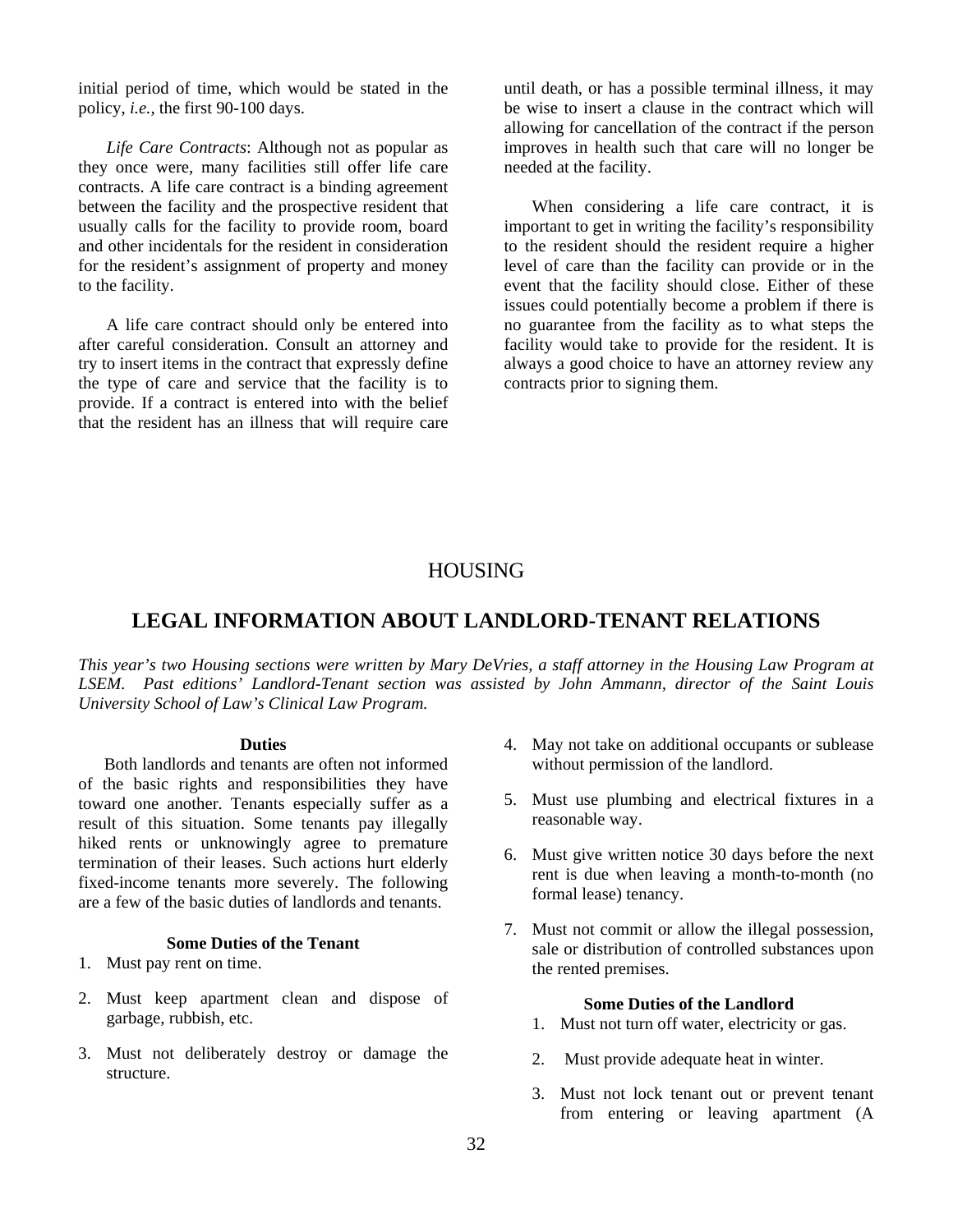landlord needs a court order to legally evict a tenant).

- 4. May not raise rent during term of formal lease or without giving 30-day written notice before the next rent is due in a month-tomonth tenancy.
- a. Must keep apartment and public areas safe, secure, sanitary, and in substantial compliance with the housing code. If the tenant damages the apartment, the landlord may have to repair the damage and charge the tenant.

### **Abandonment**

 If a tenant abandons the dwelling unit, the landlord may have the right to enter and remove the tenant's belongings. The landlord has the right to do this only when the tenant is 30 days or more behind on the rent and the tenant fails to respond to the landlord's notice to the tenant of the landlord's belief of abandonment. The landlord's notice must be in writing and mailed to the tenant by first class mail and certified mail. Moreover, the landlord cannot claim abandonment if the tenant either pays all rent due or responds in writing within 10 days of the posting of the landlord's notice that the tenant does not intend to abandon the dwelling unit.

 The tenant's best protection from a landlord claiming abandonment is to avoid getting behind in rent. If the tenant is going to be absent from the unit while also being behind on rent, the tenant should be sure to inform the landlord in writing that he or she still intends to occupy the unit and it is not abandoned. Moreover, if the landlord does send a notice claiming abandonment, then the tenant must be sure to respond in writing and to explicitly deny the allegations of abandonment (make and keep a copy of the notice you send).

#### **Foreclosure of Rental Unit**

 If the unit you are renting is foreclosed, you have rights under recent federal laws (these laws are temporary unless extended past December 31, 2014). In most cases, you have the right to finish your lease and the new owner must honor your lease (including Section 8 voucher leases). If you have a month-tomonth lease, or less than 90 days remaining on your lease, the new owner must give you a 90-day notice requesting that you move. **Remember**: the new owner cannot legally evict or lock out a tenant without a court order.

# **When the Tenant Fails To Pay Rent**

 If one is going to be late with the rent or will not be able to pay rent for a particular month, one should contact the landlord and let him or her know about the problem and attempt to work together on a payment arrangement. While the landlord is not obligated to accept payments of less than what was originally agreed, notifying the landlord in advance may help avoid problems.

 When the tenant fails to pay the rent for any month, the landlord can sue the tenant in a **rent and possession** lawsuit. The tenant will receive a summons notifying him or her that a lawsuit has been filed. The summons will indicate when and where the tenant must appear in court to respond to the lawsuit. Upon receiving the summons, the tenant should contact a lawyer immediately. Do not ignore the summons. If a tenant has been properly served the summons and fails to appear in court when the case is scheduled, the landlord may obtain a judgment for rent and possession by default.

 If there is rent due and the tenant pays it, along with court costs, on or before the day of trial, the landlord cannot get a judgment for eviction, but may be able to get a money judgment for any other amounts owed. If the court decides in favor of the landlord, the court may order the tenant to pay back rent plus costs and to move out of the apartment (this is an eviction order). The sheriff may forcibly remove a tenant still in possession, usually as soon as 10 days after the eviction order. The court may also order the tenant's wages garnished to satisfy a money judgment in favor of the landlord. **Remember:** The landlord cannot legally evict or lock out a tenant without a court order.

#### **Unlawful Detainer**

If a landlord wants a tenant to move out for some reason other than non-payment of rent, the landlord may be able to force the tenant to move from the property. If there is no long-term lease, the landlord does not need a reason to end the tenancy, but must give adequate notice that the tenancy is to be ended (30 days written notice for a month-to-month tenancy). If there is a long-term lease, it will state how much notice must be given, but by law it can be no less than 10 days' notice. The lease will also state what things constitute sufficient reason for the landlord to terminate tenancy (i.e., tenant-caused damage to premises, pets in apartment, etc.). If the tenant does not move out when the tenancy is ended,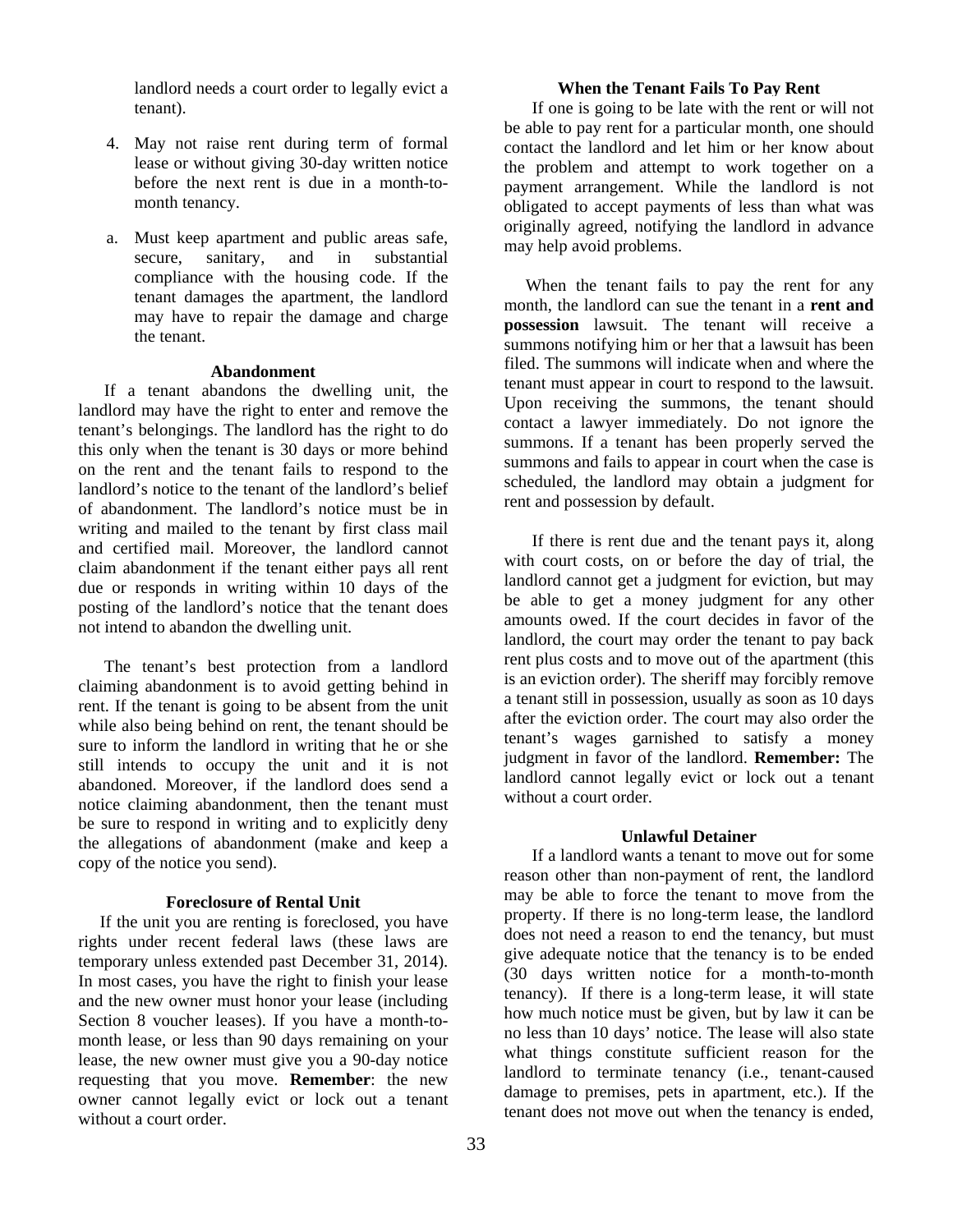the landlord can file an **unlawful detainer** lawsuit to have the tenant evicted. The tenant receives a summons, much as in a rent and possession action, and there is a court hearing or trial. (Do not ignore the summons – contact an attorney immediately.)

 After a trial, the judge decides whether the landlord properly ended the tenancy. If the landlord acted properly, the court orders the tenant to move and may also issue a money judgment. If the tenant does not move within 10 days, or other court-ordered period of time, the sheriff may forcibly remove the tenant. If the landlord did not properly end the tenancy, the tenant can stay in the property. PLEASE NOTE: If the tenant stays in the property after the tenancy is ended — an action called "holding over" — the landlord may be entitled to **double rent** for each day the tenant holds over if the landlord is successful in the unlawful detainer action.

#### **Security Deposits**

A landlord can charge no more than two months' rent as a security deposit. After a tenant moves, the landlord can keep and apply the deposit to unpaid rent or other amounts owed or for costs of repair and cleaning after the tenant moves. The landlord cannot charge the tenant for repairing ordinary wear and tear to the premises. It is a good idea to take photographs of the apartment when you move in to document the condition of the apartment and to take photographs of the apartment before one moves out to show that no damage was done to the apartment.

 The landlord must allow the tenant to attend a move-out inspection and either return the full security deposit or provide a written list of the reasons that all or part of the security deposit is being withheld. This must be done within 30 days of the end of tenancy. If the landlord does not do so, or wrongfully withholds any part of the security deposit, the tenant can sue and recover up to two times the amount that the landlord wrongfully withheld.

#### **Repairs**

 The landlord does not always have to pay for repairs, especially tenant-caused damage. Before a tenant does them or hires someone else to do them under assumption that the landlord will reimburse, have the landlord agree in writing to pay for the repairs.

If an apartment is found to be or suspected of being substandard (in violation of housing codes), a tenant should:

- Call the landlord and ask for repairs.
- Make a written request of the landlord for repairs.
- Call the health department or building inspector if the landlord does nothing.
- Contact a lawyer. (One may be able to withhold rent in some situations, but it would be prudent, if not essential, to obtain the advice of counsel first.)

 In some cases, the tenant has the right to repair and deduct from the rent the cost of the repair. The tenant has this right when the defective condition is a violation of a local municipal housing or building code and the cost of the repair is less than \$300, or one-half the monthly rent, whichever is greater, provided the amount may not exceed one month's rent. The tenant must also have lived in the unit for at least six months, be current on rent and other charges, and have cured any other lease violations for which the tenant has received written notice. To exercise this right, the tenant must put the landlord on notice of the tenant's intention to repair. The landlord must then fail to respond to tenant's notice within 14 days after being notified by the tenant (if the repair is for an emergency, the tenant must wait merely a reasonable period). If the landlord disputes the necessity for the repair, the tenant must obtain a written certification from the local building or health departments that the condition violates a local or municipal housing or building code.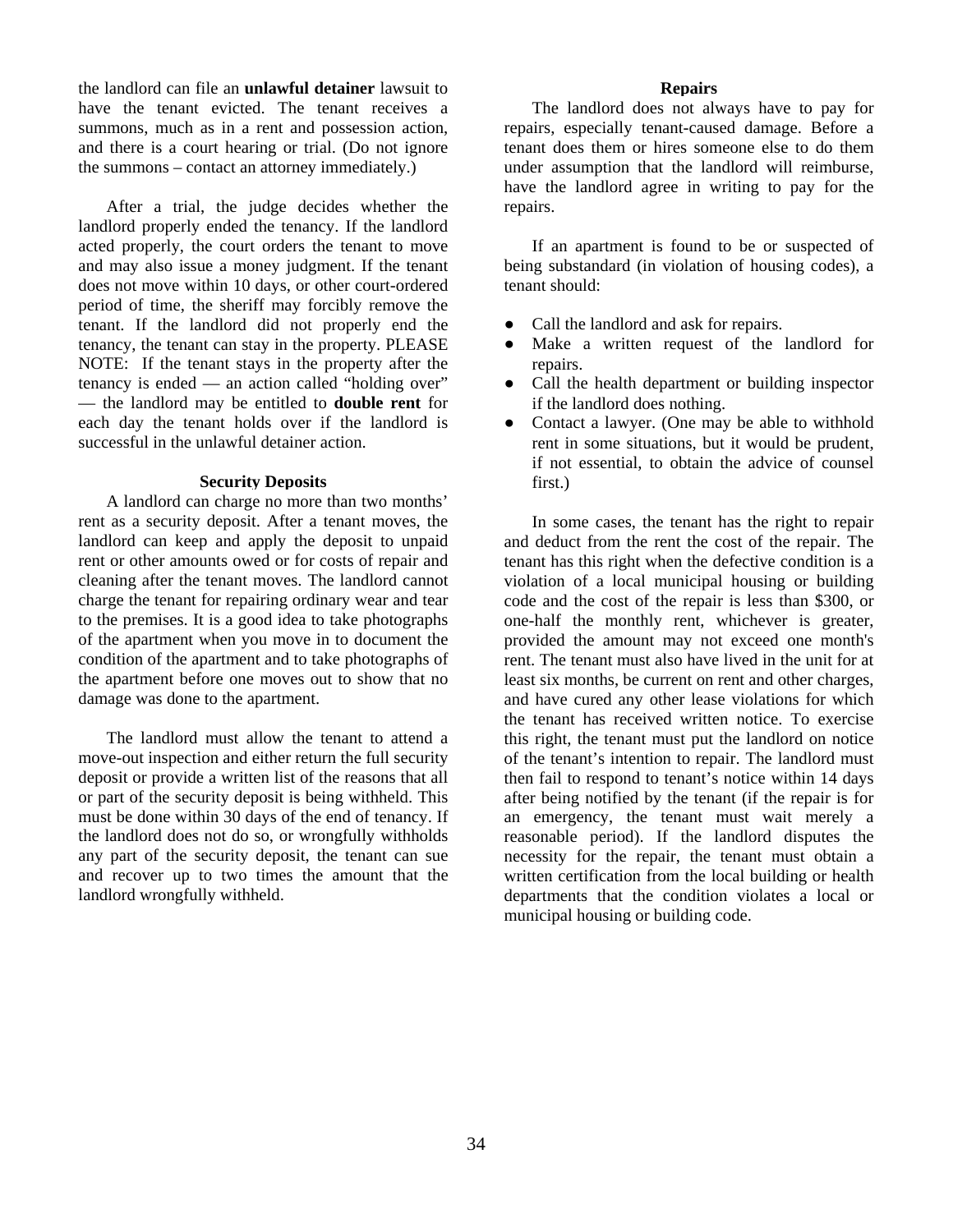# HOUSING

# **RENTAL ASSISTANCE PROGRAMS**

#### **Public Housing**

Public housing is rental housing owned and operated by local public housing authorities using subsidies from the U.S. Department of Housing and Urban Development (HUD). Residents pay approximately 30 percent of their income for rent. Most housing authorities operate public housing specifically designated for senior citizens. Many senior citizen public housing developments provide services such as meals, transportation and social events.

 **Eligibility:** Only low-income families, the elderly or disabled are eligible for public housing. Some housing authorities give waiting list preferences to seniors. In many parts of the state, there is an ample supply of public housing for the elderly. Seniors should apply for housing with the housing authority in their city if the municipality has its own agency, and at the county housing authority, which may also operate public housing in areas where the person is willing to reside. If you do not qualify for public housing, the housing authority must notify you in writing, tell you its reason for denial, and give you an opportunity for an informal meeting to discuss and review the denial.

#### **Section 8 Housing Choice Voucher**

HUD funds a rental subsidy program known as the Section 8 voucher program. The program is administered locally by housing authorities or community action corporations.

 This program helps low-income families and individuals pay their rent. Once a family obtains a Section 8 voucher, the family takes the voucher to any willing landlord. If the landlord agrees to participate in the program, the landlord will sign a contract with the housing authority. Under the program, the housing authority pays the owner the difference between the rent tenants pay (approximately 30 percent of their adjusted gross income) and the market rent of the units.

 **Eligibility:** In order to apply for a Section 8 voucher, you must complete an application at the housing authority. Based on your application, the housing authority will determine if you are eligible. Only low-income families, the elderly or disabled are eligible for vouchers.

 If the housing authority determines that you are eligible, the housing authority may put your name on a waiting list if there are no available vouchers. The housing authority has discretion to open or close its waiting lists as needed. If you do not qualify for a Section 8 voucher, the housing authority must notify you in writing, tell you its reason for denial, and give you an opportunity for an informal hearing.

#### **Project-Based Housing**

Through this program, HUD provides funds to privately-owned apartment owners who lower the rent they charge low-income families, elderly and disabled. The HUD rent subsidy is tied to the unit. Some units have low fixed rental amounts while the rent portion for other units changes when your income changes. Under the project-based Section 8 program, your rental portion is approximately 30 percent of your monthly adjusted gross income. The apartment owner has a contract with HUD through which HUD pays the owner the difference between the contract rent and your portion. If you move, you cannot apply the rent subsidy to a new unit. To locate project-based housing in your area, you can search by zip code at www.hud.gov/apps/section8.

 **Eligibility**: In order to apply, you need to visit the management office for the apartment complex that interests you. Based on your application, the owner will determine if you are eligible. If you do not qualify for project-based housing, the owner must notify you in writing, tell you its reason for denial, and give you an opportunity for a meeting to review its decision.

### **Low-Income Housing Tax Credit (LIHTC)**

The owner receives federal tax credits in return for preserving and renting a certain percentage of the apartments to low-income tenants. The amount of rent you pay is fixed and does not change just because your income changes. Rent increases must be approved by the Missouri Housing Development Commission (MHDC).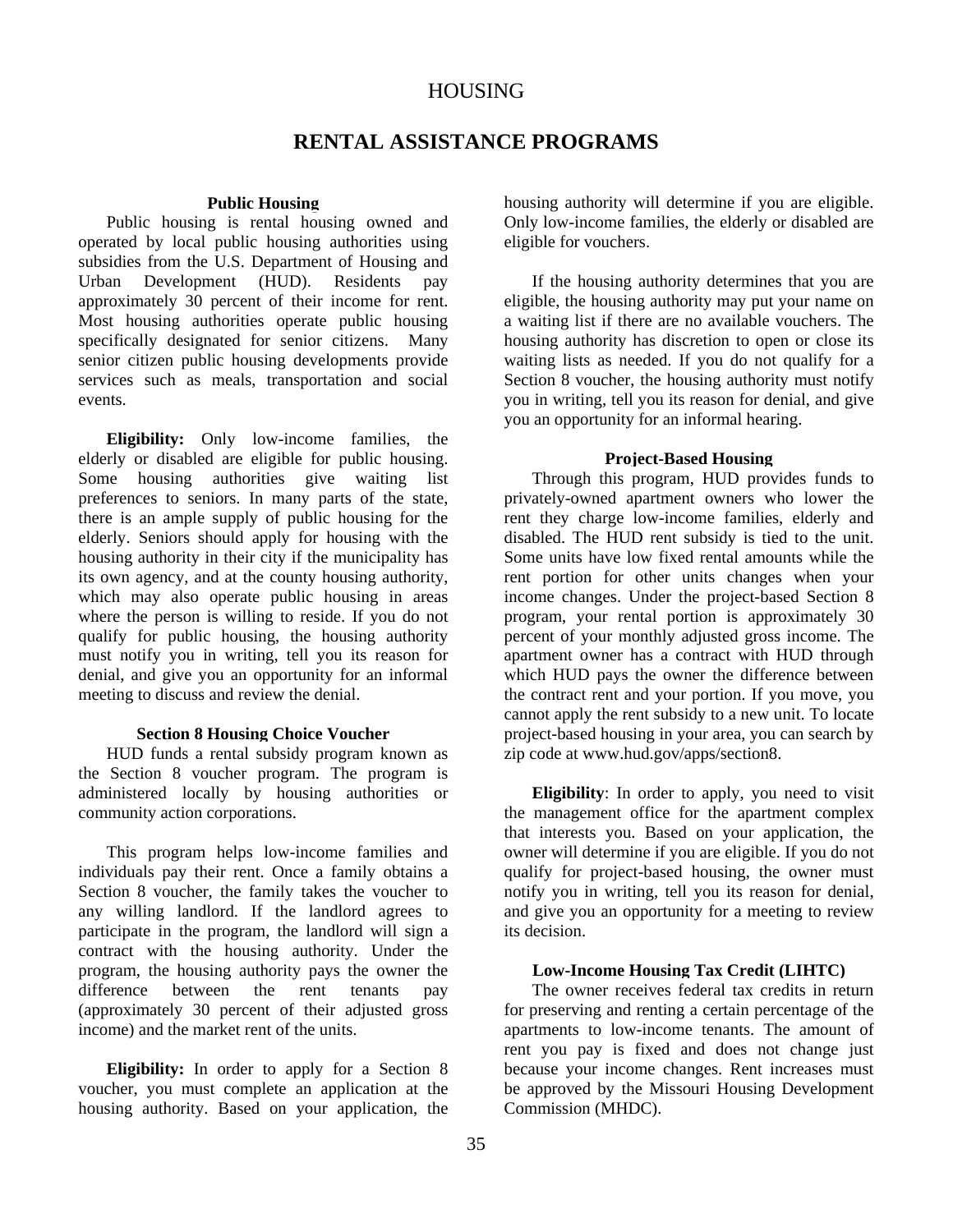**Eligibility:** In order to apply, you need to visit the management office for the apartment complex

that interests you. The owner will determine whether you qualify.

# CONSUMER INFORMATION

# **CONSUMER GUIDE**

*This year's section was updated by Robert Swearingen, a staff attorney in the Consumer Law Program at LSEM. Updates of past editions were assisted by Daniel Claggett, managing attorney of the Consumer Law Program at LSEM, and written by Michael Ferry, currently the executive director of Gateway Legal Services, Inc., and previously a long-time attorney with LSEM.* 

#### **Introduction**

 Consumers of all ages are vulnerable to the fast pitch and hard sell of professional sales people, whether door-to-door or on television or radio. Even prudent consumers, in the face of attractive product claims, need to remember the old saying: "If it's too good to be true, it probably is."

 Even though consumer protection legislation and favorable court decisions help the consumer, your best protection is to be a well-informed, careful buyer. Smart consumers know their legal rights, look carefully at product claims, and demand satisfaction from their purchases.

 This section will help make you a more alert consumer. Toward this end, this section describes general information helpful in your consumer purchases, specific facts you should know about particular types of purchases, plus legal and informal remedies that you can use if you are dissatisfied with a purchase.

### **Contracts and Credit Buying**

 Almost all major and even routine purchases that you make as a consumer involve a contract between you (the buyer) and a merchant (the seller). If you have ever purchased a car, hired a person to do repair work, or bought a pair of shoes with or without a credit card, you have made a contract with a seller.

 A consumer contract often involves a credit purchase and repayment over a period of time. This arrangement is commonly known as "buying on time" or "buying on credit." In effect, the store, dealer or company from which you are buying lends you the

amount needed to purchase the desired item or service. You, in turn, agree to pay back the money, plus a finance charge of some kind.

 *Note: Some banks, usually those charging a membership fee for charge cards issued by them, will not impose finance charges on credit purchases if you pay your balance in full each month.*

 Whenever you buy on time, be sure you know how much your total cost will be. Make a budget examining your monthly income and expenses (monthly debt payments greater than 20 percent of your monthly income may lead to trouble) and future plans (for example, you may need to replace a roof in several months) before you make a credit purchase.

#### **Key Terms to Understand**

The following is a glossary of credit buying terms with which you should be familiar:

 **Cash Price**: This tells you what an item or service would cost if you paid for it completely in cash at the time you bought it.

 **Finance Charge**: This is the cost of credit. It is the price you pay for the privilege of paying over time. It is added to the cash price.

 **Annual Percentage Rate (APR)**: This is the cost of your credit expressed as a rate. *The lower the APR, the cheaper the credit. The higher the APR, the more expensive the credit.* 

 The **Federal Truth-in-Lending Act** requires persons and businesses that regularly extend credit to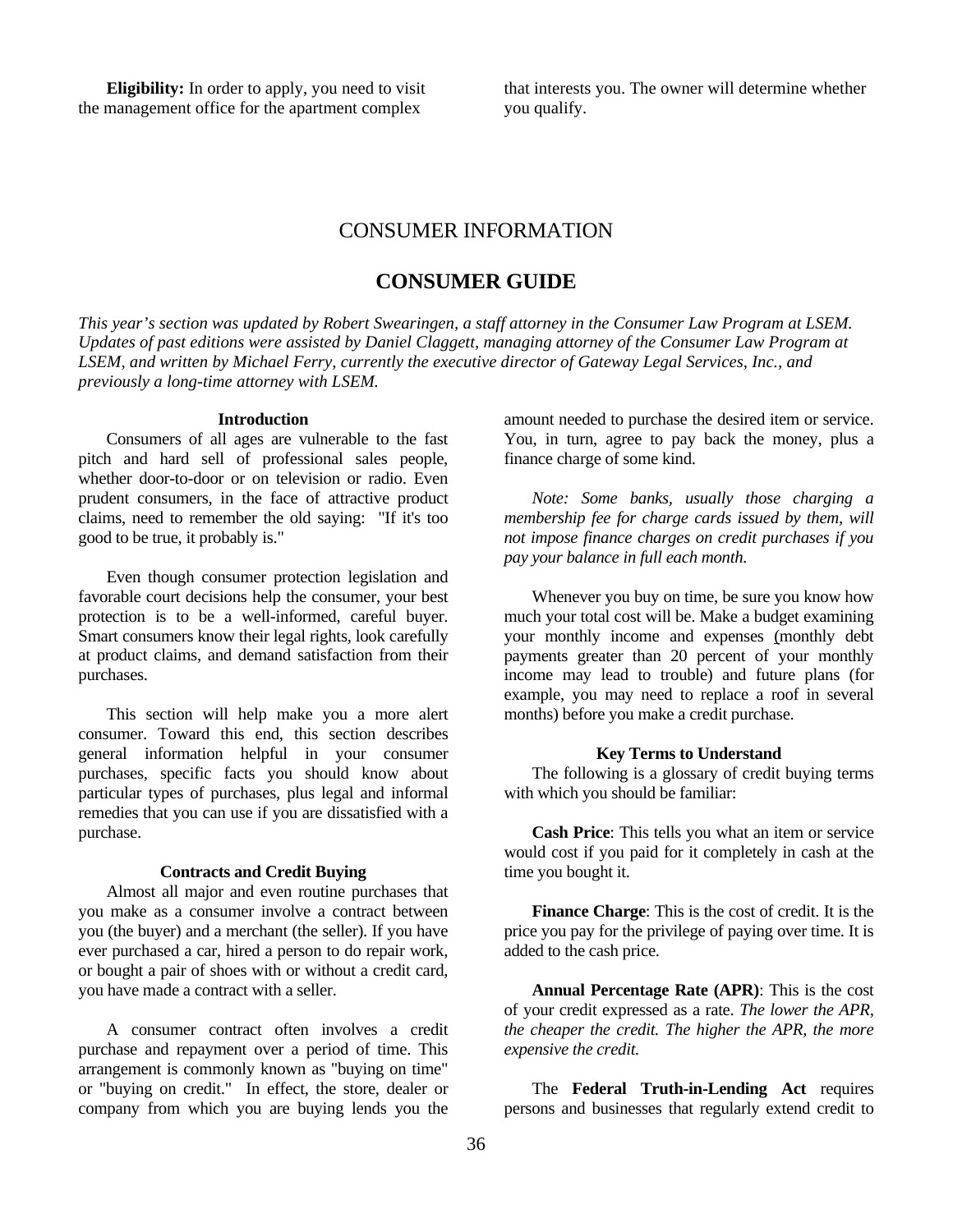tell consumers what that credit will cost in the long run. When you buy on credit, you must be told, among other things, the finance charge and the annual percentage rate on the purchase you wish to make. If you have a credit card or account, these disclosures may be made on or before your first use of the card or account. Otherwise, the terms of the credit purchase must be disclosed with each purchase. Lenders that fail to make these disclosures may be sued by their customers for twice the amount of the finance charge, plus court costs and attorneys' fees. If a security interest was taken in the customer's home, the customer may also be able to undo the contract.

#### **Key Questions To Ask Yourself**

Before signing any sales contract, ask yourself these questions:

- (1) Do I know what I am buying?
- (2) Do I really understand the terms of the contract and my obligations under the contract?
- (3) Am I making the common mistake of looking only at the size of the monthly payment, or did I also look at the APR?
- (4) Can I buy a similar item elsewhere at a lower price?
- (5) Am I satisfied with the cost of credit charged on my purchase?
- (6) What kind of protection do I have in the way of guarantees and warranties? (Buying something "as is" means no warranties.)

### **Basic Contract Do's and Don'ts**

DO insist that the salesperson let you take home a copy of the contract before you sign it.

 DO NOT deal with a salesperson who refuses to let you take home, prior to signing, a contract with the sales price, cost of credit, etc., filled in.

 DO NOT pay 100 percent for items or services you have not yet received.

 DO show the contract to a friend or a lawyer if you have any questions about its provisions.

 DO NOT sign anything unless you have had time to read it carefully (or have it read to you) and you fully understand what it says.

 DO insist that all promises (guarantees and warranties) be put in writing.

 DO NOT sign a contract with blank spaces that are to be filled in later by a salesperson.

 DO keep copies of all contracts, payment records, and complaint letters in a safe place.

## **Watch Out for Predatory Loans**

Loans that are unreasonably expensive, charge overly high or unnecessary fees, or are otherwise unfair or fraudulent in some way, are often called "predatory" loans.

 Perhaps the worst predatory loans are those associated with refinancing of your house. This is because the consequences – loss of your equity, perhaps loss of the house itself – can be so extreme.

 Predatory practices come in many forms, but some of the more common include:

- Multiple refinancing, each one with more fees added on
- Very high interest rates
- Very high fees
- Fees for charges supposedly paid to third parties that were actually never paid
- Padded fees for charges paid to third parties
- Kickbacks paid by lenders to mortgage brokers for getting you to agree to an interest rate that is higher than the rate the lender would have been willing to give you
- Requiring credit insurance
- Falsifying loan applications
- Knowingly making loans on terms the borrower cannot afford
- Presenting different terms at closing from those the borrower had been led to expect
- Creating a payment schedule with a "balloon" payment (a larger-than-normal payment) at the end, without the borrower being aware of it

 Before you refinance your house, there are many questions you should ask the person arranging the loan. The Bar Association of Metropolitan St. Louis has a "Before You Make the Loan" checklist that you may find very useful. You can get a copy of the checklist by going to the association's web site at www.bamsl.org (go to the "For the Public" section), or by calling the association at (314) 421-4134.

 Be sure to carefully read the "Good Faith Estimate" ("GFE"), which your lender is required to give you no later than three business days after the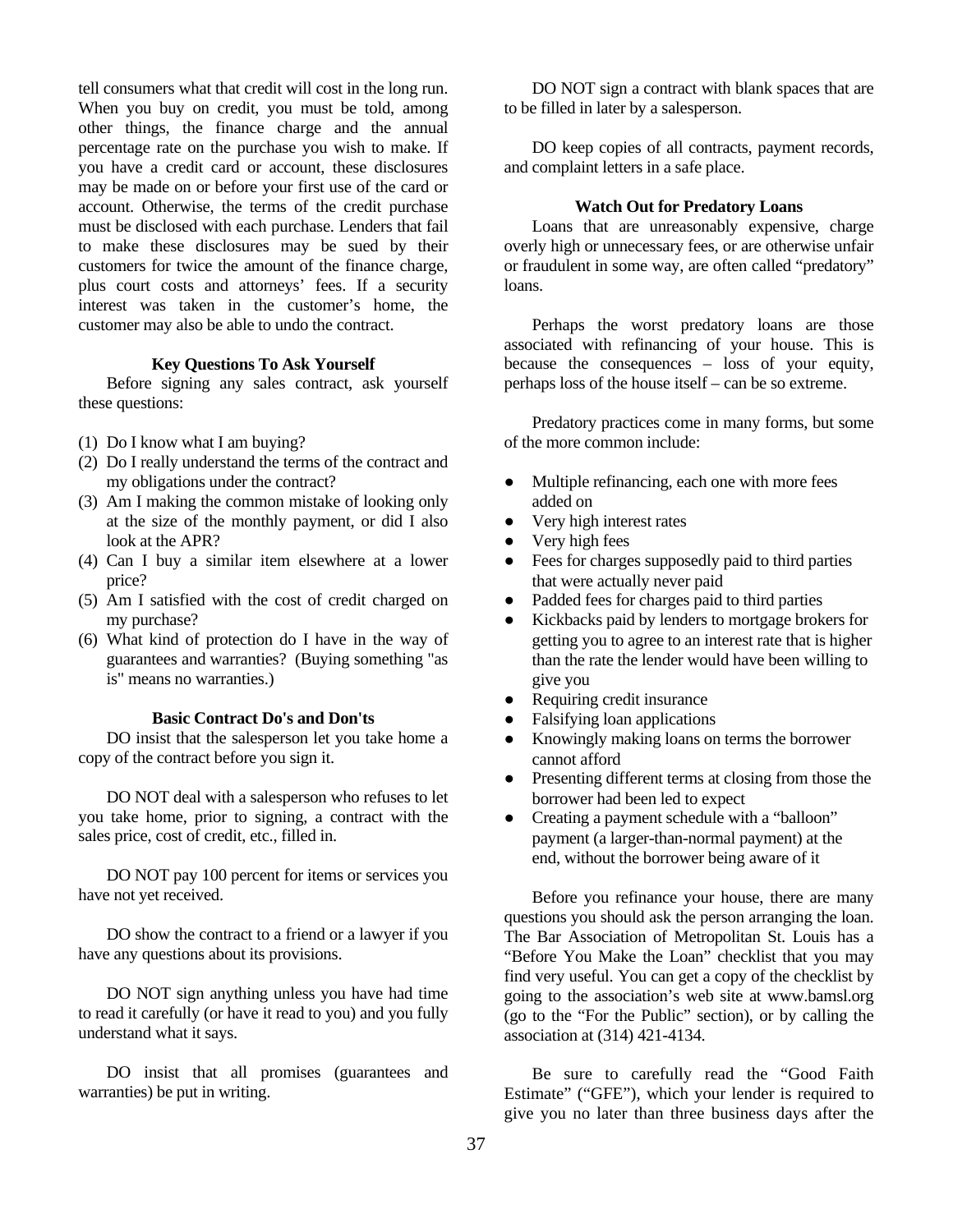lender receives your loan application for a mortgage loan. The GFE will contain important information about your loan, such as your interest rate, whether the interest rate can change, and whether your loan has a balloon payment. The GFE will also itemize and explain settlement charges for your new loan. Federal law limits the circumstances and amount by which the lender can change certain of these settlement charges at the time of the loan closing.

 Other high-cost loans include "payday" loans, "title" loans, and "tax refund anticipation" loans. It is not unusual for such loans to have annual percentage rates of more than 100 percent, and sometimes 300 percent or higher. Such loans can be very profitable for the lender, and very expensive for you.

#### **Door-to-Door Sales**

 Even the most strong-willed consumer occasionally buys an unwanted item from an enterprising door-to-door salesperson. If you change your mind after he or she leaves with your money or a sales contract, however, you can do something about it.

 Both a Missouri law and a Federal Trade Commission (FTC) rule allow you a three-day "cooling off" period during which you can decide whether to cancel the sale or rescind the contract. You must do so by sending written notice to the company or business before midnight of the third business day after the date of the transaction. Keep a copy for your records.

 Missouri law does not require you to follow any particular format in sending your notice to cancel, but the FTC rule involves a **Notice of Cancellation** form that you should receive from the salesperson along with copies of the sales contract or receipt of sale. You merely sign and date one copy of the Notice of Cancellation and send or deliver it to the company or business within three business days from the date of the transaction. If possible, send this notice or a written letter of cancellation by certified mail with a return receipt request.

 Once the merchant receives the notice or letter of cancellation, he or she has 10 days to refund any money received, return any documents that you have signed, return any goods or property that you've traded in, and inform you whether they will pick up or let you keep any items that were left with you. If anything was left with you, you must return it in its original condition. It is not your responsibility to ship the items; the seller must pay postage. Otherwise, the seller must pick up the items.

 *Note: The FTC rule and Missouri law do not cover purchases of less than \$25.* 

## **Consumers and Home Repairs**

 Whenever you hire someone to make repairs on your home, use caution and shop around. Get two or three estimates to see who is offering the best bargain. Also, check references before you hire. There are a lot of "fly-by-night" operators. Also, check with the Better Business Bureau to see if the contractor has unresolved complaints outstanding.

 After you decide upon a contractor, ask that your agreement be written down. This can avoid a lot of trouble later on. Items such as price and guarantees should be in writing to avoid arguments after the work is completed.

 If the contractor or a loan company is going to finance your home repairs and takes a **deed of trust** on your home as collateral for this loan, remember three things: (1) the contractor or loan company financing the repairs must inform you that your house is collateral for the work and that you have a right to cancel the loan without cost within a specified period; (2) you usually have three business days after you enter into the loan in which to cancel it (during which time the contractor is not supposed to begin work); and (3) *if you get behind on your payments, you may lose your home to the contractor or loan company.* 

#### **Mechanic's Liens**

 A **contractor** (the person with whom you, the homeowner, have contracted to perform home repairs) may file a mechanic's lien against your house if you fail to pay for materials and/or labor for home repairs.

 However, **subcontractors** and **suppliers** must have your written consent before they can file mechanic's liens against your house. They will usually ask the homeowner to give written consent before they do any work or supply any materials.

 The written consent must be printed in 10-point bold type, must be signed by you, and must say:

## **CONSENT OF OWNER**

# **CONSENT IS HEREBY GIVEN FOR FILING OF MECHANIC'S LIENS BY ANY PERSON WHO**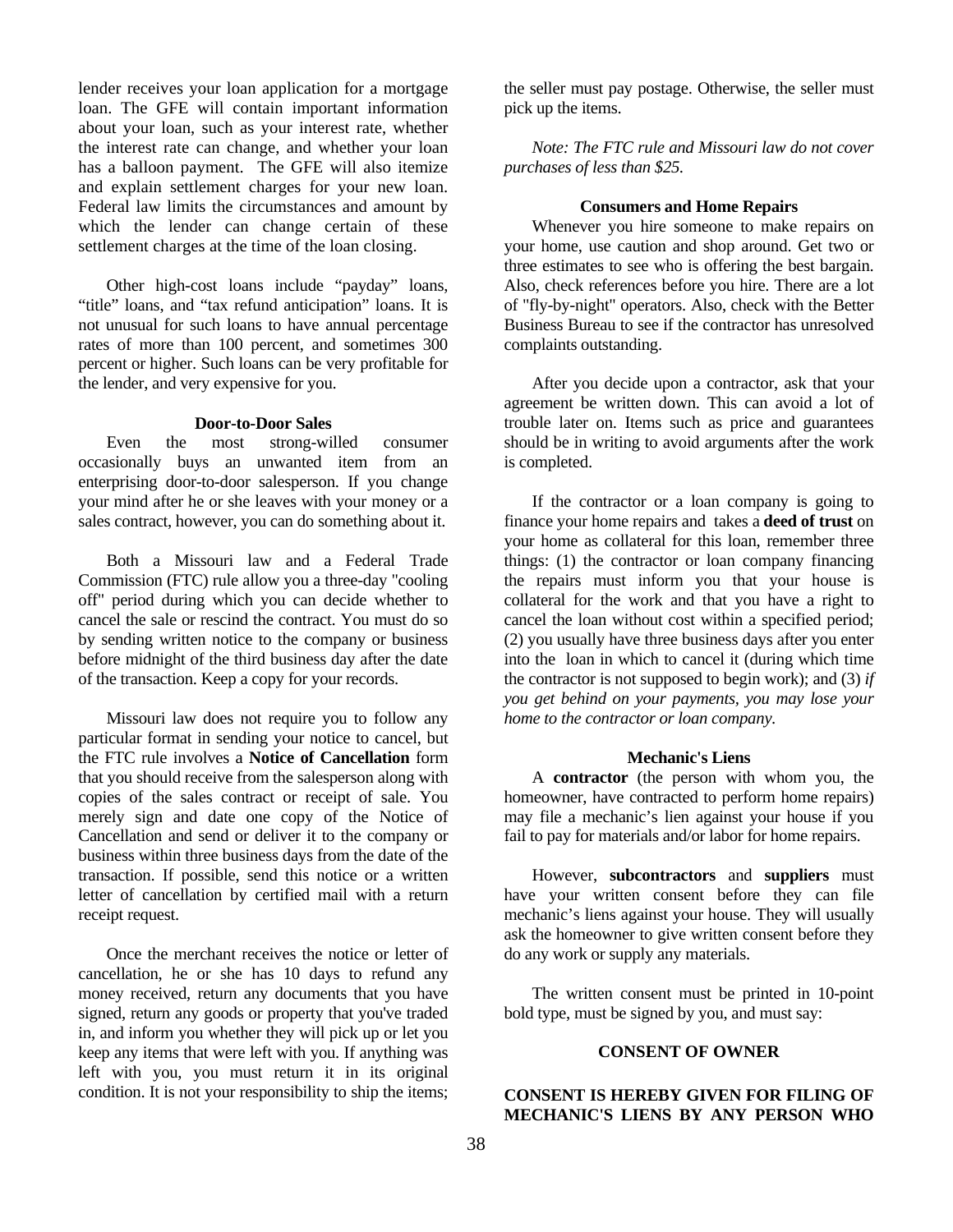# **SUPPLIES MATERIALS OR SERVICES FOR THE WORK DESCRIBED IN THIS CONTRACT ON THE PROPERTY ON WHICH IT IS LOCATED IF HE IS NOT PAID.**

Be **very** careful about signing a form like this.

 In order to collect any money from you on those liens, the contractor, subcontractors, or suppliers who have not been paid must file a lawsuit against you.

 In the court action, the contractor has to prove it is entitled to the money. Once the lawsuit is filed, you will receive a summons that usually tells you to appear in court on a certain date and at a set time. DO NOT ignore the summons. If you or your attorney does not appear in court at the appropriate time, a default judgment could be taken against you. If you have paid the general contractor in full and you have not given your written consent for a subcontractor and/or supplier to file a lien, then you are not liable to the subcontractors and suppliers – but you still need to appear in court if you are sued.

#### **Collection Activities and Garnishment**

 If you are paying for a product or service over time and you fall behind on the payments, the loan company or bank may turn the debt over to a collection agency. Remember that a collection agency **cannot** use harassment to get the money. If you are called by an agency late at night or if your friends are being bothered, report the company to the Missouri Department of Finance (573-751-3242) and call an attorney. Federal law protects consumers against some abusive tactics by debt collectors.

 When loan companies, banks or collection agencies obtain court judgments on debts you owe, they may garnish up to 25 percent (10 percent if you are head of the household) of your wages after taxes. Furthermore, these creditors may attempt to take away your house, car, or household furnishings. Some of this property is exempt, but you should contact an attorney immediately if you face garnishment of your property. You should also quickly file your request for any exemptions to which you may be entitled with the sheriff who served the garnishment. Social Security benefits and most pension benefits cannot usually be garnished.

#### **Consumer Remedies**

When something goes wrong with a product you have purchased, or if a repair job that you contracted to have completed (for example, on your car or house) was poorly done, you can seek satisfaction in a number of ways short of a lawsuit. A thoughtfully prepared complaint made either in person or in writing can be an extremely effective way of getting a consumer problem solved, especially when that complaint is made to the proper authority. A consumer can file a complaint with the Missouri Attorney General's office by phone (800- 392-8222) or online (www.ago.mo.gov). Many problems can be handled successfully through the use of this method. The use of laws that give consumers the ability to cancel certain types of sales contracts is another remedy you have at your disposal. Small claims court is also available to consumers who believe that they have been treated unfairly; the amount in dispute must be \$5,000 or less. Better Business Bureau arbitration can also be helpful (see below).

#### **Complaints**

 Complaints are most effective when they are accompanied by receipts and other documents that help explain your case. If you contact the store or business by mail, send your complaint letter by registered mail and keep a copy for your records. **Never send originals** of any receipt, contract or document. If you are making your complaint in person, try to remain calm, but firm. Make sure that what you are told makes sense to you.

 If taking your complaint directly to the store or business does not produce the satisfaction that you are seeking, then bring the matter to the attention of the Better Business Bureau in your community or contact the Missouri Attorney General's Office.

#### **Consumer Arbitration**

 The Better Business Bureau (314-645-3300) offers a free service, called arbitration, to settle disputes between consumers and businesses. When all informal attempts to settle a dispute fail, you or the business may enlist the aid of an arbitrator to resolve your differences. Both you and the business must agree to this process, and any decision of the arbitrator is legally binding upon the parties. Because the arbitration hearing is informal, you don't need the services of an attorney, but you may have one represent you. Contact the Better Business Bureau in your area for more details about consumer arbitration.

 Beware of contracts that let the creditor force you to take any disputes to arbitration. Such contracts can cost you the right to jury trial and many important procedural rights. Arbitration can also be more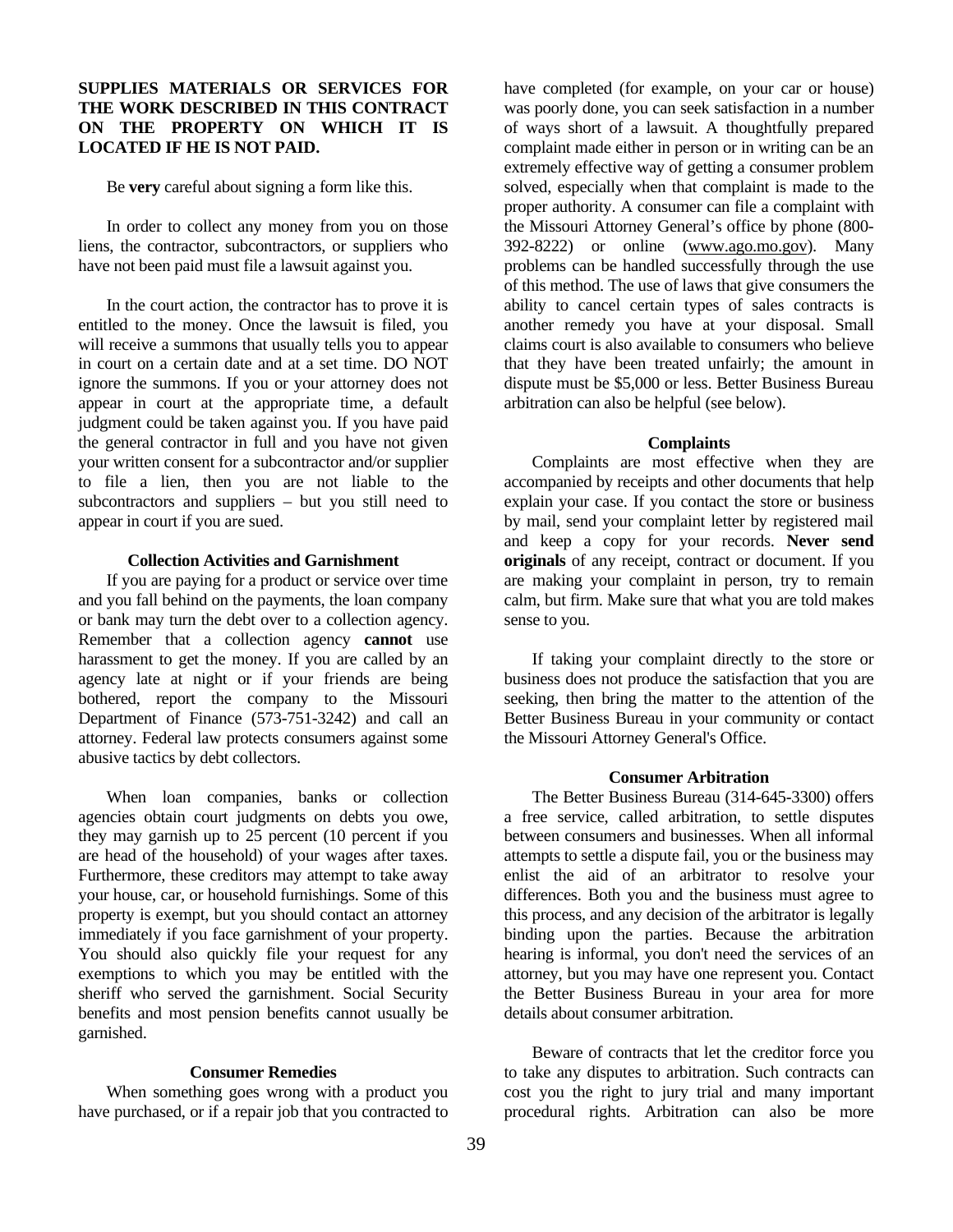expensive than court. Arbitrators are not required to follow the law, and your right to appeal an arbitrator's decision is very limited. You have the right to request that the arbitration clause be stricken or removed from the contract. If the creditor refuses, then you should carefully weigh the risks and benefits of entering into such a contract vs. walking away and searching for a creditor selling the same service or product who will not insist upon the arbitration of disputes.

## **Small Claims Court**

Missouri consumers who have not received satisfactory responses to their inquiries and complaints about defective products and poor service may seek relief in small claims court when their dispute involves \$3,000 or less. The small claims court is a valuable tool to the consumer because: (1) the court costs are minimal; (2) the procedure is informal; and (3) you do not need an attorney to represent you (though you or the opposing party may have one).

 Before you decide to use the small claims court (or any court for that matter), make certain there is no other way of settling your dispute, short of a lawsuit. You may save yourself a lot of time, effort and potential difficulties in litigation if you can solve your grievance satisfactorily out of court. However, if you feel that you have tried all other available avenues in your attempt to resolve your differences and \$3,000 or less is in dispute, take advantage of the small claims court.

 To file a lawsuit, go to the Associate Circuit Court clerk in the county where you live. If the person or business you are suing resides in another county or if the purchase of the product or service was made in another county, you should file your lawsuit in that county.

 The clerk will give you a form to fill out and file, and will assist you if you need help. The clerk will also answer any questions that you may have about court procedures. However, it is not the clerk's duty to help you decide the amount for which you are going to sue. You (the plaintiff) should have with you the exact name and address of the person or business you are suing (the defendant) when you fill out the form to file your case. You pay a filing fee and you also pay the cost of mailing the summons by registered mail or of service on the defendant by the sheriff.

 When you leave the courthouse, check to see that you know the docket number of your case, the time and

date that your case is to be heard, and the location of the courtroom where you are to appear.

 Here are some important points to remember when preparing your lawsuit:

- (1) Organize important materials (bills, receipts, letters, etc.) so that you can make a complete and orderly presentation of your case at the hearing.
- (2) Think over and make some notes on what you want to say so that you can make a full but brief statement of the facts in your case.
- (3) Decide what witnesses, if any, you want to appear at the hearing. Witnesses may be subpoenaed (compelled) if they are reluctant to appear voluntarily and if they are important to the case.
- (4) Check with the court before the hearing to find out whether the defendant has been served with the summons. If service has not been made, the clerk can tell you about your options.
- (5) It is very important that you appear in court at the scheduled time and place for your hearing. Failure to do so may result in your lawsuit being dismissed by the court.

 When you appear in court, do not be disturbed if the business or person you are suing is represented by an attorney. The judge has a responsibility to ensure that the proceedings remain informal, so your lack of legal knowledge will not work against you.

 Either side in a small claims case may request a new trial in response to an unfavorable ruling. If you are dissatisfied with the decision and want a new trial, you must act promptly. Requests for new trials must be filed within 10 days. You may need the help of an attorney.

 If you win damages, you face the task of getting the defendant to pay. The defendant may voluntarily agree to pay you in a certain way — all at once or in installments. Occasionally, a defendant who has lost in court will not pay the judgment. When this happens, the court clerk can help you complete the forms to garnish the wages or bank account of the defendant. Other court procedures may be available to collect a judgment, but they are difficult to pursue without the help of an attorney.

 If you have a chance to settle the suit before the court hearing, try to do so. Inform the court if this occurs and be ready to have the case heard in the event the settlement negotiations fall through.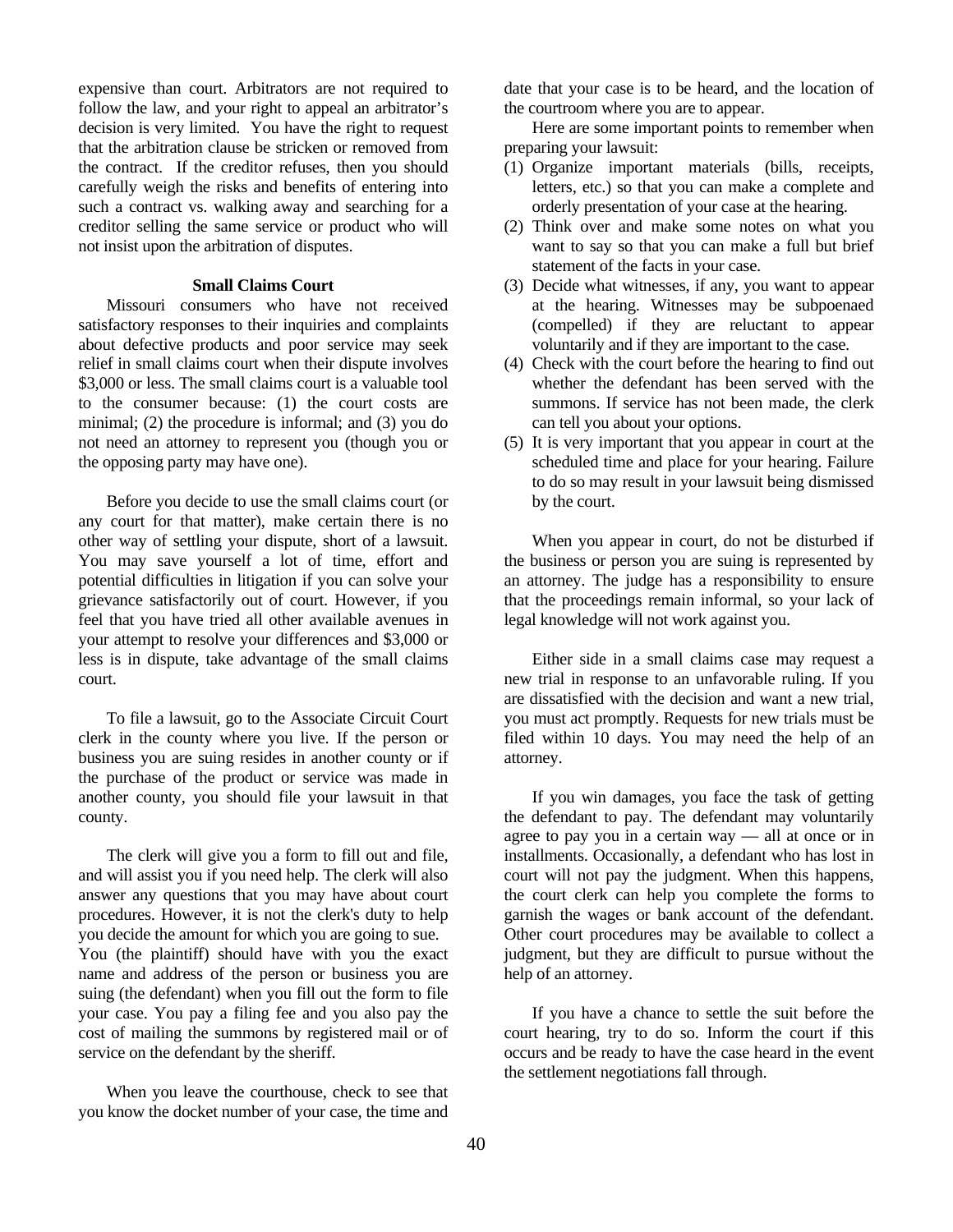When all other remedies fail or if small claims court is not available to you because the amount in controversy is more than \$3,000, you may want to pursue your case in a more formal court setting. If you decide to do that, you should discuss the situation with an attorney. For legal assistance information, see the reference section in the back of this book.

#### **Time Share Property**

 Senior citizens are frequently contacted by real estate developers and resort communities offering time share plans for sale. In a "time share plan," you buy an ownership interest in, or the right to use, real estate or property for a certain period of time, usually for vacations or other short periods of time, up to one year in length for any given year. The real estate or property typically consists of condominiums, apartments, lodges, cabins or hotel rooms.

 Missouri has a statute protecting the rights of buyers of time share plans. First, the buyer has five days after the purchase of a time share arrangement to cancel the purchase. The cancellation should be given in writing on a form that the seller must provide at the time of the time share purchase.

 Secondly, when the seller uses free offers, gifts, drawings or other promotions as a method of soliciting you to buy a time share plan, the seller must deliver any promised gifts or an acceptable substitute gift or cash in an amount equal to the retail value of the gift offered within 10 days of when promised. The seller must also maintain a list of the names and addresses of all winners, which must be made available to the public.

 If the seller fails to provide the buyer with the promised gift or cash, the buyer can sue and collect up to five times the value of the most expensive gift offered, not to exceed \$1,000 in addition to other actual damages.

 If the time share plan involves an exchange program in which time share buyers may assign or

exchange their property with other time share owners, the seller must notify the buyer in writing of all information relevant to the exchange program, including whether the exchange program is voluntary or mandatory, the procedures for qualifying and doing exchanges, and the names and addresses of all other time share programs participating in the exchange program.

 If you have questions about any time share program or feel you have been cheated by a time share seller, contact the Consumer Protection Division of the Missouri Attorney General's Office.

#### **Summary**

 If you are dissatisfied with a service, a product or work done for you, the first thing you should do is to notify the company, in writing, of your complaints. If they do not satisfy your complaint, you may want to contact a lawyer. Do not assume you can stop paying just because you are dissatisfied. Get the advice of a lawyer first. A lawyer may be able to help you overcome the effects of a bad bargain.

## **Missouri No Call Law**

Missouri has a law that prohibits telemarketers from contacting residents at home. In order to be protected by the law, you can register your household with the Missouri Attorney General's office by phone (866-662-2551) or online (www.ago.mo.gov). It is only necessary to register your household once, but you must make sure to include all of your home numbers if you have more than one line. The Attorney General's office submits names every three months, so it may take up to three months for your name to get on the telemarketer's No Call list. If a telemarketer violates the No Call law by contacting you after your registration is complete, you can report the telemarketer by phone or electronically to the Missouri Attorney General's office. A telemarketer who violates the law faces a civil penalty of up to \$5,000.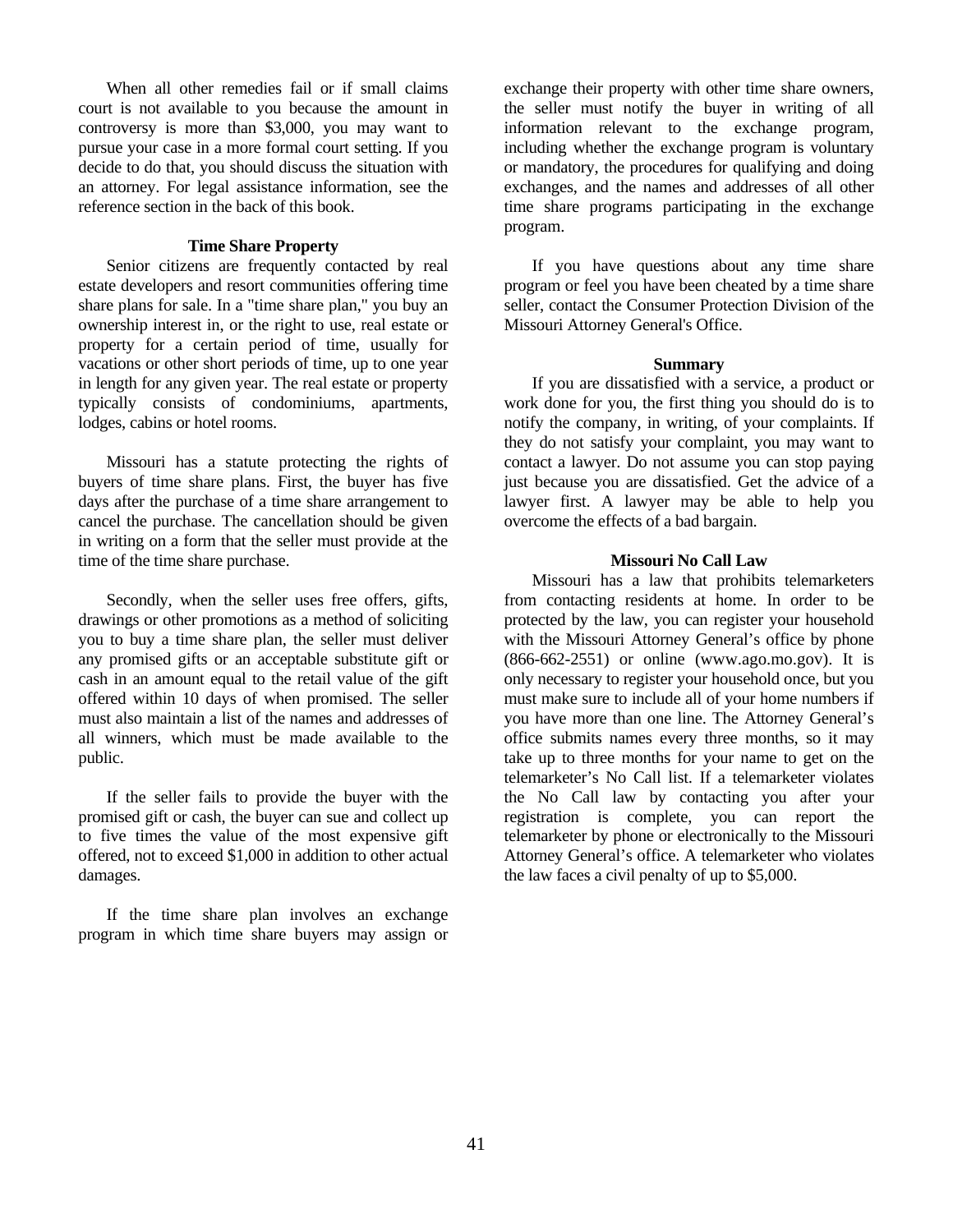# CONSUMER INFORMATION

# **HEALTH AND LIFE INSURANCE**

*This year's section was updated by Paul Hargadon, a Public Benefits Specialist at LSEM. Past editions' Insurance section was written by Michael Ferry, currently the executive director of Gateway Legal Services, Inc. and previously a long-time attorney with LSEM.* 

#### **Introduction**

As one approaches retirement, insurance needs change. Additional health insurance coverage may be needed or life insurance needs may decrease. Choosing new insurance or deciding whether to continue a current policy is an important decision. The best protection is to be well informed so that insurance coverage is neither excessive nor inadequate.

#### **Life Insurance**

For most people, life insurance assures the financial security of dependents. It may also act as an investment. For someone who already owns insurance and is wondering whether to continue the coverage or for someone who wants to purchase a new policy, it is essential to know the basic elements of life insurance.

 **Term insurance** refers to a policy under which one receives a certain amount of life insurance coverage for a specified period of time — or term. There is no cash value for the policy and the coverage ends at the end of the specified term. For example, if someone has a term life insurance policy that covers the policyholder until he/she reaches age 65, once that age is reached the policy terminates and the policyholder will no longer have coverage under that policy.

 **Whole life insurance** (also called straight-life or ordinary life) provides life insurance coverage for the entire life of the policyholder. These types of policies have a cash value that the policyholder may receive if he/she decides to terminate the policy. The cash value will increase the longer one holds the policy. Typically, whole life policies are more expensive than term insurance.

 Some questions that one should ask when determining life insurance needs include:

- 1. Do others depend on me for their financial support? If so, for how long will this dependence be true?
- 2. In the case of my death, will there be expenses that someone will need to pay? If so, are there more economical arrangements that could be made rather than purchasing a life insurance policy?
- 3. Is my primary objective for obtaining a life insurance policy to leave money to someone? If so, would my money be better spent by placing it in a bank account or investments rather than used toward payment of insurance premiums?

 It should be kept in mind that the need for life insurance decreases over time as children become independent. In addition, the cash value of the insurance policy is usually quite low when compared to the amount of premiums paid.

 **Face value** refers to the amount of coverage one has under a policy. For example, if a policy has a face value of \$5,000, the policy's beneficiary will be paid \$5,000 if the policyholder dies while the policy is still in force. Under some policies, additional coverage, often double the face value, may be provided if the policyholder dies as a result of an accident. The benefits of the policy will be reduced by the amount of any loans outstanding against the policy.

 **Cash value** refers to the amount of money one may receive by terminating or borrowing against a whole life insurance policy. Typically, unless the policy is fairly old, the cash value of a policy will be less than its face value. Each of the two methods of obtaining a policy's face value — terminating or borrowing against it — has its own advantages.

 Terminating the policy allows one to receive the cash value, but ends the coverage of the policy. If a policyholder chooses to terminate coverage, the insurance company should be notified immediately. Otherwise, if a policyholder simply stops paying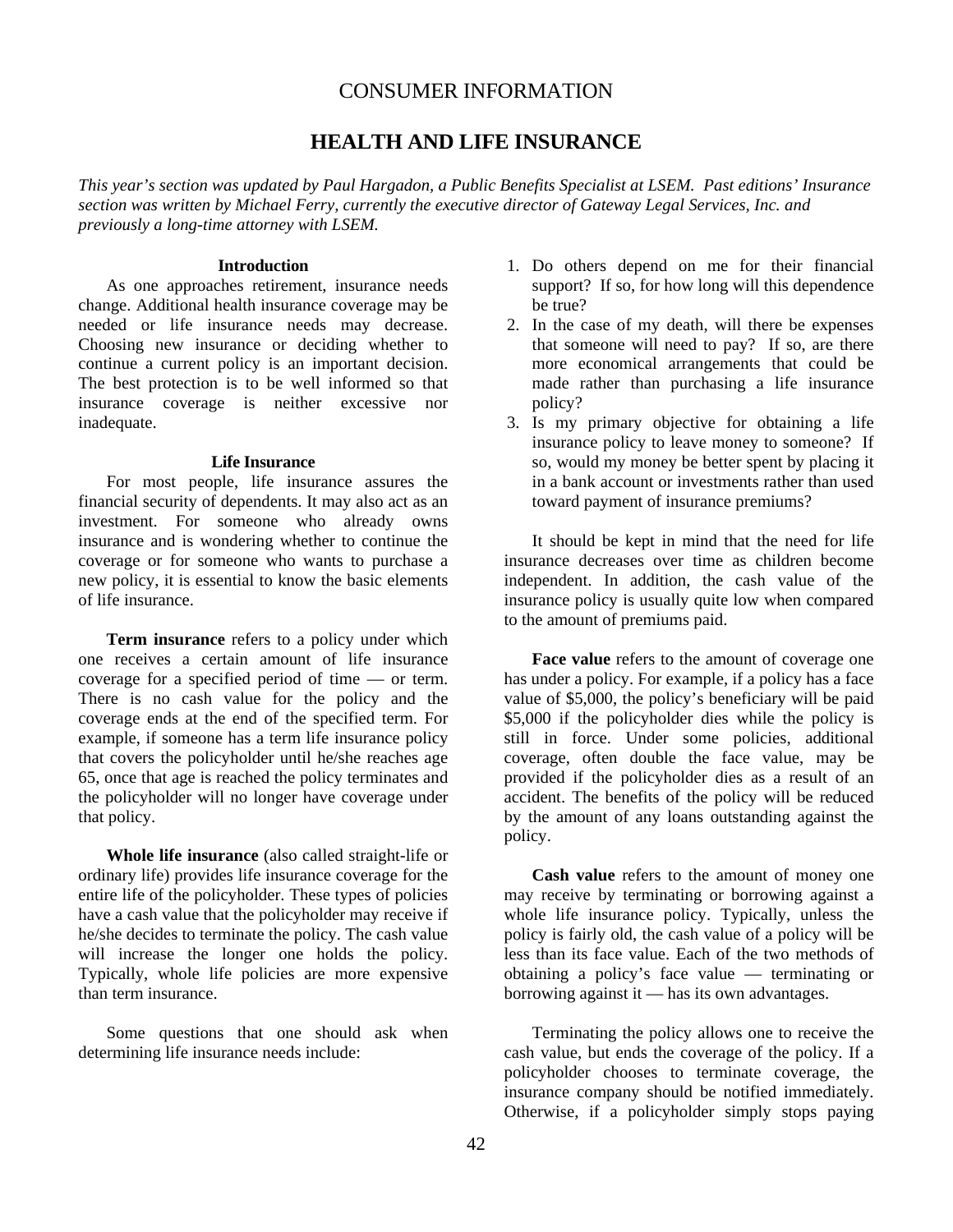premiums, the insurance company will continue the coverage and deduct the premiums from the remaining cash value and not actually terminate coverage until the cash value is depleted.

 Borrowing against a policy will continue the coverage, but allow the policyholder to obtain a loan, usually at a low interest rate. It should be noted that any outstanding loans at the time of death of the policyholder will reduce the amount of insurance payment to the beneficiary.

#### **Health Insurance**

 The proper choice of health insurance involves careful consideration of the costs and benefits. If you are currently receiving or are eligible for Medicaid, you may not need to purchase additional health insurance. Similarly, if you have insurance through a group plan from a former employer, you may have all the coverage you need. Most people who are covered by Medicare at most need supplemental health coverage to help pay for costs that Medicare does not cover, such as deductibles and co-insurance amounts. Many private insurance companies offer supplemental (Medigap) policies, but such plans can be confusing and also vary widely in value.

 Most supplemental policies are designed to only cover Medicare deductibles and co-insurance costs. They exclude the same types of coverage that are excluded by Medicare. Terms or phrases in a health insurance policy such as "medically necessary" or "customary charge" mean that the policy does not pay the actual difference between what Medicare pays and you are charged, but only the deductibles and co-insurance based on what Medicare determines it will pay. This is most important for Part B, doctor and outpatient costs, because hospitals generally cannot charge the patient more than what Medicare pays. Also, keep in mind that a physician who accepts "assignment" has agreed not to charge patients more than what Medicare determines should be charged, but the patient is still responsible for 20 percent of the charge.

 Example: A doctor's bill is received for \$600. The Medicare-approved charges for the physician's services are \$450. Medicare Part B will pay 80 percent of the Medicare approved charge (80 percent of  $$450 = $360$ . A supplemental insurance policy will pay the balance (or 20 percent) of the Medicareapproved charge. Therefore, the supplemental insurance would cover \$90 (20 percent of \$450), but

the patient would have to pay \$150, the difference between the actual charge and the Medicare-approved charge (unless the doctor accepts assignment).

 These questions may be helpful when comparing available supplemental policies:

- 1. Does the supplemental policy cover the deductible (currently \$1,132) that must be met before Medicare will kick in for the first 60 days of a hospital stay?
- 2. Does the policy cover the amount per day (currently \$283) that Medicare will not cover if the hospital stay lasts between 61 and 90 days?
- 3. Does the policy pay the amount per day (currently \$563) that Medicare will not pay if a hospital stay is more than 90 days, which requires the policyholder to use some of the lifetime reserve days?
- 4. Does the policy cover medical and hospital costs if the policyholder is hospitalized more than 150 days, under which circumstance the policyholder can no longer receive Medicare?
- 5. Does the policy pay the amount per day (currently \$141.50) that Medicare will not pay for a stay in a skilled nursing facility that is between 21 and 100 days?
- 6. Does the policy cover the costs of staying in a skilled nursing facility for more than 100 days, under which circumstance a Medicare recipient can no longer receive Medicare?
- 7. Does the policy pay the annual deductible (currently \$162) that must be met under Medicare Part B?
- 8. Does the policy cover the full 20 percent of reasonable (or covered or necessary) charges that are not covered under Medicare Part B?
- 9. Does the policy cover costs that Medicare may not consider to be reasonable and necessary?
- 10. Does the policy cover costs that are not currently covered under Medicare, such as prescription drugs and medicines, hearing aids, dental care, routine exams, or custodial care in a nursing home?

 Remember, it is Medicare Part B costs that need to be supplemented. Policies that offer amounts up to \$50,000 (or more) in hospital protection are often not advantageous. In most cases, one would have to be hospitalized for "medically necessary" services for more than six months in order to actually benefit from the stated offer in the policy.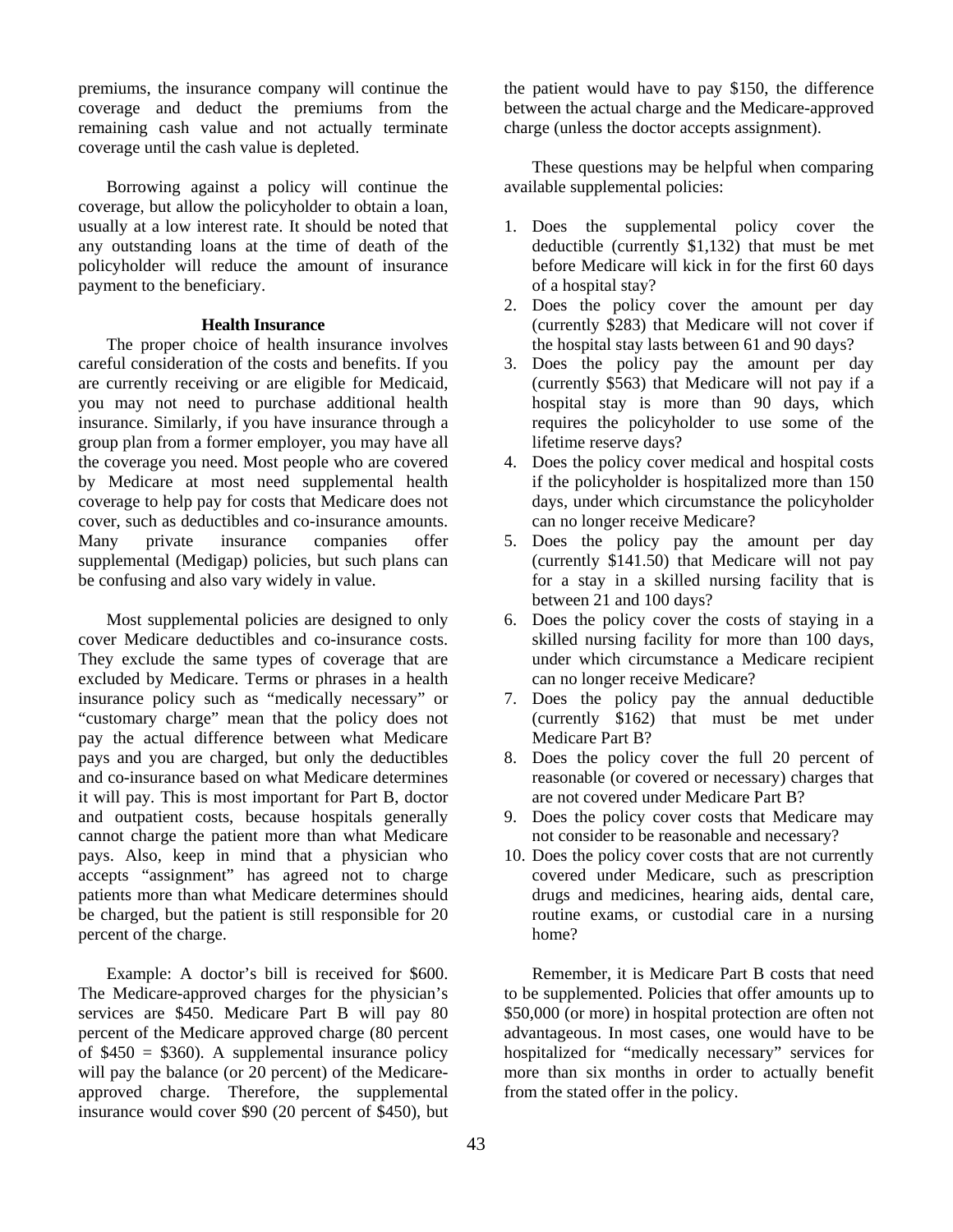**Medicare Advantage** refers to private managed care health plans for Medicare recipients that have been available since 1997. Medicare Advantage plans provide all the same benefits as Medicare, but are also similar to Medigap policies in that they offer a range of supplemental benefits to cover out-of-pocket costs, such as deductibles and co-insurance, as well as coverage for those Medicare beneficiaries who exhaust their hospital inpatient benefits. Some plans also offer coverage for other benefits not covered by Medicare, such as prescription drugs, routine eye exams, annual physicals, hearing exams, eyeglasses, or hearing aids. It should be noted that most Medicare Advantage plans have reduced these supplemental benefits in the past year. In addition, many companies are withdrawing from the Medicare Advantage program, which means that many members will have to return to regular Medicare and may need a Medigap policy.

 **Qualified Medicare Beneficiary (QMB)** is a program under which Medicaid acts as a supplemental (Medigap) policy for Medicare recipients whose income is higher than that allowed for Medicaid eligibility, but below the federal poverty level plus \$20. In Missouri, the QMB program is handled through the Missouri Department of Social Services, Family Support Division (FSD) and the state pays the Part A and Part B Medicare premiums, deductibles, and co-insurance charges for eligible recipients. Those currently receiving Medicaid may also be eligible for QMB benefits; inquiries should be made to the local FSD office.

# CONSUMER INFORMATION

# **PREDATORY LENDING**

*This year's section was updated by Daniel Claggett, the managing attorney of the Consumer Law Program at LSEM. Past editions' sections were written by Kerry Kaufmann, the administrator of Normandy Nursing Center for the past 15 years, and previously with the St. Louis Long Term Care Ombudsman Program (now VOYCE).* 

 Today's financial environment has caused homeowners to consider refinancing their homes to cover day to day living expenses or, in extreme cases, working with lenders to save their homes from foreclosure. Be alert and be aware!

 Always work with a reputable lender. Contact an attorney, financial planner or a bank officer before considering refinancing.

 If foreclosure is the issue, you may wish to contact a housing counselor certified by the United States Department of Housing and Urban Development ("HUD") about seeking a loan modification that will lower your interest rate and lower your monthly payment. There is no charge for the housing counselor's services. HUD maintains a list of these counselors on its website at http://www.hud.gov/offices**/**hsg/sfh/hcc/fc. You can also call HUD at 1-800-569-4287 to find the name of the closest HUD certified counselor. Beware that there are many con artists who promise homeowners

that they can secure a loan modification on their behalf, collect a fee upfront for their services and then disappear with the money. There is no need to pay for loan modification assistance since the HUDcertified counselor will provide assistance for free.

 If your lender is demanding monies that you contend you do not owe, or you feel that you were tricked into entering into the loan, then you should also contact an attorney.

 Also, beware of a lender or third party who offers to purchase your home in foreclosure for a small percentage of what the home is actually worth with the promise that you can remain in the home as a tenant and purchase the home back at a later date when your credit score improves. Generally, once a home is transferred, there is no responsibility for the new owner to provide for the previous owner. Therefore, these schemes do nothing but entice desperate homeowners to sell their homes for pennies on the dollar and broken promises.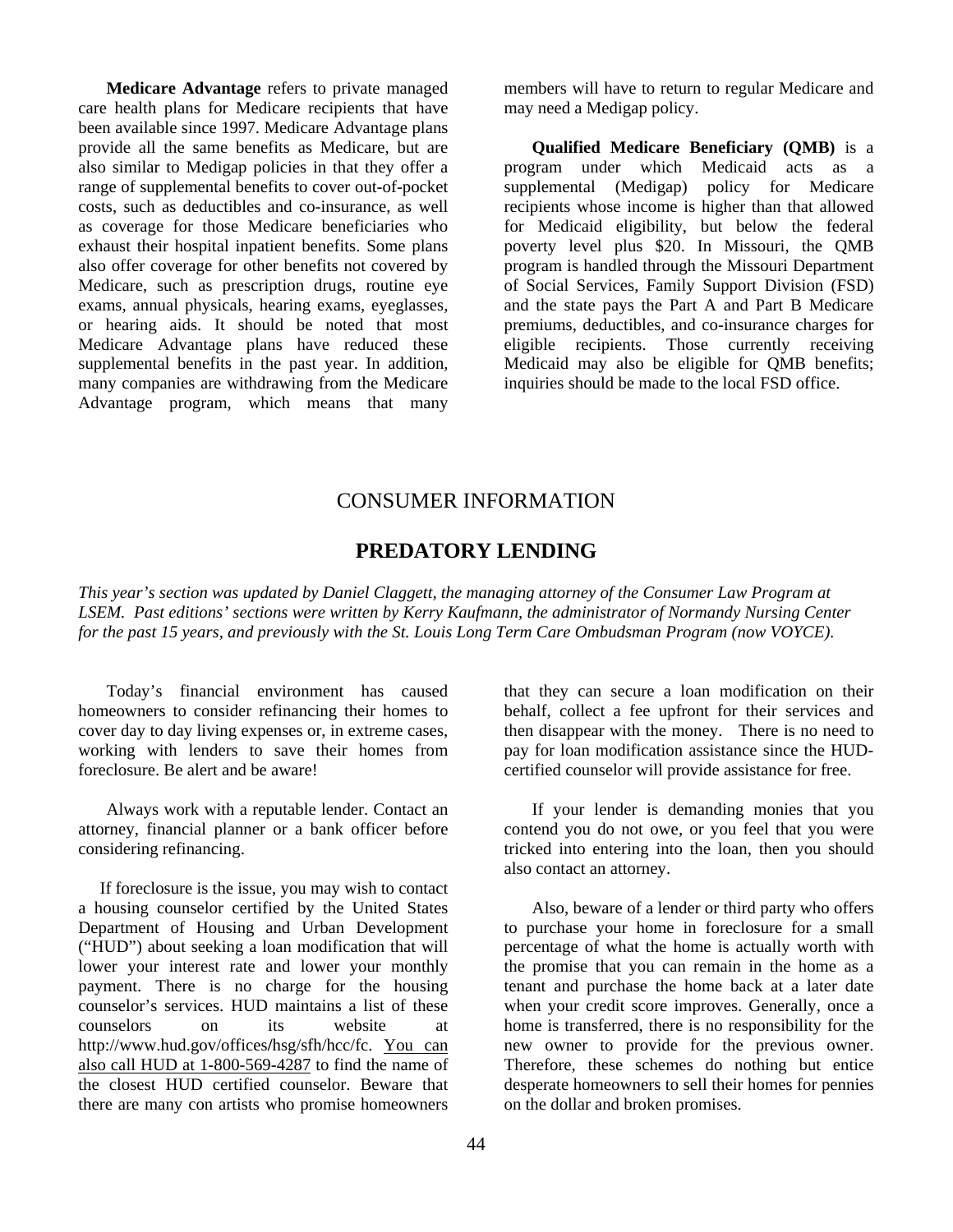Predatory lending means imposing unfair and/or abusive loan terms on borrowers, often through aggressive sales tactics, deception, or taking advantage of a borrower's lack of understanding. In the case of the elderly, this practice is more common with those who are refinancing their homes.

 Predatory lending usually includes one or more of the following: an excessively high interest rate, a large number of "points," a large "balloon" payment after two or three years, prepaid life insurance, unnecessary closing costs, and "loan flipping." Unnecessary closing costs can include processing fees, underwriting fees, broker fees, documentation preparation fees, and administrative fees. Loan flipping is when the loan is refinanced several times with the promise of cash or reduced payments each time by the broker or lender, when in fact the individual is not benefiting and the equity is being significantly reduced.

 These practices are commonly seen in situations where the elderly have a large amount of equity built up in their homes and are faced with unexpected home repairs or medical bills. Lenders or brokers persuade the elderly to refinance their home to "consolidate" these bills. This often leads to the repeated refinancing of mortgages, which in many instances serves no purpose other than to generate higher fees for the brokers and/or lenders.

 The broker or lender will make promises to the homeowner that, by refinancing the mortgage, various bills will be paid off and/or that their monthly payments will drop significantly. However, the outcome may instead be a higher interest rate, overpriced costs, and little or no cash for the homeowner.

 Sometimes, unsuspecting homeowners are offered what appears at first to be lower monthly payments. However, these payments do not include escrows for taxes and homeowners' insurance, which the current payment does include. In addition, there may be significant prepayment penalties, which are not disclosed. All of these add-ons can decrease the homeowner's equity and increase their debt ratio.

 Telemarketers are infamous for trying to convince older homeowners that they need to refinance. These telemarketers purchase lists of homeowners in the area who have recently refinanced their homes or have liens or second and third mortgages on their homes. Such homeowners may be particularly vulnerable to promises of loans that sound too good to be true.

 Reverse mortgages, which allow homeowners 62 and older to borrow money against the value of their homes and not pay it back until they move out or die, are another area of abuse. Used correctly, reverse mortgages can be a valuable tool for seniors to stay in their homes and gain access to money needed for retirement. However, some lenders are aggressively pitching the loans to seniors who cannot afford the fees associated with them. Other lenders are inducing seniors to enter into reverse mortgages with promises that the loans are free money that can be used to finance a long coveted vacation without clearly explaining the risks. Some widows are at risk of losing their homes because they were pressured to keep the loan solely in their husband's name without being told that upon their husband's death the full amount of the loan would come due. Other seniors are promised that the reverse mortgage will enable them to fund repairs to their homes. Then, they are swindled by contractors, introduced by the lender or broker, who perform shoddy workmanship or charge exorbitant fees.

 To guard against predatory lending, the homeowner is advised to:

- (1) Always have an attorney, financial planner, or trusted advisor review any documents associated with refinancing;
- (2) Make sure that you are on the Missouri No Call list by phone (866-NOCALL1) or online (www.ago.mo.gov);
- (3) Do not give financial power of attorney to anyone without your attorney's advice;
- (4) Do not sign any contract with financing provisions without having an attorney review it; and
- (5) Make sure that your total monthly payments do not exceed your disposable income. A good rule of thumb is that your housing expense should not exceed approximately one-third of your total income.

 If you suspect that you have been a victim of predatory lending, contact an attorney. There may be some matters he/she can help you with to save your home, including filing complaints under the Elder Abuse Act with the appropriate agencies.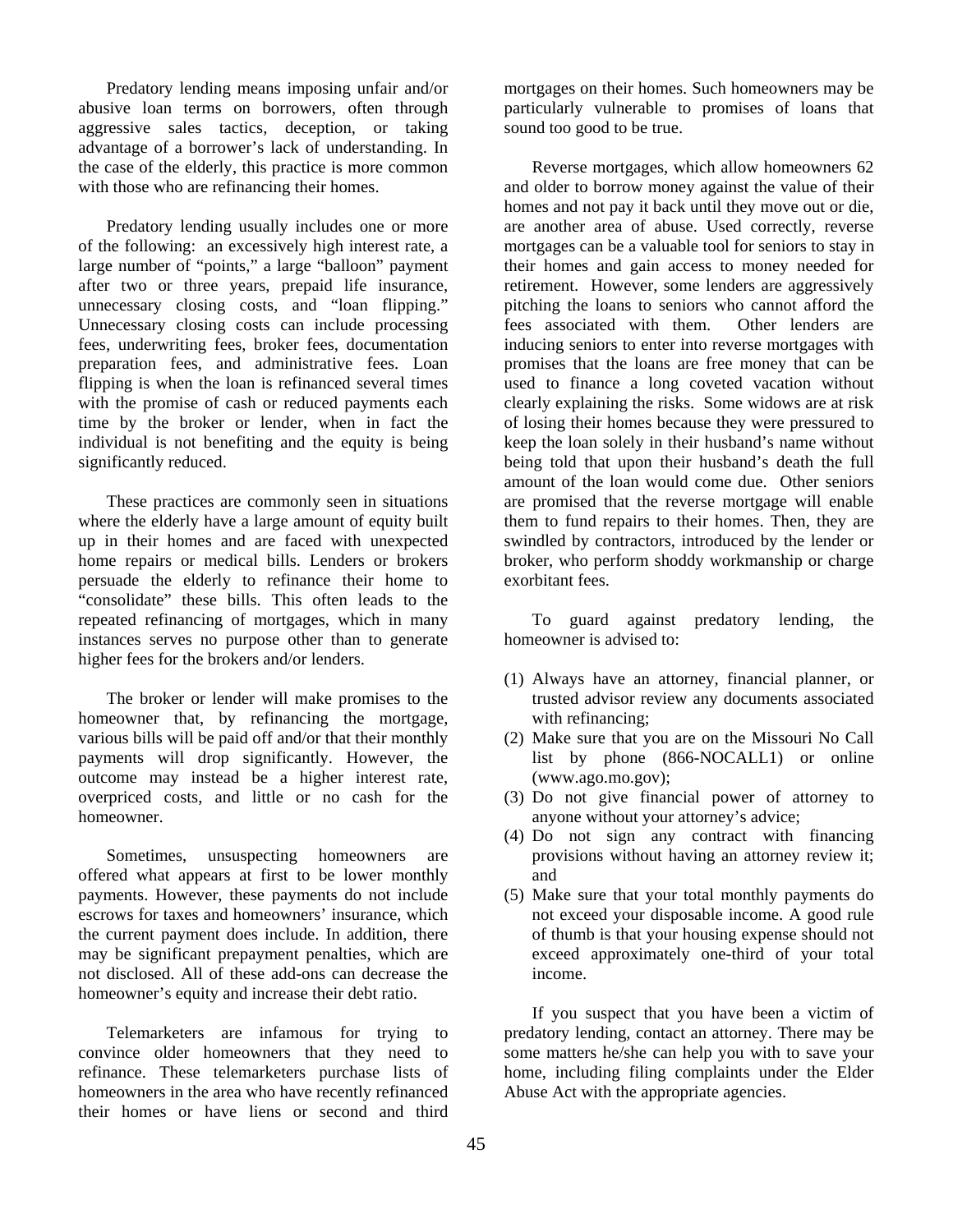# **TRANSFERS UPON DEATH**

*By David S. Purcell, J.D., who is an attorney with Purcell & Amen, LLC. He concentrates in estate planning and elder law. The firm's website www.yourestatematters.com has additional information on estate planning, elder law, Medicaid and VA benefits planning and taxation. (2012 revisions were provided by Paul M. Gantner, attorney with the law firm of Purcell & Amen, LLC.)* 

NOTICE: THIS RENDERING IS INTENDED AS A SERVICE TO PROVIDE GENERAL INFORMATION TO THE PUBLIC AND TO PROVIDE SUGGESTIONS ABOUT APPROPRIATE APPROACHES TO ACHIEVE DIFFERENT ESTATE PLANNING GOALS. IT IS NOT INTENDED TO REPLACE OR SUBSTITUTE FOR THE ADVICE OF A QUALIFIED ESTATE PLANNING ATTORNEY FAMILIAR WITH THE SPECIFIC SITUATION AND OBJECTIVES OF THE READER AND RETAINED TO ADVISE ABOUT ESTATE PLANNING AND ADMINISTRATION OF A PARTICULAR ESTATE. THE AUTHOR SHALL NOT HAVE ANY LIABILITY OR RESPONSIBILITY WHATSOEVER FOR ANY LOSS OR DAMAGE ALLEGED AS A RESULT OF RELIANCE ON THE INFORMATION CONTAINED IN THIS RENDERING.

#### **Introduction**

This section primarily outlines the options and tools for transferring property to heirs and beneficiaries after death and outlines advantages and pitfalls of each. It covers what will happen if you fail to plan and includes a discussion of probate for decedent's estates. Covered in a different section are the various ways that property of an incapacitated or disabled person can be managed during his or her lifetime. Options for arranging transfer of assets after death can be summed up into five categories:

(1) doing nothing;

(2) making a will;

(3) doing a living trust;

(4) doing a non-probate transfer; and

 (5) making someone else a joint owner with right of survivorship.

 As a practical matter, a person may die having used any or all of these methods for various assets.

#### **(1) Doing Nothing**

 The option of doing nothing is selected by many people, either through ignorance, procrastination, or design. The result is that, at death, the person's assets will pass to their next of kin as defined in the statutes in effect in the state of residence. These statutes, which lawyers call the rules of intestate succession or the rules of descent and distribution, originated in the English common law. They provide a complex formula for dividing first among surviving spouse and children, if any, and if none survive then to other relatives based upon degree of relatedness by

blood or adoption. Missouri's rules of intestate succession are set out at Section 474.010 of the Missouri Revised Statutes and amplifying sections that follow. Ironically, this legislative scheme, while sensible and comprehensive, is rarely, if ever, as good as an individual plan could be when worked out with the assistance of an experienced estate planning attorney. Particular attention must be paid when a second marriage and/or blended family are involved or when property is not being divided equally among heirs.

#### **(2) Intro to Wills**

A last will and testament is used to designate a guardian for minor children, to name someone as personal representative (once called the executor) to administer your estate after you die, and to designate who is to inherit from you after your death. A will does not go into effect until death and is therefore of no value in providing for management of your affairs before you die. A will is generally effective to transfer only assets for which no other plan of inheritance (such as joint ownership) is in place. Moreover, a will does not avoid probate. Instead, the will directs the probate estate.

#### **Some Basic Facts About Wills**

A carefully drafted will allows one to control the disposition of one's property after death. A probate estate is all property that passes pursuant to the provisions of a will and consists of all property and cash assets owned at the time of death, including bank accounts, land, furniture, buildings, cars, stocks and bonds, proceeds of life insurance, pension plans, and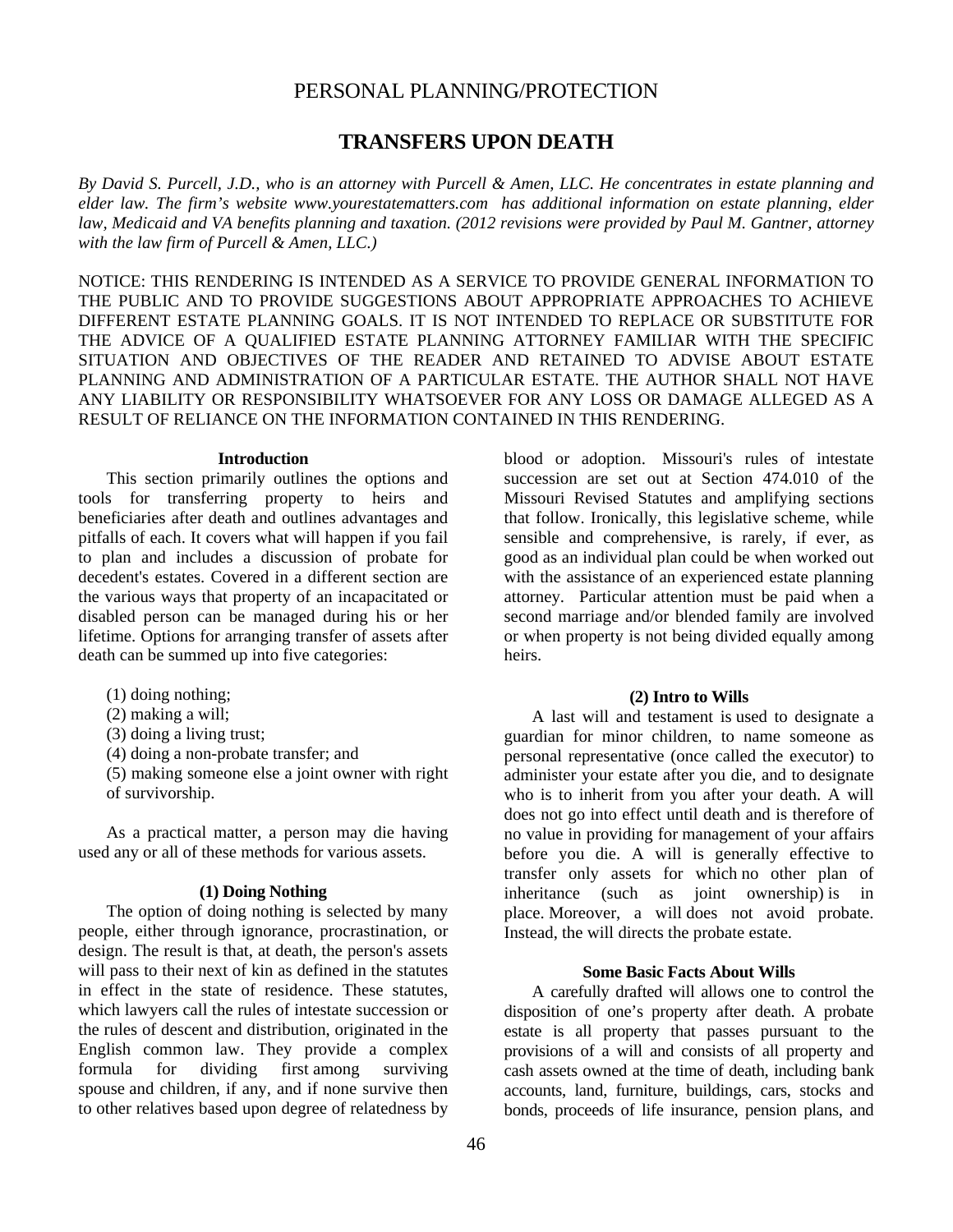retirement accounts payable to the estate. Property that is titled with a joint tenant or has nonprobate transfer designation is not part of the probate estate. Also, any property that has a beneficiary designation (other than to the estate) is not part of the probate estate. This type of property often would include insurance policies, annuities and retirement accounts.

 A will can help assure that one's property transfers to a spouse, children or relatives. In addition, provisions of a will can ease the estate tax burdens that may accompany the transfer of an estate to the individuals chosen. A will provides the probate court with guidance regarding the distribution of the decedent's property and the payment of debts.

 In Missouri, a valid will must comply with these requirements:

- 1) The maker (called the testator if a man, or testatrix if a woman) must be at least 18 years of age, except for a minor emancipated by adjudication, marriage, or entry into active military service;
- 2) The maker must be of "sound mind" at the time the will is prepared;
- 3) The will must be in writing and signed by the maker; and
- 4) The will must be witnessed by at least two people who do not receive any property under the will. The witnesses must sign their names at the end of the will in the presence of the testator.

 A notary is not required to create a valid will. However, a notary is needed to create a self-proving will. A "self-proving will" is one in which the two witnesses have sworn that they have signed the will in compliance with the requirements for a valid will. This eliminates the need for the witnesses to personally appear in court before the Probate Division to prove their signatures. A self-proving will is advisable because witnesses may predecease the maker of the will or be difficult to locate.

 A will names a personal representative (formerly called the executor) to administer the probate estate, usually one or more persons who have attained the age of 18 or older, or an institution such as a bank or a trust company. A personal representative need not be a resident of Missouri; however, it is often prudent to choose a representative who lives close enough to oversee your estate conveniently.

 The administration of the probate estate involves paying outstanding debts and taxes from the estate, as well as distributing the estate according to the provisions of the will or by intestate succession. The personal representative is responsible for proper management of the estate, but is not personally liable for the debts and taxes of the deceased individual. If the personal representative is unable to carry out his or her duties, the court will appoint someone else to fulfill the personal representative's task. However, the situation is avoidable if the maker of the will names a successor personal representative in the will to replace the first choice.

#### **Restrictions on Distributing Property by Will**

Missouri law gives a person broad freedom to distribute the estate as desired. However, there are two classes of people who cannot be disinherited: a surviving spouse and dependent children. For instance, a surviving spouse can choose to either receive by the will or ask the Probate Division by petition for onethird of the estate if there are children or one-half of the estate if there are no children. This is referred to as a "spousal election against the will". A prenuptial agreement is sometimes used to overcome this default rule.

### **Types of Probate**

There are various procedures available to distribute an estate. The choice of probate procedures depends primarily upon the value of the estate. Although complexity varies, virtually all probate proceedings require use of an attorney.

 When a will is involved, the court first calls in the witnesses to the will, who testify to the validity of the will. (If the will is self-proving, which means that the witnesses signatures are notarized, this step is eliminated.) After that is done, or if there is no will, the court moves directly to the next step, which is called administration.

 When the value of the probate estate is less than the exemptions allowed to the surviving spouse and minor children (including a maximum \$7,500 homestead allowance and a reasonable living expenses maintenance allowance for one year), the court may allow immediate distribution if the spouse requests a refusal of letters. This also is allowed when there is no surviving spouse, the estate is less than \$5,000, and a creditor has a claim against the estate. A friend or relative may be able to use this procedure to be repaid for funeral bills.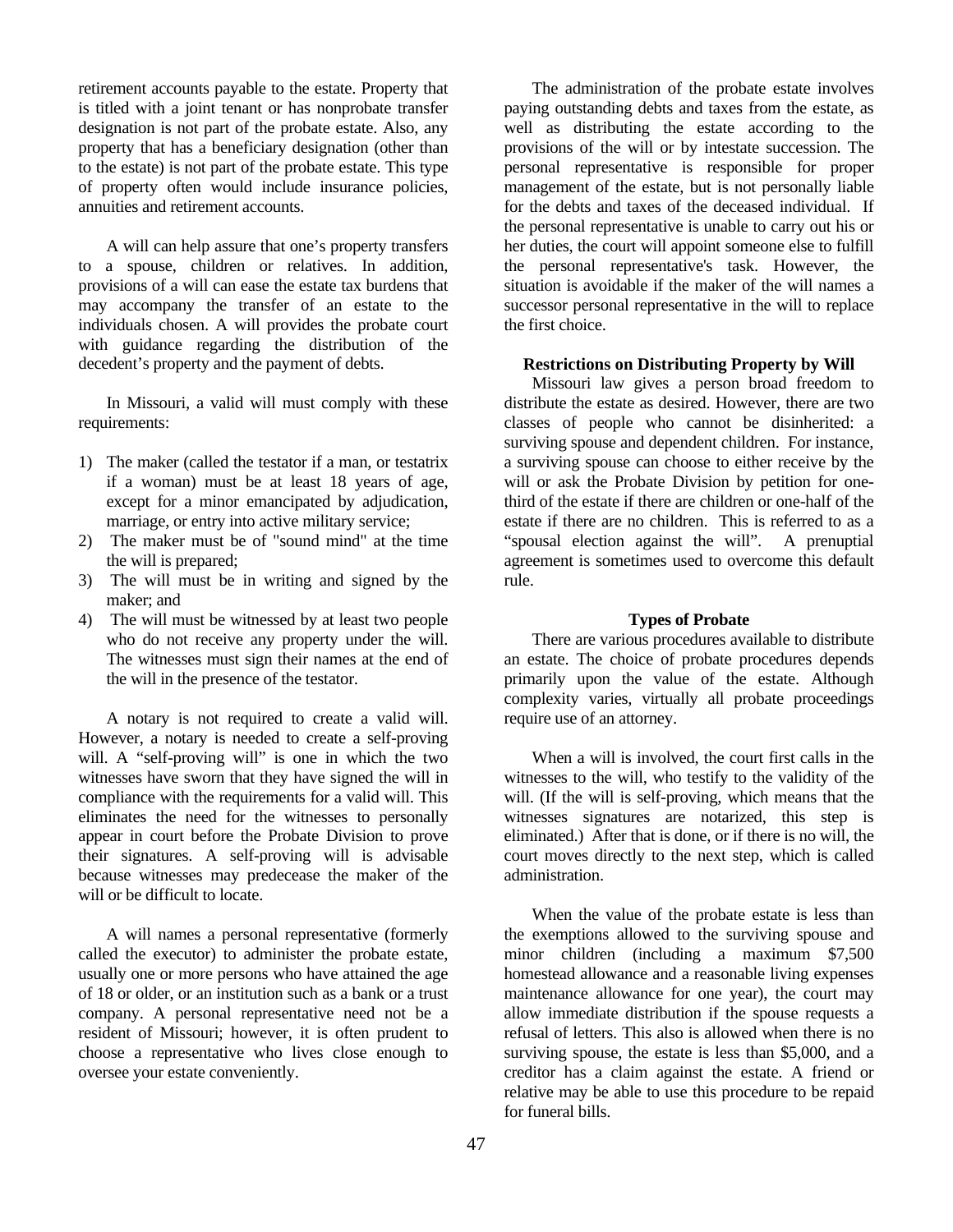If the value of the entire probate estate, including real property, is worth less than \$40,000, then the estate is considered a small estate, and the court will allow distribution without lengthy proceedings after a simple document is filed.

 If an estate cannot be administered by a refusal of letters, or as a small estate, it must go through a full administration. The court supervises this administration unless either the deceased in the will specifically authorized an independent administration or all the heirs agree to independent administration. Independent administration means that the personal representative may distribute the entire estate, with the help of an attorney, without having a court order. The personal representative is required to only make a final report to the court.

 An estate, whether administered independently or supervised, must remain open for at least six months to allow creditors to file claims and to give individuals the opportunity to challenge the will.

 Both full administration and independent administration of an estate normally take at least nine months to complete, but can take longer if more complicated property is involved or claims are filed against the estate.

#### **Costs of Probate**

Missouri law prescribes a minimum compensation for the personal representative's services. It must be remembered that this fee schedule applies only to estates with more than \$40,000 of property in the estate. This compensation, paid out of the estate, is a percentage of the value of the estate.

On the first  $$5,000$  – 5 percent On the next  $$20,000 - 4$  percent On the next  $$75,000 - 3$  percent On the next  $$300,000 - 2\frac{3}{4}$  percent On the next  $$600,000 - 2\frac{1}{2}$  percent On all more than  $$1,000,000 - 2$  percent

 The personal representative may waive this compensation. Because the personal representative's fees are taxable, many personal representatives waive the fee if they are beneficiaries of the will or trust.

 The attorney who performs services for the estate is also entitled to at least the compensation listed above. The court can allow additional compensation if such is reasonable. A family can also negotiate a fee with the lawyer that is different from above.

#### **(3) Living Trusts Avoid Probate**

The generally preferred method by which one can avoid probate while retaining control and use of the property during one's lifetime is through the creation of a living trust. Living trusts are revocable, which allows one to change the trust's provisions or to revoke the trust. A living trust is created by a trustor (grantor or settlor) and the assets of the trust are managed by a trustee for the benefit of the beneficiary. A trustor may serve as both the trustee and beneficiary of the trust during his or her lifetime, and he or she should choose the successor trustees and beneficiaries. A married couple may also create a joint trust that often makes trust administration easier, and, of course, a trust can have multiple trustees and beneficiaries. A living trust must be in writing; in today's complex society, it should be prepared by an experienced estate planning attorney. Financial institutions often do not accept trusts without a notary's signature.

 One of the principal advantages of a living trust is that it avoids probate. The probate procedure can interrupt control of assets and the flow of income to one's spouse or other family members. In addition, the costs and fees of administration, such as court costs, attorney fees and personal representative fees, reduce the net value of the devise or bequest to the individual heirs. Another advantage of a living trust is that a living trust can help with the property management during an individual's lifetime in the event one should become incapacitated. Finally, a properly drafted living trust can also help reduce estate taxes, particularly for married couples.

 To be effective, a living trust must be funded. Funding is simply the process of changing title of assets to the living trust. The living trust only affects assets to which title has been transferred to the trust. Assets can also be transferred to the trust upon the death of the trust maker by the use of a "pour-over" will. Assets that are put into a trust by the use of a "pour-over" will have to go through probate because the title still has to be changed by the court into the name of the trust. The reason a "pour over" will is used is to make sure that the assets are dealt with as the trust maker desires.

 The trust document sets out the powers and duties of the trustee and not only designates the beneficiaries but how and when they are to receive their benefits. All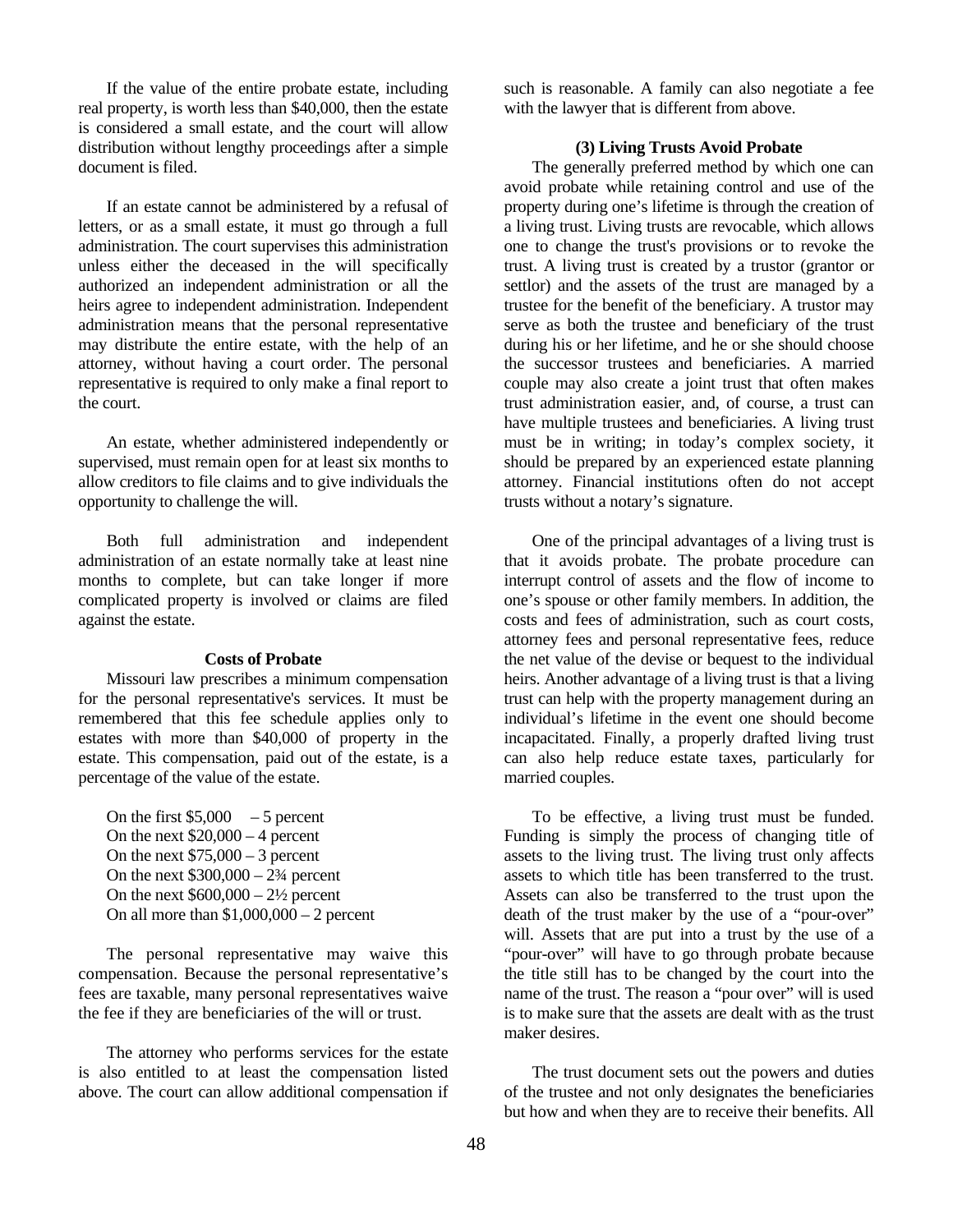kinds of future problems can be anticipated with alternative instructions. A living trust generally becomes irrevocable once the trustor dies or becomes incapacitated.

 All trusts in Missouri are governed by the Missouri Uniform Trust Code (MUTC). This code provides a series of default provisions in case the trust is silent on a particular issue. Many of the provisions of the MUTC can be overridden by the trust maker. The MUTC sets forth the trustee powers and duties that are not specifically provided for in the trust.

#### **(4) Non-Probate Transfers**

Non-probate transfers are of three basic types: (1) beneficiary designation on certain financial arrangements such as IRAs, life insurance and annuities; (2) pay on death [POD] on assets denominated in dollars, such as bank accounts and promissory notes; and (3) transfer on death [TOD] for assets not denominated in dollars, such as titles to boats, motor vehicles, and corporate stocks or brokerage accounts. All are revocable so long as the transferor is competent, does not pass any interest to the beneficiary during the transferor's lifetime, and assuming that the beneficiary survives the transferor and is legally competent, they avoid probate when the transferor dies. A non-probate transfer can oftentimes designate one or more alternative beneficiaries in the event of death of the primary beneficiary or other contingency. A trust can be a beneficiary of a nonprobate transfer. People who rely on non-probate transfers often encounter problems they did not anticipate – for instance, the transferor becomes incapacitated and there is no mechanism set up to manage the property before the transferor dies; or the value of the asset shrinks or grows in relationship to the transferor's other assets, distorting the balance among all the various beneficiaries of the estate. If the beneficiary predeceases the grantor or is incapacitated or is on government benefits such as SSI or Medicaid or is in legal proceedings such as a divorce, bankruptcy, or creditor problems when the transferor dies, the non-probate transferor plan may be inadequate.

 Non-probate transfer of real estate is accomplished by a beneficiary deed.

## **Wills and Life Insurance**

Life insurance policies do not take the place of a will. If the policy benefits are payable to the estate after death, the proceeds will be probated and distributed

according to the will. If the policy benefits are payable to a beneficiary other than the estate, such as a spouse or other relative, the will has no effect on the distribution and the named beneficiary will receive the proceeds.

## **Estate Taxes**

An estate tax is a tax imposed by the federal and state governments. The gross estate for estate tax purposes is all property owned at death, certain property transferred during one's lifetime in which an interest was retained, and property transferred in contemplation of death. Included in the gross estate are joint property, life insurance and retirement benefits. The tax is then imposed on the taxable estate after deductions and exemptions. The federal estate tax liability is reduced by estate tax paid to the state. The State of Missouri does not currently impose an estate tax.

 Most estates are not taxed because they do not exceed the exemption amount. A table of exemptions, based upon current law, follows; however, those exemptions are likely to change with new legislation:

| Date of Death       | <b>Exemption Amount</b> |
|---------------------|-------------------------|
| 2008                | \$2 million             |
| 2009                | \$3.5 million           |
| 2010                | Unlimited               |
| 2011                | \$5 million             |
| 2012                | \$5.12 million          |
| 2013 and thereafter | \$1 million             |

#### **What to Do When Someone Dies**

The death of an individual may create a wide variety of legal and financial issues. Regardless of whether there is a will or assets to be probated, it is wise for family members or others most close to the decedent to contact an attorney familiar with handling estates. If there is a will, Missouri law requires that it be promptly filed with the probate court, even if it appears that there are no assets to be probated, and even if the validity of the document is questioned or disputed.

 The decedent's expenses of last illness and funeral, as well as tax liability and other debts, must be resolved. Sometimes it is necessary to pay those out of jointly held or non-probate transfer assets. Delays in addressing these issues may only add to the difficulty and expense of settling the estate. All this must be done before any heirs or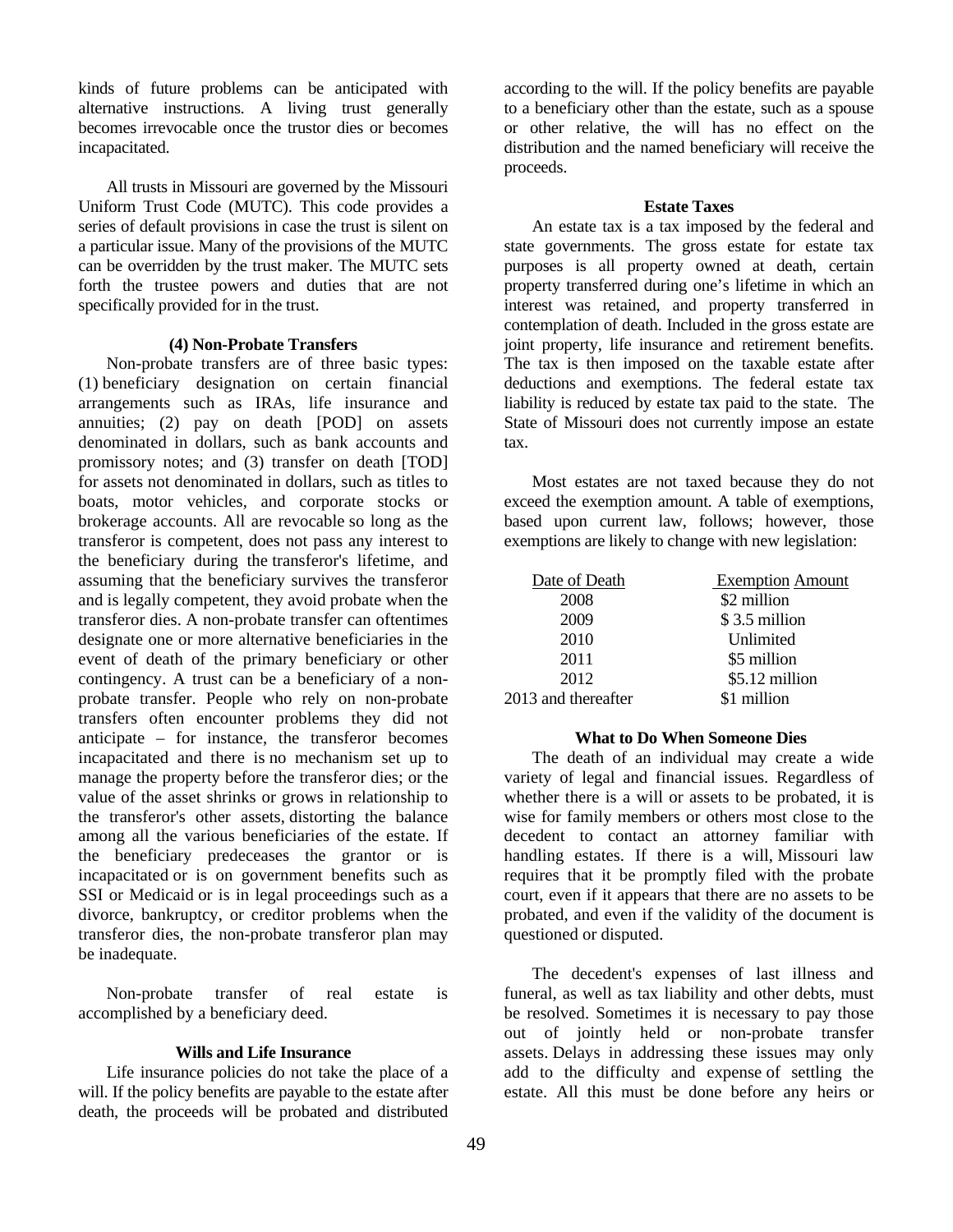beneficiaries can rest assured of their rights to the decedent's property.

 If an individual dies leaving property that is not transferred by other means (joint ownership with right of survivorship, trust, etc.), it must go through probate court proceedings. When there is a valid will, the personal representative named should be contacted (if he or she is not already aware of the individual's death). The personal representative should contact a lawyer who is familiar with estate and probate law.

#### **Changing Your Will or Living Trust**

A will or living trust that meets all of the specifications described earlier is valid until changed or revoked.

 A will or living trust validly executed in another state where one then resided is also valid in Missouri. However, when changing states of residence, one should consult with a local attorney to have the will or living trust reviewed. If one changes one's mind about something in the will or trust, or if circumstances force a modification, one can execute a codicil (a document stating alterations or changes to the original will) or a trust amendment to change a living trust. The codicil or trust amendment must be executed and witnessed, just as with the original will or living trust. While a codicil or trust amendment is a convenient method for making minor changes to a will or living trust, modifications may require a redrafting of the original document and should always be done by an attorney.

 A person should never write on a will or living trust after it is executed. Such writing is not effective and may invalidate the entire document. Always consult an attorney concerning how to change a will or living trust.

## **(5) Joint Ownership As a Will Replacement**

Joint property – property owned by two or more persons with a right of survivorship – is not distributed by will when one owner dies. Property jointly owned bypasses probate and automatically passes to the surviving joint owner(s). Joint tenancy between husband and wife in Missouri is called "tenancy by the entireties."

 Joint ownership *may* simplify distribution of a deceased individual's property after death. However, in many circumstances joint tenancy can cause difficulty if the property was intended to be shared among heirs or if there is a disagreement between the remaining

joint tenants. Also, joint tenancy can complicate affairs while one is still living. An individual's control over jointly-held property is limited because the property is also owned by, and thus subject to the control of, a joint owner(s). Depending on the situation, creditors of the joint owner may also seize the property. In some circumstances, it may also make qualifying for government benefits more difficult. And, if a joint owner becomes mentally incompetent, the property can be subject to probate guardianship and conservatorship.

 With the various methods of avoiding probate, estate planning attorneys rarely recommend joint ownership of property as a method of avoiding probate. This is in large part due to the inherent risks of adding another individual's circumstances to one's own.

#### **Real Estate Transfers**

Many senior citizens attempt to sell or give away their property either to avoid probate or in the hope to make it easier on family members when they are gone. Any individual planning a property transfer or a change in title (for example, adding a name to a deed) should consider the following points before acting.

- 1) If a property owner deeds his or her house to someone without keeping his or her name on the deed, the new person on the deed can force the original owner to move out of the house and can sell the house whether the original homeowner wants them to or not.
- 2) If a property owner wants to add a person to the deed as a joint tenant (a person with an equal property share and a right of survivorship), the deed must say "as joint tenants with right of survivorship."
- 3) If a property owner adds another to the deed as a joint tenant, a property owner cannot sell the property later without the joint owner's consent. Also, upon death, the property will automatically belong to the other person if that person has survived.
- 4) If a property owner wants to sell his or her property, the deed must reflect the name of the present owner. If the property has someone else's name on it (such as that of a deceased family member), the name of the deceased family member must be removed from the title. Contact an attorney to find out what must be done.
- 5) In Missouri, a married person cannot deed away his or her interest in real estate without the spouse's signature as well.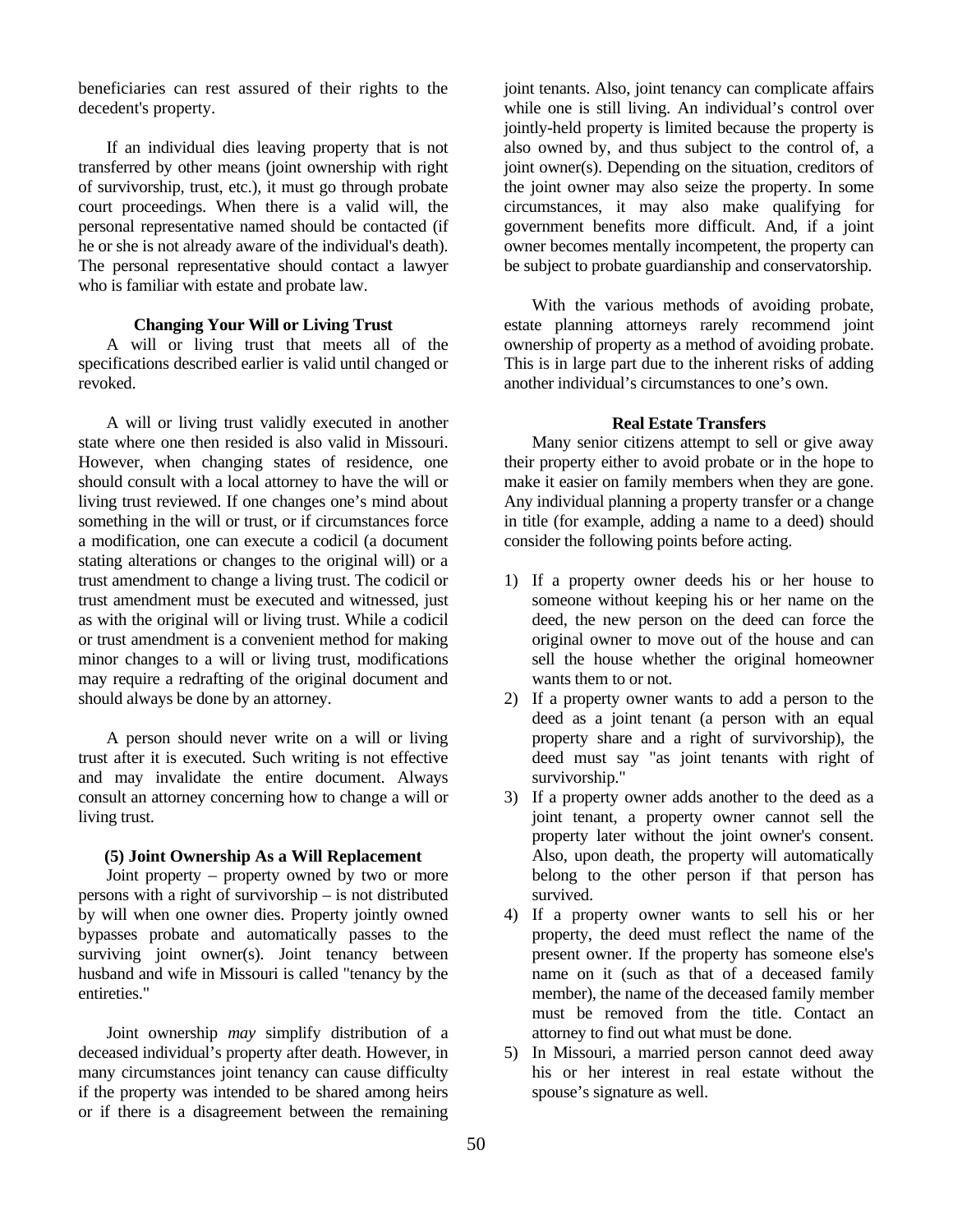- 6) Lifetime transfers may have adverse effects on capital gains taxation.
- 7) Medicaid and other government benefits qualification can be adversely affected through real estate transfers of these types.

 There are many alternatives to adding someone's name to a deed. Other options would include a beneficiary deed or the use of a living trust.

# PERSONAL PLANNING/PROTECTION

# **POWER OF ATTORNEY, PERSONAL CUSTODIAN AND GUARDIANSHIP**

*By David S. Purcell, J.D., an attorney with Purcell & Amen, LLC. He concentrates in estate planning and elder law. The firm's website www.yourestatematters.com has additional information on estate planning, elder law, Medicaid and VA benefits planning and taxation. (2012 revisions were provided by Paul M. Gantner, attorney with Purcell & Amen, LLC.)* 

#### **Power of Attorney**

If illness or disability confines an individual to home or a hospital, they may find it hard to take care of personal business. One solution to this problem is to create a **power of attorney.** A power of attorney is created when one person (the "principal") gives someone else (the "attorney in fact") written authority to act in the principal's name. Normally, the attorney in fact is not a lawyer, but rather a friend or relative. Because the power of attorney may be used to the principal's disadvantage, the principal must be very careful in choosing an attorney in fact.

 A power of attorney is created by a written document stating the names of both the principal and the attorney in fact, along with the specific powers given to the attorney in fact.

 Example: Mr. A broke his hip and therefore cannot visit his bank for several months. His Social Security check is directly deposited in his bank account, and he needs cash for his groceries. Mr. A can give a neighbor or relative a power of attorney to make cash withdrawals from his bank account. Because Mr. A can manage the rest of his personal business himself, he does not have to give his attorney in fact any additional powers. However, he may give them the additional powers if he has decided that it is in his best interest to do so.

#### **Durable Power of Attorney**

One problem with the power of attorney is that the principal may give away only the powers he or she actually possesses. If the principal later becomes incompetent to conduct his or her affairs, the attorney in fact likewise becomes unable to act. The power of attorney thus ends with either the incompetence or death of the principal. A Missouri law, the **Durable Power of Attorney Act**, provides a solution to this problem. A power of attorney will continue after you become incompetent if:

 (1) The power of attorney is entitled a "Durable Power of Attorney";

 (2) The document states that the power is "durable" and includes a provision specifying that the power of attorney will not terminate in case of disability or incapacity; and

 (3) The document is signed by the principal, dated and notarized. The Durable Power of Attorney need not be filed with the local Recorder of Deeds to be valid unless real estate transactions are involved. A Durable Power of Attorney may have "springing powers." This means that the powers conferred to the attorney in fact are only effective when the principal becomes incompetent and is unable to conduct his or her affairs. This type of Durable Power of Attorney will require that one or two physicians certify that the principal is incompetent.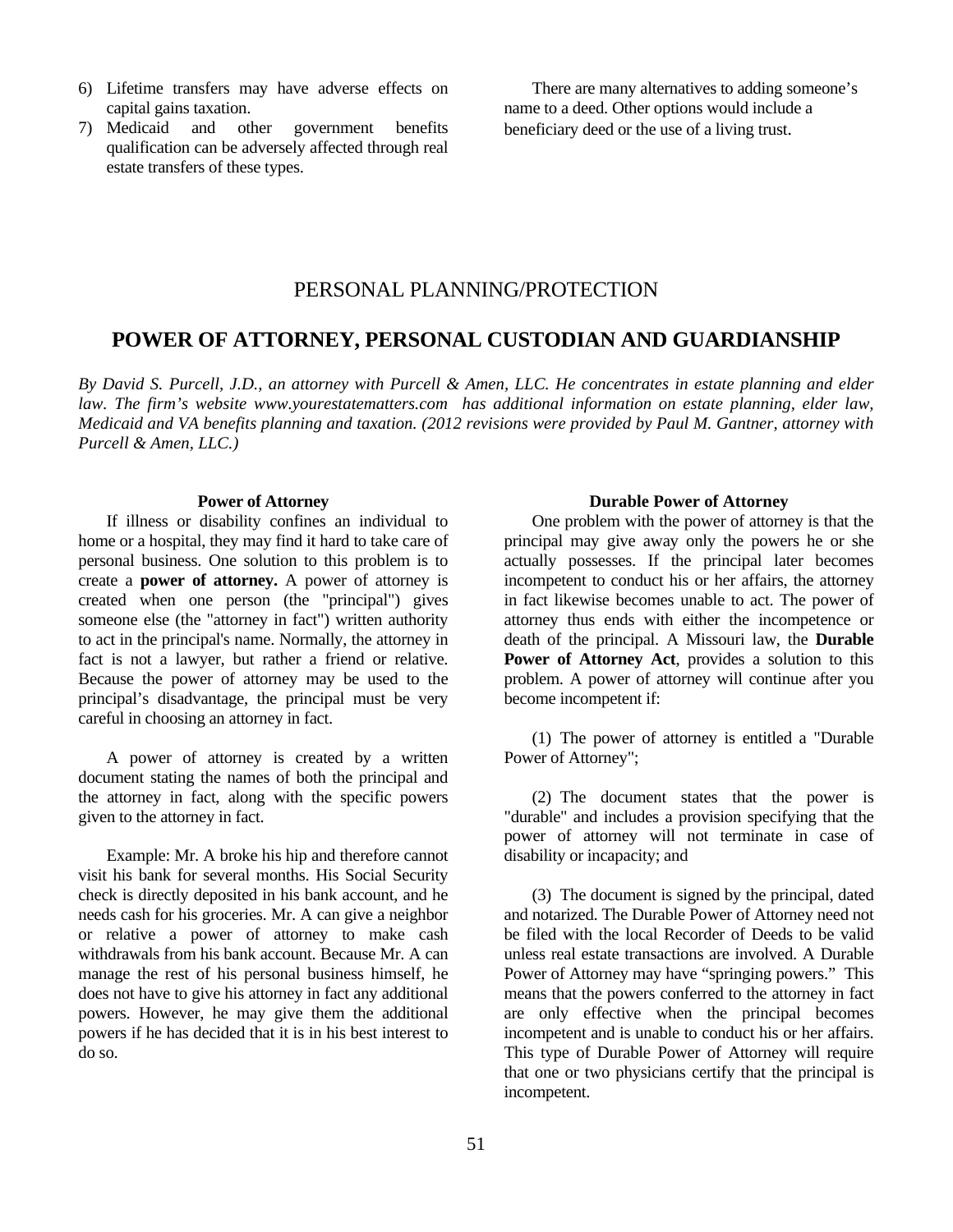The power of attorney may be cancelled or modified in one of several ways. One can stipulate a date for the power of attorney to expire in the initial agreement. Changes can also be made simply by notifying the attorney in fact by oral or written communication. However, whenever possible, oral communication should be avoided in favor of written notification. The power of attorney may also be modified or terminated by filing a written notice in the office of the Recorder of Deeds in the city or county of the principal's residence.

## *Note: The Recorder of Deeds does charge for recording or revoking the power of attorney.*

 A Durable Power of Attorney will be revoked automatically if the attorney in fact is no longer qualified to act. If the attorney in fact is a spouse and a divorce occurs, the power of attorney automatically ends. It must be noted that the Durable Power of Attorney will also automatically terminate at the time of death. One may provide for a successor or contingent attorney in fact, or you may establish a procedure to select a successor in the event that the attorney in fact is unwilling or unable to act. An attorney in fact with general powers also has all the rights, powers or purposes that are conferred in the Durable Power of Attorney. Missouri law requires that a Durable Power of Attorney specifically grant authority for the attorney in fact to have the power to carry out any of the following actions:

- (1) To execute, amend, or revoke any trust agreement;
- (2) To fund with the principal's assets any trust not created by the principal;
- (3) To make or revoke a gift of the principal's property in trust or otherwise;
- (4) To disclaim a gift or devise of property to or for the benefit of the principal; and
- (5) To create or change (in some circumstances) survivorship interests in the principal's property or in property which the principal may have an interest;
- (6) To designate or change the designation of beneficiaries to receive any property, benefit or contract right on the principal's death;
- (7) To give or withhold consent to an autopsy or postmortem examination;
- (8) To make a gift of, or decline to make a gift of, the principal's body parts under the Uniform Anatomical Gift Act;
- (9) To nominate a guardian or conservator for the principal, and if so stated in the power of attorney, the attorney in fact may nominate himself as such;
- (10) To give consent to or prohibit any type of health care, medical care, treatment or procedure;
- (11) To designate one or more substitute or successor or additional attorneys in fact.

 Missouri law prohibits the attorney in fact from making or revoking a will for the principal or from making or revoking a living will (Health Care Directive) for the principal. No attorney in fact may require the principal, against his or her will, to take any action or to refrain from taking any action or to carry out any actions specifically forbidden by the principal while not under any disability or incapacity.

#### **Adult Personal Custodian Law**

Another method of allowing another person to conduct business for you is to appoint them as **personal custodian** under the Missouri Personal Custodian Law. Under this law, you can transfer some or all of your property, both personal property and real estate, to another person to hold for you as custodian of the property. Title to the property remains with you. The custodian holds, manages and invests the property for your benefit and in the way you direct. The custodian is a property manager only.

 To transfer the property to the custodian, you must execute a written document describing which property is being transferred and, if the property is real estate, you need to execute a deed transferring the property to the custodian. *The written documents should always state that the person receiving the property is a personal custodian acting for you under the Missouri Personal Custodian Law*.

 Similar to a Durable Power of Attorney, a personal custodianship may be effective even after you become incompetent. The custodian administers the property for your benefit as you directed before you became incompetent or as the custodian deems advisable if you did not so direct.

 You may revoke the personal custodianship during your lifetime unless you are not competent or have stated in writing that the custodianship is irrevocable. The custodian must transfer the property back to you if you revoke the custodianship and are competent to receive the property.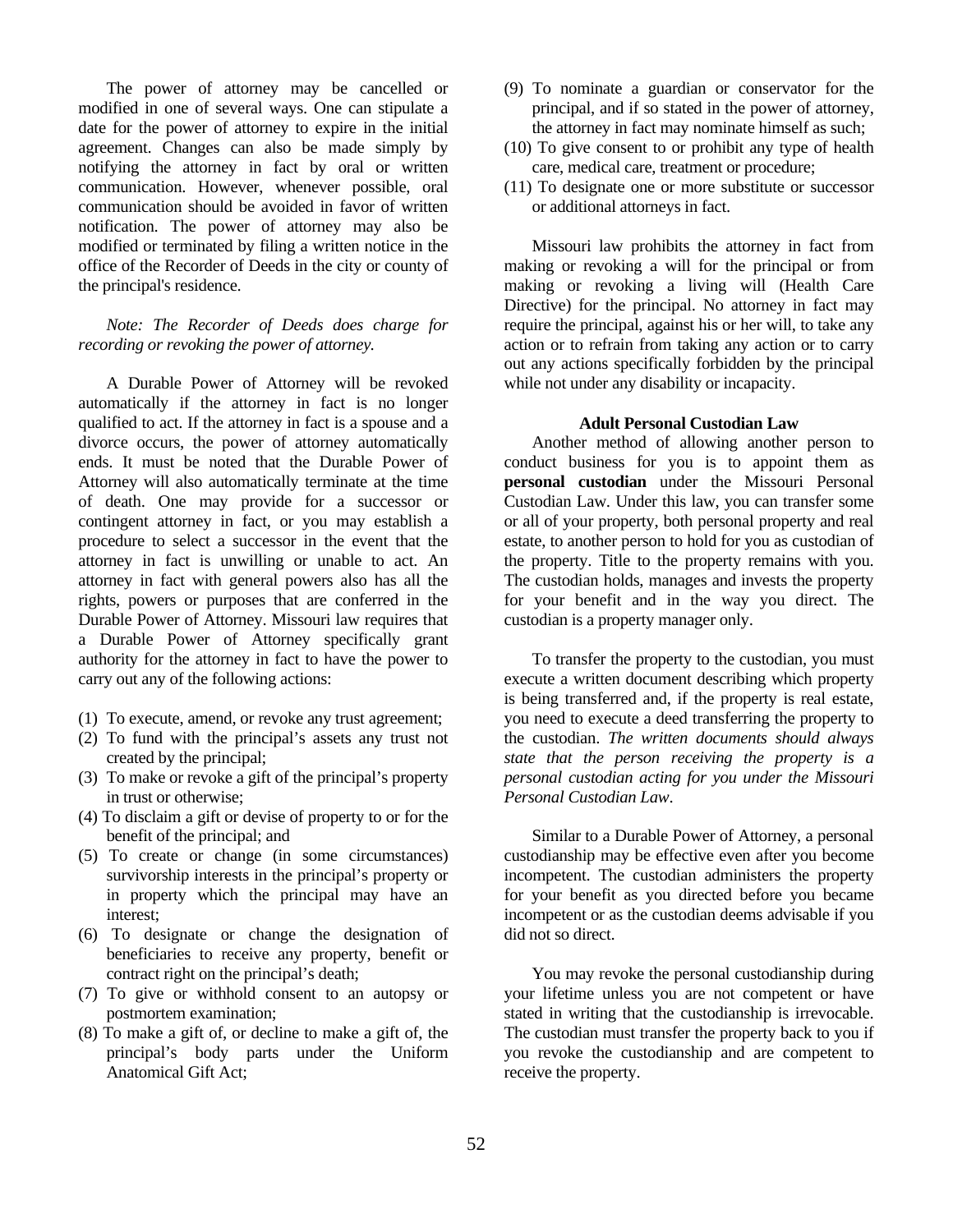The personal custodianship may be a beneficial tool for you in managing your affairs. It provides an alternative method for older persons to avoid the necessity of a conservatorship as well as transferring property into joint tenancy or outright to another person. Discuss your situation thoroughly with an attorney before you decide to institute a personal custodianship.

## **Guardianship and Conservatorship**

A **guardian** is a person appointed by the court to have care and custody of a person (the "ward") who is unable to care for him or herself. A **conservator** is a person appointed by the court to manage the financial resources of a person (the "protectee") who is unable to manage his or her own financial resources.

 Guardianships and conservatorships may have farreaching implications for all persons involved. Before an individual begins guardianship or conservatorship proceedings, they should be certain that such steps are absolutely necessary. Consider whether the proposed ward or protectee is able to make decisions concerning his or her personal or business affairs.

 Because guardianships and conservatorships have such serious consequences, the law provides special protection for the person over whom a guardianship or conservatorship is sought. If you are that person, you must receive notice of the impending proceedings. If you object to the proceedings, you have the right to challenge the guardianship or conservatorship in court. You have the right to a court-appointed lawyer (if you cannot afford a private lawyer) and to a hearing. This hearing will determine whether a guardianship or conservatorship is necessary. You may bring your personal doctor or other witnesses to testify on your behalf. In addition, your attorney can question the witnesses appearing against you. The court-appointed lawyer will make a report to the court regarding the condition of the potential ward.

 If the court finds that you need a guardian, the court will appoint someone to so act. The guardian must provide for the ward's basic needs: food, shelter and medical care. The guardian must not impose excessive restraints upon the ward's freedom, limiting only those acts necessary to ensure safety. Each year the guardian must prepare a report for the court on the personal status of the ward.

 If the court finds that you need a conservator, the court will also appoint someone to so act. The

conservator may or may not be the same person who is appointed as your guardian. The conservator must skillfully and prudently manage the protectee's financial resources. The conservator may pay bills, receive public benefits, sell and buy real estate and personal possessions, and otherwise control the protectee's assets. The conservator must file with the court an annual report describing all transactions made in the protectee's name. In addition, the conservator must deposit with the court an amount of money, called a bond, to ensure honest and prudent management of the protectee's estate. This bond is purchased from an insurance company with money from the protectee's estate.

 Sometimes a person suffers from only a mild disability or partial incapacity. In such a circumstance, the court may appoint a "limited" guardian or conservator. This appointment can preserve many of the person's legal rights. A person retains power over those affairs he or she is capable of managing. The guardian or conservator manages the rest. The use of a living trust and durable powers of attorney can help avoid this procedure.

#### **Procedure**

The procedure for appointing a guardian or conservator is as follows:

- (1) A petition must be filed with the probate court.
- (2) The person for whom a guardian or conservator is sought must receive notice of the filing and be informed of his or her rights to have an attorney and a hearing. The court will appoint a lawyer to represent the potential protectee. If only a conservatorship is sought and the person agrees to appointment of a conservator, the court may make such appointment without further notice or hearing.
- (3) In all other cases, the probate court will hold a hearing on whether a guardian or conservator is required. Before the court will appoint a guardian or conservator, a finding must be made that the person is incapacitated or disabled. Evidence usually involves testimony by a doctor, either in person or in writing. The attorney representing the person may contest this evidence and offer alternative medical evidence.
- (4) If incapacity or disability is proven, the court will appoint a guardian, conservator, or both. If the ward or protectee is able to communicate his or her choice for the individual to serve as guardian or conservator, the court will give strong consideration to that choice. If no such choice is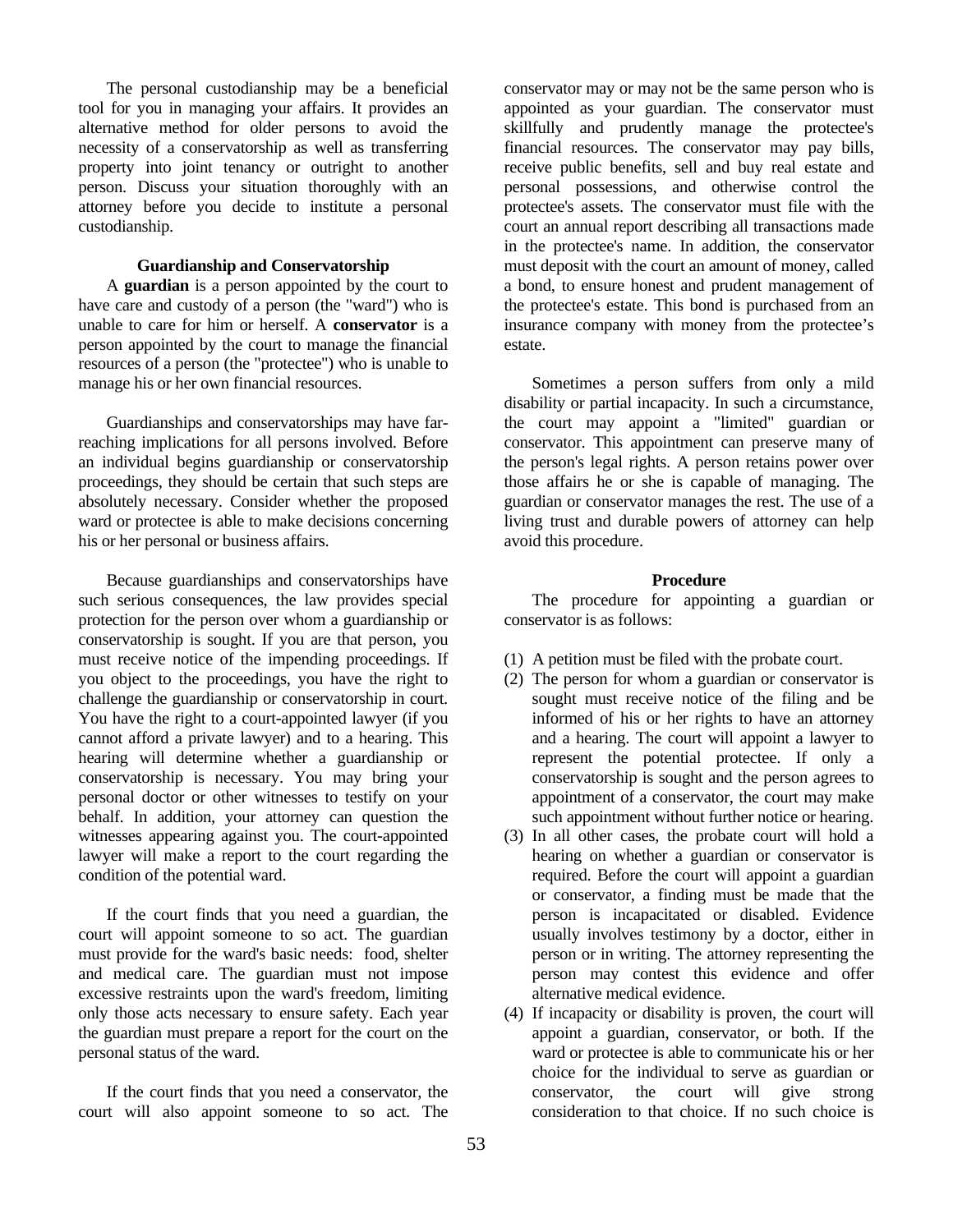communicated, the court may review an individual's estate planning documents to see if the potential ward has indicated a choice of guardians or conservator. You may specify in your will, power of attorney, or other advance directive the individual that you want to be your guardian or conservator. Employees of nursing homes, the Department of Mental Health, and the Department of Social Services may not serve as guardians or conservators unless they are related to the ward or protectee.

 If you wish to become a guardian or conservator, remember that you may need to post a bond. You will also need an attorney. Once appointed, you assume responsibility for the ward and may use the ward's assets only for maintenance and valid expenses. You must keep accurate records for use in making your annual reports to the court.

 A guardianship or conservatorship can be terminated in several ways. A guardianship ends with the death of the ward. If the protectee's property is exhausted, the court may order the conservatorship ended. Also, a ward can request that the court review his or her capacity. A new hearing will be held and additional evidence will be considered. If the court finds that the ward or protectee has regained capacity or ability, the guardianship or conservatorship will be modified or ended.

 If there is no one to act as a guardian or conservator for a person who needs help, contact the Office of the Public Administrator for the county in which the person lives. They may be able to institute the proper proceedings and act as guardian and/or conservator.

# PERSONAL PLANNING/PROTECTION

# **PROTECTIVE SERVICES AND ADULT ABUSE**

*By David S. Purcell, J.D., an attorney with Purcell & Amen, LLC. He concentrates in estate planning and elder law. The firm's website www.yourestatematters.com has additional information on estate planning, elder law, Medicaid and VA benefits planning and taxation. (2012 revisions were provided by Paul M. Gantner, attorney with Purcell & Amen, LLC.)* 

#### **Protective Services**

The term "protective services" may be used in several ways. In its broadest sense, it describes a network of public and private social services agencies available to assist individuals with their personal or financial affairs. Typically, these agencies aid mentally or physically frail persons who live alone and have become unable to care for themselves. For persons unable to make necessary decisions, long-term assistance may come through the appointment of a guardian. (See Guardianship section.)

 Missouri has two protective services laws. The **Adult Abuse Law** protects adults of all ages, including senior citizens, from physical harm from a present or former household member. The **Elderly Abuse Law** specifically protects senior citizens against financial and physical abuse, as well as general neglect.

#### **Elderly Abuse Law**

The Elderly Abuse Law directs the Missouri Department of Health and Senior Services to establish an intervention program to respond to reports of alleged elder abuse, neglect and exploitation, and to work with older and handicapped adults in resolving the situations. The program is based on an individual's right to self-determination; no decisions are made about a competent adult without his or her involvement and consent. Every effort is made to keep an individual in his or her own home.

 Missouri's law provides that people who in good faith report suspected abuse or cooperate with an investigation will be immune from criminal or civil liability. It further provides that the identity of the reporter shall not be disclosed except with the permission of the reporter or by order of a court. Anonymous reports are also accepted.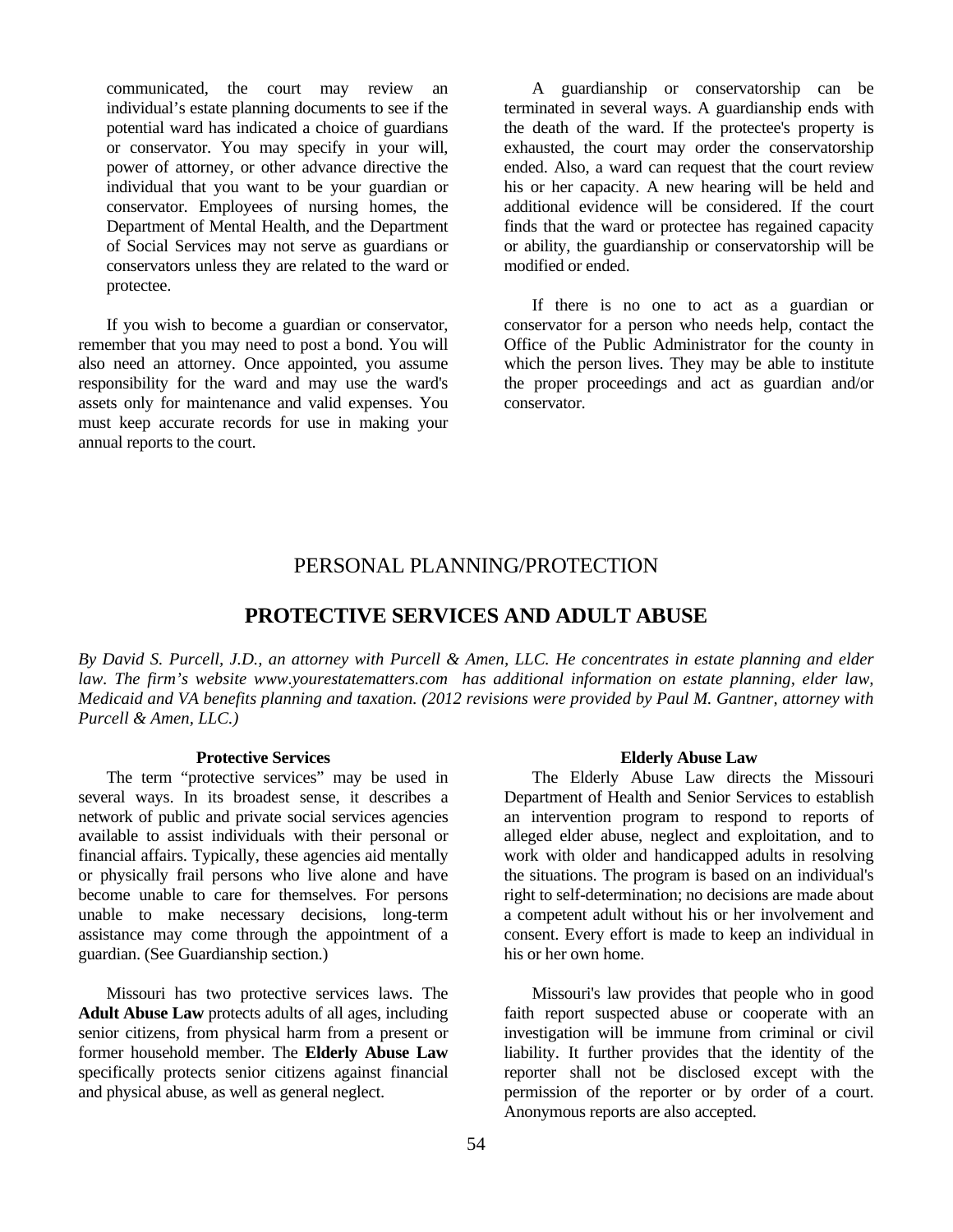**To report suspected abuse in Missouri, please call 1-800-392-0210 or 1-800-669-8819 (TDD).**  Callers should be prepared to give the alleged victim's name and address, an account of what has occurred, where and when it happened, and who the suspected abuser might be.

## *Note: Abuse is defined as the infliction of physical, sexual or emotional injury or harm, including financial exploitation by any person, firm or corporation.*

 After the Department of Health and Senior Services receives a report, it conducts an investigation to determine whether the elderly person is facing a likelihood of serious physical harm and is in need of protective services. If protective services are necessary, the department will review and evaluate the needs of the person. With the consent of the elderly person, the department can provide casework, counseling and, if necessary, assistance in locating alternative living arrangements.

 If the person in need of protective services is unable to consent to these services, then the director of the Department of Social Services can initiate court proceedings to obtain a guardian for the person. (See Guardianship section.)

#### **Adult Abuse Law**

In contrast to the Elderly Abuse Law, the Missouri Adult Abuse Law applies to anyone 18 years of age or older who is in danger of suffering physical injury from a present or former household member.

 The abused adult may file a complaint (called the "petition") in court and, if good cause is shown, immediately can obtain an *ex parte* **order of protection** that day. This order can prevent the abusive person from entering the complainant's home and

generally can restrain the person from abusing, threatening, molesting, or disturbing the complainant. This *ex parte* order is served on the abuser by a sheriff and lasts for 15 days. There is also a procedure for filing for an order of protection during non-business hours – check with your local court.

 Within 15 days after the filing of the petition, a hearing is held and the complainant must prove the accusations stated in the petition. The respondent (the accused abuser) receives notice of the hearing. If such proof is shown, the judge can issue or continue a protective order for up to 180 days. The protective order may be renewed, after a hearing, for a second 180-day period. The abusive party must comply with the order or face arrest.

 If you desire protection under the Missouri Adult Abuse Law, contact your county circuit court clerk. If the petitioner does not have counsel, the clerks of the court are required to provide guidance in filing the petition. You may also want to contact an attorney to assist you.

#### **Offenses Against A Person**

 Elder abuse is a crime in Missouri, and an individual may be charged in connection with an act or acts that cause harm to a person 60 years of age or older.

 The provisions of the Elderly Abuse Law describe elder abuse in the first, second and third degrees. While first and second degree abuse involves physical harm, third degree elder abuse can involve "grave emotional distress" as well as threats and intimidation.

 Missouri law states that any person who knowingly abuses or neglects a resident of a long-term care facility shall be guilty of a class "D" felony.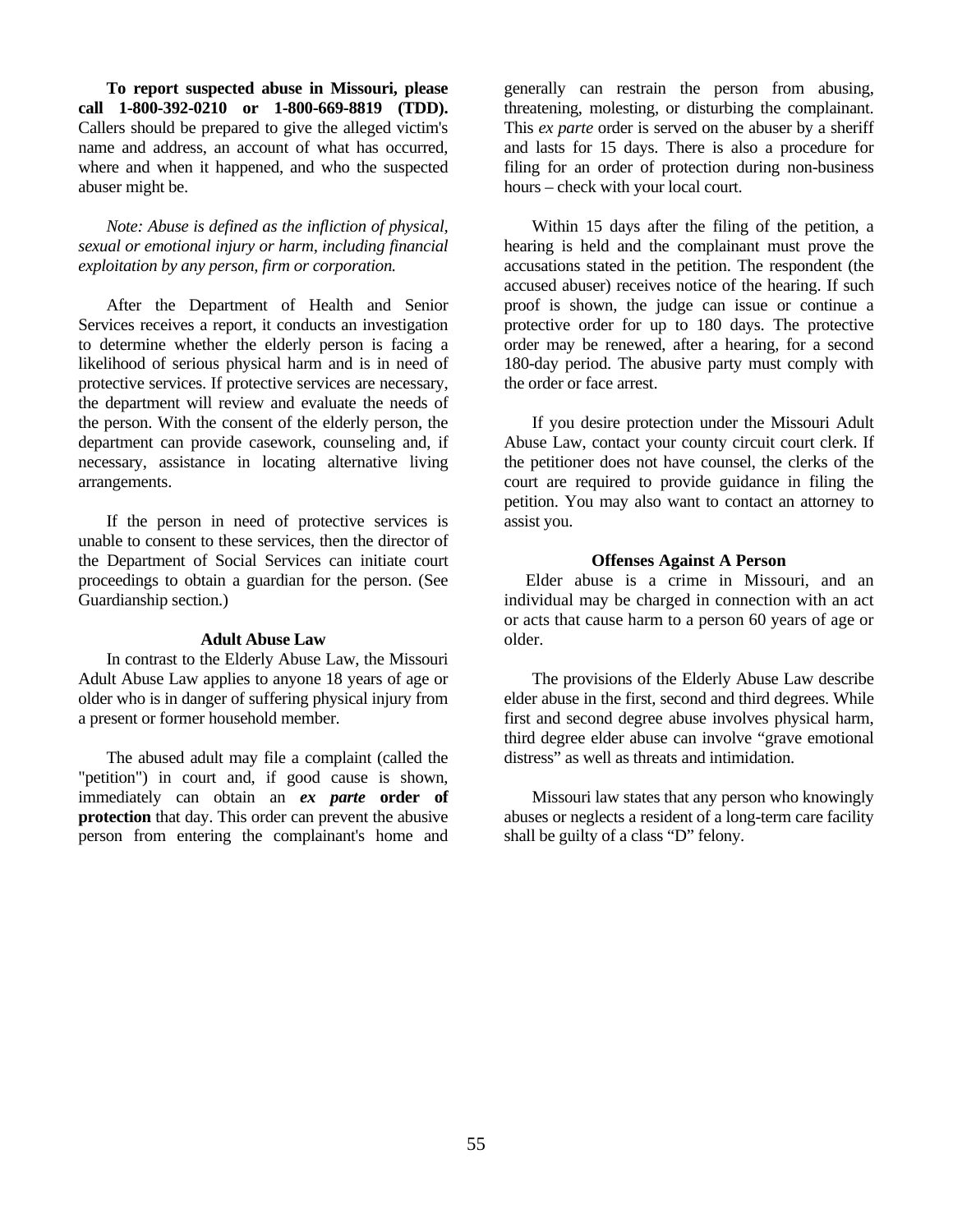# **STATUTORY LIVING WILL (HEALTH CARE DIRECTIVE)**

*By David S. Purcell, J.D., an attorney with Purcell & Amen, LLC, where he concentrates in estate planning and taxation. The firm's website at yourestatematters.com has additional information on estate planning, elder law, Medicaid planning and taxation.* 

#### **Introduction**

 Missouri's Living Will Law allows a person (the declarant) to direct his or her doctor and medical facility to withhold or withdraw medical procedures that merely prolong the dying process.

 The **living will** must be in writing, dated, and signed by the declarant or by a person other than the declarant at the declarant's express direction. If the living will is not in the declarant's handwriting, two persons must witness it. The witnesses must by at least 18 years of age. Anyone making a living will should always keep the original and give copies to his/her doctor, hospital (for inclusion in medical files) and family members. If the living will is intended to include denial or withdrawal of artificial (intravenous or tube) nutrition and hydration, or breathing, the intention must be specifically stated. Similar desires can also be expressed in a health care directive. The Missouri Bar has created a Durable Power of Attorney for Health Care Directive in a document available from them upon request.

 The living will or health care directive can be **revoked in any manner** by which the declarant can show he or she wants to revoke it.

#### **When Does the Living Will Become Effective?**

The living will or health care directive becomes effective only when the declarant, suffering from a terminal condition, is no longer able to make and communicate treatment decisions. It is important to remember that so long as the declarant is able to make and communicate treatment decisions, those decisions control, and the living will is not effective.

#### **What the Living Will Does and Does Not Do**

The living will or health care directive directs the doctor and hospital not to perform any medical procedures that merely keep the declarant alive. The living will also prevents any health care professional or medical care facility that acts pursuant to a living will from being subject to civil or criminal liability. The living will does not authorize mercy killing or any affirmative act to shorten life. It also does not prevent administration of medication or any medical procedure necessary to provide comfort or to reduce pain.

#### **Dealing With Your Physician and Hospital**

Some doctors and health care facilities do not recognize the living will as a means for a patient to control his/her own medical treatment. These doctors and facilities are required to take all reasonable steps to transfer the patient to a doctor and facility that will honor the living will. To prevent any complications in honoring your living will, it is very important that you discuss your wishes with your doctor before you sign one.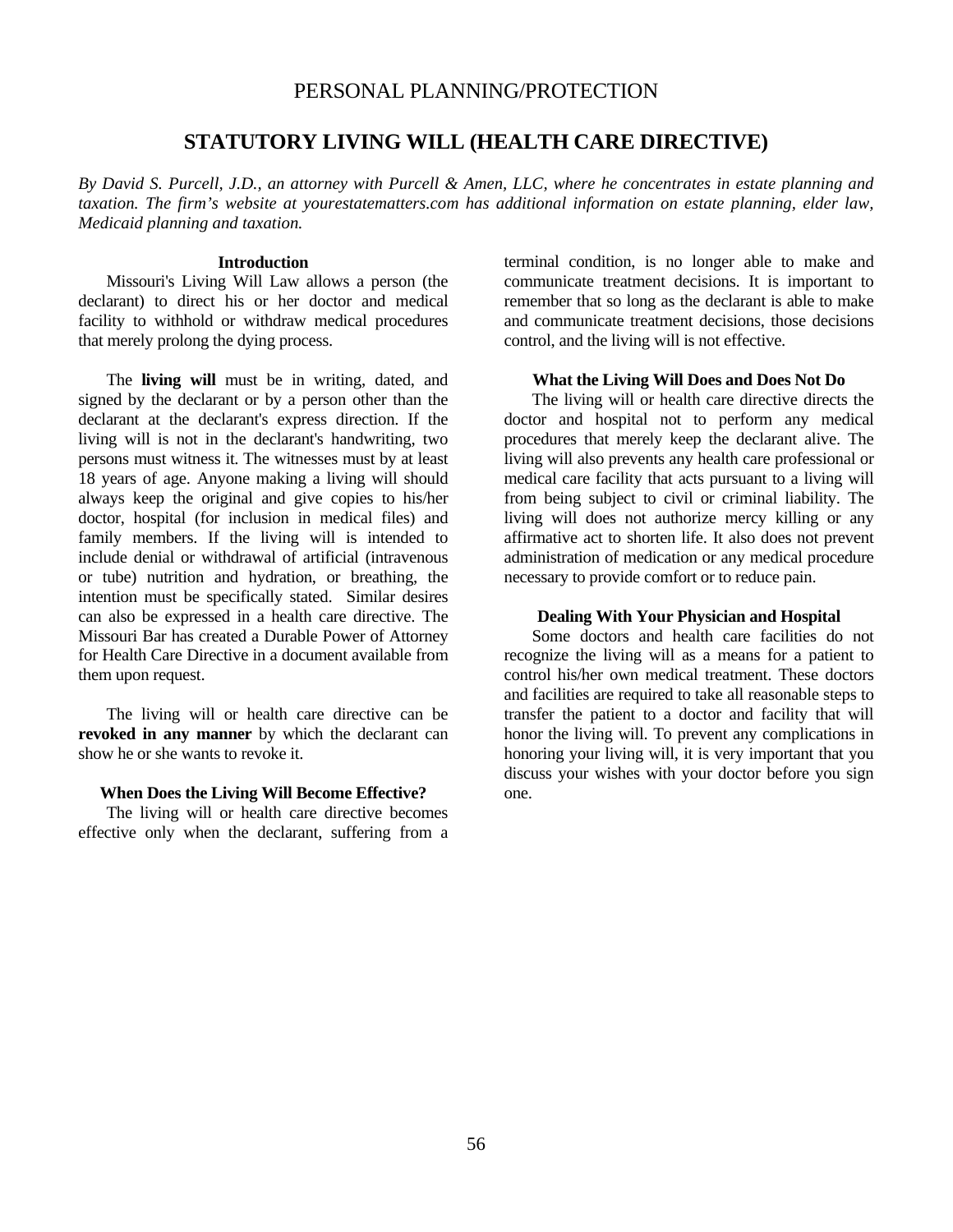# **DURABLE POWER OF ATTORNEY FOR HEALTH CARE**

*By David S. Purcell, J.D., an attorney with the law firm of Purcell & Amen, L.L.C., where he concentrates in estate planning and taxation. The firm's website at yourestatematters.com has additional information on estate planning, elder law, Medicaid planning and taxation.* 

#### **Introduction**

Missouri has enacted legislation providing citizens with a statutory right to designate another person to make health care decisions for them if they become incapacitated. The law allows what is known as a "durable power of attorney for health care." The person who executes such a document is called the "principal." The person who is designated to act is called an "attorney in fact." The attorney in fact may be any adult you trust to make important decisions for you, other than an attending physician or the owner, operator or employee of a health care facility where the person is a resident.

 The durable power of attorney for health care must be in writing, signed by the principal and notarized. It comes into effect only upon a certification of incapacity by two licensed physicians, unless the document provides for a different number. In any event, certification by at least one physician is required.

 A competent patient may revoke the durable power of attorney for health care at any time and in any manner by which the patient can show that he or she wants to revoke it. The revocation is effective upon it being communicated by the principal to the attorney in fact or the attending doctor.

 No doctor or treatment facility can require a patient to execute a durable power of attorney for health care as a condition of treatment. Also, no insurance company can require an insured to execute a power of attorney for health care as a condition for receiving benefits. Any third party acting in good faith may rely on the instructions of and dealings with an attorney in fact pursuant to the authority granted in a power of attorney for health care without liability.

# **What the Durable Power of Attorney for Health Care Does and Does Not Do**

Under the durable power of attorney for health care, your attorney in fact may make every possible decision regarding health care. This includes decisions to enter a hospital, to undergo an operation, and even to terminate life support systems. If you want to enable your attorney in fact to authorize the withdrawal or withholding of food and water, however, the document must provide a specific grant of authority to do so.

#### **How Does a Durable Power of Attorney For Health Care Differ From a Living Will?**

A living will is merely a statement saying that the person signing the document does not want any extraordinary procedures that simply keep the declarant alive. A living will does not authorize anyone else to make health care decisions for you, whereas a durable power of attorney does.

## **Do I Need Both a Living Will and a Durable Power of Attorney for Health Care?**

 If you decide that you want someone to speak for you concerning all of your future health care, including the removal of life support systems, you will need to complete a durable power of attorney for health care. A living will merely help make clear that you do not want certain life-prolonging medical procedures or treatments under specific conditions. A living will provides doctors and others with evidence concerning your wishes. It may also serve as a guide to your attorney in fact. The prudent course of action would be to have both a living will and a durable power of attorney for health care.

#### **Information**

The Missouri Bar has created a health care directive and durable power of attorney for health care form that is valid in Missouri. Single copies of the form are available at no charge by sending a written request to:

 Health Care Proxy Form The Missouri Bar P.O. Box 119 Jefferson City, MO 65101

 or call The Missouri Bar at 573-635-4128. You can also find a copy of this document on The Missouri Bar website at www.mobar.org.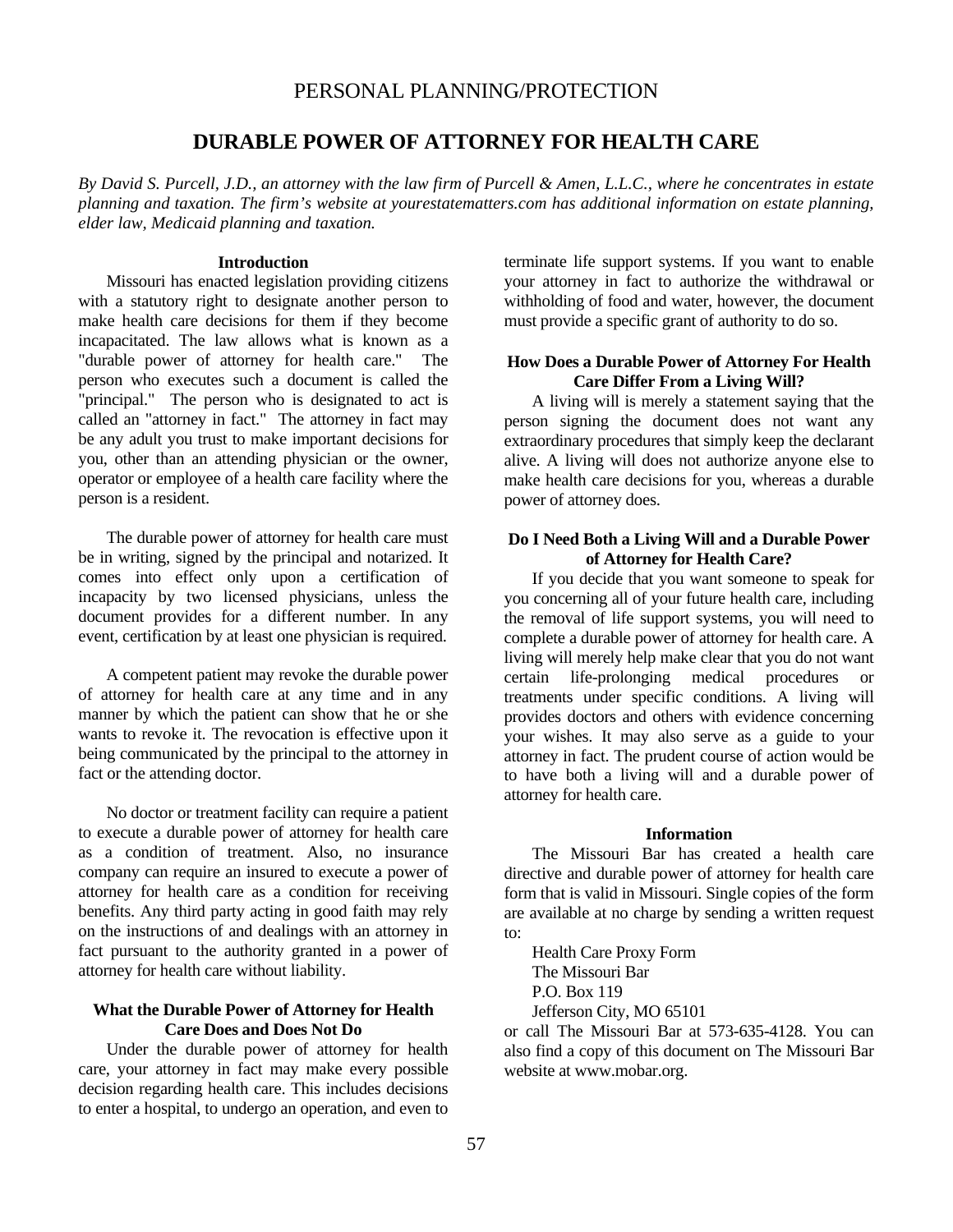# **PATIENT SELF-DETERMINATION ACT**

*By David S. Purcell, J.D., an attorney with Purcell & Amen, L.L.C., where he concentrates in estate planning and taxation. The firm's website at yourestatematters.com has additional information on estate planning, elder law, Medicaid planning and taxation.* 

#### **Introduction**

An important federal disclosure law went into effect on December 1, 1991. The law, known as the Patient Self-Determination Act (the act), is an amendment to the Medicare and Medicaid provisions of the Social Security Act.

### **Who the Act Affects**

The act affects all Medicare and Medicaid provider organizations. These organizations include hospitals, skilled nursing facilities, home health agencies, hospices, and pre-paid health care organizations. In general, the act requires these organizations to provide written information to patients about their rights under state law to make their own medical care decisions. These rights include the patient's right to refuse medical treatment and formulate advance directives.

 Advance directives are written instructions authorized by the patient concerning the patient's health care in the event the patient is incapacitated. Living wills and durable powers of attorney for health care are two forms of advance directives that are legal in Missouri. Both living wills and durable powers of attorney for health care are covered elsewhere in this booklet.

#### **How the Act Applies to the Patient**

To illustrate, if you are entering the hospital for surgery, the act would affect you. Upon your admission to the hospital, a hospital representative must provide you with written information about your health care rights under state law. This information should include information about living wills and health care powers of attorney. If you have a living will and a health care power of attorney, you should make them part of your hospital records at that time if you have not done so previously. The hospital representative should provide you with a written copy of the policy regarding your health care rights. At that time, the hospital representative documents in your medical record whether or not you have a living will and/or health care power of attorney.

 Finally, the act specifically states that your care cannot be contingent upon whether or not you have an advance directive. The act exists to inform you of your rights. Therefore, those organizations affected by the act may not discriminate against you because you do or do not have an advance directive.

 Of course, the time to make health care decisions is not at the time of admission to a hospital or other health care facility. You should make these decisions while you are healthy and not under any pressure. In addition, you should discuss your health care wishes with close family members, your doctor, clergy, and close friends in order to alleviate any future confusion or misunderstanding.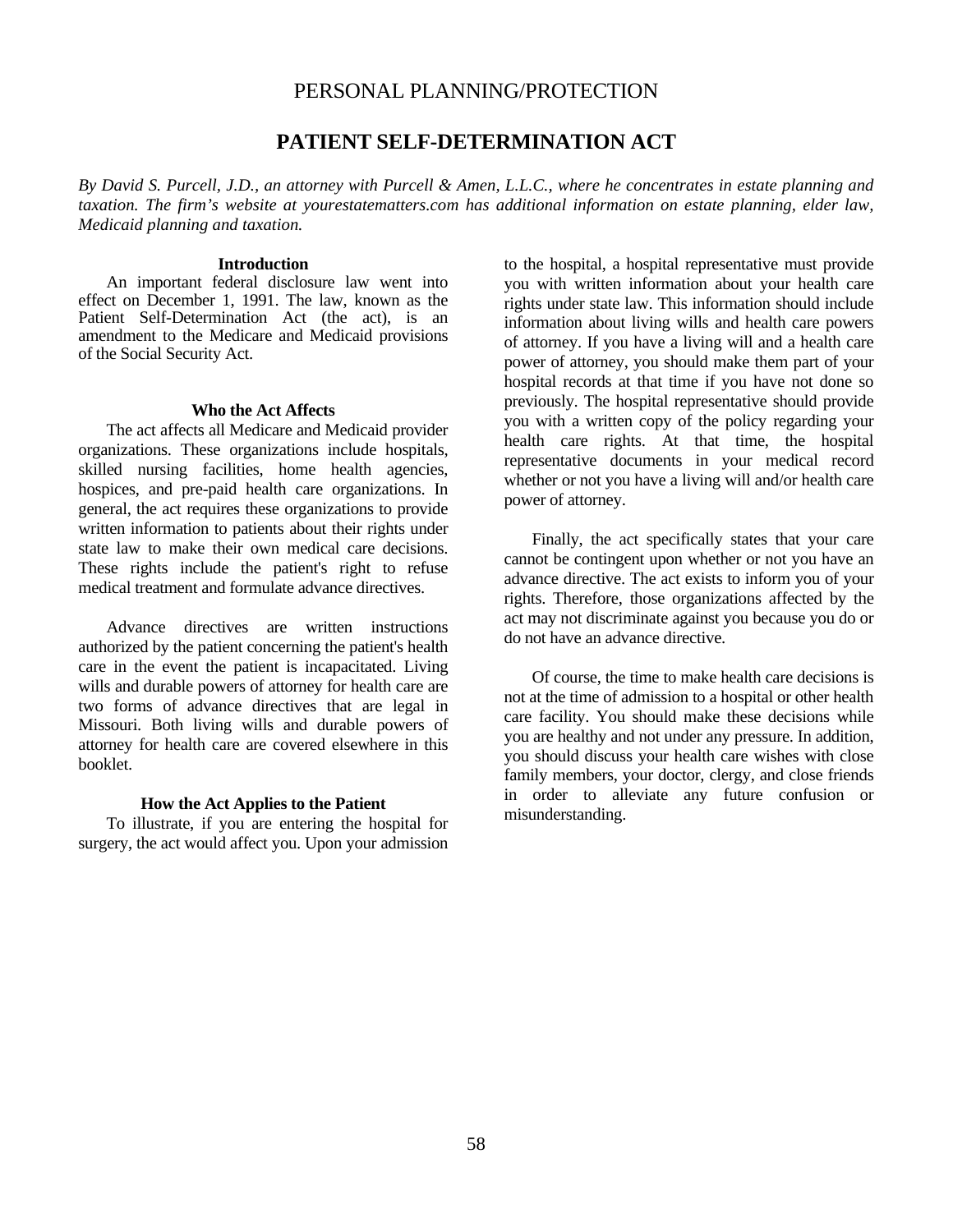# **Veterans' Benefits that Increase Income to Pay for Long Term Care – Non-Service Connected "Aid and Attendance"**

*By Mary R. McCormick, J.D., LL.M., CELA.\* Ms. McCormick recently completed her 25th year as a Navy Reserve lawyer. In her civilian capacity, she assists older adults and their caregivers, with an emphasis on obtaining the highest quality long term care. [Note: \* Certified as an Elder Law Attorney by the National Elder Law Foundation. Neither the Supreme Court of Missouri nor the Missouri Bar reviews or approves certifying organizations or specialist designations. Comments here are provided by Ms. McCormick in her individual capacity and are not intended to represent official U.S. Navy policy.]* 

*Editor's Note: This information on veterans' benefits is designed to give a brief description of the Aid and Attendance program. The information is current as of November 2012, but is subject to change at any time. For more detailed information, or for information about Missouri's nursing homes for veterans and other benefits, you may wish to visit the Missouri Veterans Commission website (http://mvc.dps.mo.gov).* 

#### **Introduction**

 Many veterans know of benefits available from the VA's medical system, but few veterans are aware of the VA's special pension programs designed to assist wartime veterans, and their surviving spouses, with funds to help offset the cost of long term care. The most generous of these programs is "Aid and Attendance". This article provides a brief overview of the eligibility criteria for this important, but underutilized, program. Further information may be obtained from the VA's website at http://www.vba.va.gov/bln/21/pension/.

## **Veteran, Widowed Spouse, or Disabled Adult Child (Any May Be a Claimant)**

- Veteran must have served at least 90 consecutive days on active duty, one day of which was during a war-time period
- Veteran must have a discharge that was other than dishonorable
- Claimant's physician must declare him/her as housebound or in need of assistance from another individual, which may include services offered by home health care, assisted living, or nursing home care
- Claimant must have less than \$80,000 in assets, excluding home, car, and personal belongings.
- Meet income requirements (family income is reduced by amount of family medical expenses)
- Widowed spouse must have been married to the veteran at the time of the veteran's death,

or have had children by the veteran (minor or disabled children may qualify for benefits on their own)

 Widowed spouse must have been living with the veteran at the time of the veteran's death, unless the separation was due to medical reasons (there are some exceptions related to separations due to abuse)

#### **If Under Age 65**

Claimant must prove disability under the VA's disability rating system if under the age of 65. Veterans over the age of 65 are presumed to meet the disability criteria.

| <b>Applicable Periods of Wartime Service</b> |                                          |  |
|----------------------------------------------|------------------------------------------|--|
| <b>WWII</b> :                                | December 7, 1941 to December<br>31, 1946 |  |
| Korean War:                                  | June 27, 1950 to January 31, 1955        |  |

Vietnam War: August 5, 1964 (February 28, 1961, for veterans who served "in country" before August 5, 1964) through May 7, 1975 Gulf War: August 2, 1990, through a date yet to be set **Maximum Aid and Attendance Pension Rates 2011-2012**  Single Veteran \$1,703 per month

| Married Veteran or<br>With Dependent | $$2,019$ per month |
|--------------------------------------|--------------------|
| <b>Widowed Spouse</b>                | $$1,094$ per month |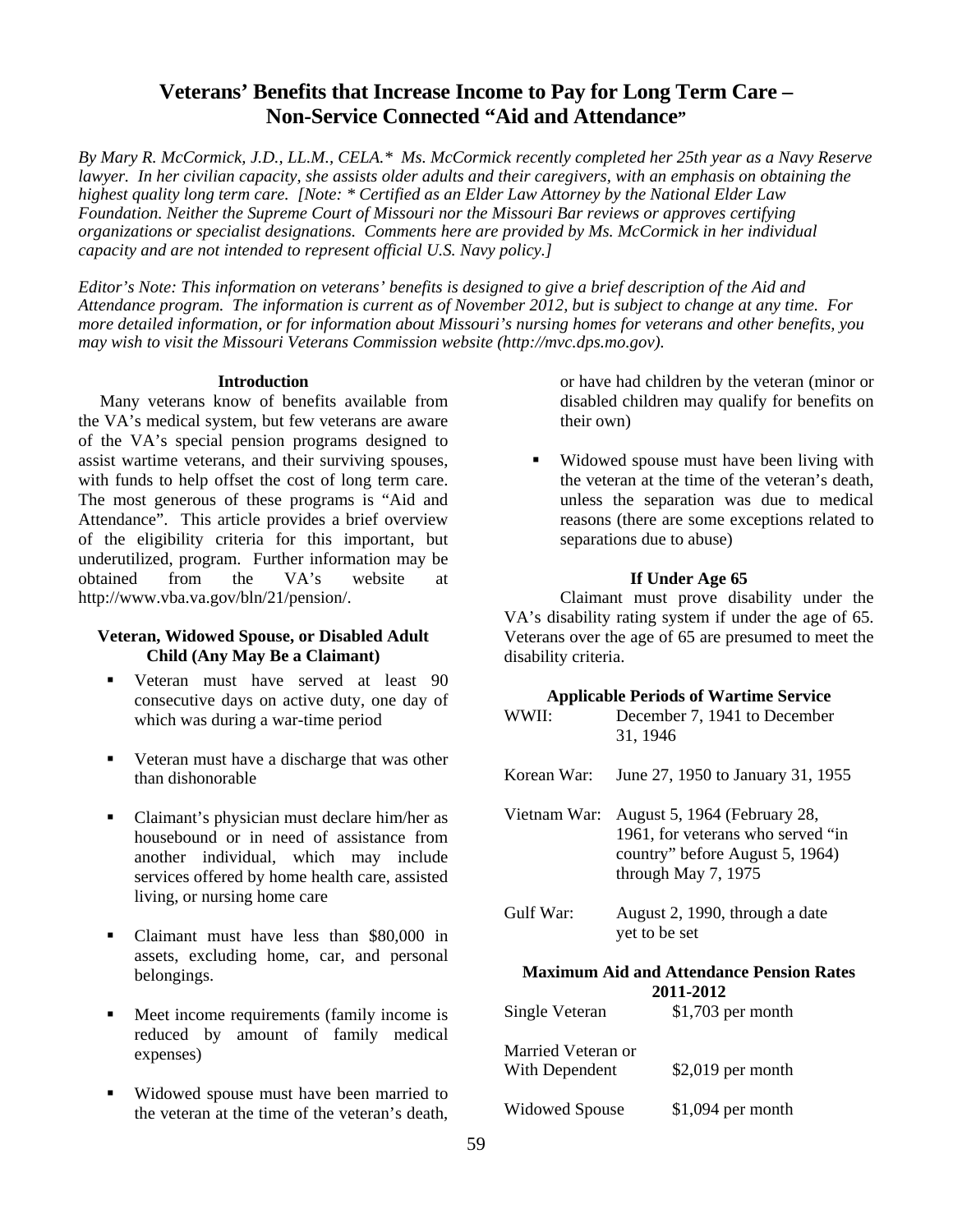#### **Other, Related Benefits**

 Once awarded aid and attendance, a veteran may obtain free medications, medical equipment, incontinence supplies, glasses, and hearing aids from the VA Hospital/Clinic via U.S. Mail without going to the VA.

## **Annuities and Medicaid Transfer Penalties**

 Veterans and their widows who wish to seek Aid and Attendance benefits should be cautious if advised to purchase an annuity to reduce assets prior to application. If it is foreseeable that Medicaid benefits will be necessary to pay for potential future private nursing home care, an annuity purchased for VA

eligibility purposes may run afoul of Medicaid's transfer penalty rules. In such a case, eligibility for needed Medicaid benefits will be denied. Also, Congress is contemplating changing VA eligibility rules to impose a penalty for the transfer of assets much like the Medicaid transfer penalty. To avoid making a disqualifying mistake, a veteran or widow should consult with a VA-accredited attorney or counselor prior to applying for VA Aid and Attendance benefits. To find an accredited attorney or counselor in your area, search the VA's accreditation webpage at

http://www.va.gov/ogc/apps/accreditation/index.asp.

# **INFORMATION AND REFERRAL FOR SENIORS AND PERSONS WITH DISABILITIES**

*By David P. Sykora, executive director of the St. Louis Area Agency on Aging, and his staff.* 

*Editor's Note: The following is a partial listing of the many agencies and organizations in Missouri that aid senior citizens. Most of the individual agencies listed can better inform you of the spectrum of services offered in Missouri.* 

# AREA AGENCIES ON AGING (AAA)

For information on programs available in your area that benefit senior citizens and persons with disabilities, contact the Area Agency on Aging (AAA) in your community or the Community Action Agency (CAA) nearest you. Persons in St. Louis County may also contact the St. Louis County Office of Family and Community Services, County Older Resident Program (CORP), 121 South Meramec, Clayton, MO 63105, (314) 615-4516, TTY (314) 615-4425.

106 West Young St., P.O. Box 1078 504 E. Highway 136, P.O. Box 265 Warrensburg, MO 64093 Albany, MO 64402 (660) 747-3107 (660) 726-3800 (800) 748-7826 (888) 844-5626

#### **Central Missouri Area Agency on Aging St. Louis Area Agency on Aging**

Columbia, MO 65201 St. Louis, MO 63103 (573) 443-5823 (314) 612-5918 (800) 369-5211 (877) 612-5918

#### **Mid-America Regional Council Southeast Area Agency on Aging**

(816) 474-4240 (573) 335-3331 (800) 593-7948 (800) 392-8771

# **Care Connection for Aging Services Northwest Area Agency on Aging 1988**

1121 Business Loop 70 East 1520 Market, Suite 4086

600 Broadway, Suite 200 1219 North Kingshighway, Suite 100 Kansas City, MO 64105 Cape Girardeau, MO 63701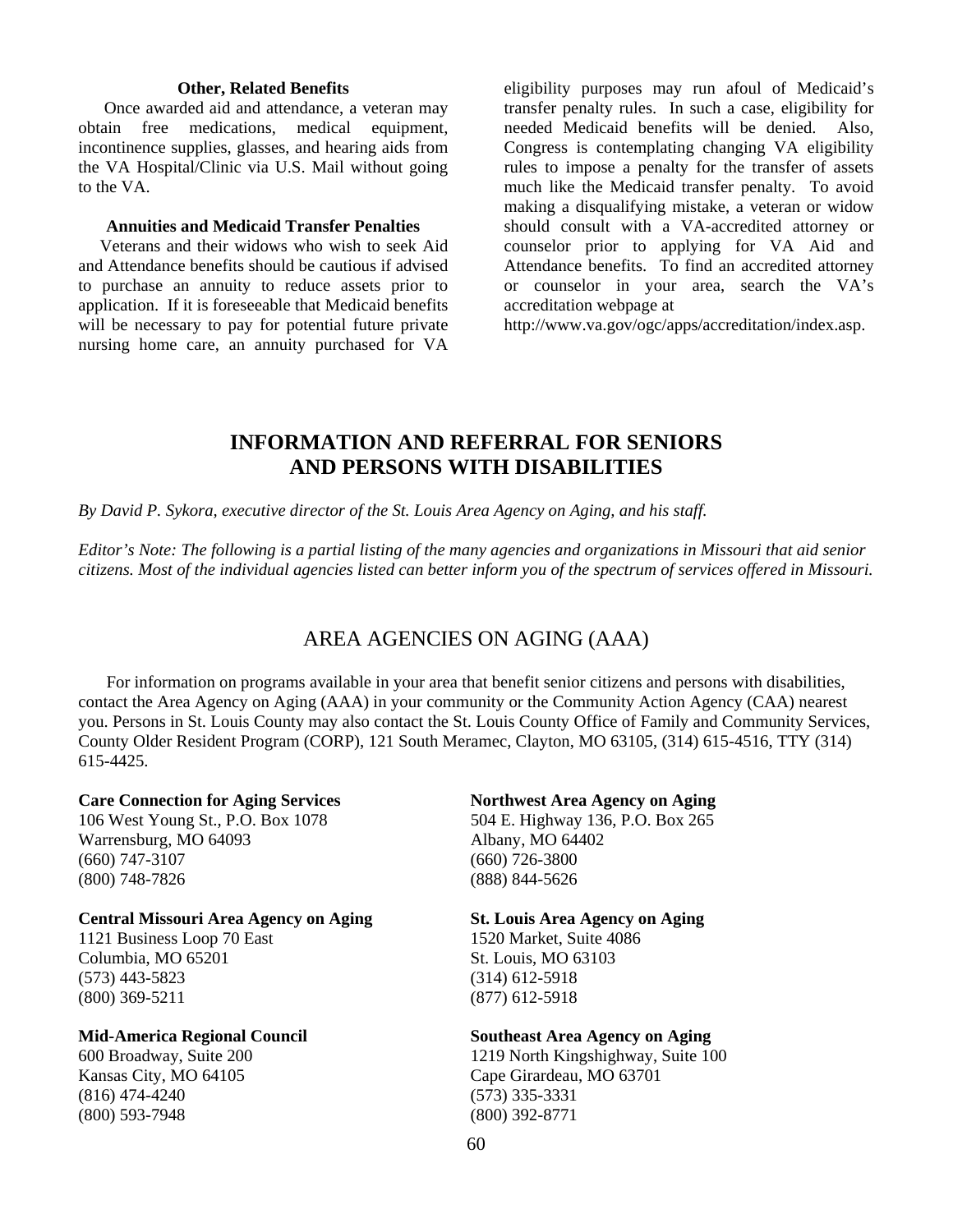#### **Mid-East Area Agency on Aging Southwest Area Agency on Aging**

14535 Manchester 1735 South Fort Manchester, MO 63011 Springfield, MO 65807 (636) 207-1323 (417) 862-0762 (800) 243-6060 (800) 497-0822

815 N. Osteopathy 2701 Bird Street Kirksville, MO 63501 Joplin, MO 64804 (660) 665-4682 (417) 781-7562 (800) 664-6338

# **Northeast Area Agency on Aging Region X Area Agency on Aging**

# MISSOURI COMMUNITY ACTION AGENCIES

## **Central Missouri Community Action**

807B N. Providence Columbia, MO 65203 (573) 443-8706 (800) 706-1742

#### **Community Services, Inc. of Northwest Missouri**

1212 B South Main P.O. Box 328 Maryville, MO 64468-2604 (660) 582-3113

# **Delta Area Economic Opportunity Corporation**

99 Skyview Drive Portageville, MO 63873 (573) 379-3851 (800) 748-8320

# **Green Hills Community Action Agency**

1506 Oklahoma Avenue P.O. Box 278 Trenton, MO 64683 (660) 359-3907

# **East Missouri Action Agency**

403 Parkway Dr., P.O. Box 308 Park Hills, MO 63601 (573) 431-5191 (800) 392-8663

## **Missouri Ozarks Community Action, Inc.**  Box 69, 306 S. Pine Richland, MO 65556 (573) 765-3263 (800) 876-3264

## **Missouri Valley Human Resource Community Action Agency**  1415 S. Odell Marshall, MO 65340

(660) 886-7476

# **Northeast Community Action Corp. (Central Office)**  16 North Court Street

Bowling Green, MO 63334 (573) 324-2231

## **Ozarks Area Community Action Corporation**  215 South Barnes Springfield, MO 65802 (417) 862-4314

# **Community Action Partnership of St. Joseph**  817 Monterey St. Joseph, MO 64503 (816) 233-8281 (866) 664-0432

**Economic Security Corp. of Southwest Area**  302 South Joplin Joplin, MO 64801 (417) 781-0352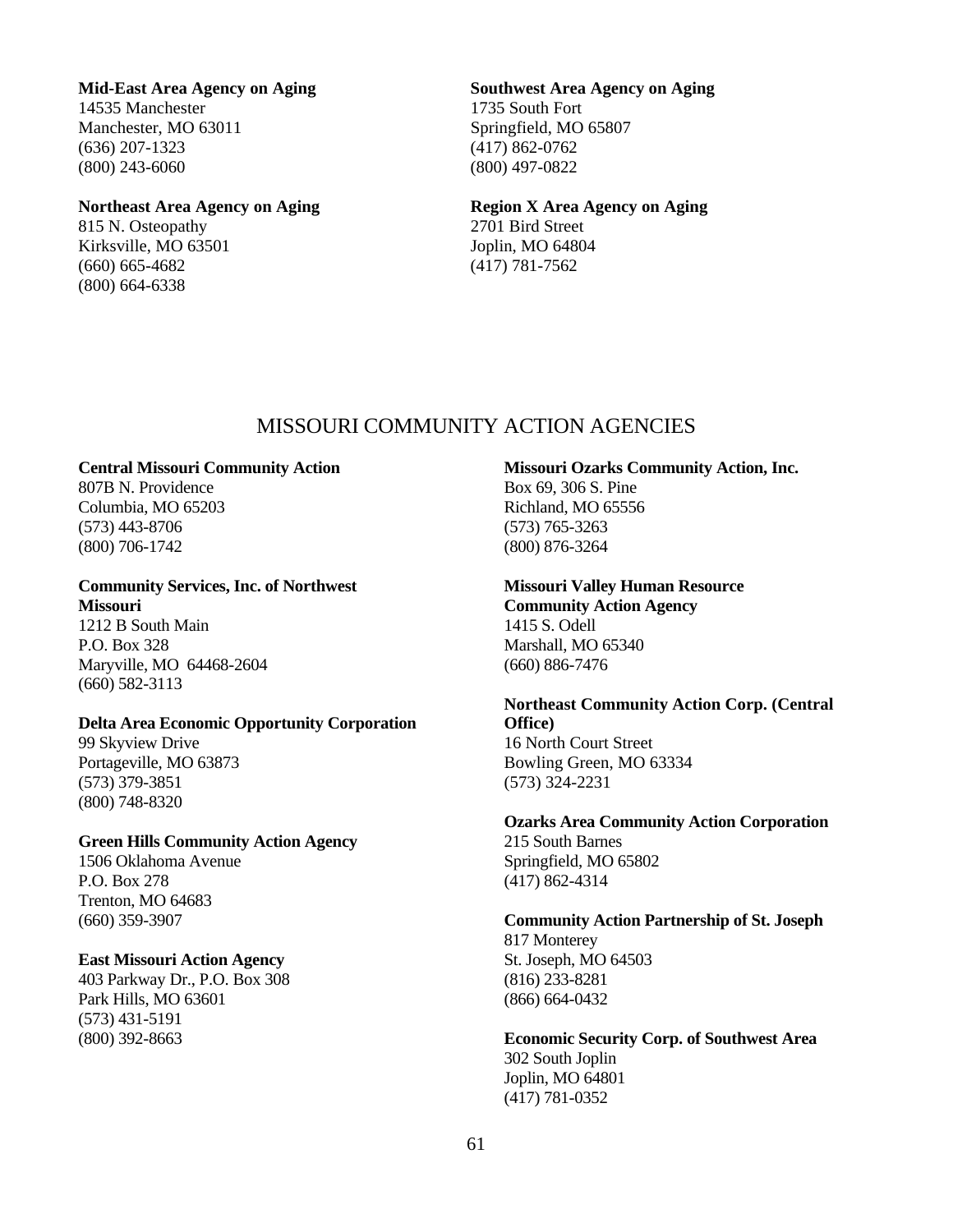**Ozark Action, Inc.**  710 East Main St. West Plains, MO 65775 (417) 256-6147

**Jefferson-Franklin Community Action Corp.** 

#2 Merchant Dr. Hillsboro, MO 63050 (636) 789-2686

**Community Action Agency of St. Louis County, Inc.** 

2709 Woodson Road St. Louis, MO 63114 (314) 863-0015

# **South Central Missouri Community Action Agency**  P.O. Box 6, Old Alton Road Winona, MO 65588 (573) 325-4255

**Greater Community Services of Kansas City**  6323 Manchester Avenue Kansas City, MO 64133-4717 (816) 358-6868

**West Central Missouri Community Action Agency**  106 West 4th St. Appleton City, MO 64724 (660) 476-2185 (800) 293-3532

# SOCIAL SERVICES, INCOME AND FAMILY MAINTENANCE

The Missouri Department of Health & Senior Services and the Division of Family Services have offices located throughout the state to assist older persons in maintaining an adequate standard of living. Consult your telephone directory for the nearest office. Look under the major heading of "Missouri-State of" and find either "Department of Health & Senior Services" or "Division of Family Services."

 **The Missouri Department of Health and Senior Services (DHSS)** – The basic services available through the DHSS offices include placement, counseling, information and referral, and in-home (homemaker) services. For information, write to the Department of Health and Senior Services, P.O. Box 570, Jefferson City, Missouri 65102 or call (573) 751- 6400 or (800) 835-5465.

 The Department of Health and Senior Services also coordinates a protective services program for Missourians 60 years of age and older. To aid in identifying elderly persons who are in need of protective services, the Department of Health & Senior Services has a 24-hour toll-free hotline. This hotline will speed investigations and assistance to anyone needing immediate services. The hotline number is 1-800-392-0210.

 The division also strives to maintain a high standard of living for individuals residing in longterm care facilities in Missouri through inspection, certification, and licensure.

 **The Missouri Division of Family Services** – Can help eligible individuals with income maintenance, medical assistance, food stamps, and other financial

assistance. For the office in your area, consult the white or blue government pages of the telephone directory under the major listing "Government Offices-State of Missouri," and find "Family Services" or call (800) 735-2466.

 **Medicare Hotline** – Call 1-800-633-4227 for questions concerning Medicare.

 **Social Security Administration** – Offices are located throughout the state. Consult the blue pages of the telephone directory for the office nearest to you. Call toll-free 1-800-772-1213.

 **Veterans' Administration** – Consult the blue pages of the telephone directory for the office nearest you or call toll-free 1-800-827-1000.

 **Railroad Retirement Board** – Two Missouri offices provide assistance for railroad employees and their families.

 In Kansas City, call: (816) 426-5884 or (800) 808- 0772

In St. Louis, call (314) 539-6220

 **Rural Development –** This agency provides housing loans and a limited number of grants to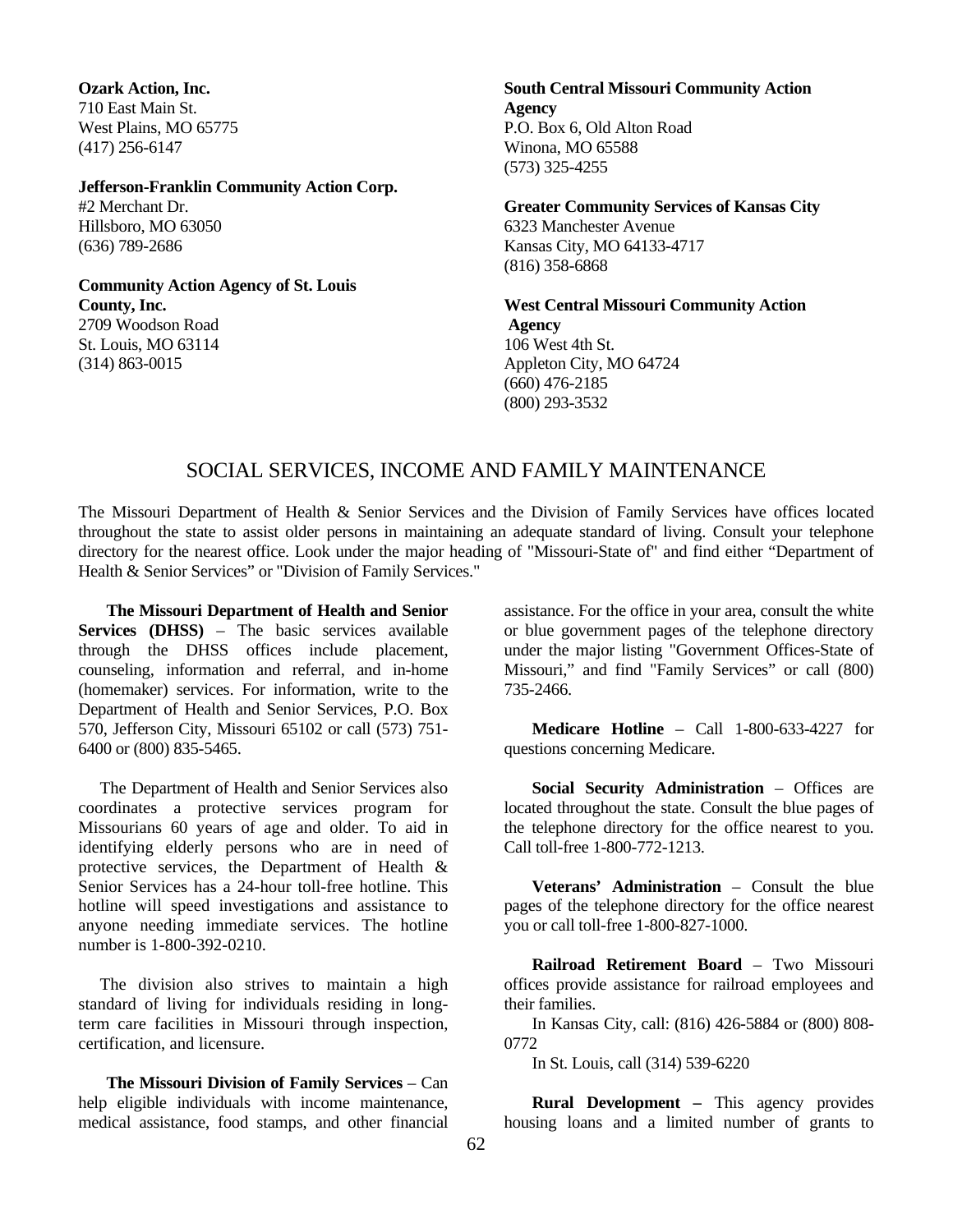individuals or families in order to provide decent, safe, and adequate housing. The number of the Missouri office, located in Columbia, is (573) 876-0976. The number of the St. Louis office is (636) 789-2441.

 **St. Louis Housing Authority** – In Missouri, there are two centers for this agency. HUD provides housing subsidy programs to individuals who qualify. In St. Louis County, call: (314) 428-3200

In St. Louis City, call (314) 531-4770

## **Additional Federal Government Programs** –

The federal government maintains a Federal Information Center telephone service for answering and referring calls on federal programs. The toll-free number is: 1-800-333-4636.

# CONSUMER

**Better Business Bureau of Kansas City**  8080 Ward Parkway, Suite 401 Kansas City, MO 64114 (816) 421-7800 (24-hour automated phone line)

# **Consumer Protection Division**

**of the Attorney General's Office** Jefferson City, MO 65102 1-800-392-8222 (hotline phone number) or 815 Olive St., Suite 200 St. Louis, MO 63101 (314) 340-6815

**In Kansas City:**  (816) 889-5000 **In Springfield:**  (417) 895-6567

**Missouri State Department of Insurance**  301 West High Street, Room 530 Jefferson City, MO 65101 1-800-726-7390

#### **Better Business Bureau of St. Louis**

15 Sunnen Dr., Suite 107 St. Louis, MO 6313 (314) 645-3300

# EMPLOYMENT

 For information on the Association on Aging Retired Persons (AARP) employment program, if you live in the City of St. Louis please call (314) 918-7563. If you live in St. Louis County, please call (314) 830-3600. If you live in Madison County, IL, please call (618) 876-5258. If you live in St. Clair County, IL, please call (618) 397-5445.

 Missouri Division of Employment Security **Job Service Offices** are located throughout the state of Missouri. Consult the yellow pages under "Employment Agencies" and look for "Job Service." You may also look under the major listing "Missouri-State of" in the blue pages and find "Division of Employment Security."

 In St. Louis, the **Federal Job Information Center** number is (314) 539-2285

 For **employment discrimination** problems, contact the U.S Government Wage and Hour Division, U.S. Department of Labor:

Kansas City – call (913) 551-5721 or (866) 487- 9243

St. Louis – call (314) 539-7800 or (800) 669-4000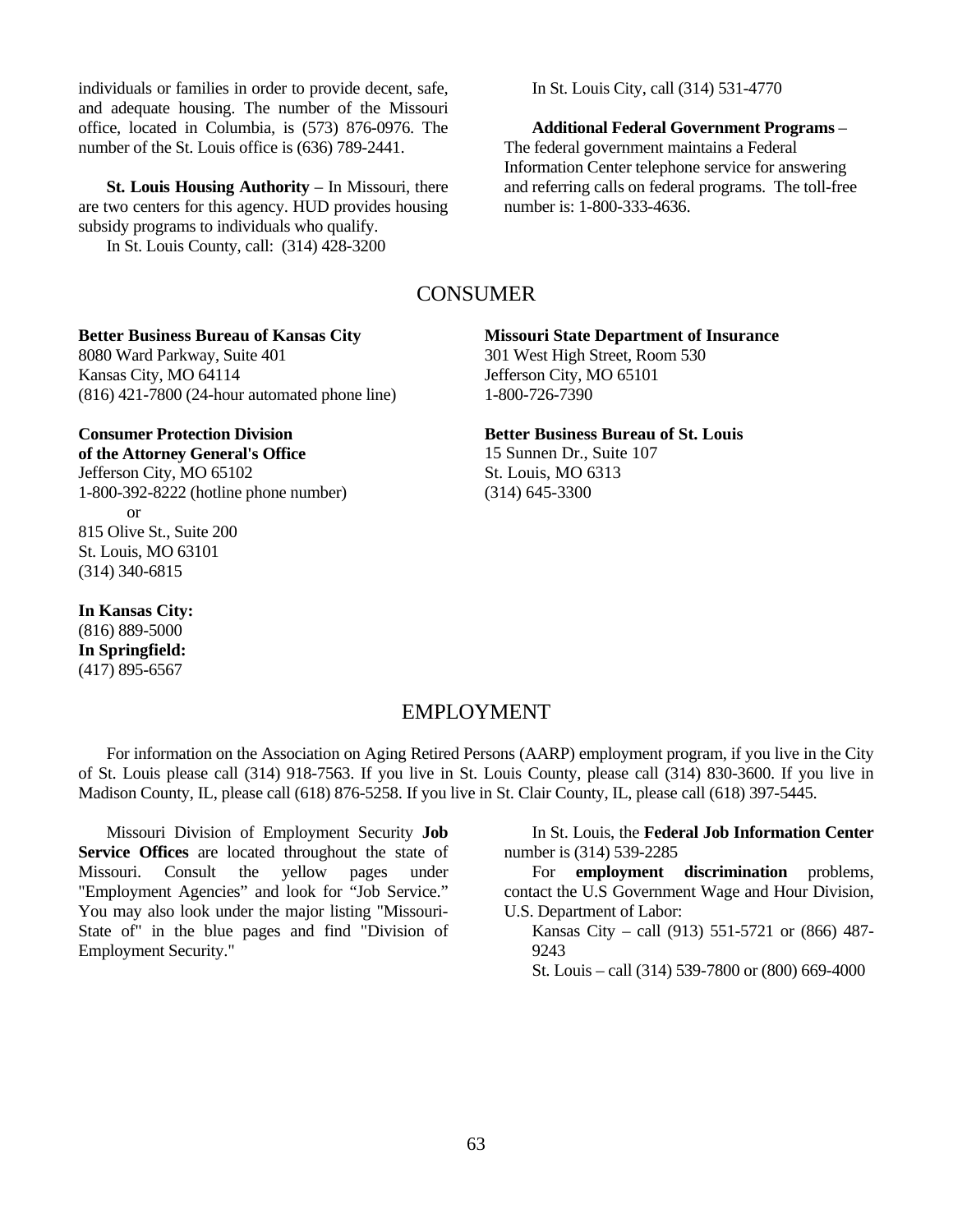# LEGAL SERVICES

When you are in need of legal assistance, contact the free legal service organizations listed below or consult your local telephone directory for branch offices.

#### **Legal Aid of Western Missouri, Inc.**

1125 Grand Avenue, Suite 1900 Kansas City, MO 64106 (660) 747-7101

#### **Legal Services of Eastern Missouri, Inc.**

(serves 21 counties in eastern Missouri) 4232 Forest Park Avenue St. Louis, MO 63108 (314) 534-4200 1-800-444-0514 (toll-free)

#### **Mid Missouri Legal Services Corporation**

205 E. Forest Street Columbia, MO 65203 (573) 442-0116 1-800-568-4931 (toll-free, 9-11a.m.)

#### **Legal Services of Southern Missouri Springfield Office:**

 2872 South Meadowbrook Springfield, MO 65807 417) 881-1397 or -800-444-4863 toll free

# **Rolla Office**:

1412 Highway 72 East

 P.O. Box 135 Rolla, MO 65402 (573) 341-3655 1-800-999-0249 toll free

### **Charleston Office:**

 P.O. Box 349 116 North Main Charleston, MO 63834 (573) 683-3783 1-800-748-7456 toll free If a legal aid office cannot handle your case, contact a referral service below or contact your local office of the Area Agency on Aging (listing at the front of this section) for further information.

#### **Missouri Lawyer Referral Service**  P.O. Box 119

Jefferson City, MO 65102 (573) 636-3635

**Lawyer Referral Service of Bar Association of Metropolitan St. Louis**  (314) 621-6681 Hours: 8:30 a.m. - 3:00 p.m. Monday - Friday **NO WALK-INS, TELEPHONE CALLS ONLY** 

# TRANSPORTATION

**OATS, INC.** – Senior citizens should contact the regional office of OATS, Inc. for details about how OATS buses operate in your county.

2572 Lemay Ferry Road 1306 S. 58th Street St. Louis, MO 63125 St. Joseph, MO 64507 (314) 894-1701 (816) 279-3131

**Northeast:** 3006 Jims Rd. **West:**

(660) 395-3041; (660) 395-3045 fax (660) 827-2611 (800) 654-6287 (800) 276-6287

**East: Northwest**: (800) 831-9219

Macon, MO 63552 107 W. Pacific Sedalia, MO 65301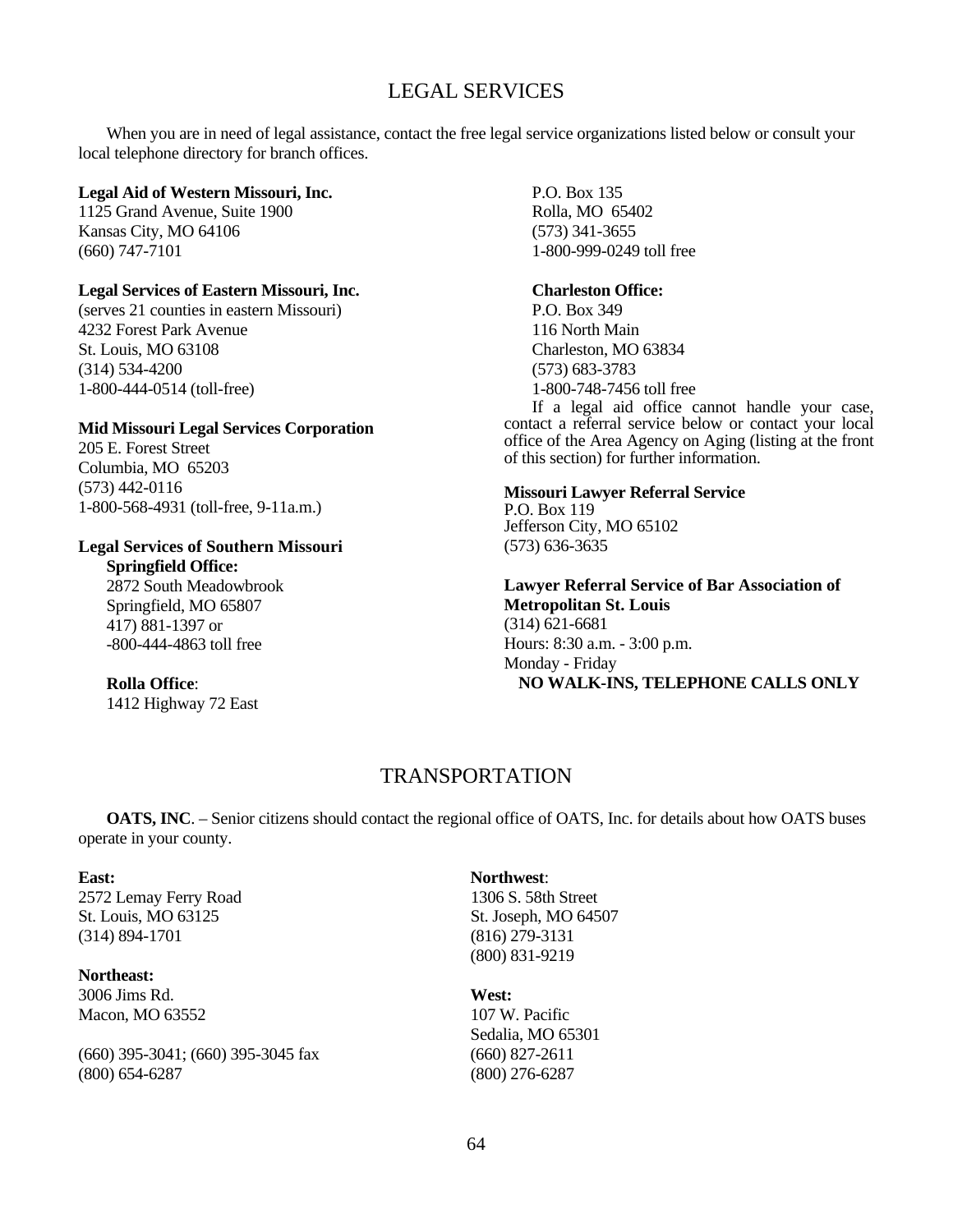3259 E. Sunshine, Suite T OATS, Inc. (417) 887-9272 Columbia, MO 65201 (800) 770-6287 (573) 443-4516

## **Mid-Missouri:**

2501 Maguire Blvd. Suite 103 Columbia, MO 65201 (573) 449-3789 (800) 269-6287

## **For transportation information in other areas:**

# **St. Louis City**

## **Southwest**: **Administrative Offices**:

Springfield, MO 65804 2501 Maguire Blvd., Ste 101 (888) 875-6287

Senior citizens and persons with disabilities should contact the St. Louis Area Agency on Aging, at (314) 612-5918 or (877) 612-5918. A caregiver transportation program that reimburses caregivers in part for some of their transportation expenses is also available.

## **St. Louis County**

The St. Louis County Office of Family and Community Services, County Older Resident Programs (CORP) has a transportation program, 121 South Meramec, Clayton, MO 63105, (314) 615-4516.

## **Kansas City Area**

Share-A-Fare: (816) 842-9070. Door-to-door transportation for elderly persons or persons with a disability. Once the application is turned in, there is a 21-day wait before services will begin.

## **Southeast Missouri**

Senior citizens in the southeast part of Missouri should contact the Southeast Missouri Transportation Services (SMTS) at 1-800-392-0754. Call the Department of Health and Senior Services or the Division of Family Services office nearest you for more information.

# HEALTH CARE INFORMATION

*Caregiving in America, Kansas City's Resource Guide to the Most Important Health Care Issue of the 21st Century* available from:

# **Alliance on Aging**

6025 Martway, Suite 101 Mission, KS 66202 (913) 236-8700

# **The Family Conservancy**

444 Minnesota Ave., Suite 200 Kansas City, KS 66101 (913) 342-1110

**Metropolitan Lutheran Ministries**  3031 Holmes Kansas City, MO 64109 (816) 931-0027

## **Center for Practical Bioethics**

111 Main St. Suite 500 Kansas City, MO 64105 (816) 221-1100 (800) 344-3829

#### **Local Investment Commission**  Aging Committee

3100 Broadway, Suite 1100 Kansas City, MO 64111 (816) 889-5050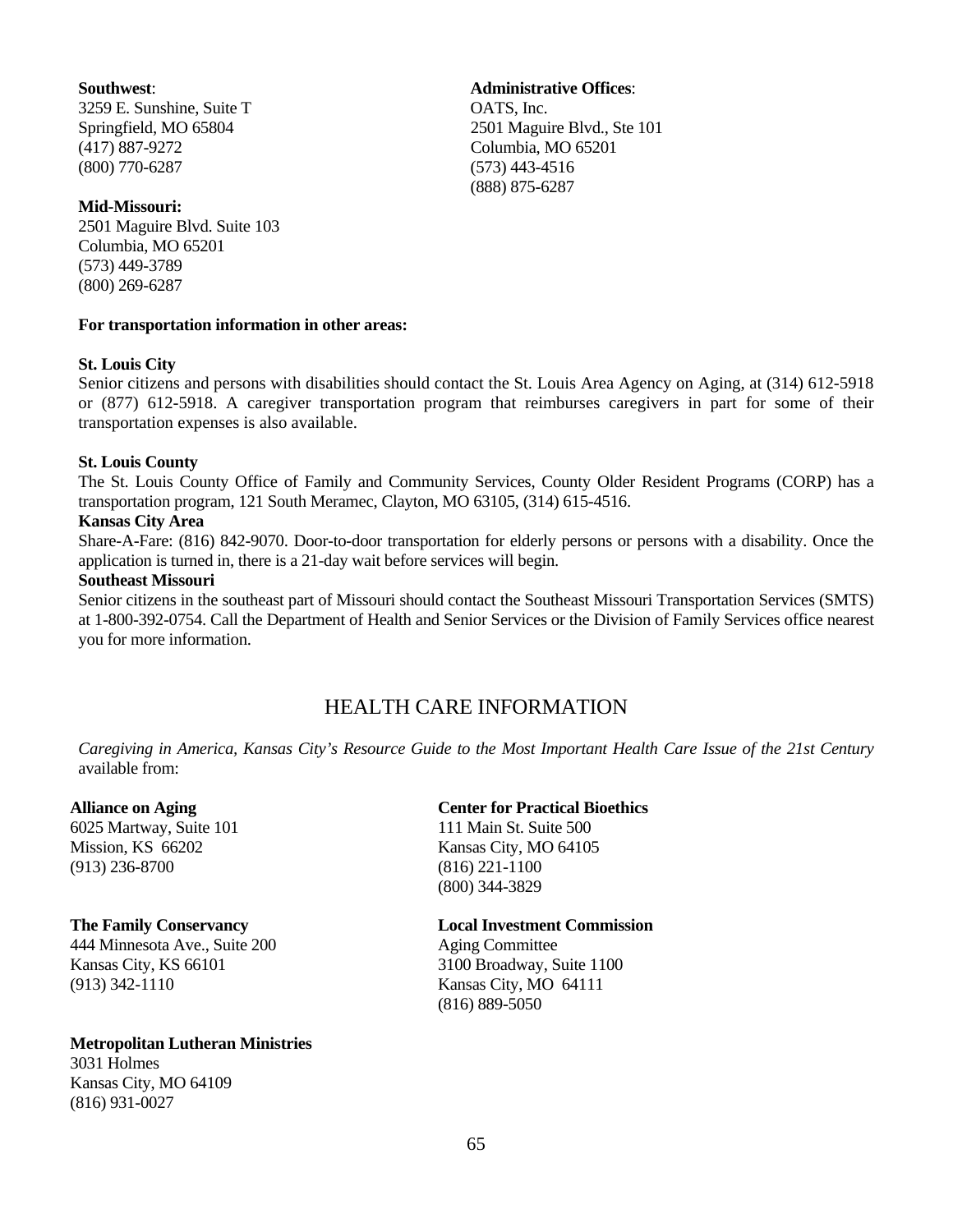Offers emergency assistance for utilities and medicine; a Senior Companion Program; a food pantry/commodity foods program; case management; a Phone Friends program; and a Friendly Visitor Program

## **Jewish Senior Network**

c/o Jewish Family Services 5801 West 115th Street, Suite 103 Overland Park, KS 66211 (913) 327-4677

Offers information and referral services for all persons. For people of the Jewish faith only: needs assessment, case management, and financial subsidies for goods and services as needed.

# **KC Connect Senior Info-Line**

600 Broadway, Suite 200 Kansas City, MO 64105 (816) 421-4980 (800) 593-7948

A clearinghouse of resources and information. For healthcare information related to seniors, please call the Area Agency on Aging in your area.